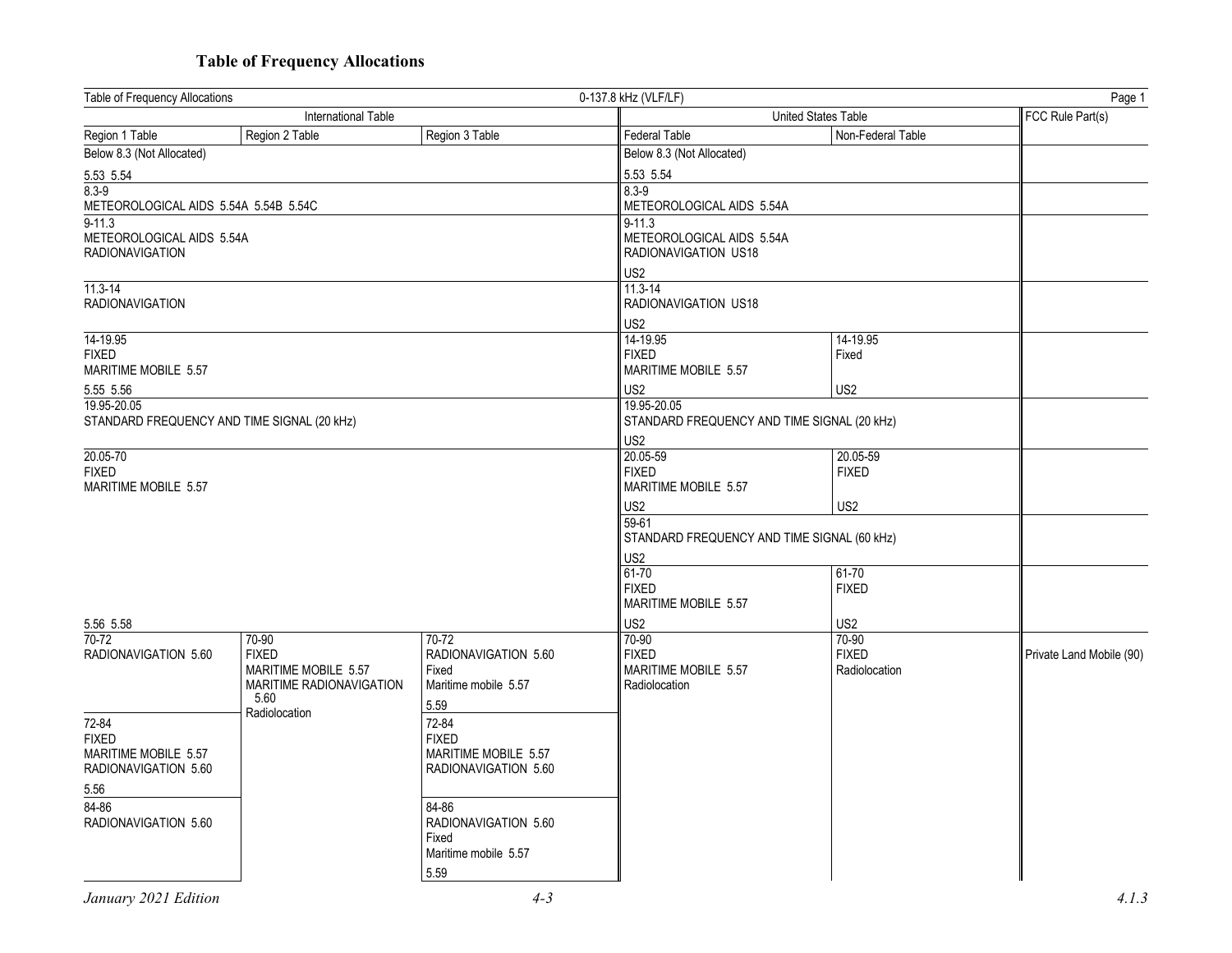| 4.1.3                  |                                |                        | $4 - 4$ |                           |                 | January 2021 Edition   |
|------------------------|--------------------------------|------------------------|---------|---------------------------|-----------------|------------------------|
| 86-90                  |                                | 86-90                  |         |                           |                 |                        |
| <b>FIXED</b>           |                                | <b>FIXED</b>           |         |                           |                 |                        |
| MARITIME MOBILE 5.57   |                                | MARITIME MOBILE 5.57   |         |                           |                 |                        |
| <b>RADIONAVIGATION</b> |                                | RADIONAVIGATION 5.60   |         |                           |                 |                        |
| 5.56                   | 5.61                           |                        |         | US <sub>2</sub>           | US <sub>2</sub> |                        |
| $90 - 110$             |                                |                        |         | 90-110                    |                 |                        |
| RADIONAVIGATION 5.62   |                                |                        |         | RADIONAVIGATION 5.62 US18 |                 | Aviation (87)          |
| Fixed                  |                                |                        |         |                           |                 | Private Land Mobile (9 |
| 5.64                   |                                |                        |         | <b>US2 US104</b>          |                 |                        |
| 110-112                | 110-130                        | 110-112                |         | 110-130                   |                 |                        |
| <b>FIXED</b>           | <b>FIXED</b>                   | <b>FIXED</b>           |         | <b>FIXED</b>              |                 | Private Land Mobile (9 |
| MARITIME MOBILE        | MARITIME MOBILE                | <b>MARITIME MOBILE</b> |         | <b>MARITIME MOBILE</b>    |                 |                        |
| <b>RADIONAVIGATION</b> | <b>MARITIME</b>                | RADIONAVIGATION 5.60   |         | Radiolocation             |                 |                        |
| 5.64                   | <b>RADIONAVIGATION</b><br>5.60 | 5.64                   |         |                           |                 |                        |
| 112-115                | Radiolocation                  | 112-117.6              |         |                           |                 |                        |
| RADIONAVIGATION 5.60   |                                | RADIONAVIGATION 5.60   |         |                           |                 |                        |
| 115-117.6              |                                | Fixed                  |         |                           |                 |                        |
| <b>RADIONAVIGATION</b> |                                | Maritime mobile        |         |                           |                 |                        |
| 5.60                   |                                |                        |         |                           |                 |                        |
| Fixed                  |                                |                        |         |                           |                 |                        |
| Maritime mobile        |                                |                        |         |                           |                 |                        |
| 5.64 5.66              |                                | 5.64 5.65              |         |                           |                 |                        |
| 117.6-126              |                                | 117.6-126              |         |                           |                 |                        |
| <b>FIXED</b>           |                                | <b>FIXED</b>           |         |                           |                 |                        |
| <b>MARITIME MOBILE</b> |                                | <b>MARITIME MOBILE</b> |         |                           |                 |                        |
| <b>RADIONAVIGATION</b> |                                | RADIONAVIGATION 5.60   |         |                           |                 |                        |
| 5.60                   |                                | 5.64                   |         |                           |                 |                        |
| 5.64                   |                                |                        |         |                           |                 |                        |
| 126-129                |                                | 126-129                |         |                           |                 |                        |
| <b>RADIONAVIGATION</b> |                                | RADIONAVIGATION 5.60   |         |                           |                 |                        |
| 5.60                   |                                | Fixed                  |         |                           |                 |                        |
|                        |                                | Maritime mobile        |         |                           |                 |                        |
|                        |                                | 5.64 5.65              |         |                           |                 |                        |
| 129-130                |                                | 129-130                |         |                           |                 |                        |
| <b>FIXED</b>           |                                | <b>FIXED</b>           |         |                           |                 |                        |
| <b>MARITIME MOBILE</b> |                                | <b>MARITIME MOBILE</b> |         |                           |                 |                        |
| <b>RADIONAVIGATION</b> |                                | RADIONAVIGATION 5.60   |         |                           |                 |                        |
| 5.60                   |                                | 5.64                   |         |                           |                 |                        |
| 5.64                   | 5.61 5.64                      |                        |         | 5.64 US2                  |                 |                        |
| 130-135.7              | 130-135.7                      | 130-135.7              |         | 130-135.7                 |                 |                        |
| <b>FIXED</b>           | <b>FIXED</b>                   | <b>FIXED</b>           |         | <b>FIXED</b>              |                 | Maritime (80)          |
| MARITIME MOBILE        | MARITIME MOBILE                | <b>MARITIME MOBILE</b> |         | <b>MARITIME MOBILE</b>    |                 |                        |
|                        |                                | <b>RADIONAVIGATION</b> |         |                           |                 |                        |
| 5.64 5.67              | 5.64                           | 5.64                   |         | 5.64 US2                  |                 |                        |
| 135.7-137.8            | 135.7-137.8                    | 135.7-137.8            |         | 135.7-137.8               | 135.7-137.8     |                        |
| <b>FIXED</b>           | <b>FIXED</b>                   | <b>FIXED</b>           |         | <b>FIXED</b>              | Amateur 5.67A   | Amateur Radio (97)     |
| MARITIME MOBILE        | MARITIME MOBILE                | MARITIME MOBILE        |         | <b>MARITIME MOBILE</b>    |                 |                        |
| Amateur 5.67A          | Amateur 5.67A                  | <b>RADIONAVIGATION</b> |         |                           |                 |                        |
|                        |                                | Amateur 5.67A          |         |                           |                 |                        |
| 5.64 5.67 5.67B        | 5.64                           | 5.64 5.67B             |         | 5.64 US2                  | US <sub>2</sub> | Page 2                 |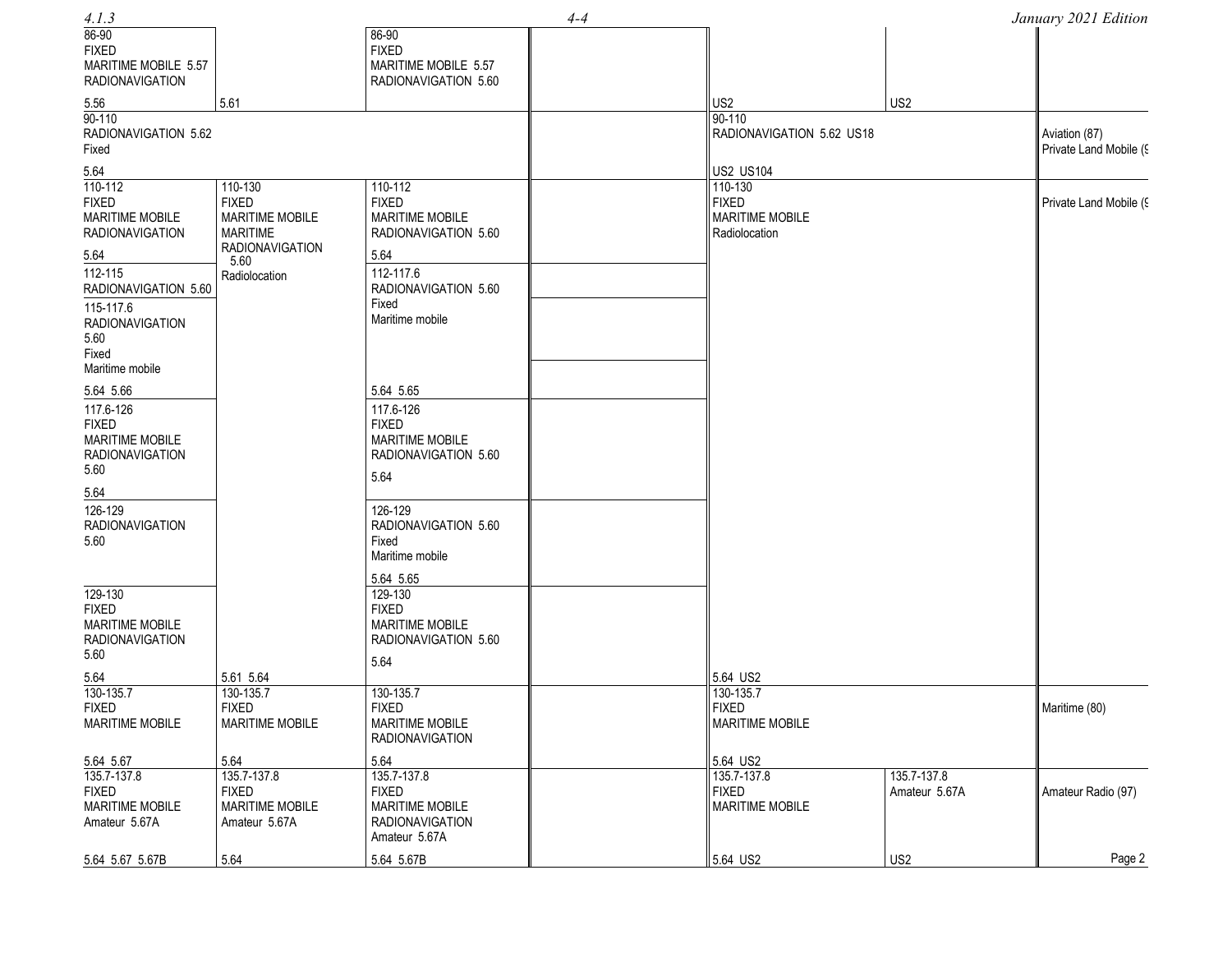| Table of Frequency Allocations                  |                                              | 137.8-1800 kHz (LF/MF)<br>Page 3 |                                             |                                                  |                  |
|-------------------------------------------------|----------------------------------------------|----------------------------------|---------------------------------------------|--------------------------------------------------|------------------|
|                                                 | International Table                          |                                  | United States Table                         |                                                  | FCC Rule Part(s) |
| Region 1 Table                                  | Region 2 Table                               | Region 3 Table                   | Federal Table                               | Non-Federal Table                                |                  |
| 137.8-148.5                                     | 137.8-160                                    | 137.8-160                        | 137.8-160                                   |                                                  |                  |
| <b>FIXED</b>                                    | <b>FIXED</b>                                 | <b>FIXED</b>                     | <b>FIXED</b>                                |                                                  | Maritime (80)    |
| <b>MARITIME MOBILE</b>                          | <b>MARITIME MOBILE</b>                       | <b>MARITIME MOBILE</b>           | <b>MARITIME MOBILE</b>                      |                                                  |                  |
| 5.64 5.67                                       |                                              | <b>RADIONAVIGATION</b>           |                                             |                                                  |                  |
| 148.5-255                                       | 5.64                                         | 5.64                             | 5.64 US2                                    |                                                  |                  |
| <b>BROADCASTING</b>                             | 160-190                                      | 160-190                          | 160-190                                     | 160-190                                          |                  |
|                                                 | <b>FIXED</b>                                 | <b>FIXED</b>                     | <b>FIXED</b>                                | <b>FIXED</b>                                     |                  |
|                                                 |                                              | Aeronautical radionavigation     | <b>MARITIME MOBILE</b>                      |                                                  |                  |
|                                                 |                                              |                                  | US2                                         | US <sub>2</sub>                                  |                  |
|                                                 | 190-200                                      |                                  | 190-200                                     |                                                  |                  |
|                                                 | AERONAUTICAL RADIONAVIGATION                 |                                  | AERONAUTICAL RADIONAVIGATION US18           |                                                  | Aviation (87)    |
|                                                 |                                              |                                  | US2                                         |                                                  |                  |
| 5.68 5.69 5.70                                  | 200-275                                      | 200-285                          | 200-275                                     |                                                  |                  |
| 255-283.5                                       | AERONAUTICAL RADIONAVIGATION                 | AERONAUTICAL RADIONAVIGATION     | AERONAUTICAL RADIONAVIGATION US18           |                                                  |                  |
| <b>BROADCASTING</b>                             | Aeronautical mobile                          | Aeronautical mobile              | Aeronautical mobile                         |                                                  |                  |
| AERONAUTICAL RADIONAVIGATION                    |                                              |                                  | US <sub>2</sub>                             |                                                  |                  |
| 5.70 5.71                                       | 275-285                                      |                                  | 275-285                                     |                                                  |                  |
| 283.5-315                                       | AERONAUTICAL RADIONAVIGATION                 |                                  | AERONAUTICAL RADIONAVIGATION                |                                                  |                  |
| AERONAUTICAL RADIONAVIGATION                    | Aeronautical mobile                          |                                  | Aeronautical mobile                         |                                                  |                  |
| MARITIME RADIONAVIGATION<br>(radiobeacons) 5.73 | Maritime radionavigation (radiobeacons)      |                                  | Maritime radionavigation (radiobeacons)     |                                                  |                  |
|                                                 |                                              |                                  | <b>US2 US18</b>                             |                                                  |                  |
|                                                 | 285-315                                      |                                  | 285-325                                     |                                                  |                  |
|                                                 | AERONAUTICAL RADIONAVIGATION                 |                                  |                                             | MARITIME RADIONAVIGATION (radiobeacons) 5.73     |                  |
| 5.74                                            | MARITIME RADIONAVIGATION (radiobeacons) 5.73 | 315-325                          | Aeronautical radionavigation (radiobeacons) |                                                  |                  |
| 315-325<br>AERONAUTICAL RADIONAVIGATION         | 315-325<br><b>MARITIME RADIONAVIGATION</b>   | AERONAUTICAL RADIONAVIGATION     |                                             |                                                  |                  |
| Maritime radionavigation (radiobeacons)         | (radiobeacons) 5.73                          | MARITIME RADIONAVIGATION         |                                             |                                                  |                  |
| 5.73                                            | Aeronautical radionavigation                 | (radiobeacons) 5.73              |                                             |                                                  |                  |
| 5.75                                            |                                              |                                  | US2 US18 US364                              |                                                  |                  |
| 325-405                                         | 325-335                                      | 325-405                          | 325-335                                     |                                                  |                  |
| AERONAUTICAL RADIONAVIGATION                    | AERONAUTICAL RADIONAVIGATION                 | AERONAUTICAL RADIONAVIGATION     |                                             | AERONAUTICAL RADIONAVIGATION (radiobeacons)      | Aviation (87)    |
|                                                 | Aeronautical mobile                          | Aeronautical mobile              | Aeronautical mobile                         |                                                  |                  |
|                                                 | Maritime radionavigation (radiobeacons)      |                                  | Maritime radionavigation (radiobeacons)     |                                                  |                  |
|                                                 |                                              |                                  | <b>US2 US18</b>                             |                                                  |                  |
|                                                 | 335-405                                      |                                  | 335-405                                     |                                                  |                  |
|                                                 | AERONAUTICAL RADIONAVIGATION                 |                                  |                                             | AERONAUTICAL RADIONAVIGATION (radiobeacons) US18 |                  |
|                                                 | Aeronautical mobile                          |                                  | Aeronautical mobile                         |                                                  |                  |
|                                                 |                                              |                                  | US <sub>2</sub>                             |                                                  |                  |
| 405-415                                         | 405-415                                      |                                  | 405-415                                     |                                                  |                  |
| RADIONAVIGATION 5.76                            | RADIONAVIGATION 5.76                         |                                  | RADIONAVIGATION 5.76 US18                   |                                                  | Maritime (80)    |
|                                                 | Aeronautical mobile                          |                                  | Aeronautical mobile                         |                                                  | Aviation (87)    |
|                                                 |                                              |                                  | US2                                         |                                                  |                  |
| 415-435                                         | 415-472                                      |                                  | 415-435                                     |                                                  |                  |
| MARITIME MOBILE 5.79                            | MARITIME MOBILE 5.79                         |                                  | MARITIME MOBILE 5.79                        |                                                  |                  |
| AERONAUTICAL RADIONAVIGATION                    | Aeronautical radionavigation 5.77 5.80       |                                  | AERONAUTICAL RADIONAVIGATION                |                                                  |                  |
|                                                 |                                              |                                  | US <sub>2</sub>                             |                                                  |                  |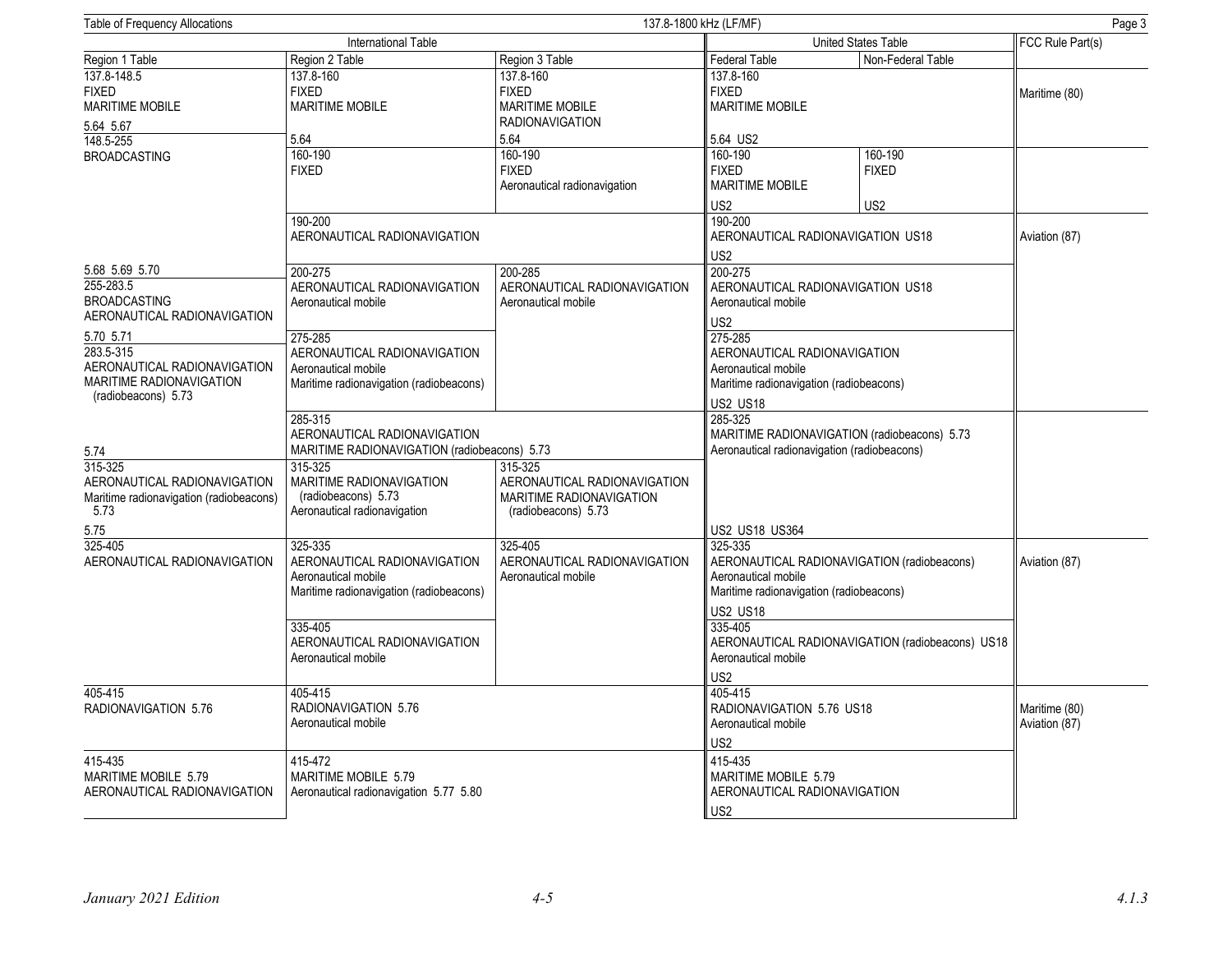| 4.1.3                                                                                      |                                                                                                            | $4 - 6$                                                                                        |                                                                                                        |                                                                             | January 2021 Edition                                                      |
|--------------------------------------------------------------------------------------------|------------------------------------------------------------------------------------------------------------|------------------------------------------------------------------------------------------------|--------------------------------------------------------------------------------------------------------|-----------------------------------------------------------------------------|---------------------------------------------------------------------------|
| 435-472<br>MARITIME MOBILE 5.79<br>Aeronautical radionavigation 5.77                       |                                                                                                            |                                                                                                | 435-472<br>MARITIME MOBILE 5.79<br>Aeronautical radionavigation                                        | 435-472<br>MARITIME MOBILE 5.79                                             |                                                                           |
| 5.82                                                                                       | 5.78 5.82                                                                                                  |                                                                                                | 5.82 US2 US231                                                                                         | 5.82 US2 US231                                                              |                                                                           |
| 472-479<br>MARITIME MOBILE 5.79<br>Amateur 5.80A<br>Aeronautical radionavigation 5.77 5.80 |                                                                                                            |                                                                                                | 472-479                                                                                                | 472-479<br>Amateur 5.80A                                                    | Amateur Radio (97)                                                        |
| 5.80B 5.82                                                                                 |                                                                                                            |                                                                                                | US <sub>2</sub>                                                                                        | 5.82 US2 NG8                                                                |                                                                           |
| 479-495<br>MARITIME MOBILE 5.79 5.79A<br>Aeronautical radionavigation 5.77                 | 479-495<br>MARITIME MOBILE 5.79 5.79A<br>Aeronautical radionavigation 5.77 5.80                            |                                                                                                | 479-495<br>MARITIME MOBILE 5.79<br>5.79A<br>Aeronautical radionavigation                               | 479-495<br>MARITIME MOBILE 5.79<br>5.79A                                    | Maritime (80)                                                             |
| 5.82<br>495-505                                                                            | 5.82                                                                                                       |                                                                                                | 5.82 US2 US231<br>495-505                                                                              | 5.82 US2 US231                                                              |                                                                           |
| <b>MARITIME MOBILE</b>                                                                     |                                                                                                            |                                                                                                | <b>MARITIME MOBILE</b>                                                                                 |                                                                             | Maritime (80)<br>Aviation (87)                                            |
| $505 - 526.5$<br>MARITIME MOBILE 5.79 5.79A 5.84<br>AERONAUTICAL RADIONAVIGATION           | 505-510<br>MARITIME MOBILE 5.79                                                                            | 505-526.5<br>MARITIME MOBILE 5.79 5.79A 5.84<br>AERONAUTICAL RADIONAVIGATION                   | 505-510<br>MARITIME MOBILE 5.79                                                                        |                                                                             | Maritime (80)                                                             |
|                                                                                            | 510-525<br>MARITIME MOBILE 5.79A 5.84<br>AERONAUTICAL RADIONAVIGATION                                      | Aeronautical mobile<br>Land mobile                                                             | 510-525<br>MARITIME MOBILE (ships only) 5.79A 5.84<br>AERONAUTICAL RADIONAVIGATION (radiobeacons) US18 |                                                                             | Maritime (80)<br>Aviation (87)                                            |
|                                                                                            | 525-535                                                                                                    |                                                                                                | <b>US14 US225</b><br>525-535                                                                           |                                                                             |                                                                           |
| 526.5-1606.5<br><b>BROADCASTING</b>                                                        | BROADCASTING 5.86<br>AERONAUTICAL RADIONAVIGATION                                                          | 526.5-535<br><b>BROADCASTING</b><br>Mobile                                                     | MOBILE US221                                                                                           | AERONAUTICAL RADIONAVIGATION (radiobeacons) US18   Private Land Mobile (90) | Aviation (87)                                                             |
|                                                                                            |                                                                                                            | 5.88                                                                                           | <b>US239</b>                                                                                           |                                                                             |                                                                           |
|                                                                                            | 535-1605<br><b>BROADCASTING</b>                                                                            | 535-1606.5<br><b>BROADCASTING</b>                                                              | 535-1605                                                                                               | 535-1605<br><b>BROADCASTING</b><br>NG1 NG5                                  | Radio Broadcast (AM)(73)<br>Private Land Mobile (90)                      |
| 5.87 5.87A                                                                                 | 1605-1625                                                                                                  |                                                                                                | 1605-1615                                                                                              | 1605-1705                                                                   |                                                                           |
| 1606.5-1625<br><b>FIXED</b><br>MARITIME MOBILE 5.90<br><b>LAND MOBILE</b>                  | BROADCASTING 5.89                                                                                          | 1606.5-1800<br><b>FIXED</b><br><b>MOBILE</b><br><b>RADIOLOCATION</b><br><b>RADIONAVIGATION</b> | MOBILE US221 G127<br>1615-1705                                                                         | BROADCASTING 5.89                                                           | Radio Broadcast (AM)(73)<br>Alaska Fixed (80)<br>Private Land Mobile (90) |
| 5.92                                                                                       | 5.90                                                                                                       |                                                                                                |                                                                                                        |                                                                             |                                                                           |
| 1625-1635<br><b>RADIOLOCATION</b><br>5.93<br>1635-1800<br><b>FIXED</b>                     | 1625-1705<br><b>FIXED</b><br><b>MOBILE</b><br>BROADCASTING 5.89<br>Radiolocation                           |                                                                                                |                                                                                                        |                                                                             |                                                                           |
| MARITIME MOBILE 5.90<br><b>LAND MOBILE</b><br>5.92 5.96                                    | 5.90<br>1705-1800<br><b>FIXED</b><br><b>MOBILE</b><br><b>RADIOLOCATION</b><br>AERONAUTICAL RADIONAVIGATION | 5.91                                                                                           | <b>US299</b><br>1705-1800<br><b>FIXED</b><br><b>MOBILE</b><br><b>RADIOLOCATION</b><br><b>US240</b>     | <b>US299 NG1 NG5</b>                                                        | Alaska Fixed (80)<br>Private Land Mobile (90)<br>Page 4                   |
|                                                                                            |                                                                                                            |                                                                                                |                                                                                                        |                                                                             |                                                                           |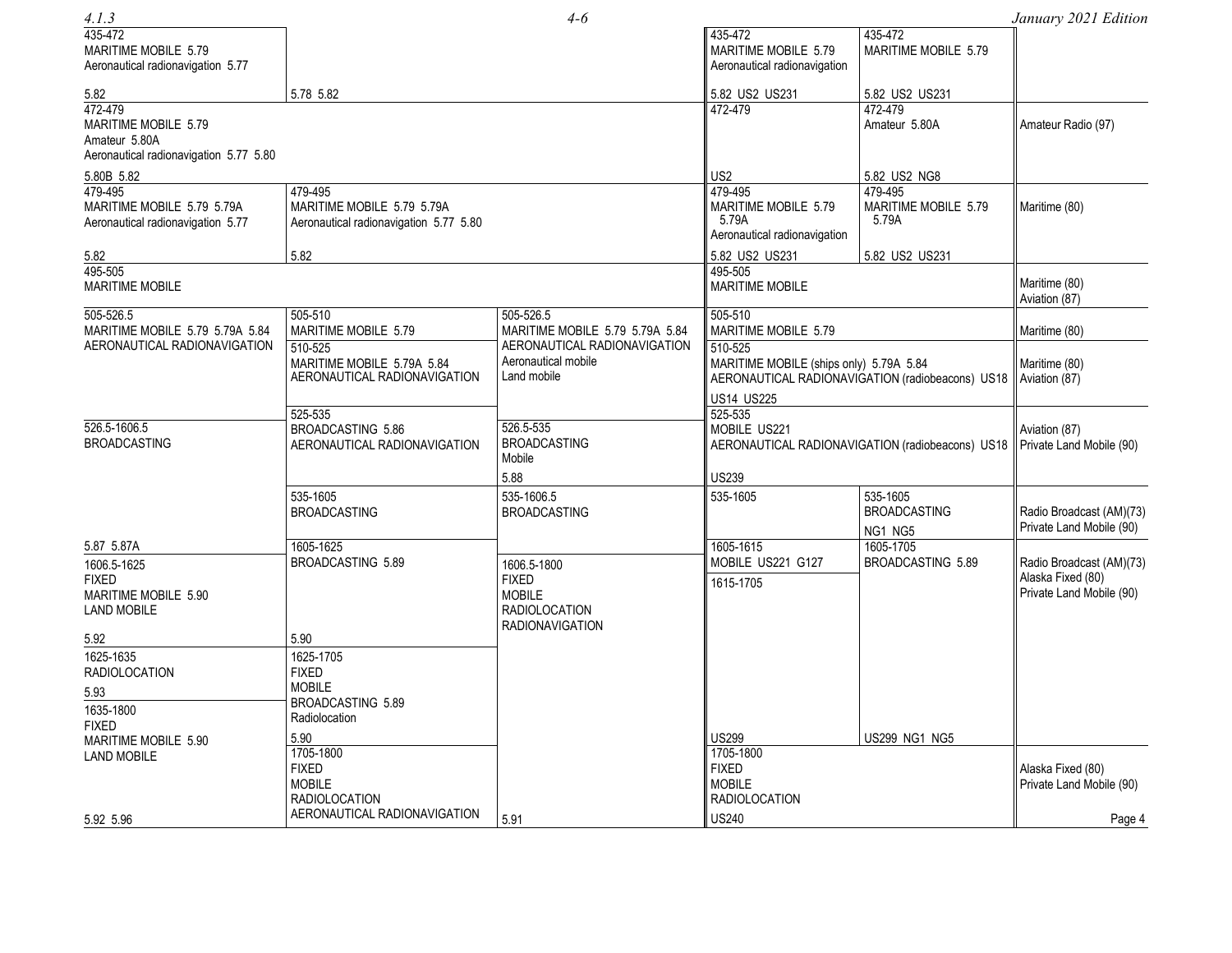| Table of Frequency Allocations                                                                                                                                                      |                                                                                                                                    |                                                                                 | 1800-3230 kHz (MF/HF)<br>Page 5                                                                       |                                                                           |                                           |  |
|-------------------------------------------------------------------------------------------------------------------------------------------------------------------------------------|------------------------------------------------------------------------------------------------------------------------------------|---------------------------------------------------------------------------------|-------------------------------------------------------------------------------------------------------|---------------------------------------------------------------------------|-------------------------------------------|--|
|                                                                                                                                                                                     | International Table                                                                                                                |                                                                                 |                                                                                                       | United States Table                                                       |                                           |  |
| Region 1 Table                                                                                                                                                                      | Region 2 Table                                                                                                                     | Region 3 Table                                                                  | <b>Federal Table</b>                                                                                  | Non-Federal Table                                                         |                                           |  |
| 1800-1810<br><b>RADIOLOCATION</b>                                                                                                                                                   | 1800-1850<br><b>AMATEUR</b>                                                                                                        | 1800-2000<br><b>AMATEUR</b><br><b>FIXED</b>                                     | 1800-2000                                                                                             | 1800-2000<br><b>AMATEUR</b>                                               | Maritime (80)<br>Amateur Radio (97)       |  |
| 5.93<br>1810-1850<br><b>AMATEUR</b>                                                                                                                                                 |                                                                                                                                    | MOBILE except aeronautical<br>mobile<br><b>RADIONAVIGATION</b><br>Radiolocation |                                                                                                       |                                                                           |                                           |  |
| 5.98 5.99 5.100<br>1850-2000<br><b>FIXED</b><br>MOBILE except aeronautical mobile                                                                                                   | 1850-2000<br><b>AMATEUR</b><br><b>FIXED</b><br>MOBILE except aeronautical mobile<br><b>RADIOLOCATION</b><br><b>RADIONAVIGATION</b> |                                                                                 |                                                                                                       |                                                                           |                                           |  |
| 5.92 5.96 5.103                                                                                                                                                                     | 5.102                                                                                                                              | 5.97                                                                            |                                                                                                       | <b>NG92</b>                                                               |                                           |  |
| 2000-2025<br><b>FIXED</b><br>MOBILE except aeronautical mobile (R)<br>5.92 5.103<br>2025-2045<br><b>FIXED</b><br>MOBILE except aeronautical mobile (R)<br>Meteorological aids 5.104 | 2000-2065<br><b>FIXED</b><br><b>MOBILE</b>                                                                                         |                                                                                 | 2000-2065<br><b>FIXED</b><br><b>MOBILE</b>                                                            | 2000-2065<br><b>MARITIME MOBILE</b>                                       | Maritime (80)<br>Private Land Mobile (90) |  |
| 5.92 5.103<br>2045-2160                                                                                                                                                             |                                                                                                                                    |                                                                                 | <b>US340</b>                                                                                          | <b>US340 NG7</b>                                                          |                                           |  |
| <b>FIXED</b><br><b>MARITIME MOBILE</b><br><b>LAND MOBILE</b>                                                                                                                        | 2065-2107<br>MARITIME MOBILE 5.105                                                                                                 |                                                                                 | 2065-2107<br>MARITIME MOBILE 5.105                                                                    |                                                                           | Maritime (80)                             |  |
| 5.92<br>2160-2170<br><b>RADIOLOCATION</b>                                                                                                                                           | 5.106<br>2107-2170<br><b>FIXED</b><br><b>MOBILE</b>                                                                                |                                                                                 | US296 US340<br>2107-2170<br><b>FIXED</b><br><b>MOBILE</b>                                             | 2107-2170<br><b>FIXED</b><br>MOBILE except aeronautical<br>mobile         | Maritime (80)<br>Private Land Mobile (90) |  |
| 5.93 5.107<br>2170-2173.5<br><b>MARITIME MOBILE</b>                                                                                                                                 |                                                                                                                                    |                                                                                 | <b>US340</b><br>2170-2173.5<br>MARITIME MOBILE (telephony)                                            | <b>US340 NG7</b><br>2170-2173.5<br><b>MARITIME MOBILE</b><br><b>US340</b> | Maritime (80)                             |  |
| 2173.5-2190.5<br>MOBILE (distress and calling)<br>5.108 5.109 5.110 5.111                                                                                                           |                                                                                                                                    |                                                                                 | <b>US340</b><br>2173.5-2190.5<br>MOBILE (distress and calling)<br>5.108 5.109 5.110 5.111 US279 US340 |                                                                           | Maritime (80)<br>Aviation (87)            |  |
| 2190.5-2194<br>MARITIME MOBILE                                                                                                                                                      |                                                                                                                                    |                                                                                 | 2190.5-2194<br>MARITIME MOBILE (telephony)<br><b>US340</b>                                            | 2190.5-2194<br><b>MARITIME MOBILE</b><br><b>US340</b>                     | Maritime (80)                             |  |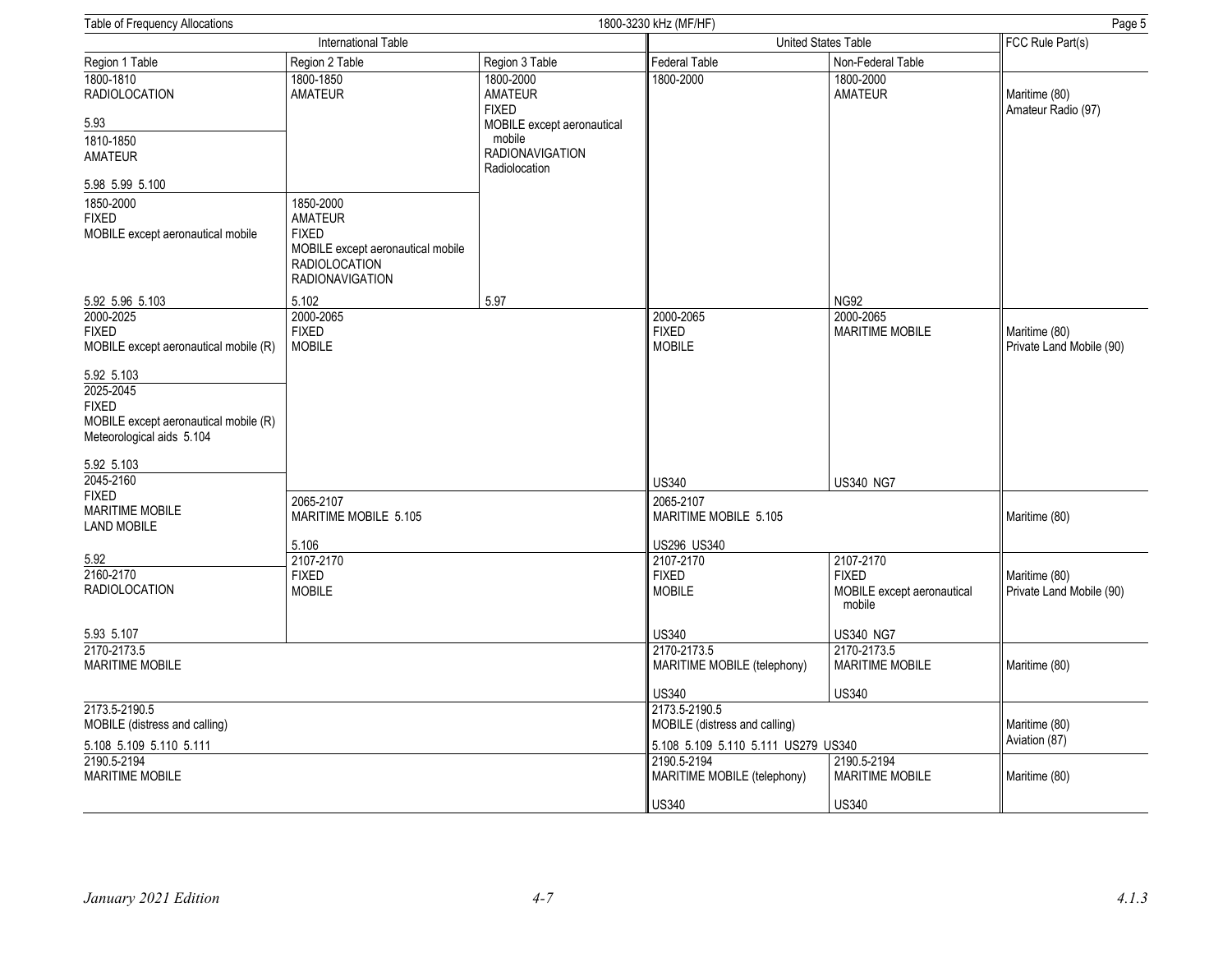| 4.1.3                                            | $4 - 8$                                       |                                               |                                      | January 2021 Edition     |
|--------------------------------------------------|-----------------------------------------------|-----------------------------------------------|--------------------------------------|--------------------------|
| 2194-2300                                        | 2194-2300                                     | 2194-2495                                     | 2194-2495                            |                          |
| <b>FIXED</b>                                     | <b>FIXED</b>                                  | <b>FIXED</b>                                  | <b>FIXED</b>                         | Maritime (80)            |
| MOBILE except aeronautical mobile (R)            | <b>MOBILE</b>                                 | <b>MOBILE</b>                                 | MOBILE except aeronautical<br>mobile | Private Land Mobile (90) |
| 5.92 5.103 5.112                                 | 5.112                                         |                                               |                                      |                          |
| 2300-2498                                        | 2300-2495                                     |                                               |                                      |                          |
| <b>FIXED</b>                                     | <b>FIXED</b>                                  |                                               |                                      |                          |
| MOBILE except aeronautical mobile (R)            | <b>MOBILE</b>                                 |                                               |                                      |                          |
| BROADCASTING 5.113                               | BROADCASTING 5.113                            | <b>US22 US340</b>                             | US22 US340 NG7                       |                          |
|                                                  | 2495-2501                                     | 2495-2505                                     |                                      |                          |
| 5.103<br>2498-2501                               | STANDARD FREQUENCY AND TIME SIGNAL (2500 kHz) | STANDARD FREQUENCY AND TIME SIGNAL (2500 kHz) |                                      |                          |
| STANDARD FREQUENCY AND TIME<br>SIGNAL (2500 kHz) |                                               |                                               |                                      |                          |
| 2501-2502                                        |                                               |                                               |                                      |                          |
| STANDARD FREQUENCY AND TIME SIGNAL               |                                               |                                               |                                      |                          |
| Space research                                   |                                               |                                               |                                      |                          |
| 2502-2625                                        | 2502-2505                                     |                                               |                                      |                          |
| <b>FIXED</b>                                     | STANDARD FREQUENCY AND TIME SIGNAL            | <b>US1 US340</b>                              |                                      |                          |
| MOBILE except aeronautical mobile (R)            | 2505-2850                                     | 2505-2850                                     | 2505-2850                            |                          |
|                                                  | <b>FIXED</b>                                  | <b>FIXED</b>                                  | <b>FIXED</b>                         | Maritime (80)            |
| 5.92 5.103 5.114                                 | <b>MOBILE</b>                                 | MOBILE US285                                  | MOBILE except aeronautical           | Aviation (87)            |
| 2625-2650                                        |                                               |                                               | mobile US285                         | Private Land Mobile (90) |
| <b>MARITIME MOBILE</b>                           |                                               |                                               |                                      |                          |
| MARITIME RADIONAVIGATION                         |                                               |                                               |                                      |                          |
| 5.92                                             |                                               |                                               |                                      |                          |
| 2650-2850                                        |                                               |                                               |                                      |                          |
| <b>FIXED</b>                                     |                                               |                                               |                                      |                          |
| MOBILE except aeronautical mobile (R)            |                                               |                                               |                                      |                          |
|                                                  |                                               |                                               |                                      |                          |
| 5.92 5.103                                       |                                               | US22 US340                                    | <b>US22 US340</b>                    |                          |
| 2850-3025                                        |                                               | 2850-3025                                     |                                      |                          |
| AERONAUTICAL MOBILE (R)                          |                                               | AERONAUTICAL MOBILE (R)                       |                                      | Aviation (87)            |
| 5.111 5.115                                      |                                               | 5.111 5.115 US283 US340                       |                                      |                          |
| 3025-3155                                        |                                               | 3025-3155                                     |                                      |                          |
| AERONAUTICAL MOBILE (OR)                         |                                               | AERONAUTICAL MOBILE (OR)                      |                                      |                          |
|                                                  |                                               | <b>US340</b>                                  |                                      |                          |
| 3155-3200                                        |                                               | 3155-3230                                     |                                      |                          |
| <b>FIXED</b>                                     |                                               | <b>FIXED</b>                                  |                                      | Maritime (80)            |
| MOBILE except aeronautical mobile (R)            |                                               | MOBILE except aeronautical mobile (R)         |                                      | Private Land Mobile (90) |
| 5.116 5.117                                      |                                               |                                               |                                      |                          |
| 3200-3230                                        |                                               |                                               |                                      |                          |
| <b>FIXED</b>                                     |                                               |                                               |                                      |                          |
| MOBILE except aeronautical mobile (R)            |                                               |                                               |                                      |                          |
| BROADCASTING 5.113                               |                                               |                                               |                                      |                          |
| 5.116                                            |                                               | <b>US22 US340</b>                             |                                      | Page 6                   |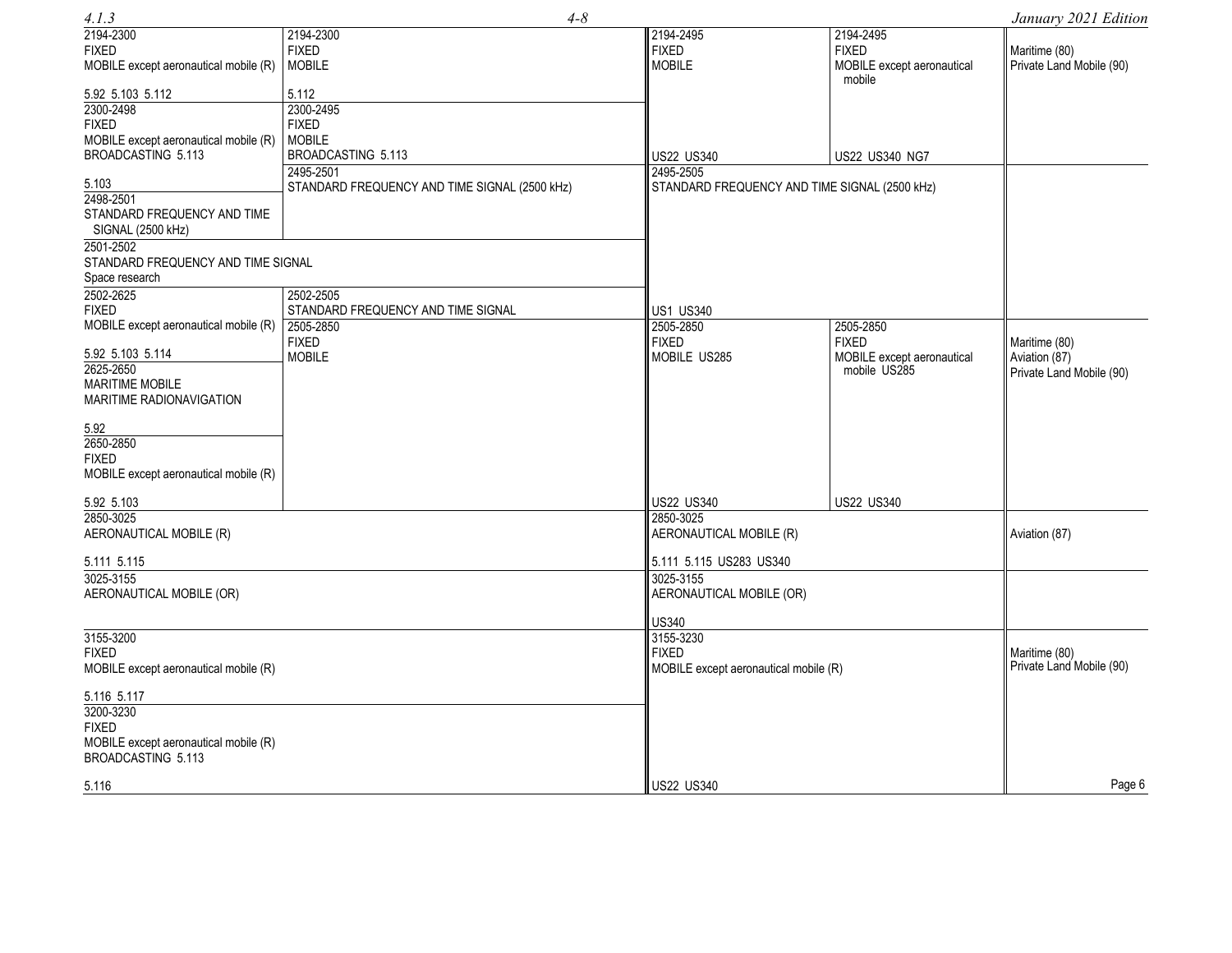| 3.23-5.73 MHz (HF)<br><b>Table of Frequency Allocations</b>                                |                                                                                  |                                                                                    |                                                                                        |                                                            |                                           |
|--------------------------------------------------------------------------------------------|----------------------------------------------------------------------------------|------------------------------------------------------------------------------------|----------------------------------------------------------------------------------------|------------------------------------------------------------|-------------------------------------------|
|                                                                                            | <b>International Table</b>                                                       |                                                                                    | United States Table                                                                    |                                                            | FCC Rule Part(s)                          |
| Region 1 Table                                                                             | Region 2 Table                                                                   | Region 3 Table                                                                     | Federal Table                                                                          | Non-Federal Table                                          |                                           |
| $3.23 - 3.4$<br><b>FIXED</b><br>MOBILE except aeronautical mobile<br>BROADCASTING 5.113    |                                                                                  | $3.23 - 3.4$<br><b>FIXED</b><br>MOBILE except aeronautical mobile<br>Radiolocation |                                                                                        | Maritime (80)<br>Aviation (87)<br>Private Land Mobile (90) |                                           |
| 5.116 5.118<br>$3.4 - 3.5$                                                                 |                                                                                  |                                                                                    | US340<br>$3.4 - 3.5$                                                                   |                                                            |                                           |
| AERONAUTICAL MOBILE (R)                                                                    |                                                                                  |                                                                                    | AERONAUTICAL MOBILE (R)                                                                |                                                            | Aviation (87)                             |
| $3.5 - 3.8$                                                                                | $3.5 - 3.75$                                                                     | $3.5 - 3.9$                                                                        | US283 US340<br>$3.5 - 4$                                                               | $3.5 - 4$                                                  |                                           |
| <b>AMATEUR</b><br><b>FIXED</b><br>MOBILE except aeronautical mobile   5.119                | <b>AMATEUR</b>                                                                   | <b>AMATEUR</b><br><b>FIXED</b><br><b>MOBILE</b>                                    |                                                                                        | <b>AMATEUR</b>                                             | Amateur Radio (97)                        |
| 5.92                                                                                       | $3.75 - 4$                                                                       |                                                                                    |                                                                                        |                                                            |                                           |
| $3.8 - 3.9$<br><b>FIXED</b><br>AERONAUTICAL MOBILE (OR)<br>LAND MOBILE                     | <b>AMATEUR</b><br><b>FIXED</b><br>MOBILE except aeronautical mobile (R)          |                                                                                    |                                                                                        |                                                            |                                           |
| 3.9-3.95<br>AERONAUTICAL MOBILE (OR)                                                       |                                                                                  | 3.9-3.95<br>AERONAUTICAL MOBILE                                                    |                                                                                        |                                                            |                                           |
| 5.123                                                                                      |                                                                                  | <b>BROADCASTING</b>                                                                |                                                                                        |                                                            |                                           |
| $3.95 - 4$<br><b>FIXED</b>                                                                 |                                                                                  | $3.95 - 4$<br><b>FIXED</b>                                                         |                                                                                        |                                                            |                                           |
| <b>BROADCASTING</b>                                                                        | 5.122 5.125                                                                      | <b>BROADCASTING</b><br>5.126                                                       | US340                                                                                  | <b>US340</b>                                               |                                           |
| 4-4.063<br><b>FIXED</b><br>MARITIME MOBILE 5.127<br>5.126                                  |                                                                                  |                                                                                    | 4-4.063<br><b>FIXED</b><br><b>MARITIME MOBILE</b><br>US340                             |                                                            | Maritime (80)                             |
| 4.063-4.438<br>MARITIME MOBILE 5.79A 5.109 5.110 5.130 5.131 5.132                         |                                                                                  |                                                                                    | 4.063-4.438<br>MARITIME MOBILE 5.79A 5.109 5.110 5.130 5.131 5.132 US82                |                                                            | Maritime (80)<br>Aviation (87)            |
| 5.128<br>4.438-4.488                                                                       | 4.438-4.488                                                                      | 4.438-4.488                                                                        | US296 US340<br>4.438-4.488                                                             |                                                            |                                           |
| <b>FIXED</b><br>MOBILE except aeronautical<br>mobile (R)<br>Radiolocation 5.132A<br>5.132B | <b>FIXED</b><br>MOBILE except aeronautical<br>mobile (R)<br>RADIOLOCATION 5.132A | <b>FIXED</b><br>MOBILE except aeronautical mobile<br>Radiolocation 5.132A          | <b>FIXED</b><br>MOBILE except aeronautical mobile (R)<br>RADIOLOCATION 5.132A<br>US340 |                                                            | Maritime (80)<br>Private Land Mobile (90) |
| 4.488-4.65<br><b>FIXED</b>                                                                 |                                                                                  | 4.488-4.65<br><b>FIXED</b>                                                         | 4.488-4.65<br><b>FIXED</b>                                                             |                                                            | Maritime (80)                             |
| MOBILE except aeronautical mobile (R)                                                      |                                                                                  | MOBILE except aeronautical mobile                                                  | MOBILE except aeronautical mobile (R)<br>US22 US340                                    |                                                            | Aviation (87)<br>Private Land Mobile (90) |
| 4.65-4.7<br>AERONAUTICAL MOBILE (R)                                                        |                                                                                  | 4.65-4.7<br>AERONAUTICAL MOBILE (R)<br>US282 US283 US340                           |                                                                                        | Aviation (87)                                              |                                           |
| 4.7-4.75<br>AERONAUTICAL MOBILE (OR)                                                       |                                                                                  | 4.7-4.75<br>AERONAUTICAL MOBILE (OR)<br><b>US340</b>                               |                                                                                        |                                                            |                                           |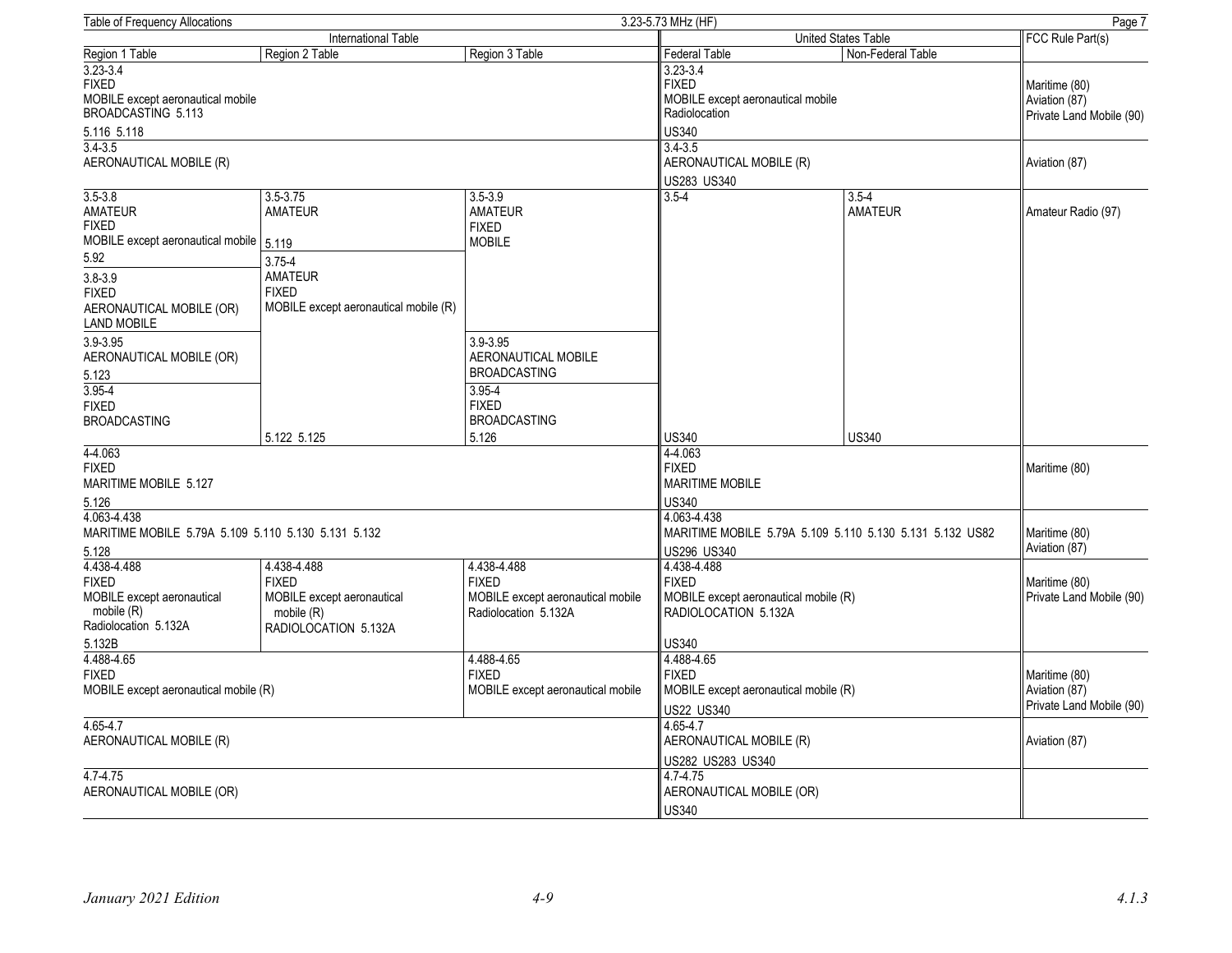| 4.1.3                                                                                        |                                                                                          | $4 - 10$                                                                                |                                                                                                         |                                            | January 2021 Edition                                       |
|----------------------------------------------------------------------------------------------|------------------------------------------------------------------------------------------|-----------------------------------------------------------------------------------------|---------------------------------------------------------------------------------------------------------|--------------------------------------------|------------------------------------------------------------|
| 4.75-4.85<br><b>FIXED</b><br>AERONAUTICAL MOBILE (OR)<br><b>LAND MOBILE</b>                  | 4.75-4.85<br><b>FIXED</b><br>MOBILE except aeronautical mobile (R)<br>BROADCASTING 5.113 | 4.75-4.85<br><b>FIXED</b><br>BROADCASTING 5.113<br>Land mobile                          | 4.75-4.85<br><b>FIXED</b><br>MOBILE except aeronautical mobile (R)                                      |                                            | Maritime (80)<br>Private Land Mobile (90)                  |
| BROADCASTING 5.113<br>4.85-4.995<br><b>FIXED</b><br><b>LAND MOBILE</b><br>BROADCASTING 5.113 |                                                                                          |                                                                                         | <b>US340</b><br>4.85-4.995<br><b>FIXED</b><br><b>MOBILE</b><br><b>US340</b>                             | 4.85-4.995<br><b>FIXED</b><br><b>US340</b> | Aviation (87)<br>Private Land Mobile (90)                  |
| 4.995-5.003<br>STANDARD FREQUENCY AND TIME SIGNAL (5 MHz)<br>5.003-5.005                     |                                                                                          |                                                                                         | 4.995-5.005<br>STANDARD FREQUENCY AND TIME SIGNAL (5 MHz)                                               |                                            |                                                            |
| STANDARD FREQUENCY AND TIME SIGNAL<br>Space research<br>5.005-5.06                           |                                                                                          |                                                                                         | <b>US1 US340</b><br>5.005-5.06                                                                          |                                            |                                                            |
| <b>FIXED</b><br>BROADCASTING 5.113<br>$5.06 - 5.25$                                          |                                                                                          |                                                                                         | FIXED US22<br><b>US340</b><br>5.06-5.25                                                                 |                                            | Aviation (87)<br>Private Land Mobile (90)                  |
| <b>FIXED</b><br>Mobile except aeronautical mobile<br>5.133                                   |                                                                                          |                                                                                         | FIXED US22<br>Mobile except aeronautical mobile<br>US212 US340                                          |                                            | Maritime (80)<br>Aviation (87)<br>Private Land Mobile (90) |
| 5.25-5.275<br><b>FIXED</b><br>MOBILE except aeronautical mobile<br>Radiolocation 5.132A      | 5.25-5.275<br><b>FIXED</b><br>MOBILE except aeronautical mobile<br>RADIOLOCATION 5.132A  | 5.25-5.275<br><b>FIXED</b><br>MOBILE except aeronautical mobile<br>Radiolocation 5.132A | 5.25-5.275<br><b>FIXED</b><br>MOBILE except aeronautical mobile<br>RADIOLOCATION 5.132A<br><b>US340</b> |                                            | Maritime (80)<br>Private Land Mobile (90)                  |
| 5.133A<br>5.275-5.3515<br><b>FIXED</b><br>MOBILE except aeronautical mobile<br>5.3515-5.3665 |                                                                                          |                                                                                         | 5.275-5.45<br>FIXED US22<br>Mobile except aeronautical mobile                                           |                                            | Maritime (80)<br>Aviation (87)<br>Private Land Mobile (90) |
| <b>FIXED</b><br>MOBILE except aeronautical mobile<br>Amateur 5.133B                          |                                                                                          |                                                                                         |                                                                                                         |                                            | Amateur Radio (97)                                         |
| 5.3665-5.45<br><b>FIXED</b><br>MOBILE except aeronautical mobile<br>$5.45 - 5.48$            | 5.45-5.48                                                                                | 5.45-5.48                                                                               | US23 US340<br>5.45-5.68                                                                                 |                                            |                                                            |
| <b>FIXED</b><br>AERONAUTICAL MOBILE (OR)<br><b>LAND MOBILE</b>                               | AERONAUTICAL MOBILE (R)                                                                  | <b>FIXED</b><br>AERONAUTICAL MOBILE (OR)<br><b>LAND MOBILE</b>                          | AERONAUTICAL MOBILE (R)                                                                                 |                                            | Aviation (87)                                              |
| 5.48-5.68<br>AERONAUTICAL MOBILE (R)<br>5.111 5.115<br>5.68-5.73                             |                                                                                          |                                                                                         | 5.111 5.115 US283 US340<br>5.68-5.73                                                                    |                                            |                                                            |
| AERONAUTICAL MOBILE (OR)<br>5.111 5.115                                                      |                                                                                          |                                                                                         | AERONAUTICAL MOBILE (OR)<br>5.111 5.115 US340                                                           |                                            | Page 8                                                     |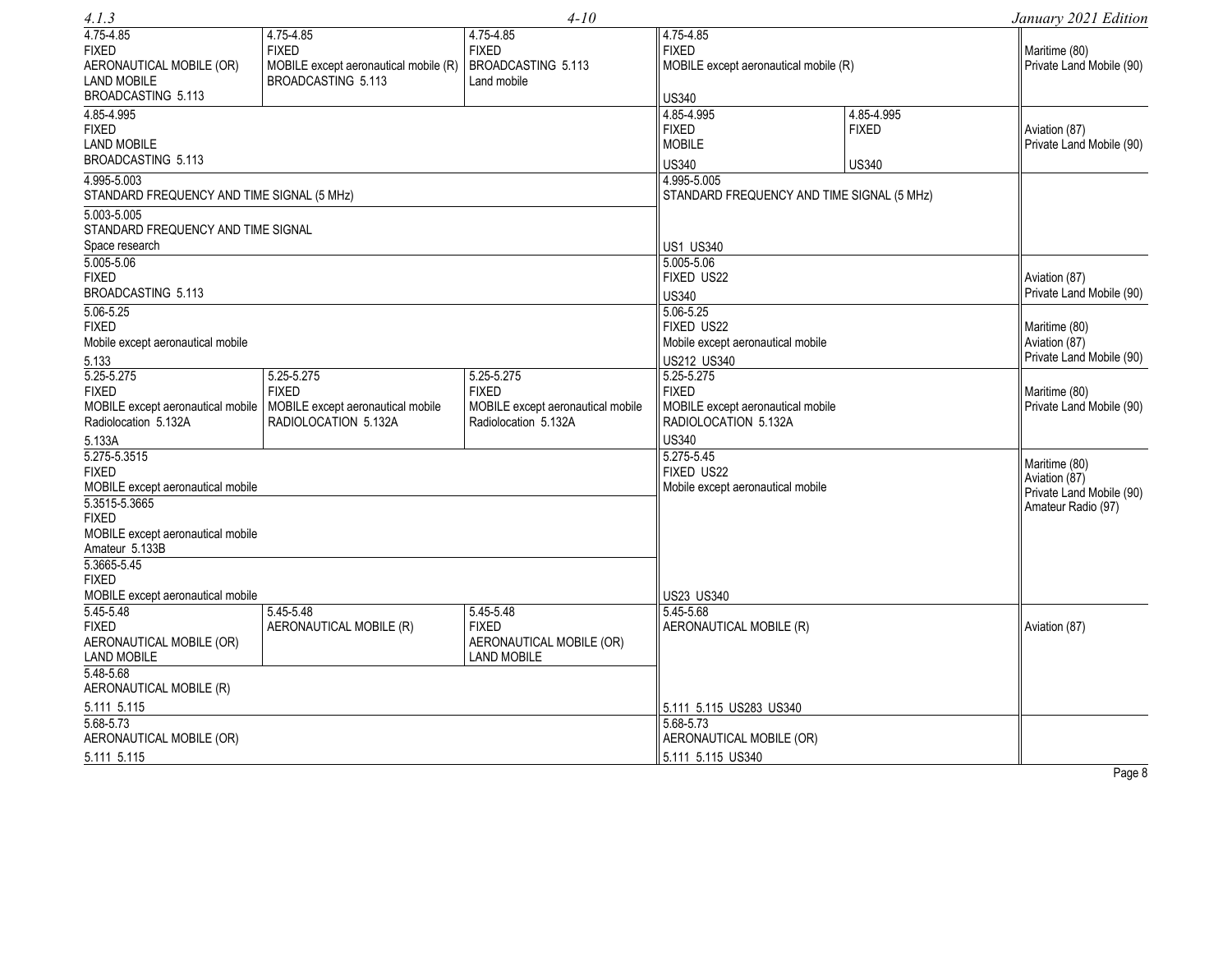| <b>Table of Frequency Allocations</b><br>5.73-11.175 MHz (HF)         |                                                                                                             |                                                                                               |                                                                                       |                                                |                                                            |  |
|-----------------------------------------------------------------------|-------------------------------------------------------------------------------------------------------------|-----------------------------------------------------------------------------------------------|---------------------------------------------------------------------------------------|------------------------------------------------|------------------------------------------------------------|--|
|                                                                       | <b>International Table</b>                                                                                  |                                                                                               | United States Table                                                                   |                                                | Page 9<br>FCC Rule Part(s)                                 |  |
| Region 1 Table                                                        | Region 2 Table                                                                                              | Region 3 Table                                                                                | <b>Federal Table</b>                                                                  | Non-Federal Table                              |                                                            |  |
| $5.73 - 5.9$<br><b>FIXED</b><br><b>LAND MOBILE</b>                    | $5.73 - 5.9$<br><b>FIXED</b><br>MOBILE except aeronautical mobile (R) Mobile except aeronautical mobile (R) | $5.73 - 5.9$<br><b>FIXED</b>                                                                  | $5.73 - 5.9$<br><b>FIXED</b><br>MOBILE except aeronautical mobile (R)<br><b>US340</b> |                                                | Maritime (80)<br>Aviation (87)<br>Private Land Mobile (90) |  |
| $5.9 - 5.95$<br>BROADCASTING 5.134                                    |                                                                                                             |                                                                                               | $5.9 - 6.2$<br><b>BROADCASTING 5.134</b>                                              |                                                | International Broadcast                                    |  |
| 5.136<br>5.95-6.2<br><b>BROADCASTING</b>                              |                                                                                                             |                                                                                               |                                                                                       |                                                | Stations (73F)                                             |  |
| $6.2 - 6.525$                                                         | MARITIME MOBILE 5.109 5.110 5.130 5.132                                                                     |                                                                                               | US136 US340<br>6.2-6.525<br>MARITIME MOBILE 5.109 5.110 5.130 5.132 US82              |                                                | Maritime (80)                                              |  |
| 5.137<br>6.525-6.685                                                  |                                                                                                             |                                                                                               | US296 US340<br>6.525-6.685                                                            |                                                |                                                            |  |
| AERONAUTICAL MOBILE (R)                                               |                                                                                                             |                                                                                               | AERONAUTICAL MOBILE (R)<br>US283 US340                                                |                                                | Aviation (87)                                              |  |
| 6.685-6.765<br>AERONAUTICAL MOBILE (OR)                               |                                                                                                             |                                                                                               | 6.685-6.765                                                                           | AERONAUTICAL MOBILE (OR)                       |                                                            |  |
| $6.765 - 7$<br><b>FIXED</b><br>MOBILE except aeronautical mobile (R)  |                                                                                                             | <b>US340</b><br>6.765-7<br>FIXED US22<br>MOBILE except aeronautical mobile (R)<br>5.138 US340 |                                                                                       | ISM Equipment (18)<br>Private Land Mobile (90) |                                                            |  |
| 5.138<br>$7 - 7.1$<br><b>AMATEUR</b><br>AMATEUR-SATELLITE             |                                                                                                             | $7 - 7.2$                                                                                     | $7 - 7.1$<br><b>AMATEUR</b><br>AMATEUR-SATELLITE<br><b>US340</b>                      | Amateur Radio (97)                             |                                                            |  |
| 5.140 5.141 5.141A<br>$7.1 - 7.2$<br>AMATEUR 5.142                    |                                                                                                             |                                                                                               |                                                                                       | $7.1 - 7.2$<br><b>AMATEUR</b>                  |                                                            |  |
| 5.141A 5.141B                                                         |                                                                                                             |                                                                                               | <b>US340</b>                                                                          | <b>US340</b>                                   |                                                            |  |
| $7.2 - 7.3$<br><b>BROADCASTING</b>                                    | $7.2 - 7.3$<br><b>AMATEUR</b>                                                                               | $7.2 - 7.3$<br><b>BROADCASTING</b>                                                            | $7.2 - 7.3$                                                                           | $7.2 - 7.3$<br><b>AMATEUR</b>                  | International Broadcast<br>Stations (73F)                  |  |
|                                                                       | 5.142                                                                                                       |                                                                                               | US142 US340                                                                           | US142 US340                                    | Amateur Radio (97)                                         |  |
| $7.3 - 7.4$<br>BROADCASTING 5.134                                     |                                                                                                             |                                                                                               | $7.3 - 7.4$<br><b>BROADCASTING 5.134</b>                                              |                                                | International Broadcast<br>Stations (73F)                  |  |
| 5.143 5.143A 5.143B 5.143C 5.143D                                     |                                                                                                             | US136 US340                                                                                   |                                                                                       | Maritime (80)                                  |                                                            |  |
| $7.4 - 7.45$<br><b>BROADCASTING</b>                                   | 7.4-7.45<br><b>FIXED</b><br>MOBILE except aeronautical mobile (R)                                           | $7.4 - 7.45$<br><b>BROADCASTING</b>                                                           | 7.4-7.45<br><b>FIXED</b><br>MOBILE except aeronautical mobile (R)                     |                                                | Private Land Mobile (90)                                   |  |
| 5.143B 5.143C                                                         |                                                                                                             | 5.143A 5.143C                                                                                 | US142 US340                                                                           |                                                |                                                            |  |
| $7.45 - 8.1$<br><b>FIXED</b><br>MOBILE except aeronautical mobile (R) |                                                                                                             |                                                                                               | $7.45 - 8.1$<br>FIXED US22<br>MOBILE except aeronautical mobile (R)                   |                                                | Maritime (80)<br>Aviation (87)                             |  |
| 5.144                                                                 |                                                                                                             |                                                                                               | <b>US340</b>                                                                          |                                                | Private Land Mobile (90)                                   |  |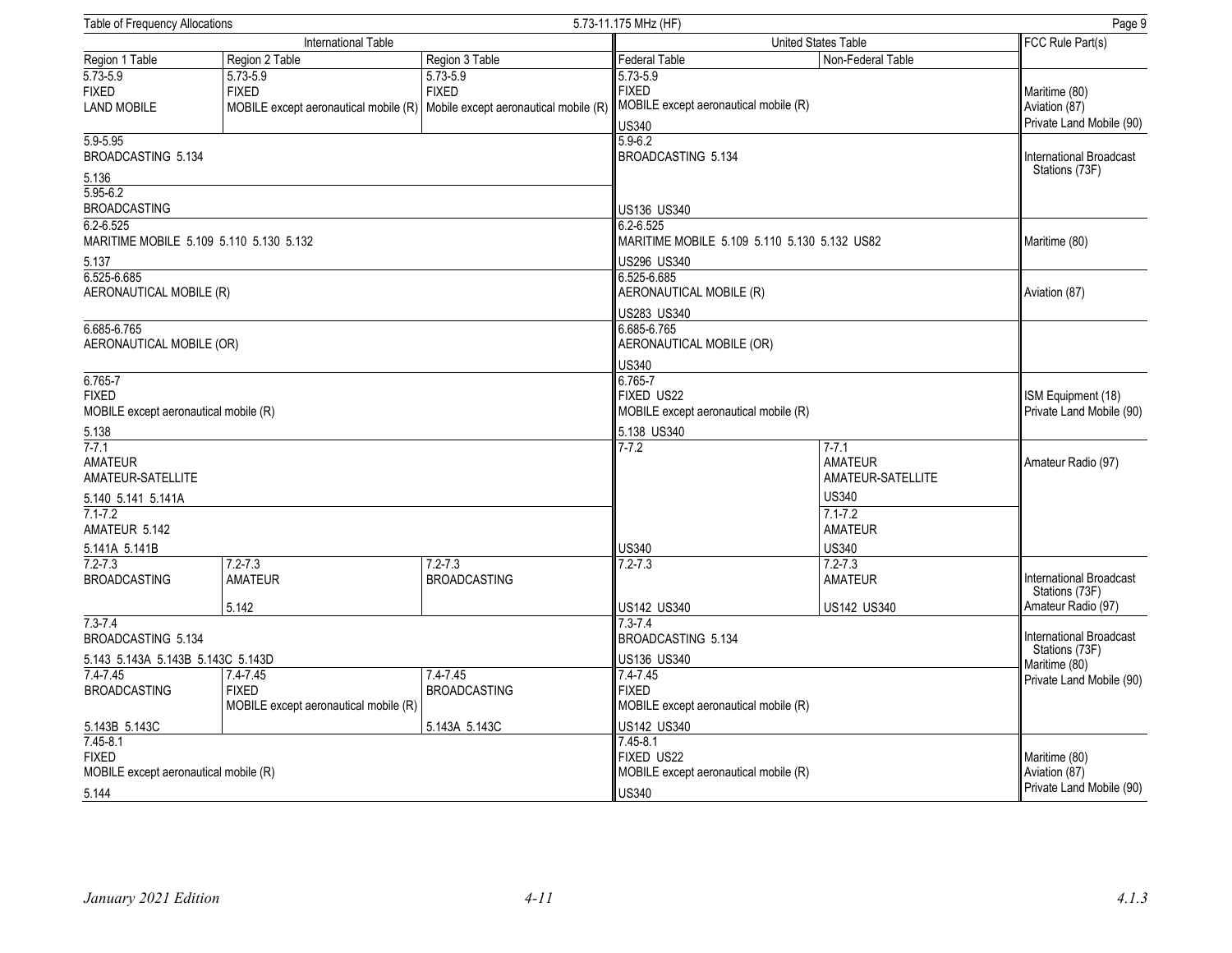| 4.1.3                                                                                           |                                             |                                                                                   | $4 - 12$                                                  |                                                                                                  |                                                 | January 2021 Edition                      |
|-------------------------------------------------------------------------------------------------|---------------------------------------------|-----------------------------------------------------------------------------------|-----------------------------------------------------------|--------------------------------------------------------------------------------------------------|-------------------------------------------------|-------------------------------------------|
| $8.1 - 8.195$<br><b>FIXED</b><br><b>MARITIME MOBILE</b>                                         |                                             |                                                                                   |                                                           | 8.1-8.195<br><b>FIXED</b><br><b>MARITIME MOBILE</b>                                              |                                                 | Maritime (80)                             |
| 8.195-8.815<br>MARITIME MOBILE 5.109 5.110 5.132 5.145<br>5.111                                 |                                             |                                                                                   |                                                           | <b>US340</b><br>8.195-8.815<br>MARITIME MOBILE 5.109 5.110 5.132 5.145 US82<br>5.111 US296 US340 |                                                 | Maritime (80)<br>Aviation (87)            |
| 8.815-8.965<br>AERONAUTICAL MOBILE (R)                                                          |                                             |                                                                                   |                                                           | 8.815-8.965<br>AERONAUTICAL MOBILE (R)                                                           |                                                 | Aviation (87)                             |
| 8.965-9.04<br>AERONAUTICAL MOBILE (OR)                                                          |                                             |                                                                                   |                                                           | <b>US340</b><br>8.965-9.04<br>AERONAUTICAL MOBILE (OR)                                           |                                                 |                                           |
| $9.04 - 9.305$<br><b>FIXED</b><br>9.305-9.355<br><b>FIXED</b><br>Radiolocation 5.145A<br>5.145B | 9.04-9.4<br><b>FIXED</b>                    | 9.04-9.305<br><b>FIXED</b><br>9.305-9.355<br><b>FIXED</b><br>Radiolocation 5.145A |                                                           | <b>US340</b><br>$9.04 - 9.4$<br><b>FIXED</b>                                                     |                                                 | Maritime (80)<br>Private Land Mobile (90) |
| $9.355 - 9.4$<br><b>FIXED</b><br>$9.4 - 9.5$<br>BROADCASTING 5.134<br>5.146                     |                                             | 9.355-9.4<br><b>FIXED</b>                                                         |                                                           | <b>US340</b><br>$9.4 - 9.9$<br>BROADCASTING 5.134                                                |                                                 | International Broadcast<br>Stations (73F) |
| $9.5 - 9.9$<br><b>BROADCASTING</b><br>5.147<br>9.9-9.995<br><b>FIXED</b>                        |                                             |                                                                                   | US136 US340<br>9.9-9.995<br><b>FIXED</b>                  | Private Land Mobile (90)                                                                         |                                                 |                                           |
| 9.995-10.003<br>5.111                                                                           | STANDARD FREQUENCY AND TIME SIGNAL (10 MHz) |                                                                                   |                                                           | <b>US340</b><br>9.995-10.005<br>STANDARD FREQUENCY AND TIME SIGNAL (10 MHz)                      |                                                 |                                           |
| 10.003-10.005<br>STANDARD FREQUENCY AND TIME SIGNAL<br>Space research                           |                                             |                                                                                   |                                                           |                                                                                                  |                                                 |                                           |
| 5.111<br>$10.005 - 10.1$<br>AERONAUTICAL MOBILE (R)                                             |                                             |                                                                                   | 5.111 US1 US340<br>10.005-10.1<br>AERONAUTICAL MOBILE (R) |                                                                                                  | Aviation (87)                                   |                                           |
| 5.111<br>$10.1 - 10.15$<br><b>FIXED</b><br>Amateur                                              |                                             |                                                                                   |                                                           | 5.111 US283 US340<br>$10.1 - 10.15$<br>US247 US340                                               | $10.1 - 10.15$<br>AMATEUR US247<br><b>US340</b> | Amateur Radio (97)                        |
| 10.15-11.175<br><b>FIXED</b><br>Mobile except aeronautical mobile (R)                           |                                             |                                                                                   |                                                           | 10.15-11.175<br><b>FIXED</b><br>Mobile except aeronautical mobile (R)                            |                                                 | Private Land Mobile (90)                  |
|                                                                                                 |                                             |                                                                                   |                                                           | <b>US340</b>                                                                                     |                                                 | Page 10                                   |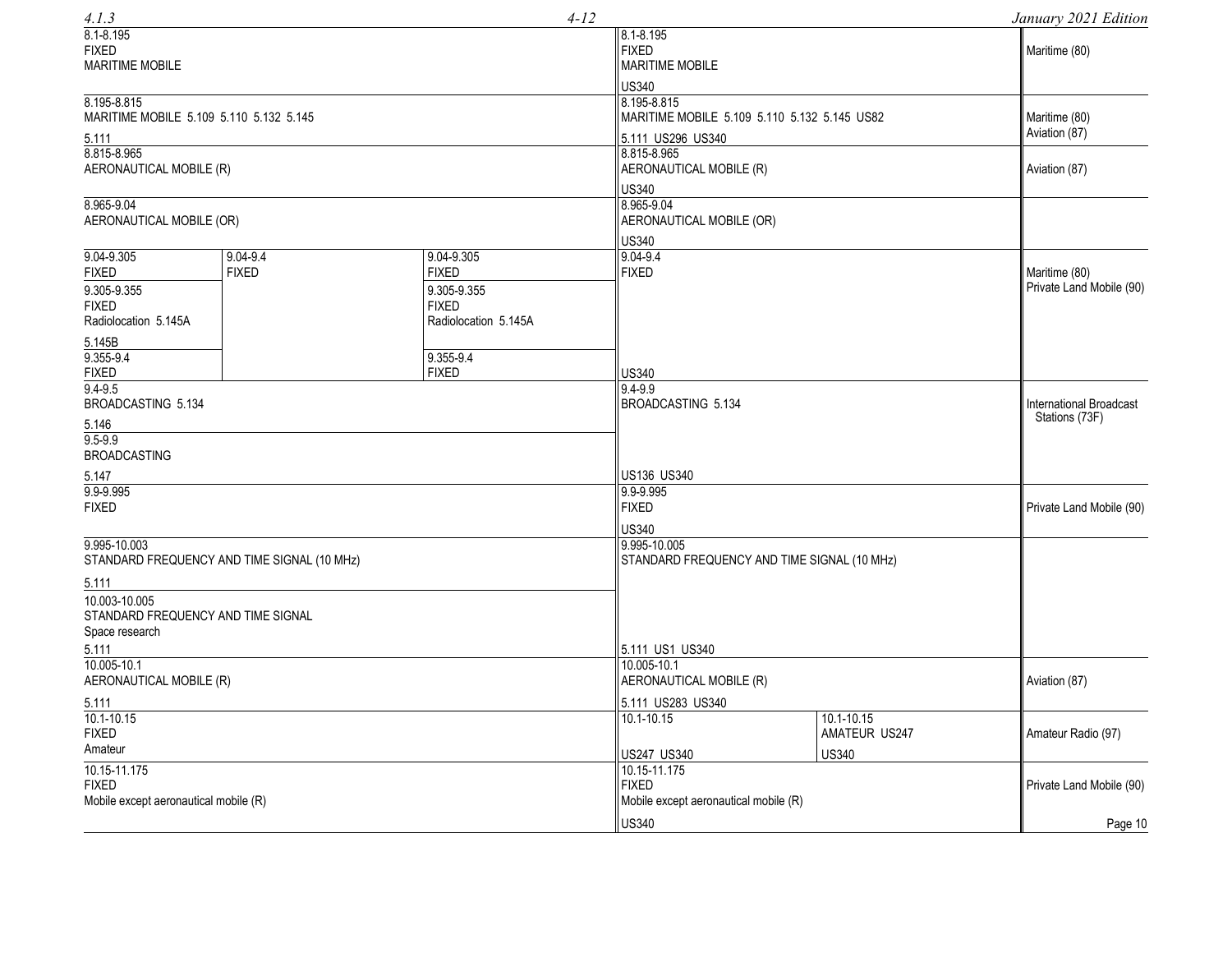| <b>Table of Frequency Allocations</b><br>11.175-15.1 MHz (HF) |                     |                |                                                       |                                              |                 | Page 11                                   |  |  |
|---------------------------------------------------------------|---------------------|----------------|-------------------------------------------------------|----------------------------------------------|-----------------|-------------------------------------------|--|--|
|                                                               | International Table |                |                                                       | United States Table                          |                 |                                           |  |  |
| Region 1 Table                                                | Region 2 Table      | Region 3 Table | <b>Federal Table</b>                                  | Non-Federal Table                            |                 |                                           |  |  |
| 11.175-11.275<br>AERONAUTICAL MOBILE (OR)                     |                     |                | 11.175-11.275<br>AERONAUTICAL MOBILE (OR)             |                                              |                 |                                           |  |  |
|                                                               |                     |                | <b>US340</b>                                          |                                              |                 |                                           |  |  |
| 11.275-11.4                                                   |                     |                | 11.275-11.4                                           |                                              |                 |                                           |  |  |
| AERONAUTICAL MOBILE (R)                                       |                     |                | AERONAUTICAL MOBILE (R)                               |                                              |                 | Aviation (87)                             |  |  |
|                                                               |                     |                | US283 US340                                           |                                              |                 |                                           |  |  |
| 11.4-11.6<br><b>FIXED</b>                                     |                     |                | 11.4-11.6<br><b>FIXED</b>                             |                                              |                 | Private Land Mobile (90)                  |  |  |
|                                                               |                     |                | <b>US340</b>                                          |                                              |                 |                                           |  |  |
| 11.6-11.65<br>BROADCASTING 5.134                              |                     |                | $11.6 - 12.1$<br>BROADCASTING 5.134                   |                                              |                 | International Broadcast<br>Stations (73F) |  |  |
| 5.146                                                         |                     |                |                                                       |                                              |                 |                                           |  |  |
| 11.65-12.05<br><b>BROADCASTING</b>                            |                     |                |                                                       |                                              |                 |                                           |  |  |
| 5.147                                                         |                     |                |                                                       |                                              |                 |                                           |  |  |
| 12.05-12.1                                                    |                     |                |                                                       |                                              |                 |                                           |  |  |
| BROADCASTING 5.134                                            |                     |                |                                                       |                                              |                 |                                           |  |  |
| 5.146                                                         |                     |                | US136 US340                                           |                                              |                 |                                           |  |  |
| 12.1-12.23                                                    |                     |                | 12.1-12.23                                            |                                              |                 |                                           |  |  |
| <b>FIXED</b>                                                  |                     |                |                                                       | <b>FIXED</b>                                 |                 |                                           |  |  |
|                                                               |                     |                | <b>US340</b>                                          |                                              |                 |                                           |  |  |
| 12.23-13.2                                                    |                     |                | 12.23-13.2                                            |                                              |                 | Maritime (80)                             |  |  |
| MARITIME MOBILE 5.109 5.110 5.132 5.145                       |                     |                |                                                       | MARITIME MOBILE 5.109 5.110 5.132 5.145 US82 |                 |                                           |  |  |
|                                                               |                     |                |                                                       | US296 US340                                  |                 |                                           |  |  |
| 13.2-13.26                                                    |                     |                | 13.2-13.26                                            |                                              |                 |                                           |  |  |
| AERONAUTICAL MOBILE (OR)                                      |                     |                | AERONAUTICAL MOBILE (OR)                              |                                              |                 |                                           |  |  |
|                                                               |                     |                | <b>US340</b>                                          |                                              |                 |                                           |  |  |
| 13.26-13.36                                                   |                     |                | 13.26-13.36                                           |                                              |                 |                                           |  |  |
| AERONAUTICAL MOBILE (R)                                       |                     |                | AERONAUTICAL MOBILE (R)                               |                                              |                 | Aviation (87)                             |  |  |
|                                                               |                     |                | US283 US340                                           |                                              |                 |                                           |  |  |
| 13.36-13.41                                                   |                     |                | 13.36-13.41                                           | 13.36-13.41                                  |                 |                                           |  |  |
| <b>FIXED</b><br>RADIO ASTRONOMY                               |                     |                | <b>RADIO ASTRONOMY</b>                                |                                              | RADIO ASTRONOMY |                                           |  |  |
|                                                               |                     |                |                                                       |                                              |                 |                                           |  |  |
| 5.149                                                         |                     |                | US342 G115                                            | <b>US342</b>                                 |                 |                                           |  |  |
| 13.41-13.45                                                   |                     |                | 13.41-13.45                                           | 13.41-13.45                                  |                 |                                           |  |  |
| <b>FIXED</b><br>Mobile except aeronautical mobile (R)         |                     |                | <b>FIXED</b><br>Mobile except aeronautical mobile (R) | <b>FIXED</b>                                 |                 | Private Land Mobile (90)                  |  |  |
|                                                               |                     |                |                                                       |                                              |                 |                                           |  |  |
|                                                               |                     |                | <b>US340</b>                                          | <b>US340</b>                                 |                 |                                           |  |  |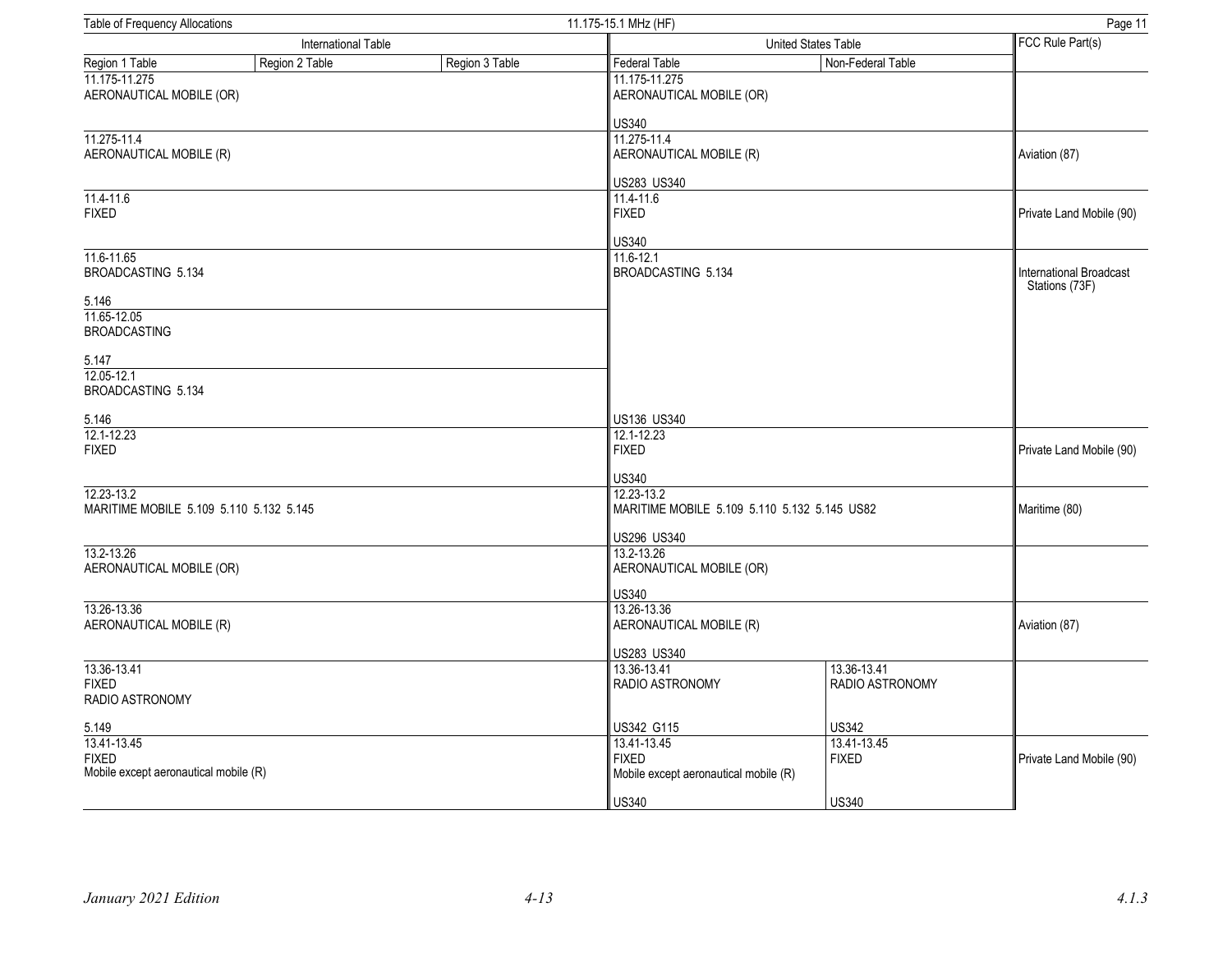| 4.1.3                                       |                                       | $4 - 14$                                              |                      |                          |  |
|---------------------------------------------|---------------------------------------|-------------------------------------------------------|----------------------|--------------------------|--|
| 13.45-13.55                                 | 13.45-13.55                           | 13.45-13.55                                           | 13.45-13.55          |                          |  |
| <b>FIXED</b>                                | <b>FIXED</b>                          | <b>FIXED</b>                                          | <b>FIXED</b>         |                          |  |
| Mobile except aeronautical                  | Mobile except aeronautical mobile (R) | Mobile except aeronautical mobile (R)                 | Radiolocation 5.132A |                          |  |
| mobile (R)                                  | Radiolocation 5.132A                  | Radiolocation 5.132A                                  |                      |                          |  |
| Radiolocation 5.132A                        |                                       |                                                       |                      |                          |  |
| 5.149A                                      |                                       | <b>US340</b>                                          | <b>US340</b>         |                          |  |
| 13.55-13.57                                 |                                       | 13.55-13.57                                           | 13.55-13.57          |                          |  |
| <b>FIXED</b>                                |                                       | <b>FIXED</b>                                          | <b>FIXED</b>         | ISM Equipment (18)       |  |
| Mobile except aeronautical mobile (R)       |                                       | Mobile except aeronautical mobile (R)                 |                      | Private Land Mobile (90) |  |
| 5.150                                       |                                       | 5.150 US340                                           | 5.150 US340          |                          |  |
| 13.57-13.6                                  |                                       | 13.57-13.87                                           |                      |                          |  |
| BROADCASTING 5.134                          |                                       | BROADCASTING 5.134                                    |                      | International Broadcast  |  |
| 5.151                                       |                                       |                                                       |                      | Stations (73F)           |  |
| 13.6-13.8                                   |                                       |                                                       |                      |                          |  |
| <b>BROADCASTING</b>                         |                                       |                                                       |                      |                          |  |
| 13.8-13.87                                  |                                       |                                                       |                      |                          |  |
| BROADCASTING 5.134                          |                                       |                                                       |                      |                          |  |
|                                             |                                       | US136 US340                                           |                      |                          |  |
| 5.151<br>13.87-14                           |                                       | 13.87-14                                              | 13.87-14             |                          |  |
| <b>FIXED</b>                                |                                       | <b>FIXED</b>                                          | <b>FIXED</b>         | Private Land Mobile (90) |  |
| Mobile except aeronautical mobile (R)       |                                       | Mobile except aeronautical mobile (R)                 |                      |                          |  |
|                                             |                                       |                                                       |                      |                          |  |
|                                             |                                       | <b>US340</b>                                          | <b>US340</b>         |                          |  |
| 14-14.25                                    |                                       | 14-14.35                                              | 14-14.25             |                          |  |
| <b>AMATEUR</b>                              |                                       |                                                       | <b>AMATEUR</b>       | Amateur Radio (97)       |  |
| AMATEUR-SATELLITE                           |                                       |                                                       | AMATEUR-SATELLITE    |                          |  |
|                                             |                                       |                                                       | <b>US340</b>         |                          |  |
| 14.25-14.35                                 |                                       |                                                       | 14.25-14.35          |                          |  |
| <b>AMATEUR</b>                              |                                       |                                                       | <b>AMATEUR</b>       |                          |  |
|                                             |                                       |                                                       |                      |                          |  |
| 5.152                                       |                                       | <b>US340</b>                                          | <b>US340</b>         |                          |  |
| 14.35-14.99                                 |                                       | 14.35-14.99                                           | 14.35-14.99          |                          |  |
| <b>FIXED</b>                                |                                       | <b>FIXED</b><br>Mobile except aeronautical mobile (R) | <b>FIXED</b>         | Private Land Mobile (90) |  |
| Mobile except aeronautical mobile (R)       |                                       |                                                       |                      |                          |  |
|                                             |                                       | <b>US340</b>                                          | <b>US340</b>         |                          |  |
| 14.99-15.005                                |                                       | 14.99-15.01                                           |                      |                          |  |
| STANDARD FREQUENCY AND TIME SIGNAL (15 MHz) |                                       | STANDARD FREQUENCY AND TIME SIGNAL (15 MHz)           |                      |                          |  |
| 5.111                                       |                                       |                                                       |                      |                          |  |
| 15.005-15.01                                |                                       |                                                       |                      |                          |  |
| STANDARD FREQUENCY AND TIME SIGNAL          |                                       |                                                       |                      |                          |  |
| Space research                              |                                       | 5.111 US1 US340                                       |                      |                          |  |
| $15.01 - 15.1$                              |                                       | 15.01-15.1                                            |                      |                          |  |
| AERONAUTICAL MOBILE (OR)                    |                                       | AERONAUTICAL MOBILE (OR)                              |                      |                          |  |
|                                             |                                       |                                                       |                      |                          |  |
|                                             |                                       | <b>US340</b>                                          |                      | Page 12                  |  |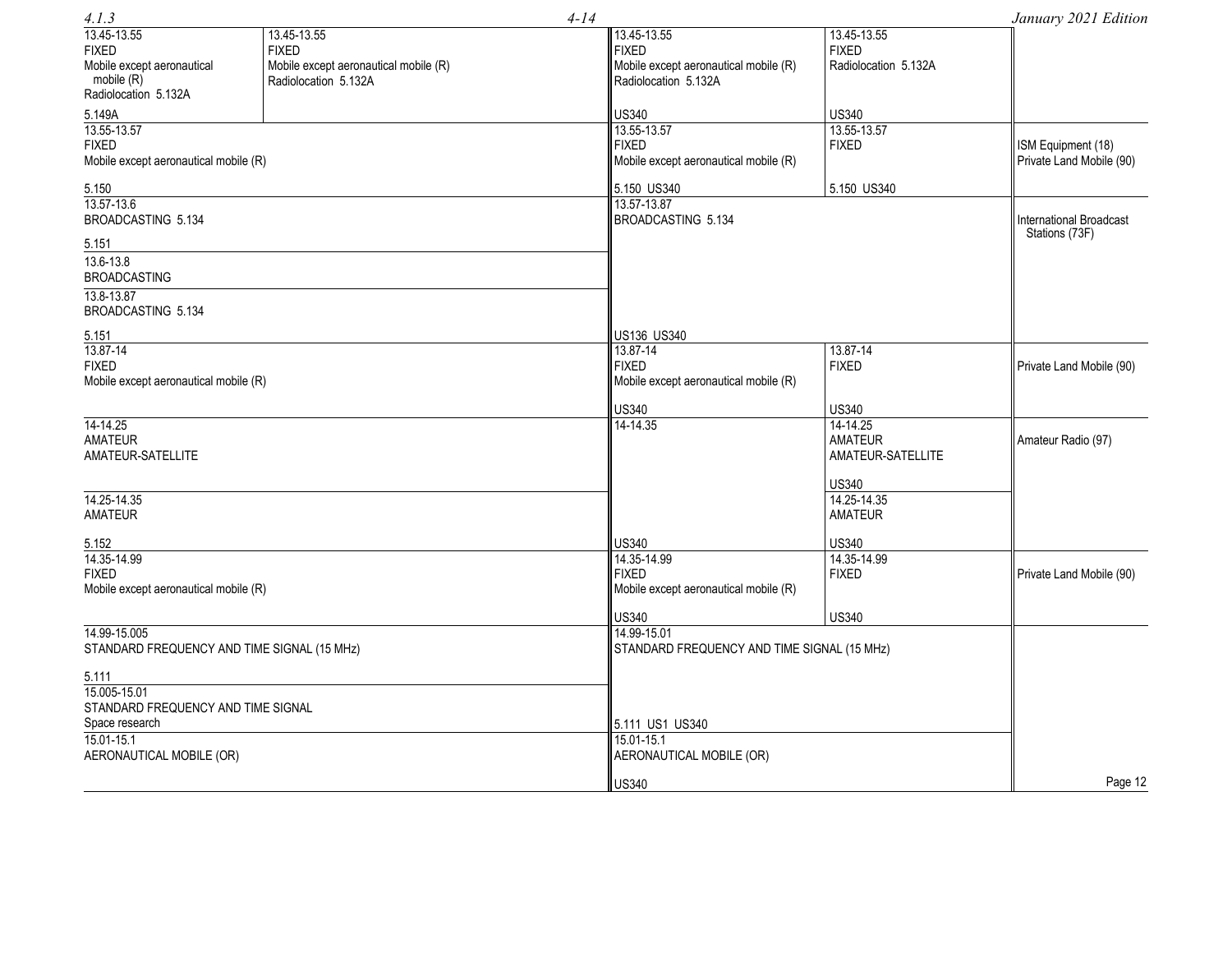| 15.1-22.855 MHz (HF)<br>Table of Frequency Allocations |                                                       |                                                       | Page 13                                           |                                                      |                                |  |
|--------------------------------------------------------|-------------------------------------------------------|-------------------------------------------------------|---------------------------------------------------|------------------------------------------------------|--------------------------------|--|
|                                                        | International Table                                   |                                                       |                                                   | United States Table                                  |                                |  |
| Region 1 Table                                         | Region 2 Table                                        | Region 3 Table                                        | <b>Federal Table</b>                              | Non-Federal Table                                    |                                |  |
| $15.1 - 15.6$<br><b>BROADCASTING</b>                   |                                                       |                                                       | 15.1-15.8<br><b>BROADCASTING 5.134</b>            |                                                      | <b>International Broadcast</b> |  |
| $15.6 - 15.8$<br>BROADCASTING 5.134                    |                                                       |                                                       |                                                   |                                                      | Stations (73F)                 |  |
| 5.146                                                  |                                                       |                                                       | US136 US340                                       |                                                      |                                |  |
| 15.8-16.1<br><b>FIXED</b>                              |                                                       |                                                       | 15.8-16.1<br><b>FIXED</b>                         |                                                      | Private Land Mobile (90)       |  |
| 5.153                                                  |                                                       |                                                       | <b>US340</b>                                      |                                                      |                                |  |
| $16.1 - 16.2$<br><b>FIXED</b><br>Radiolocation 5.145A  | $16.1 - 16.2$<br><b>FIXED</b><br>RADIOLOCATION 5.145A | $16.1 - 16.2$<br><b>FIXED</b><br>Radiolocation 5.145A | 16.1-16.2<br><b>FIXED</b><br>RADIOLOCATION 5.145A |                                                      |                                |  |
| 5.145B                                                 |                                                       |                                                       | <b>US340</b>                                      |                                                      |                                |  |
| 16.2-16.36<br><b>FIXED</b>                             |                                                       |                                                       | 16.2-16.36<br><b>FIXED</b>                        |                                                      |                                |  |
| 16.36-17.41<br>MARITIME MOBILE 5.109 5.110 5.132 5.145 |                                                       |                                                       | US340<br>16.36-17.41                              | MARITIME MOBILE 5.109 5.110 5.132 5.145 US82         | Maritime (80)                  |  |
|                                                        |                                                       |                                                       | US296 US340                                       |                                                      |                                |  |
| 17.41-17.48<br><b>FIXED</b>                            |                                                       | 17.41-17.48<br><b>FIXED</b>                           |                                                   |                                                      |                                |  |
|                                                        |                                                       |                                                       | US340                                             |                                                      |                                |  |
| 17.48-17.55<br>BROADCASTING 5.134                      |                                                       |                                                       | 17.48-17.9<br>BROADCASTING 5.134                  | International Broadcast                              |                                |  |
| 5.146                                                  |                                                       |                                                       |                                                   |                                                      | Stations (73F)                 |  |
| 17.55-17.9<br><b>BROADCASTING</b>                      |                                                       |                                                       | US136 US340                                       |                                                      |                                |  |
| 17.9-17.97                                             |                                                       |                                                       | 17.9-17.97                                        |                                                      | Aviation (87)                  |  |
| AERONAUTICAL MOBILE (R)                                |                                                       |                                                       |                                                   | AERONAUTICAL MOBILE (R)                              |                                |  |
| 17.97-18.03                                            |                                                       |                                                       | US283 US340                                       |                                                      |                                |  |
| AERONAUTICAL MOBILE (OR)                               |                                                       |                                                       |                                                   | 17.97-18.03<br>AERONAUTICAL MOBILE (OR)              |                                |  |
| 18.030-18.052                                          |                                                       |                                                       | <b>US340</b>                                      |                                                      |                                |  |
| <b>FIXED</b><br>18.052-18.068                          |                                                       | <b>FIXED</b>                                          | 18.03-18.068                                      |                                                      |                                |  |
| <b>FIXED</b>                                           |                                                       |                                                       |                                                   |                                                      | Private Land Mobile (90)       |  |
| Space research                                         |                                                       |                                                       | <b>US340</b>                                      |                                                      |                                |  |
| 18.068-18.168<br><b>AMATEUR</b><br>AMATEUR-SATELLITE   |                                                       |                                                       | 18.068-18.168                                     | 18.068-18.168<br><b>AMATEUR</b><br>AMATEUR-SATELLITE | Amateur Radio (97)             |  |
| 5.154                                                  |                                                       |                                                       | <b>US340</b>                                      | <b>US340</b>                                         |                                |  |
| 18.168-18.78<br><b>FIXED</b>                           |                                                       |                                                       | 18.168-18.78<br><b>FIXED</b>                      |                                                      | Maritime (80)                  |  |
| Mobile except aeronautical mobile                      |                                                       |                                                       | Mobile<br><b>US340</b>                            |                                                      | Private Land Mobile (90)       |  |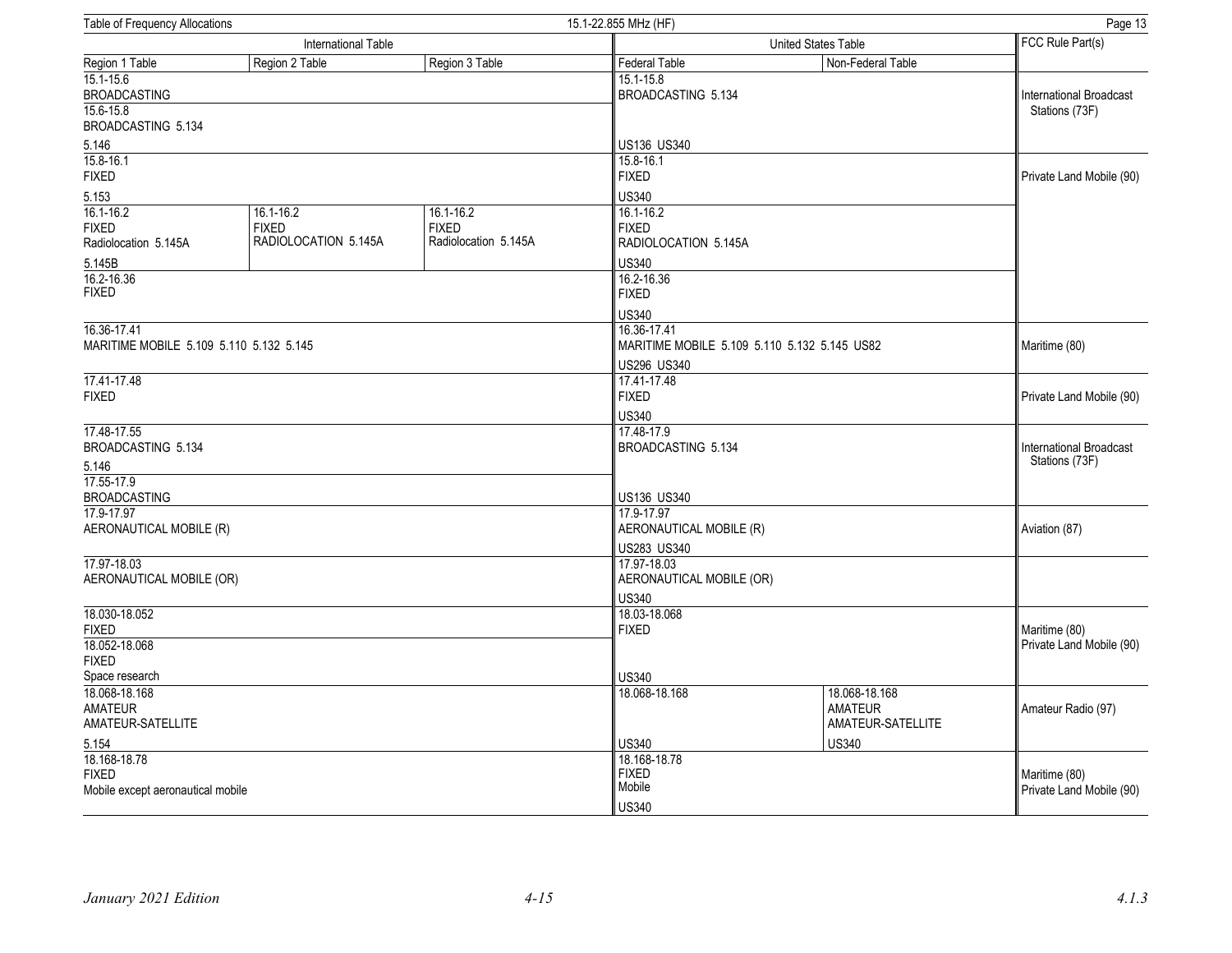| 4.1.3                                                                | $4-16$                                                  |                                             | January 2021 Edition                             |  |
|----------------------------------------------------------------------|---------------------------------------------------------|---------------------------------------------|--------------------------------------------------|--|
| 18.78-18.9<br><b>MARITIME MOBILE</b>                                 | 18.78-18.9                                              | <b>MARITIME MOBILE US82</b>                 |                                                  |  |
| 18.9-19.02<br>BROADCASTING 5.134                                     | US296 US340<br>18.9-19.02<br>BROADCASTING 5.134         |                                             | International Broadcast<br>Stations (73F)        |  |
| 5.146<br>19.02-19.68<br><b>FIXED</b>                                 | US136 US340<br>19.02-19.68<br><b>FIXED</b>              |                                             | Private Land Mobile (90)                         |  |
| 19.68-19.8<br>MARITIME MOBILE 5.132                                  | <b>US340</b><br>19.68-19.8<br>MARITIME MOBILE 5.132     |                                             | Maritime (80)                                    |  |
| 19.8-19.99<br><b>FIXED</b>                                           | <b>US340</b><br>19.8-19.99<br><b>FIXED</b>              |                                             | Private Land Mobile (90)                         |  |
| 19.99-19.995<br>STANDARD FREQUENCY AND TIME SIGNAL<br>Space research | <b>US340</b><br>19.99-20.01                             | STANDARD FREQUENCY AND TIME SIGNAL (20 MHz) |                                                  |  |
| 5.111<br>19.995-20.01<br>STANDARD FREQUENCY AND TIME SIGNAL (20 MHz) |                                                         |                                             |                                                  |  |
| 5.111                                                                | 5.111 US1 US340                                         |                                             |                                                  |  |
| 20.01-21<br><b>FIXED</b><br>Mobile                                   | 20.01-21<br><b>FIXED</b><br>Mobile                      | $20.01 - 21$<br><b>FIXED</b>                | Private Land Mobile (90)                         |  |
| $21 - 21.45$<br><b>AMATEUR</b>                                       | <b>US340</b><br>21-21.45                                | <b>US340</b><br>21-21.45<br><b>AMATEUR</b>  | Amateur Radio (97)                               |  |
| AMATEUR-SATELLITE<br>21.45-21.85                                     | <b>US340</b>                                            | AMATEUR-SATELLITE<br><b>US340</b>           |                                                  |  |
| <b>BROADCASTING</b>                                                  | 21.45-21.85<br><b>BROADCASTING</b><br><b>US340</b>      |                                             | <b>International Broadcast</b><br>Stations (73F) |  |
| 21.85-21.87<br><b>FIXED 5.155A</b>                                   | 21.85-21.924<br><b>FIXED</b>                            |                                             |                                                  |  |
| 5.155<br>21.87-21.924<br><b>FIXED 5.155B</b>                         | <b>US340</b>                                            |                                             | Private Land Mobile (90)                         |  |
| 21.924-22<br>AERONAUTICAL MOBILE (R)                                 | 21.924-22<br>AERONAUTICAL MOBILE (R)                    |                                             | Aviation (87)                                    |  |
| 22-22.855<br>MARITIME MOBILE 5.132                                   | <b>US340</b><br>22-22.855<br>MARITIME MOBILE 5.132 US82 |                                             | Maritime (80)                                    |  |
| 5.156                                                                | US296 US340                                             |                                             | Page 14                                          |  |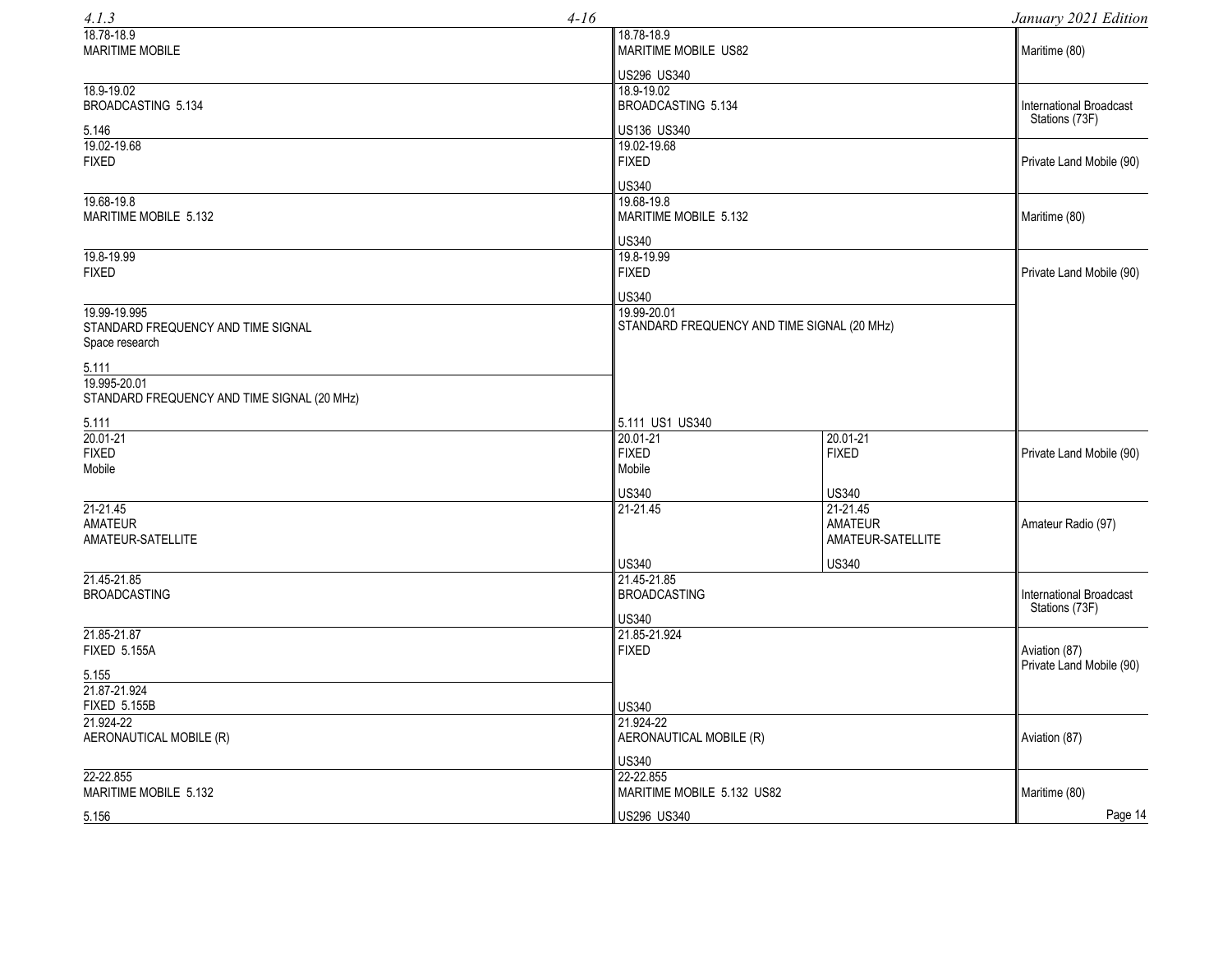| Table of Frequency Allocations              |                      |                      | 22.855-27.41 MHz (HF)                       | Page 15                           |                                           |  |
|---------------------------------------------|----------------------|----------------------|---------------------------------------------|-----------------------------------|-------------------------------------------|--|
| International Table                         |                      |                      |                                             | <b>United States Table</b>        |                                           |  |
| Region 1 Table                              | Region 2 Table       | Region 3 Table       | <b>Federal Table</b>                        | Non-Federal Table                 |                                           |  |
| 22.855-23<br><b>FIXED</b>                   |                      |                      | 22.855-23<br><b>FIXED</b>                   |                                   | Private Land Mobile (90)                  |  |
| 5.156                                       |                      |                      | <b>US340</b>                                |                                   |                                           |  |
| $23 - 23.2$                                 |                      |                      | 23-23.2                                     | 23-23.2                           |                                           |  |
| <b>FIXED</b>                                |                      |                      | <b>FIXED</b>                                | <b>FIXED</b>                      |                                           |  |
| Mobile except aeronautical mobile (R)       |                      |                      | Mobile except aeronautical mobile (R)       |                                   |                                           |  |
| 5.156                                       |                      |                      | <b>US340</b>                                | <b>US340</b>                      |                                           |  |
| 23.2-23.35                                  |                      |                      | 23.2-23.35                                  |                                   |                                           |  |
| <b>FIXED 5.156A</b>                         |                      |                      | AERONAUTICAL MOBILE (OR)                    |                                   |                                           |  |
| AERONAUTICAL MOBILE (OR)                    |                      |                      | <b>US340</b>                                |                                   |                                           |  |
| 23.35-24                                    |                      |                      | 23.35-24.45                                 | 23.35-24.45                       |                                           |  |
| <b>FIXED</b>                                |                      |                      | <b>FIXED</b>                                | <b>FIXED</b>                      | Private Land Mobile (90)                  |  |
| MOBILE except aeronautical mobile 5.157     |                      |                      | MOBILE except aeronautical mobile           |                                   |                                           |  |
| 24-24.45                                    |                      |                      |                                             |                                   |                                           |  |
| <b>FIXED</b><br><b>LAND MOBILE</b>          |                      |                      | <b>US340</b>                                | <b>US340</b>                      |                                           |  |
| 24.45-24.6                                  | 24.45-24.65          | 24.45-24.6           | 24.45-24.65                                 | 24.45-24.65                       |                                           |  |
| <b>FIXED</b>                                | <b>FIXED</b>         | <b>FIXED</b>         | <b>FIXED</b>                                | <b>FIXED</b>                      |                                           |  |
| <b>LAND MOBILE</b>                          | <b>LAND MOBILE</b>   | <b>LAND MOBILE</b>   | MOBILE except aeronautical mobile           | RADIOLOCATION 5.132A              |                                           |  |
| Radiolocation 5.132A                        | RADIOLOCATION 5.132A | Radiolocation 5.132A | RADIOLOCATION 5.132A                        |                                   |                                           |  |
| 5.158                                       |                      |                      |                                             |                                   |                                           |  |
| 24.6-24.89                                  |                      | 24.6-24.89           | <b>US340</b>                                | <b>US340</b>                      |                                           |  |
| <b>FIXED</b>                                | 24.65-24.89          | <b>FIXED</b>         | 24.65-24.89                                 | 24.65-24.89                       |                                           |  |
| <b>LAND MOBILE</b>                          | <b>FIXED</b>         | LAND MOBILE          | <b>FIXED</b>                                | <b>FIXED</b>                      |                                           |  |
|                                             | <b>LAND MOBILE</b>   |                      | MOBILE except aeronautical mobile           |                                   |                                           |  |
|                                             |                      |                      | <b>US340</b>                                | <b>US340</b>                      |                                           |  |
| 24.89-24.99                                 |                      |                      | 24.89-24.99                                 | 24.89-24.99                       |                                           |  |
| <b>AMATEUR</b>                              |                      |                      |                                             | <b>AMATEUR</b>                    | Amateur Radio (97)                        |  |
| AMATEUR-SATELLITE                           |                      |                      |                                             | AMATEUR-SATELLITE                 |                                           |  |
|                                             |                      |                      | <b>US340</b>                                | <b>US340</b>                      |                                           |  |
| 24.99-25.005                                |                      |                      | 24.99-25.01                                 |                                   |                                           |  |
| STANDARD FREQUENCY AND TIME SIGNAL (25 MHz) |                      |                      | STANDARD FREQUENCY AND TIME SIGNAL (25 MHz) |                                   |                                           |  |
| 25.005-25.01                                |                      |                      |                                             |                                   |                                           |  |
| STANDARD FREQUENCY AND TIME SIGNAL          |                      |                      |                                             |                                   |                                           |  |
| Space research                              |                      |                      | <b>US1 US340</b>                            |                                   |                                           |  |
| 25.01-25.07<br><b>FIXED</b>                 |                      |                      | 25.01-25.07                                 | 25.01-25.07<br><b>LAND MOBILE</b> | Private Land Mobile (90)                  |  |
| MOBILE except aeronautical mobile           |                      |                      |                                             |                                   |                                           |  |
|                                             |                      |                      | <b>US340</b>                                | <b>US340 NG112</b>                |                                           |  |
| 25.07-25.21                                 |                      |                      | 25.07-25.21                                 | 25.07-25.21                       |                                           |  |
| <b>MARITIME MOBILE</b>                      |                      |                      | <b>MARITIME MOBILE US82</b>                 | MARITIME MOBILE US82              | Maritime (80)<br>Private Land Mobile (90) |  |
|                                             |                      |                      | US281 US296 US340                           | US281 US296 US340 NG112           |                                           |  |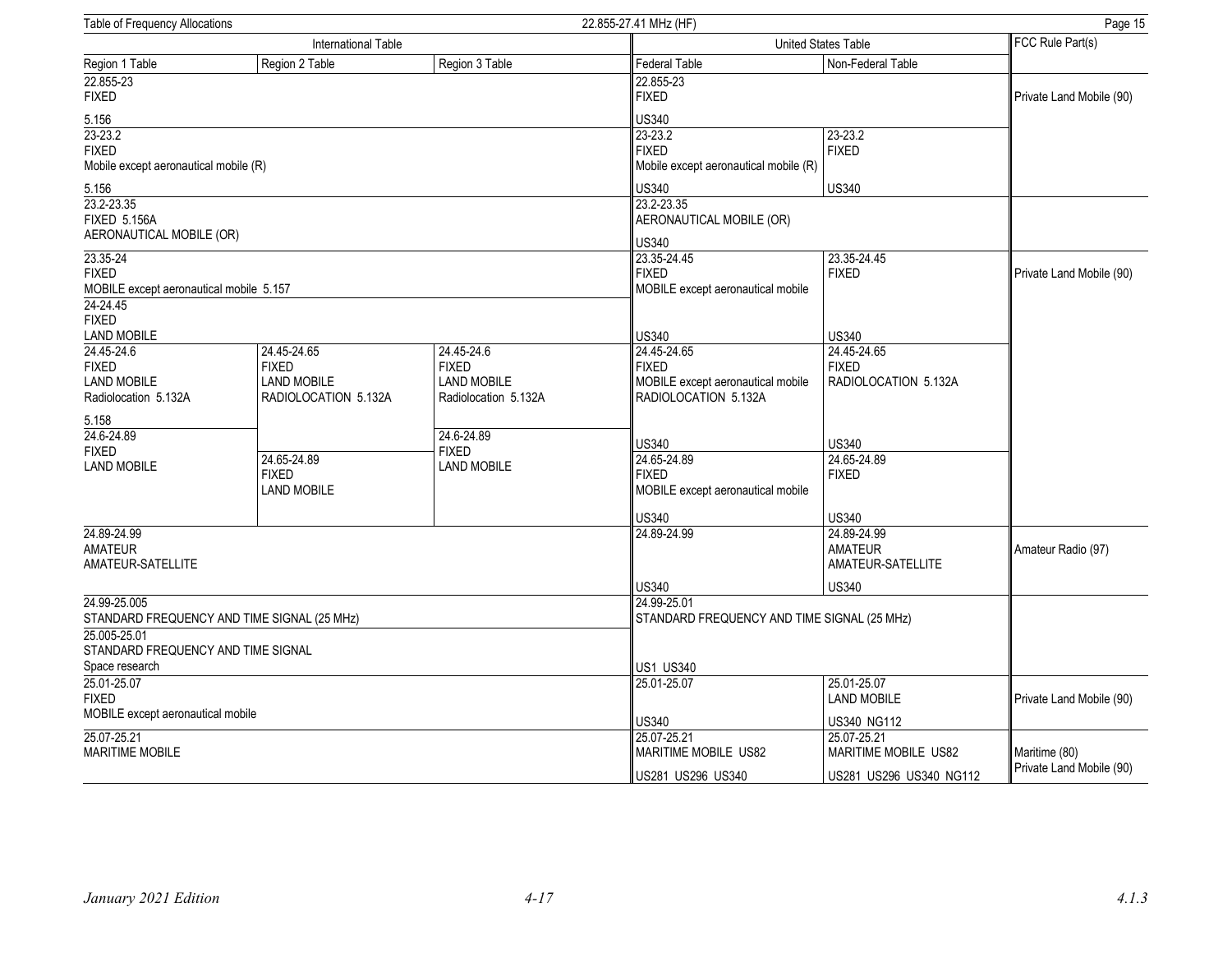| 4.1.3                             |                            | $4 - 18$                          |                                                   |                                   | January 2021 Edition           |
|-----------------------------------|----------------------------|-----------------------------------|---------------------------------------------------|-----------------------------------|--------------------------------|
| 25.21-25.55<br><b>FIXED</b>       |                            |                                   | 25.21-25.33                                       | 25.21-25.33<br><b>LAND MOBILE</b> | Private Land Mobile (90)       |
| MOBILE except aeronautical mobile |                            |                                   | <b>US340</b>                                      | <b>US340</b>                      |                                |
|                                   |                            |                                   | 25.33-25.55                                       | 25.33-25.55                       |                                |
|                                   |                            |                                   | <b>FIXED</b>                                      |                                   |                                |
|                                   |                            |                                   | MOBILE except aeronautical mobile                 |                                   |                                |
|                                   |                            |                                   | US340                                             | <b>US340</b>                      |                                |
| 25.55-25.67                       |                            |                                   | 25.55-25.67                                       |                                   |                                |
| <b>RADIO ASTRONOMY</b>            |                            |                                   | RADIO ASTRONOMY US74                              |                                   |                                |
| 5.149                             |                            |                                   | <b>US342</b>                                      |                                   |                                |
| 25.67-26.1                        |                            |                                   | 25.67-26.1                                        |                                   |                                |
| <b>BROADCASTING</b>               |                            |                                   | <b>BROADCASTING</b>                               |                                   | <b>International Broadcast</b> |
|                                   |                            |                                   |                                                   |                                   | Stations (73F)                 |
|                                   |                            |                                   | US25 US340                                        |                                   | Remote Pickup (74D)            |
| 26.1-26.175                       |                            |                                   | 26.1-26.175                                       |                                   |                                |
| MARITIME MOBILE 5.132             |                            |                                   | MARITIME MOBILE 5.132                             |                                   | Remote Pickup (74D)            |
|                                   |                            |                                   |                                                   |                                   | Low Power Auxiliary (74H)      |
|                                   |                            |                                   | US25 US340                                        | Maritime (80)                     |                                |
| 26.175-26.2                       |                            |                                   | 26.175-26.2                                       | 26.175-26.2                       |                                |
| <b>FIXED</b>                      |                            |                                   |                                                   | <b>LAND MOBILE</b>                | Remote Pickup (74D)            |
| MOBILE except aeronautical mobile |                            |                                   | US340                                             | <b>US340</b>                      | Low Power Auxiliary (74H)      |
| 26.2-26.35                        | 26.2-26.42                 | 26.2-26.35                        | 26.2-26.42                                        | 26.2-26.42                        |                                |
| <b>FIXED</b>                      | <b>FIXED</b>               | <b>FIXED</b>                      | RADIOLOCATION US132A                              | <b>LAND MOBILE</b>                | Remote Pickup (74D)            |
| MOBILE except aeronautical        | MOBILE except aeronautical | MOBILE except aeronautical mobile |                                                   | RADIOLOCATION US132A              | Low Power Auxiliary (74H)      |
| mobile                            | mobile                     | Radiolocation 5.132A              |                                                   |                                   | Private Land Mobile (90)       |
| Radiolocation 5.132A              | RADIOLOCATION 5.132A       |                                   |                                                   |                                   |                                |
| 5.133A                            |                            |                                   |                                                   |                                   |                                |
| 26.35-27.5                        |                            | 26.35-27.5                        | US340                                             | US340                             |                                |
| <b>FIXED</b>                      | 26.42-27.5                 | <b>FIXED</b>                      | 26.42-26.48                                       | 26.42-26.48                       |                                |
| MOBILE except aeronautical        | <b>FIXED</b>               | MOBILE except aeronautical mobile |                                                   | <b>LAND MOBILE</b>                | Remote Pickup (74D)            |
| mobile                            | MOBILE except aeronautical |                                   |                                                   |                                   | Low Power Auxiliary (74H)      |
|                                   | mobile                     |                                   | <b>US340</b>                                      | <b>US340</b>                      |                                |
|                                   |                            |                                   | 26.48-26.95                                       | 26.48-26.95                       |                                |
|                                   |                            |                                   | <b>FIXED</b><br>MOBILE except aeronautical mobile |                                   |                                |
|                                   |                            |                                   |                                                   |                                   |                                |
|                                   |                            |                                   | <b>US340</b>                                      | <b>US340</b>                      |                                |
|                                   |                            |                                   | 26.95-27.41                                       | 26.95-26.96                       |                                |
|                                   |                            |                                   |                                                   | <b>FIXED</b>                      | ISM Equipment (18)             |
|                                   |                            |                                   |                                                   | 5.150 US340                       |                                |
|                                   |                            |                                   |                                                   | 26.96-27.23                       |                                |
|                                   |                            |                                   |                                                   | MOBILE except aeronautical mobile | ISM Equipment (18)             |
|                                   |                            |                                   |                                                   | 5.150 US340                       | Personal Radio (95)            |
|                                   |                            |                                   |                                                   | 27.23-27.41                       |                                |
|                                   |                            |                                   |                                                   | <b>FIXED</b>                      | ISM Equipment (18)             |
|                                   |                            |                                   |                                                   | MOBILE except aeronautical mobile | Private Land Mobile (90)       |
|                                   |                            |                                   |                                                   |                                   | Personal Radio (95)            |
|                                   |                            |                                   | 5.150 US340                                       | 5.150 US340                       |                                |
| 5.150                             | 5.150                      | 5.150                             |                                                   |                                   | Page 16                        |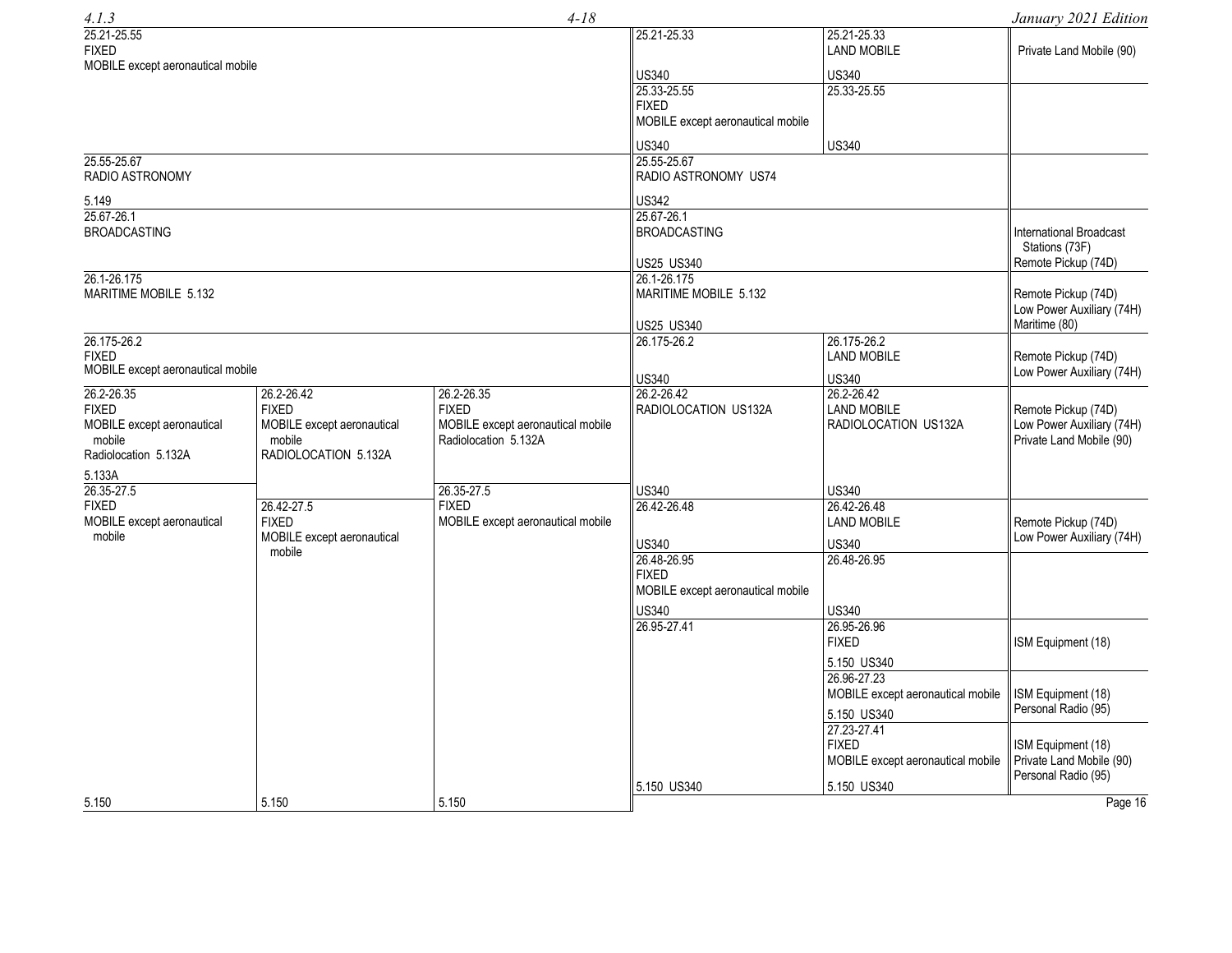| Table of Frequency Allocations                                                                                              |                |                | 27.41-41.015 MHz (HF/VHF)                    | Page 17                                                                       |                          |
|-----------------------------------------------------------------------------------------------------------------------------|----------------|----------------|----------------------------------------------|-------------------------------------------------------------------------------|--------------------------|
| International Table                                                                                                         |                |                |                                              | United States Table                                                           | FCC Rule Part(s)         |
| Region 1 Table                                                                                                              | Region 2 Table | Region 3 Table | Federal Table                                | Non-Federal Table                                                             |                          |
| (See previous page)<br>$27.5 - 28$<br>METEOROLOGICAL AIDS                                                                   |                |                | 27.41-27.54                                  | 27.41-27.54<br><b>FIXED</b><br><b>LAND MOBILE</b>                             | Private Land Mobile (90) |
| <b>FIXED</b>                                                                                                                |                |                | <b>US340</b>                                 | <b>US340</b>                                                                  |                          |
| <b>MOBILE</b>                                                                                                               |                |                | 27.54-28<br><b>FIXED</b><br>MOBILE           | 27.54-28                                                                      |                          |
|                                                                                                                             |                |                | US298 US340                                  | US298 US340                                                                   |                          |
| $28 - 29.7$<br>AMATEUR<br>AMATEUR-SATELLITE                                                                                 |                |                | 28-29.7                                      | 28-29.7<br>AMATEUR<br>AMATEUR-SATELLITE                                       | Amateur Radio (97)       |
|                                                                                                                             |                |                | <b>US340</b>                                 | <b>US340</b>                                                                  |                          |
| 29.7-30.005<br><b>FIXED</b><br><b>MOBILE</b>                                                                                |                |                | 29.7-29.89                                   | 29.7-29.8<br><b>LAND MOBILE</b><br><b>US340</b><br>29.8-29.89<br><b>FIXED</b> | Private Land Mobile (90) |
|                                                                                                                             |                |                | <b>US340</b>                                 | <b>US340</b>                                                                  |                          |
|                                                                                                                             |                |                | 29.89-29.91<br><b>FIXED</b><br><b>MOBILE</b> | 29.89-29.91                                                                   |                          |
|                                                                                                                             |                |                | <b>US340</b>                                 | <b>US340</b>                                                                  |                          |
|                                                                                                                             |                |                | 29.91-30                                     | 29.91-30<br><b>FIXED</b>                                                      |                          |
|                                                                                                                             |                |                | <b>US340</b>                                 | <b>US340</b>                                                                  |                          |
|                                                                                                                             |                |                | 30-30.56                                     | 30-30.56                                                                      |                          |
| 30.005-30.01<br>SPACE OPERATION (satellite identification)<br><b>FIXED</b><br><b>MOBILE</b><br>SPACE RESEARCH<br>30.01-37.5 |                |                | <b>FIXED</b><br>MOBILE                       |                                                                               |                          |
| <b>FIXED</b><br><b>MOBILE</b>                                                                                               |                |                | 30.56-32                                     | 30.56-32<br><b>FIXED</b><br><b>LAND MOBILE</b><br><b>NG124</b>                | Private Land Mobile (90) |
|                                                                                                                             |                |                | 32-33<br><b>FIXED</b><br><b>MOBILE</b>       | 32-33                                                                         |                          |
|                                                                                                                             |                |                | 33-34                                        | 33-34<br><b>FIXED</b><br><b>LAND MOBILE</b>                                   | Private Land Mobile (90) |
|                                                                                                                             |                |                |                                              | <b>NG124</b>                                                                  |                          |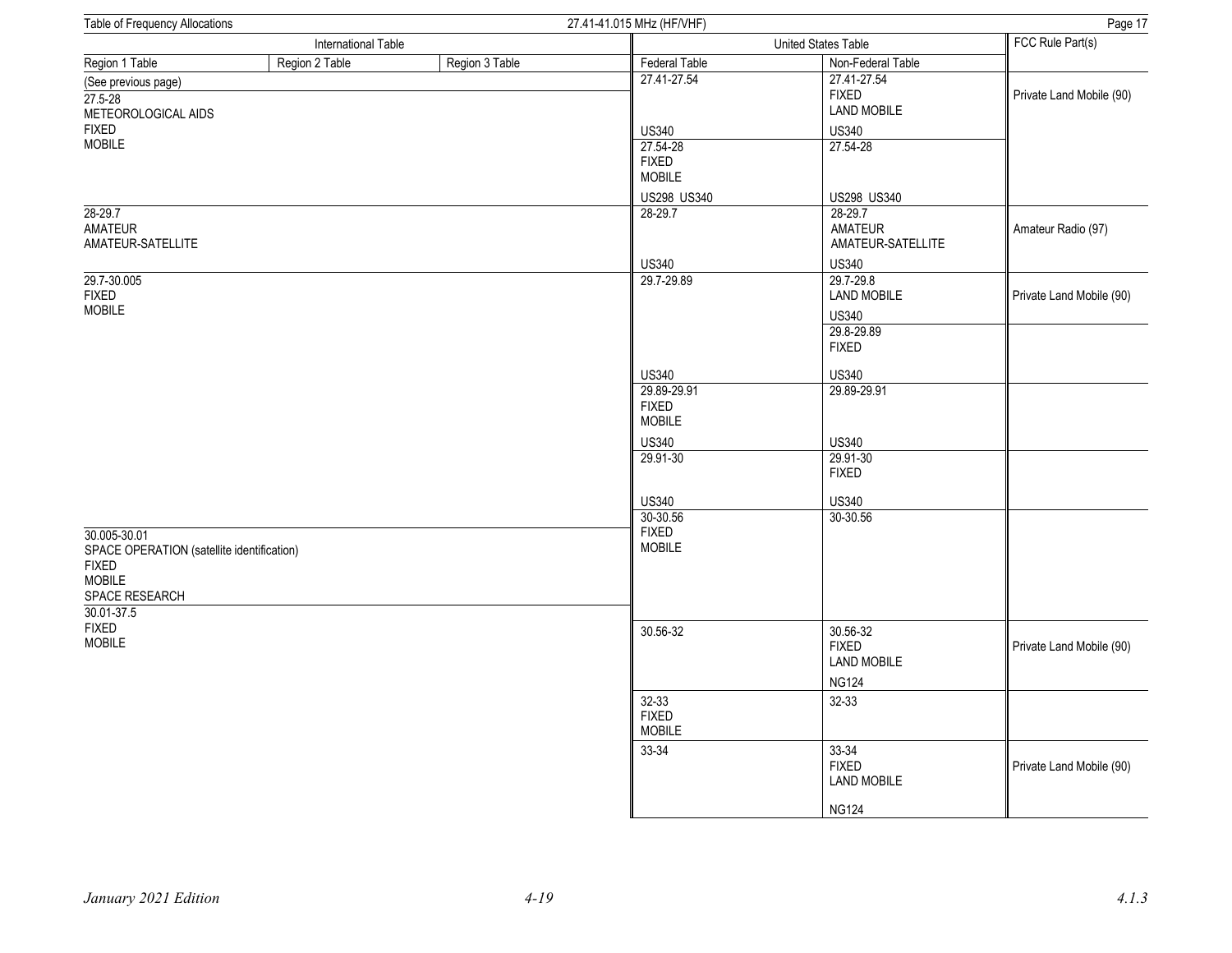*4.1.3*

*4*

*-20 January 2021 Edition*

| $\cdots$                      |               |                                   |                   |                           | , ,,,,,,,,,              |
|-------------------------------|---------------|-----------------------------------|-------------------|---------------------------|--------------------------|
|                               |               |                                   | 34-35             | $34 - 35$                 |                          |
|                               |               |                                   | <b>FIXED</b>      |                           |                          |
|                               |               |                                   | <b>MOBILE</b>     |                           |                          |
|                               |               |                                   | 35-36             | 35-36                     |                          |
|                               |               |                                   |                   | <b>FIXED</b>              | Public Mobile (22)       |
|                               |               |                                   |                   | <b>LAND MOBILE</b>        | Private Land Mobile (90) |
|                               |               |                                   | 36-37             | 36-37                     |                          |
|                               |               |                                   | <b>FIXED</b>      |                           |                          |
|                               |               |                                   | <b>MOBILE</b>     |                           |                          |
|                               |               |                                   | <b>US220</b>      | <b>US220</b>              |                          |
|                               |               |                                   | $37-37.5$         | 37-37.5                   |                          |
|                               |               |                                   |                   | <b>LAND MOBILE</b>        |                          |
|                               |               |                                   |                   |                           | Private Land Mobile (90) |
|                               |               |                                   |                   | <b>NG124</b>              |                          |
| 37.5-38.25                    |               |                                   | 37.5-38           | 37.5-38                   |                          |
| <b>FIXED</b>                  |               |                                   | Radio astronomy   | <b>LAND MOBILE</b>        |                          |
| <b>MOBILE</b>                 |               |                                   |                   | Radio astronomy           |                          |
| Radio astronomy               |               |                                   |                   |                           |                          |
|                               |               |                                   | <b>US342</b>      | US342 NG59 NG124          |                          |
|                               |               |                                   | 38-38.25          | 38-38.25                  |                          |
|                               |               |                                   | <b>FIXED</b>      | RADIO ASTRONOMY           |                          |
|                               |               |                                   | <b>MOBILE</b>     |                           |                          |
|                               |               |                                   | RADIO ASTRONOMY   |                           |                          |
| 5.149                         |               |                                   | <b>US81 US342</b> | <b>US81 US342</b>         |                          |
| 38.25-39                      | 38.25-39.986  | 38.25-39.5                        | 38.25-39          | 38.25-39                  |                          |
| <b>FIXED</b>                  | <b>FIXED</b>  | <b>FIXED</b>                      | <b>FIXED</b>      |                           |                          |
| <b>MOBILE</b>                 | <b>MOBILE</b> | <b>MOBILE</b>                     | <b>MOBILE</b>     |                           |                          |
| 39-39.5                       |               |                                   | $39 - 40$         | 39-40                     |                          |
| <b>FIXED</b>                  |               |                                   |                   | <b>LAND MOBILE</b>        | Private Land Mobile (90) |
| <b>MOBILE</b>                 |               |                                   |                   |                           |                          |
| Radiolocation 5.132A          |               |                                   |                   |                           |                          |
| 5.159                         |               |                                   |                   |                           |                          |
|                               |               |                                   |                   |                           |                          |
| 39.5-39.986                   |               | 39.5-39.986                       |                   |                           |                          |
| <b>FIXED</b>                  |               | <b>FIXED</b>                      |                   |                           |                          |
| <b>MOBILE</b>                 |               | <b>MOBILE</b>                     |                   |                           |                          |
| 39.986-40.02                  |               | RADIOLOCATION 5.132A<br>39.986-40 |                   |                           |                          |
|                               |               | <b>FIXED</b>                      |                   |                           |                          |
| <b>FIXED</b><br><b>MOBILE</b> |               | <b>MOBILE</b>                     |                   |                           |                          |
|                               |               | RADIOLOCATION 5.132A              |                   |                           |                          |
| Space research                |               |                                   |                   |                           |                          |
|                               |               | Space research<br>40-40.02        | 40-41.015         | <b>NG124</b><br>40-41.015 |                          |
|                               |               | <b>FIXED</b>                      | <b>FIXED</b>      |                           |                          |
|                               |               | <b>MOBILE</b>                     | <b>MOBILE</b>     |                           | ISM Equipment (18)       |
|                               |               |                                   |                   |                           | Private Land Mobile (90) |
| 40.02-40.98                   |               | Space research                    |                   |                           |                          |
| <b>FIXED</b>                  |               |                                   |                   |                           |                          |
| <b>MOBILE</b>                 |               |                                   |                   |                           |                          |
|                               |               |                                   |                   |                           |                          |
| 5.150                         |               |                                   |                   |                           |                          |
|                               |               |                                   | 5.150 US210 US220 | 5.150 US210 US220         | Page 18                  |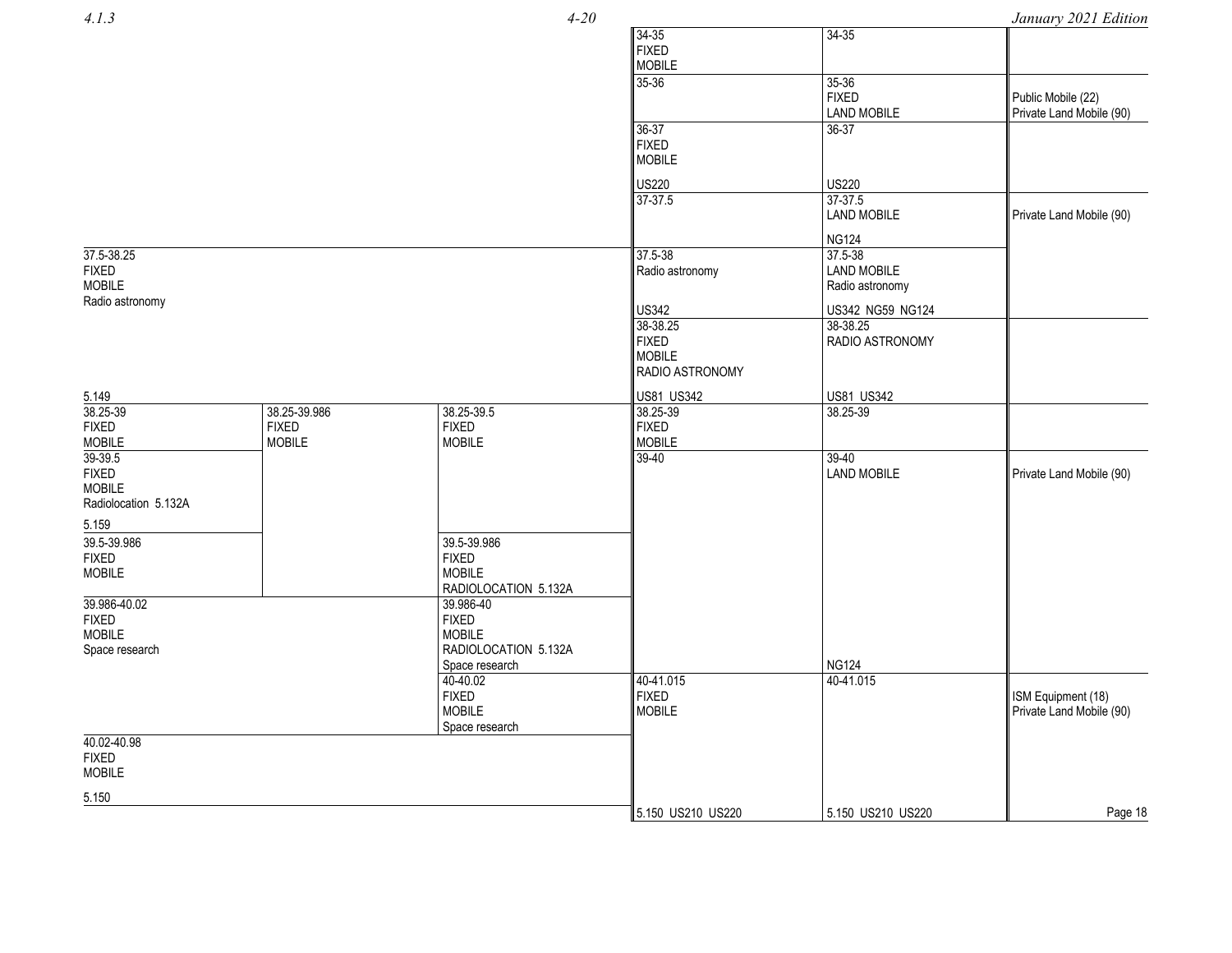| Table of Frequency Allocations<br>41.015-117.975 MHz (VHF)         |                                            |                                        |                                                                                                                     | Page 19                                                                                |                                                |
|--------------------------------------------------------------------|--------------------------------------------|----------------------------------------|---------------------------------------------------------------------------------------------------------------------|----------------------------------------------------------------------------------------|------------------------------------------------|
|                                                                    | International Table<br>United States Table |                                        |                                                                                                                     | FCC Rule Part(s)                                                                       |                                                |
| Region 1 Table                                                     | Region 2 Table                             | Region 3 Table                         | <b>Federal Table</b>                                                                                                | Non-Federal Table                                                                      |                                                |
| 40.98-41.015<br><b>FIXED</b><br><b>MOBILE</b><br>Space research    |                                            |                                        | (See previous page)                                                                                                 |                                                                                        |                                                |
| 5.160 5.161<br>41.015-42<br><b>FIXED</b><br><b>MOBILE</b>          |                                            |                                        | 41.015-41.665<br><b>FIXED</b><br><b>MOBILE</b><br>RADIOLOCATION US132A<br><b>US220</b><br>41.665-42<br><b>FIXED</b> | 41.015-41.665<br>RADIOLOCATION US132A<br><b>US220</b><br>41.665-42                     | Private Land Mobile (90)                       |
|                                                                    |                                            |                                        | <b>MOBILE</b>                                                                                                       |                                                                                        |                                                |
| 5.160 5.161 5.161A                                                 |                                            |                                        | <b>US220</b>                                                                                                        | <b>US220</b>                                                                           |                                                |
| 42-42.5<br><b>FIXED</b><br><b>MOBILE</b><br>Radiolocation 5.132A   | 42-42.5<br><b>FIXED</b><br><b>MOBILE</b>   |                                        | 42-43.35                                                                                                            | 42-43.35<br><b>FIXED</b><br><b>LAND MOBILE</b>                                         | Public Mobile (22)<br>Private Land Mobile (90) |
| 5.160 5.161B                                                       | 5.161                                      |                                        |                                                                                                                     |                                                                                        |                                                |
| $42.5 - 44$<br><b>FIXED</b><br><b>MOBILE</b><br>5.160 5.161 5.161A |                                            | 43.35-44<br>RADIOLOCATION US132A       | NG124 NG141<br>43.35-43.69<br><b>FIXED</b><br><b>LAND MOBILE</b><br>RADIOLOCATION US132A                            |                                                                                        |                                                |
|                                                                    |                                            |                                        |                                                                                                                     | <b>NG124</b><br>43.69-44<br><b>LAND MOBILE</b><br>RADIOLOCATION US132A<br><b>NG124</b> | Private Land Mobile (90)                       |
| 44-47<br><b>FIXED</b><br><b>MOBILE</b>                             |                                            |                                        | 44-46.6                                                                                                             | 44-46.6<br><b>LAND MOBILE</b><br>NG124 NG141                                           |                                                |
| 5.162 5.162A                                                       |                                            |                                        | 46.6-47<br><b>FIXED</b><br><b>MOBILE</b>                                                                            | 46.6-47                                                                                |                                                |
| $47 - 68$<br><b>BROADCASTING</b>                                   | 47-50<br><b>FIXED</b><br><b>MOBILE</b>     | 47-50<br><b>FIXED</b><br><b>MOBILE</b> | 47-49.6                                                                                                             | 47-49.6<br><b>LAND MOBILE</b><br><b>NG124</b>                                          | Private Land Mobile (90)                       |
|                                                                    |                                            | <b>BROADCASTING</b><br>5.162A          | 49.6-50<br><b>FIXED</b><br><b>MOBILE</b>                                                                            | 49.6-50                                                                                |                                                |
|                                                                    | 50-54<br>AMATEUR                           |                                        | 50-73                                                                                                               | 50-54<br><b>AMATEUR</b>                                                                | Amateur Radio (97)                             |
|                                                                    |                                            | 5.162A 5.167 5.167A 5.168 5.170        |                                                                                                                     |                                                                                        |                                                |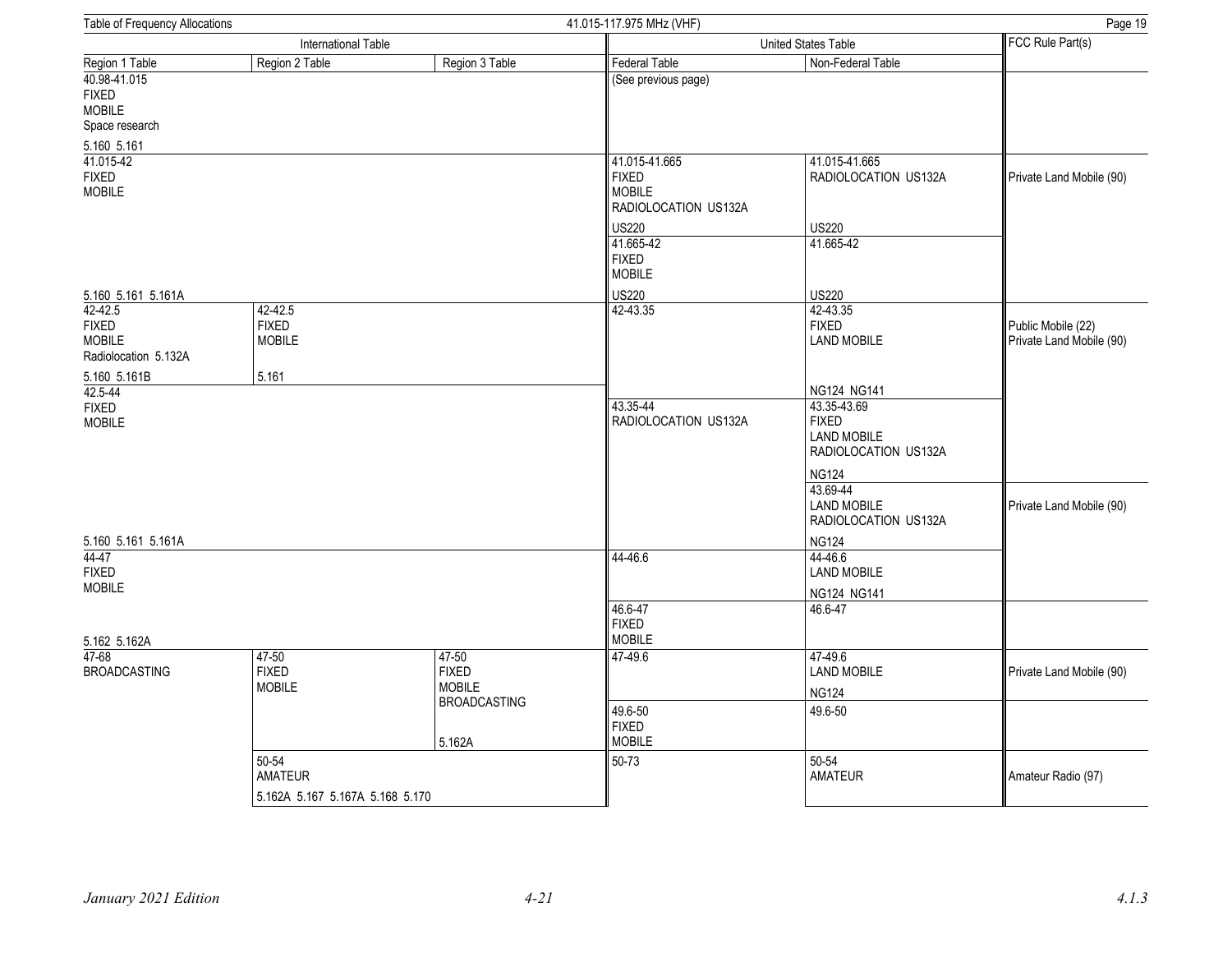| 4.1.3                                                                                                      |                                                                                                                     |                                                                                                                         | $4 - 22$                                                                                      |                                                                                 | January 2021 Edition                                                                                    |
|------------------------------------------------------------------------------------------------------------|---------------------------------------------------------------------------------------------------------------------|-------------------------------------------------------------------------------------------------------------------------|-----------------------------------------------------------------------------------------------|---------------------------------------------------------------------------------|---------------------------------------------------------------------------------------------------------|
| 5.162A 5.163 5.164 5.165<br>5.169 5.171<br>68-74.8<br><b>FIXED</b><br>MOBILE except aeronautical<br>mobile | $54 - 68$<br><b>BROADCASTING</b><br>Fixed<br>Mobile<br>5.172<br>$68 - 72$<br><b>BROADCASTING</b><br>Fixed<br>Mobile | $54 - 68$<br><b>FIXED</b><br><b>MOBILE</b><br><b>BROADCASTING</b><br>5.162A<br>68-74.8<br><b>FIXED</b><br><b>MOBILE</b> |                                                                                               | $54-72$<br><b>BROADCASTING</b>                                                  | Broadcast Radio (TV)(73)<br>LPTV, TV Translator/<br>Booster (74G)<br>Low Power Auxiliary (74H)          |
|                                                                                                            | 5.173<br>72-73<br><b>FIXED</b><br><b>MOBILE</b>                                                                     |                                                                                                                         |                                                                                               | NG5 NG14 NG115 NG149<br>72-73<br><b>FIXED</b><br><b>MOBILE</b><br>NG3 NG16 NG56 | Public Mobile (22)<br>Maritime (80)<br>Aviation (87)<br>Private Land Mobile (90)<br>Personal Radio (95) |
|                                                                                                            | 73-74.6<br>RADIO ASTRONOMY<br>5.178<br>74.6-74.8<br><b>FIXED</b><br><b>MOBILE</b>                                   |                                                                                                                         | 73-74.6<br>RADIO ASTRONOMY US74<br><b>US246</b><br>74.6-74.8<br><b>FIXED</b><br><b>MOBILE</b> |                                                                                 | Private Land Mobile (90)                                                                                |
| 5.149 5.175 5.177 5.179<br>74.8-75.2<br>AERONAUTICAL RADIONAVIGATION<br>5.180 5.181                        |                                                                                                                     | 5.149 5.176 5.179                                                                                                       | <b>US273</b><br>74.8-75.2<br>AERONAUTICAL RADIONAVIGATION<br>5.180                            |                                                                                 | Aviation (87)                                                                                           |
| 75.2-87.5<br><b>FIXED</b><br>MOBILE except aeronautical<br>mobile                                          | 75.2-75.4<br><b>FIXED</b><br><b>MOBILE</b><br>5.179                                                                 |                                                                                                                         | 75.2-75.4<br><b>FIXED</b><br><b>MOBILE</b><br><b>US273</b>                                    |                                                                                 | Private Land Mobile (90)                                                                                |
|                                                                                                            | 75.4-76<br><b>FIXED</b><br><b>MOBILE</b>                                                                            | 75.4-87<br><b>FIXED</b><br><b>MOBILE</b>                                                                                | 75.4-88                                                                                       | 75.4-76<br><b>FIXED</b><br><b>MOBILE</b><br>NG3 NG16 NG56                       | Public Mobile (22)<br>Maritime (80)<br>Aviation (87)<br>Private Land Mobile (90)<br>Personal Radio (95) |
| 5.175 5.179 5.187<br>87.5-100                                                                              | 76-88<br><b>BROADCASTING</b><br>Fixed<br>Mobile<br>5.185                                                            | 5.182 5.183 5.188<br>87-100<br><b>FIXED</b><br><b>MOBILE</b><br><b>BROADCASTING</b>                                     |                                                                                               | 76-88<br><b>BROADCASTING</b><br>NG5 NG14 NG115 NG149                            | Broadcast Radio (TV)(73)<br>LPTV, TV Translator/<br>Booster (74G)<br>Low Power Auxiliary (74H)          |
| <b>BROADCASTING</b><br>5.190<br>$100 - 108$<br><b>BROADCASTING</b>                                         | 88-100<br><b>BROADCASTING</b>                                                                                       |                                                                                                                         | 88-108                                                                                        | 88-108<br>BROADCASTING NG2                                                      | Broadcast Radio (FM)(73)<br>FM Translator/Booster (74L)                                                 |
| 5.192 5.194<br>108-117.975<br>AERONAUTICAL RADIONAVIGATION                                                 |                                                                                                                     |                                                                                                                         | <b>US93</b><br>108-117.975<br>AERONAUTICAL RADIONAVIGATION                                    | <b>US93 NG5</b>                                                                 | Aviation (87)                                                                                           |
| 5.197 5.197A                                                                                               |                                                                                                                     |                                                                                                                         | 5.197A US93                                                                                   |                                                                                 | Page 20                                                                                                 |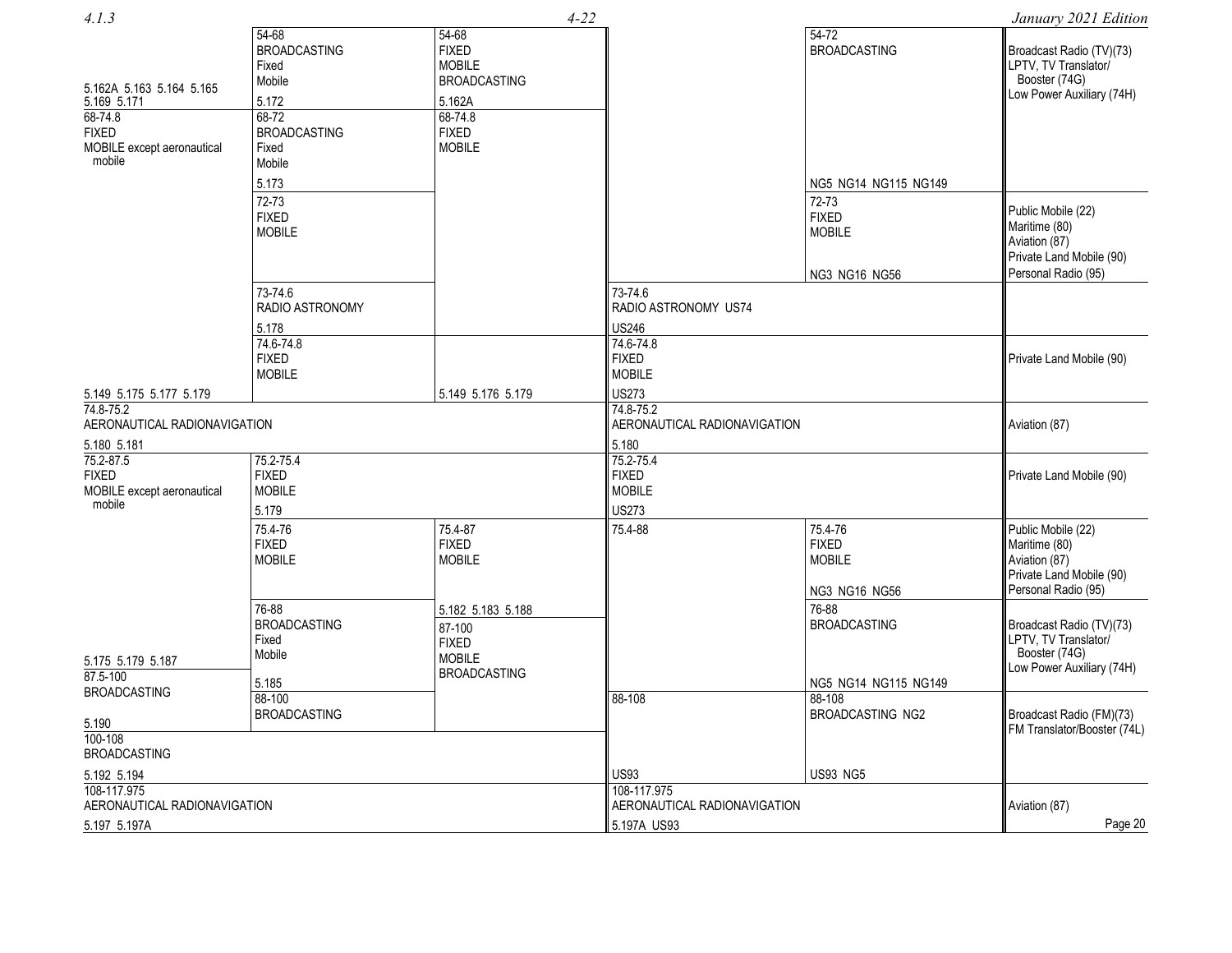| Table of Frequency Allocations                                                                                                                                                                                         |                                                       |                | 117.975-150.8 MHz (VHF)                                                                                                                                                              | Page 21                                       |                               |
|------------------------------------------------------------------------------------------------------------------------------------------------------------------------------------------------------------------------|-------------------------------------------------------|----------------|--------------------------------------------------------------------------------------------------------------------------------------------------------------------------------------|-----------------------------------------------|-------------------------------|
| International Table                                                                                                                                                                                                    |                                                       |                | United States Table                                                                                                                                                                  |                                               | FCC Rule Part(s)              |
| Region 1 Table                                                                                                                                                                                                         | Region 2 Table                                        | Region 3 Table | Federal Table                                                                                                                                                                        | Non-Federal Table                             |                               |
| 117.975-137<br>AERONAUTICAL MOBILE (R)                                                                                                                                                                                 |                                                       |                | 117.975-121.9375<br>AERONAUTICAL MOBILE (R)                                                                                                                                          |                                               | Aviation (87)                 |
|                                                                                                                                                                                                                        |                                                       |                | 5.111 5.200 US26 US28 US36                                                                                                                                                           |                                               |                               |
|                                                                                                                                                                                                                        |                                                       |                | 121.9375-123.0875                                                                                                                                                                    | 121.9375-123.0875<br>AERONAUTICAL MOBILE      |                               |
|                                                                                                                                                                                                                        |                                                       |                | US30 US31 US33 US80<br>US102 US213                                                                                                                                                   | US30 US31 US33 US80<br>US102 US213            |                               |
|                                                                                                                                                                                                                        |                                                       |                | 123.0875-123.5875<br>AERONAUTICAL MOBILE                                                                                                                                             |                                               |                               |
|                                                                                                                                                                                                                        |                                                       |                | 5.200 US32 US33 US112                                                                                                                                                                |                                               |                               |
|                                                                                                                                                                                                                        |                                                       |                | 123.5875-128.8125<br>AERONAUTICAL MOBILE (R)                                                                                                                                         |                                               |                               |
|                                                                                                                                                                                                                        |                                                       |                | <b>US26 US36</b>                                                                                                                                                                     |                                               |                               |
|                                                                                                                                                                                                                        |                                                       |                | 128.8125-132.0125                                                                                                                                                                    | 128.8125-132.0125<br>AERONAUTICAL MOBILE (R)  |                               |
|                                                                                                                                                                                                                        |                                                       |                | 132.0125-136<br>AERONAUTICAL MOBILE (R)                                                                                                                                              |                                               |                               |
|                                                                                                                                                                                                                        |                                                       |                | <b>US26</b>                                                                                                                                                                          |                                               |                               |
|                                                                                                                                                                                                                        |                                                       |                | 136-137                                                                                                                                                                              | 136-137<br>AERONAUTICAL MOBILE (R)            |                               |
| 5.111 5.200 5.201 5.202                                                                                                                                                                                                |                                                       |                | <b>US244</b>                                                                                                                                                                         | <b>US244</b>                                  |                               |
| 137-137.025<br>SPACE OPERATION (space-to-Earth)<br>METEOROLOGICAL-SATELLITE (space-to-Earth)<br>SPACE RESEARCH (space-to-Earth)<br>Fixed<br>Mobile except aeronautical mobile (R)                                      | MOBILE-SATELLITE (space-to-Earth) 5.208A 5.208B 5.209 |                | 137-137.025<br>SPACE OPERATION (space-to-Earth)<br>METEOROLOGICAL-SATELLITE (space-to-Earth)<br>SPACE RESEARCH (space-to-Earth)                                                      | MOBILE-SATELLITE (space-to-Earth) US319 US320 | Satellite Communications (25) |
| 5.204 5.205 5.206 5.207 5.208                                                                                                                                                                                          |                                                       |                | 5.208                                                                                                                                                                                |                                               |                               |
| 137.025-137.175<br>SPACE OPERATION (space-to-Earth)<br>METEOROLOGICAL-SATELLITE (space-to-Earth)<br>SPACE RESEARCH (space-to-Earth)<br>Fixed<br>Mobile except aeronautical mobile (R)                                  | Mobile-satellite (space-to-Earth) 5.208A 5.208B 5.209 |                | 137.025-137.175<br>SPACE OPERATION (space-to-Earth)<br>METEOROLOGICAL-SATELLITE (space-to-Earth)<br>SPACE RESEARCH (space-to-Earth)<br>Mobile-satellite (space-to-Earth) US319 US320 |                                               |                               |
| 5.204 5.205 5.206 5.207 5.208<br>137.175-137.825<br>SPACE OPERATION (space-to-Earth)<br>METEOROLOGICAL-SATELLITE (space-to-Earth)<br>SPACE RESEARCH (space-to-Earth)<br>Fixed<br>Mobile except aeronautical mobile (R) | MOBILE-SATELLITE (space-to-Earth) 5.208A 5.208B 5.209 |                | 5.208<br>137.175-137.825<br>SPACE OPERATION (space-to-Earth)<br>METEOROLOGICAL-SATELLITE (space-to-Earth)<br>SPACE RESEARCH (space-to-Earth)                                         | MOBILE-SATELLITE (space-to-Earth) US319 US320 |                               |
| 5.204 5.205 5.206 5.207 5.208                                                                                                                                                                                          |                                                       |                | 5.208                                                                                                                                                                                |                                               |                               |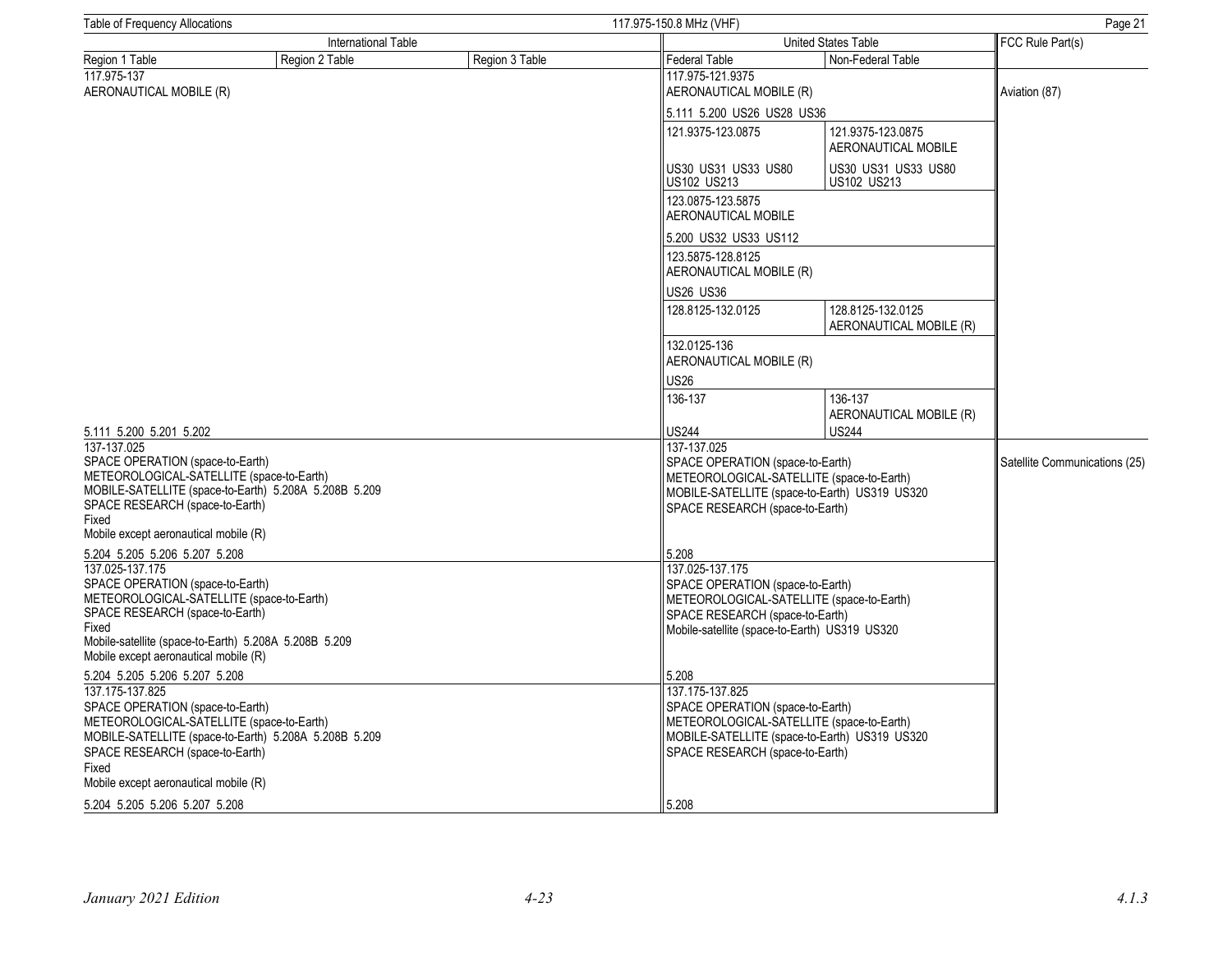| 4.1.3                                                                                                                                                                                                                                      |                                                                                                        | $4 - 24$                                                                                        |                                                                                                                                                                                  |                                                                        | January 2021 Edition          |
|--------------------------------------------------------------------------------------------------------------------------------------------------------------------------------------------------------------------------------------------|--------------------------------------------------------------------------------------------------------|-------------------------------------------------------------------------------------------------|----------------------------------------------------------------------------------------------------------------------------------------------------------------------------------|------------------------------------------------------------------------|-------------------------------|
| 137.825-138<br>SPACE OPERATION (space-to-Earth)<br>METEOROLOGICAL-SATELLITE (space-to-Earth)<br>SPACE RESEARCH (space-to-Earth)<br>Fixed<br>Mobile-satellite (space-to-Earth) 5.208A 5.208B 5.209<br>Mobile except aeronautical mobile (R) |                                                                                                        |                                                                                                 | 137.825-138<br>SPACE OPERATION (space-to-Earth)<br>METEOROLOGICAL-SATELLITE (space-to-Earth)<br>SPACE RESEARCH (space-to-Earth)<br>Mobile-satellite (space-to-Earth) US319 US320 |                                                                        |                               |
| 5.204 5.205 5.206 5.207 5.208                                                                                                                                                                                                              |                                                                                                        |                                                                                                 | 5.208                                                                                                                                                                            |                                                                        |                               |
| 138-143.6<br>AERONAUTICAL MOBILE (OR)<br>5.210 5.211 5.212 5.214                                                                                                                                                                           | 138-143.6<br><b>FIXED</b><br><b>MOBILE</b><br><b>RADIOLOCATION</b><br>Space research (space-to-Earth)  | 138-143.6<br><b>FIXED</b><br><b>MOBILE</b><br>Space research (space-to-Earth)<br>5.207 5.213    | 138-144<br><b>FIXED</b><br><b>MOBILE</b>                                                                                                                                         | 138-144                                                                |                               |
| 143.6-143.65<br>AERONAUTICAL MOBILE (OR)<br>SPACE RESEARCH (space-to-Earth)<br>5.211 5.212 5.214                                                                                                                                           | 143.6-143.65<br><b>FIXED</b><br><b>MOBILE</b><br>RADIOLOCATION<br>SPACE RESEARCH (space-to-Earth)      | 143.6-143.65<br><b>FIXED</b><br><b>MOBILE</b><br>SPACE RESEARCH (space-to-Earth)<br>5.207 5.213 |                                                                                                                                                                                  |                                                                        |                               |
| 143.65-144<br>AERONAUTICAL MOBILE (OR)                                                                                                                                                                                                     | 143.65-144<br><b>FIXED</b><br><b>MOBILE</b><br><b>RADIOLOCATION</b><br>Space research (space-to-Earth) | 143.65-144<br><b>FIXED</b><br><b>MOBILE</b><br>Space research (space-to-Earth)                  |                                                                                                                                                                                  |                                                                        |                               |
| 5.210 5.211 5.212 5.214                                                                                                                                                                                                                    |                                                                                                        | 5.207 5.213                                                                                     | G30                                                                                                                                                                              |                                                                        |                               |
| $144 - 146$<br><b>AMATEUR</b><br>AMATEUR-SATELLITE                                                                                                                                                                                         |                                                                                                        |                                                                                                 | 144-148                                                                                                                                                                          | 144-146<br><b>AMATEUR</b><br>AMATEUR-SATELLITE                         | Amateur Radio (97)            |
| 5.216                                                                                                                                                                                                                                      |                                                                                                        |                                                                                                 |                                                                                                                                                                                  |                                                                        |                               |
| 146-148<br><b>FIXED</b><br>MOBILE except aeronautical mobile (R)                                                                                                                                                                           | 146-148<br><b>AMATEUR</b>                                                                              | 146-148<br><b>AMATEUR</b><br><b>FIXED</b><br><b>MOBILE</b>                                      |                                                                                                                                                                                  | 146-148<br><b>AMATEUR</b>                                              |                               |
|                                                                                                                                                                                                                                            | 5.217                                                                                                  | 5.217                                                                                           |                                                                                                                                                                                  |                                                                        |                               |
| 148-149.9<br><b>FIXED</b><br>MOBILE except aeronautical mobile (R)   MOBILE<br>MOBILE-SATELLITE (Earth-to-space)<br>5.209                                                                                                                  | 148-149.9<br><b>FIXED</b><br>MOBILE-SATELLITE (Earth-to-space) 5.209                                   |                                                                                                 | 148-149.9<br><b>FIXED</b><br><b>MOBILE</b><br>MOBILE-SATELLITE<br>(Earth-to-space) US319<br>US320 US323 US325                                                                    | 148-149.9<br>MOBILE-SATELLITE<br>(Earth-to-space) US320<br>US323 US325 | Satellite Communications (25) |
| 5.218 5.219 5.221                                                                                                                                                                                                                          | 5.218 5.219 5.221                                                                                      |                                                                                                 | 5.218 5.219 G30                                                                                                                                                                  | 5.218 5.219 US319                                                      |                               |
| 149.9-150.05<br>MOBILE-SATELLITE (Earth-to-space) 5.209 5.220                                                                                                                                                                              |                                                                                                        |                                                                                                 | 149.9-150.05<br>MOBILE-SATELLITE (Earth-to-space) US319 US320<br>RADIONAVIGATION-SATELLITE                                                                                       |                                                                        |                               |
| 150.05-153                                                                                                                                                                                                                                 | 150.05-154                                                                                             |                                                                                                 | 150.05-150.8                                                                                                                                                                     | 150.05-150.8                                                           |                               |
| <b>FIXED</b>                                                                                                                                                                                                                               | <b>FIXED</b>                                                                                           |                                                                                                 | <b>FIXED</b>                                                                                                                                                                     |                                                                        |                               |
| MOBILE except aeronautical mobile<br>RADIO ASTRONOMY                                                                                                                                                                                       | <b>MOBILE</b>                                                                                          |                                                                                                 | <b>MOBILE</b>                                                                                                                                                                    |                                                                        |                               |
| 5.149                                                                                                                                                                                                                                      |                                                                                                        |                                                                                                 | US73 G30                                                                                                                                                                         | <b>US73</b>                                                            |                               |
|                                                                                                                                                                                                                                            | 5.225                                                                                                  |                                                                                                 |                                                                                                                                                                                  |                                                                        | Page 22                       |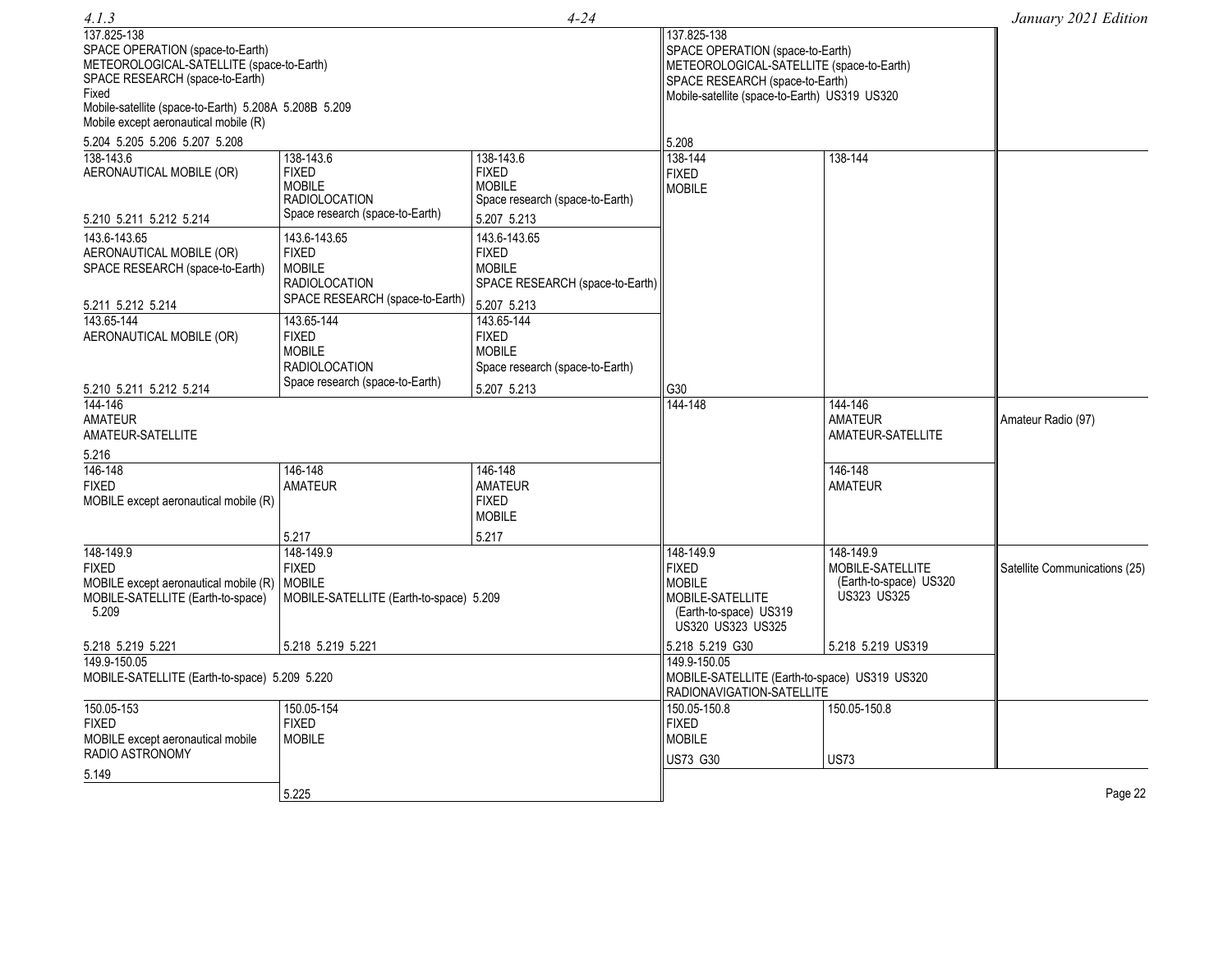| Table of Frequency Allocations                                                                        |                                                                                                       |                                                                                                       | 150.8-174 MHz (VHF)                                                                               |                                                                                     | Page 23                                                               |
|-------------------------------------------------------------------------------------------------------|-------------------------------------------------------------------------------------------------------|-------------------------------------------------------------------------------------------------------|---------------------------------------------------------------------------------------------------|-------------------------------------------------------------------------------------|-----------------------------------------------------------------------|
| <b>International Table</b>                                                                            |                                                                                                       |                                                                                                       | United States Table                                                                               | FCC Rule Part(s)                                                                    |                                                                       |
| Region 1 Table                                                                                        | Region 2 Table                                                                                        | Region 3 Table                                                                                        | Federal Table                                                                                     | Non-Federal Table                                                                   |                                                                       |
| (See previous page)                                                                                   | (See previous page)                                                                                   |                                                                                                       | 150.8-152.855<br>US73                                                                             | 150.8-152.855<br><b>FIXED</b><br>LAND MOBILE NG4 NG51 NG112<br><b>US73 NG124</b>    | Public Mobile (22)<br>Private Land Mobile (90)<br>Personal Radio (95) |
| 153-154<br><b>FIXED</b><br>MOBILE except aeronautical mobile (R)                                      |                                                                                                       |                                                                                                       | 152.855-156.2475                                                                                  | 152.855-154<br>LAND MOBILE NG4                                                      | Remote Pickup (74D)<br>Private Land Mobile (90)                       |
| Meteorological aids                                                                                   |                                                                                                       |                                                                                                       |                                                                                                   | <b>NG124</b>                                                                        |                                                                       |
| 154-156.4875<br><b>FIXED</b><br>MOBILE except aeronautical mobile (R)                                 | 154-156.4875<br><b>FIXED</b><br><b>MOBILE</b>                                                         | 154-156.4875<br><b>FIXED</b><br><b>MOBILE</b>                                                         |                                                                                                   | 154-156.2475<br><b>FIXED</b><br>LAND MOBILE NG112<br>5.226 NG22 NG124 NG148         | Maritime (80)<br>Private Land Mobile (90)<br>Personal Radio (95)      |
| 5.225A 5.226                                                                                          | 5.226                                                                                                 | 5.225A 5.226                                                                                          | 156.2475-156.5125                                                                                 | 156.2475-156.5125<br><b>MARITIME MOBILE NG22</b>                                    | Maritime (80)<br>Aviation (87)                                        |
| 156.4875-156.5625                                                                                     |                                                                                                       |                                                                                                       | 5.226 US52 US227 US266                                                                            | 5.226 US52 US227 US266 NG124                                                        |                                                                       |
| MARITIME MOBILE (distress and calling via DSC)                                                        |                                                                                                       |                                                                                                       | 156.5125-156.5375                                                                                 | MARITIME MOBILE (distress, urgency, safety and calling via DSC)                     |                                                                       |
|                                                                                                       |                                                                                                       |                                                                                                       | 5.111 5.226 US266                                                                                 |                                                                                     |                                                                       |
| 5.111 5.226 5.227<br>156.5625-156.7625                                                                | 156.5625-156.7625                                                                                     |                                                                                                       | 156.5375-156.7625                                                                                 | 156.5375-156.7625<br><b>MARITIME MOBILE</b>                                         |                                                                       |
| <b>FIXED</b><br>MOBILE except aeronautical mobile (R)                                                 | <b>FIXED</b><br><b>MOBILE</b>                                                                         |                                                                                                       |                                                                                                   |                                                                                     |                                                                       |
| 5.226                                                                                                 | 5.226                                                                                                 |                                                                                                       | 5.226 US52 US227 US266                                                                            | 5.226 US52 US227 US266                                                              |                                                                       |
| 156.7625-156.7875<br><b>MARITIME MOBILE</b><br>Mobile-satellite (Earth-to-space)                      | 156.7625-156.7875<br><b>MARITIME MOBILE</b><br>MOBILE-SATELLITE (Earth-to-space)                      | 156.7625-156.7875<br><b>MARITIME MOBILE</b><br>Mobile-satellite (Earth-to-space)                      | 156.7625-156.7875<br>MOBILE-SATELLITE (Earth-to-space) (AIS 3)                                    |                                                                                     | Satellite<br>Communications (25)<br>Maritime (80)                     |
| 5.111 5.226 5.228                                                                                     | 5.111 5.226 5.228                                                                                     | 5.111 5.226 5.228                                                                                     | 5.226 US52 US266                                                                                  |                                                                                     |                                                                       |
| 156.7875-156.8125<br>MARITIME MOBILE (distress and calling)<br>5.111 5.226                            |                                                                                                       |                                                                                                       | 156.7875-156.8125<br>MARITIME MOBILE (distress, urgency, safety and calling)<br>5.111 5.226 US266 |                                                                                     | Maritime (80)<br>Aviation (87)                                        |
| 156.8125-156.8375<br><b>MARITIME MOBILE</b><br>Mobile-satellite (Earth-to-space)<br>5.111 5.226 5.228 | 156.8125-156.8375<br><b>MARITIME MOBILE</b><br>MOBILE-SATELLITE (Earth-to-space)<br>5.111 5.226 5.228 | 156.8125-156.8375<br><b>MARITIME MOBILE</b><br>Mobile-satellite (Earth-to-space)<br>5.111 5.226 5.228 | 156.8125-156.8375<br>MOBILE-SATELLITE (Earth-to-space) (AIS 4)<br>5.226 US52 US266                |                                                                                     | Satellite<br>Communications (25)<br>Maritime (80)                     |
| 156.8375-161.9375<br><b>FIXED</b>                                                                     | 156.8375-161.9375<br><b>FIXED</b>                                                                     |                                                                                                       | 156.8375-157.0375                                                                                 | 156.8375-157.0375<br><b>MARITIME MOBILE</b>                                         | Maritime (80)                                                         |
| MOBILE except aeronautical mobile                                                                     | <b>MOBILE</b>                                                                                         |                                                                                                       | 5.226 US52 US266<br>157.0375-157.1875<br>MARITIME MOBILE US214<br>5.226 US266 G109                | 5.226 US52 US266<br>157.0375-157.1875<br>5.226 US214 US266                          | Aviation (87)<br>Maritime (80)                                        |
|                                                                                                       |                                                                                                       |                                                                                                       | 157.1875-161.575                                                                                  | 157.1875-157.45<br>MOBILE except aeronautical mobile<br><b>US266</b><br>5.226 NG111 | Maritime (80)<br>Aviation (87)<br>Private Land Mobile (90)            |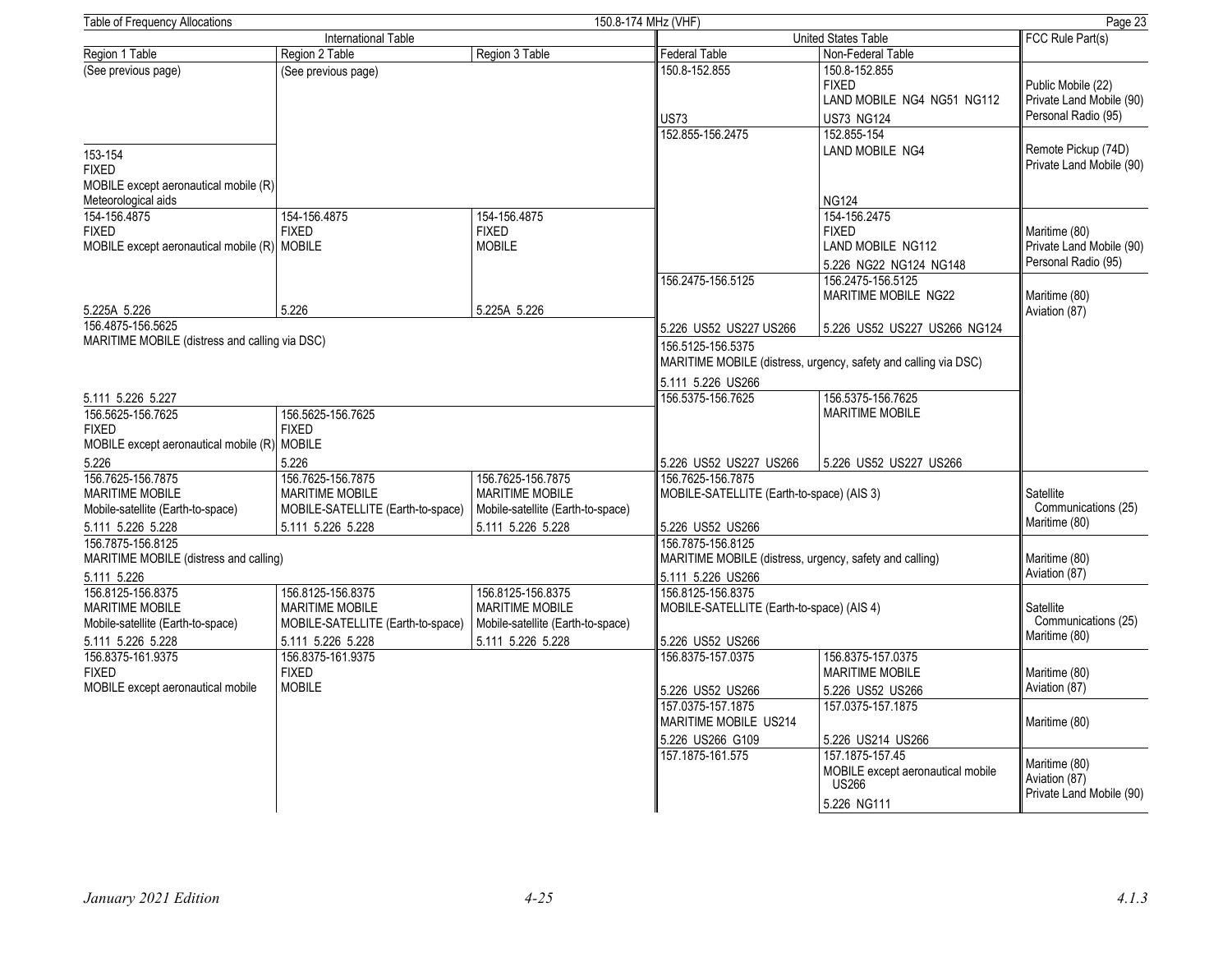| 4.1.3                                                                      |                                                    | $4 - 26$                          |                                           |                                               | January 2021 Edition      |
|----------------------------------------------------------------------------|----------------------------------------------------|-----------------------------------|-------------------------------------------|-----------------------------------------------|---------------------------|
|                                                                            |                                                    |                                   |                                           | 157.45-161.575                                |                           |
|                                                                            |                                                    |                                   |                                           | <b>FIXED</b>                                  | Public Mobile (22)        |
|                                                                            |                                                    |                                   |                                           | LAND MOBILE NG28 NG111 NG112                  | Remote Pickup (74D)       |
|                                                                            |                                                    |                                   |                                           | 5.226 NG6 NG70 NG124 NG148                    | Maritime (80)             |
|                                                                            |                                                    |                                   |                                           | <b>NG155</b>                                  | Private Land Mobile (90)  |
|                                                                            |                                                    |                                   | 161.575-161.625                           | 161.575-161.625                               |                           |
|                                                                            |                                                    |                                   |                                           | <b>MARITIME MOBILE</b>                        | Public Mobile (22)        |
|                                                                            |                                                    |                                   |                                           |                                               | Maritime (80)             |
|                                                                            |                                                    |                                   | 5.226 US52                                | 5.226 US52 NG6 NG17                           |                           |
|                                                                            |                                                    |                                   | 161.625-161.9625                          | 161.625-161.775                               | Public Mobile (22)        |
|                                                                            |                                                    |                                   |                                           | LAND MOBILE NG6                               | Remote Pickup (74D)       |
|                                                                            |                                                    |                                   |                                           | 5.226                                         | Low Power Auxiliary (74H) |
|                                                                            |                                                    |                                   |                                           | 161.775-161.9625                              |                           |
| 5.226                                                                      | 5.226                                              |                                   |                                           | MOBILE except aeronautical mobile             | Maritime (80)             |
| 161.9375-161.9625                                                          | 161.9375-161.9625                                  |                                   |                                           | <b>US266 NG6</b>                              | Private Land Mobile (90)  |
| <b>FIXED</b>                                                               | <b>FIXED</b>                                       |                                   |                                           |                                               |                           |
| MOBILE except aeronautical mobile                                          | <b>MOBILE</b>                                      |                                   |                                           |                                               |                           |
| Maritime mobile-satellite (Earth-to-                                       | Maritime mobile-satellite (Earth-to-space) 5.228AA |                                   |                                           |                                               |                           |
| space) 5.228AA                                                             |                                                    |                                   |                                           |                                               |                           |
| 5.226                                                                      | 5.226                                              |                                   | US266                                     | 5.226                                         |                           |
| 161.9625-161.9875                                                          | 161.9625-161.9875                                  | 161.9625-161.9875                 | 161.9625-161.9875                         |                                               |                           |
| <b>FIXED</b>                                                               | AERONAUTICAL MOBILE (OR)                           | <b>MARITIME MOBILE</b>            | AERONAUTICAL MOBILE (OR) (AIS 1)          |                                               | Satellite                 |
| MOBILE except aeronautical mobile                                          | <b>MARITIME MOBILE</b>                             | Aeronautical mobile (OR) 5.228E   | MARITIME MOBILE (AIS 1)                   |                                               | Communications (25)       |
| Mobile-satellite (Earth-to-space)                                          | MOBILE-SATELLITE (Earth-to-space)                  | Mobile-satellite (Earth-to-space) | MOBILE-SATELLITE (Earth-to-space) (AIS 1) |                                               | Maritime (80)             |
| 5.228F                                                                     |                                                    | 5.228F                            |                                           |                                               |                           |
| 5.226 5.228A 5.228B                                                        | 5.228C 5.228D                                      | 5.226                             | 5.228C US52                               |                                               |                           |
| 161.9875-162.0125                                                          | 161.9875-162.0125                                  |                                   | 161.9875-162.0125                         | 161.9875-162.0125                             |                           |
| <b>FIXED</b>                                                               | <b>FIXED</b>                                       |                                   |                                           | MOBILE except aeronautical mobile             | Maritime (80)             |
| MOBILE except aeronautical mobile                                          | <b>MOBILE</b>                                      |                                   |                                           |                                               |                           |
| Maritime mobile-satellite (Earth-to-                                       | Maritime mobile-satellite (Earth-to-space) 5.228AA |                                   |                                           |                                               |                           |
| space) 5.228AA                                                             |                                                    |                                   |                                           |                                               |                           |
| 5.226 5.229                                                                | 5.226                                              |                                   |                                           | 5.226                                         |                           |
| 162.0125-162.0375                                                          | 162.0125-162.0375                                  | 162.0125-162.0375                 | 162.0125-162.0375                         |                                               |                           |
| <b>FIXED</b>                                                               | AERONAUTICAL MOBILE (OR)                           | <b>MARITIME MOBILE</b>            | AERONAUTICAL MOBILE (OR) (AIS 2)          |                                               | Satellite                 |
| MOBILE except aeronautical mobile                                          | <b>MARITIME MOBILE</b>                             | Aeronautical mobile (OR) 5.228E   | <b>MARITIME MOBILE (AIS 2)</b>            |                                               | Communications (25)       |
| Mobile-satellite (Earth-to-space) 5.228F MOBILE-SATELLITE (Earth-to-space) |                                                    | Mobile-satellite (Earth-to-space) | MOBILE-SATELLITE (Earth-to-space) (AIS 2) |                                               | Maritime (80)             |
|                                                                            |                                                    | 5.228F                            |                                           |                                               |                           |
| 5.226 5.228A 5.228B 5.229                                                  | 5.228C 5.228D                                      | 5.226                             | 5.228C US52                               |                                               |                           |
| 162.0375-174                                                               | 162.0375-174                                       |                                   | 162.0375-173.2                            | 162.0375-173.2                                |                           |
| FIXED                                                                      | <b>FIXED</b>                                       |                                   | <b>FIXED</b>                              |                                               | Remote Pickup (74D)       |
| MOBILE except aeronautical mobile                                          | <b>MOBILE</b>                                      |                                   | <b>MOBILE</b>                             |                                               | Private Land Mobile (90)  |
|                                                                            |                                                    |                                   |                                           |                                               |                           |
|                                                                            |                                                    |                                   | US8 US11 US13 US55                        | US8 US11 US13 US55 US73 US300<br><b>US312</b> |                           |
|                                                                            |                                                    |                                   | US73 US300 US312 G5<br>173.2-173.4        | 173.2-173.4                                   |                           |
|                                                                            |                                                    |                                   |                                           | <b>FIXED</b>                                  | Private Land Mobile (90)  |
|                                                                            |                                                    |                                   |                                           | Land mobile                                   |                           |
|                                                                            |                                                    |                                   | 173.4-174                                 | 173.4-174                                     |                           |
|                                                                            |                                                    |                                   | <b>FIXED</b>                              |                                               |                           |
|                                                                            |                                                    |                                   | <b>MOBILE</b>                             |                                               |                           |
|                                                                            |                                                    |                                   |                                           |                                               |                           |
| 5.226 5.229                                                                | 5.226 5.230 5.231                                  |                                   | G <sub>5</sub>                            |                                               | Page 24                   |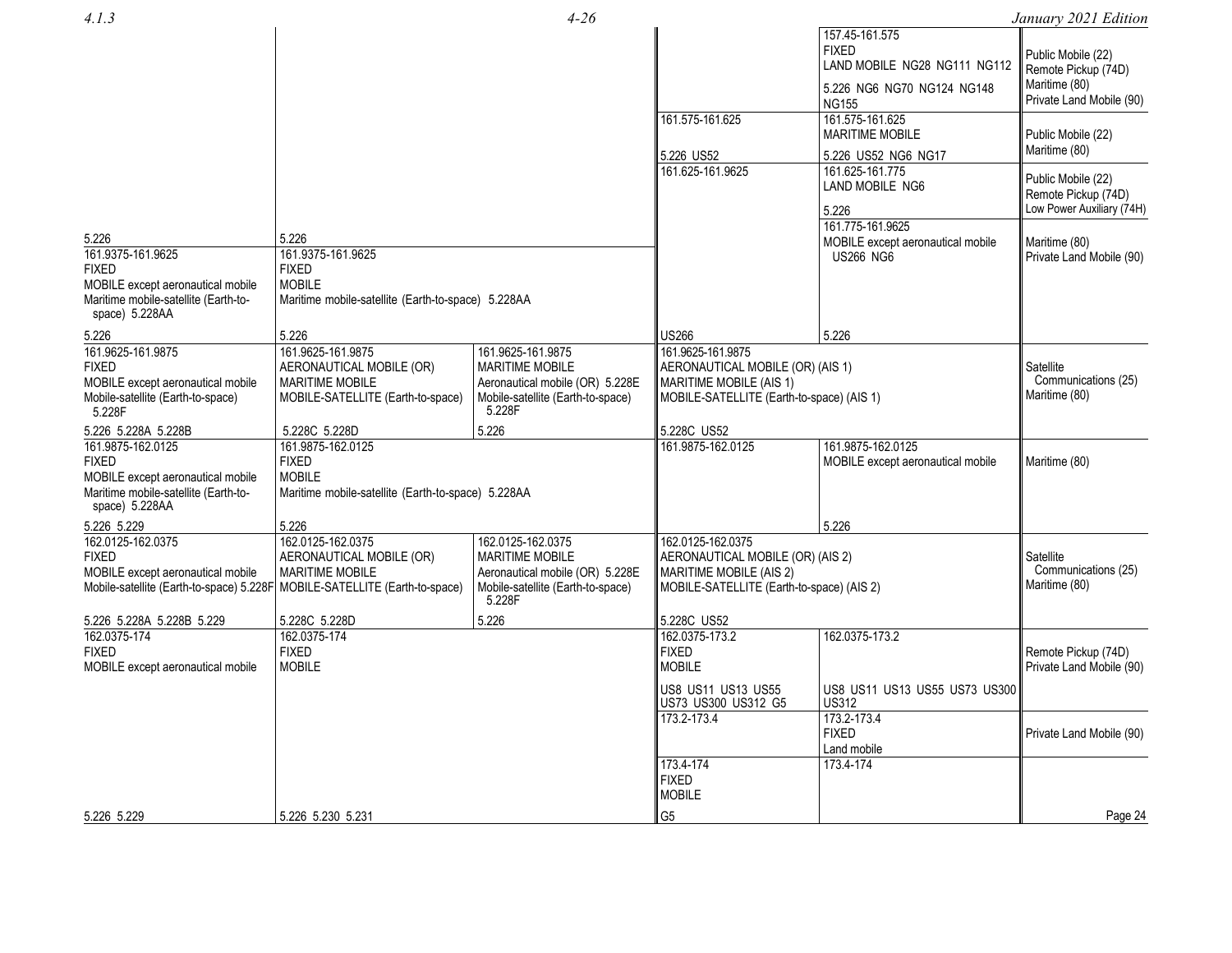| Table of Frequency Allocations                                               |                                                                                   |                                                                                             | 174-400.15 MHz (VHF/UHF)                                     | Page 25                                                                           |                                                                                                |
|------------------------------------------------------------------------------|-----------------------------------------------------------------------------------|---------------------------------------------------------------------------------------------|--------------------------------------------------------------|-----------------------------------------------------------------------------------|------------------------------------------------------------------------------------------------|
|                                                                              | International Table                                                               |                                                                                             |                                                              | United States Table                                                               | FCC Rule Part(s)                                                                               |
| Region 1 Table                                                               | Region 2 Table                                                                    | Region 3 Table                                                                              | <b>Federal Table</b>                                         | Non-Federal Table                                                                 |                                                                                                |
| 174-223<br><b>BROADCASTING</b>                                               | 174-216<br><b>BROADCASTING</b><br>Fixed<br>Mobile                                 | 174-223<br><b>FIXED</b><br><b>MOBILE</b><br><b>BROADCASTING</b>                             | 174-216                                                      | 174-216<br><b>BROADCASTING</b><br>NG5 NG14 NG115 NG149                            | Broadcast Radio (TV)(73)<br>LPTV, TV Translator/<br>Booster (74G)<br>Low Power Auxiliary (74H) |
|                                                                              | 216-220<br><b>FIXED</b><br><b>MARITIME MOBILE</b><br>Radiolocation 5.241          |                                                                                             | 216-217<br>Fixed<br>Land mobile<br>US210 US241 G2<br>217-220 | 216-219<br><b>FIXED</b><br>MOBILE except aeronautical mobile<br>US210 US241 NG173 | Maritime (80)<br>Private Land Mobile (90)<br>Personal Radio (95)                               |
|                                                                              |                                                                                   |                                                                                             | Fixed<br>Mobile                                              | 219-220<br><b>FIXED</b><br>MOBILE except aeronautical mobile<br>Amateur NG152     | Maritime (80)<br>Private Land Mobile (90)<br>Amateur Radio (97)                                |
|                                                                              | 5.242                                                                             |                                                                                             | US210 US241                                                  | US210 US241 NG173                                                                 |                                                                                                |
|                                                                              | 220-225<br><b>AMATEUR</b><br><b>FIXED</b><br><b>MOBILE</b><br>Radiolocation 5.241 |                                                                                             | 220-222<br><b>FIXED</b><br><b>LAND MOBILE</b><br>US241 US242 |                                                                                   | Private Land Mobile (90)                                                                       |
| 5.235 5.237 5.243<br>223-230<br><b>BROADCASTING</b><br>Fixed<br>Mobile       |                                                                                   | 5.233 5.238 5.240 5.245<br>223-230<br><b>FIXED</b><br><b>MOBILE</b><br><b>BROADCASTING</b>  | 222-225                                                      | 222-225<br><b>AMATEUR</b>                                                         | Amateur Radio (97)                                                                             |
|                                                                              | 225-235<br><b>FIXED</b><br><b>MOBILE</b>                                          | AERONAUTICAL<br><b>RADIONAVIGATION</b><br>Radiolocation                                     | 225-235<br><b>FIXED</b><br><b>MOBILE</b>                     | 225-235                                                                           |                                                                                                |
| 5.243 5.246 5.247<br>230-235<br><b>FIXED</b><br><b>MOBILE</b>                |                                                                                   | 5.250<br>230-235<br><b>FIXED</b><br><b>MOBILE</b><br>AERONAUTICAL<br><b>RADIONAVIGATION</b> |                                                              |                                                                                   |                                                                                                |
| 5.247 5.251 5.252                                                            |                                                                                   | 5.250                                                                                       | G27                                                          |                                                                                   |                                                                                                |
| 235-267<br><b>FIXED</b><br><b>MOBILE</b>                                     |                                                                                   |                                                                                             | 235-267<br><b>FIXED</b><br><b>MOBILE</b>                     | 235-267                                                                           |                                                                                                |
| 5.111 5.252 5.254 5.256 5.256A                                               |                                                                                   |                                                                                             | 5.111 5.256 G27 G100                                         | 5.111 5.256                                                                       |                                                                                                |
| 267-272<br><b>FIXED</b><br><b>MOBILE</b><br>Space operation (space-to-Earth) |                                                                                   |                                                                                             | 267-322<br><b>FIXED</b><br><b>MOBILE</b>                     | 267-322                                                                           |                                                                                                |
| 5.254 5.257                                                                  |                                                                                   |                                                                                             |                                                              |                                                                                   |                                                                                                |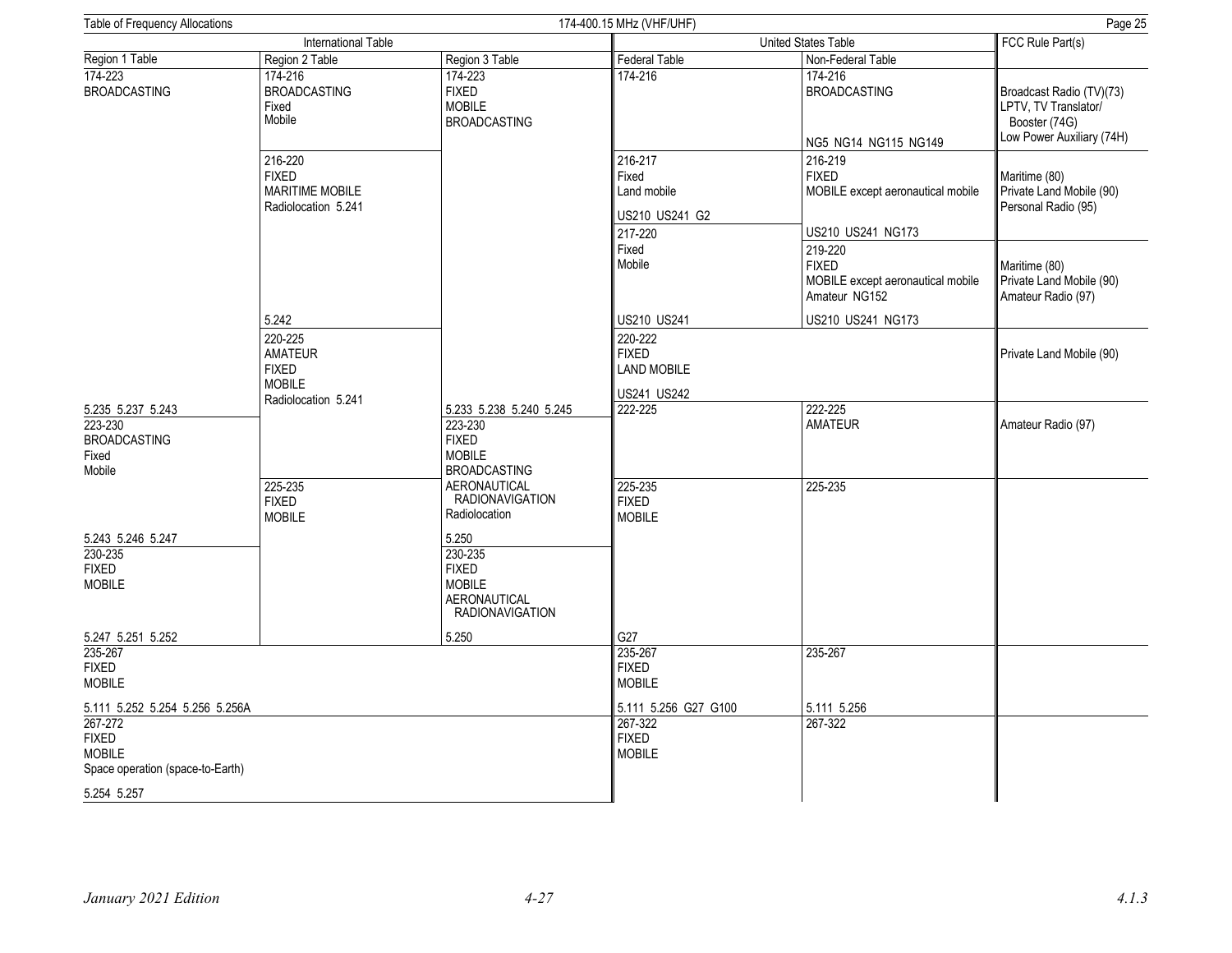| $4 - 28$<br>4.1.3                                                                                                                                              |                                                                                            |                                                          | January 2021 Edition          |
|----------------------------------------------------------------------------------------------------------------------------------------------------------------|--------------------------------------------------------------------------------------------|----------------------------------------------------------|-------------------------------|
| 272-273<br>SPACE OPERATION (space-to-Earth)<br><b>FIXED</b><br><b>MOBILE</b>                                                                                   |                                                                                            |                                                          |                               |
| 5.254<br>273-312<br><b>FIXED</b><br><b>MOBILE</b>                                                                                                              |                                                                                            |                                                          |                               |
| 5.254<br>312-315<br><b>FIXED</b><br><b>MOBILE</b><br>Mobile-satellite (Earth-to-space) 5.254 5.255<br>315-322<br><b>FIXED</b><br><b>MOBILE</b>                 |                                                                                            |                                                          |                               |
| 5.254                                                                                                                                                          | G27 G100                                                                                   |                                                          |                               |
| 322-328.6<br><b>FIXED</b><br><b>MOBILE</b><br>RADIO ASTRONOMY                                                                                                  | 322-328.6<br><b>FIXED</b><br><b>MOBILE</b>                                                 | 322-328.6                                                |                               |
| 5.149                                                                                                                                                          | US342 G27                                                                                  | <b>US342</b>                                             |                               |
| 328.6-335.4<br>AERONAUTICAL RADIONAVIGATION 5.258                                                                                                              | 328.6-335.4<br>AERONAUTICAL RADIONAVIGATION 5.258                                          |                                                          | Aviation (87)                 |
| 5.259                                                                                                                                                          |                                                                                            |                                                          |                               |
| 335.4-387<br><b>FIXED</b><br><b>MOBILE</b>                                                                                                                     | 335.4-399.9<br><b>FIXED</b><br><b>MOBILE</b>                                               | 335.4-399.9                                              |                               |
| 5.254<br>387-390<br><b>FIXED</b><br><b>MOBILE</b><br>Mobile-satellite (space-to-Earth) 5.208A 5.208B 5.254 5.255<br>390-399.9<br><b>FIXED</b><br><b>MOBILE</b> |                                                                                            |                                                          |                               |
| 5.254                                                                                                                                                          | G27 G100                                                                                   |                                                          |                               |
| 399.9-400.05<br>MOBILE-SATELLITE (Earth-to-space) 5.209 5.220                                                                                                  | 399.9-400.05<br>MOBILE-SATELLITE (Earth-to-space) US319 US320<br>RADIONAVIGATION-SATELLITE |                                                          | Satellite Communications (25) |
| 400.05-400.15<br>STANDARD FREQUENCY AND TIME SIGNAL-SATELLITE (400.1 MHz)                                                                                      | 400.05-400.15                                                                              | STANDARD FREQUENCY AND TIME SIGNAL-SATELLITE (400.1 MHz) |                               |
| 5.261 5.262                                                                                                                                                    | 5.261                                                                                      |                                                          | Page 26                       |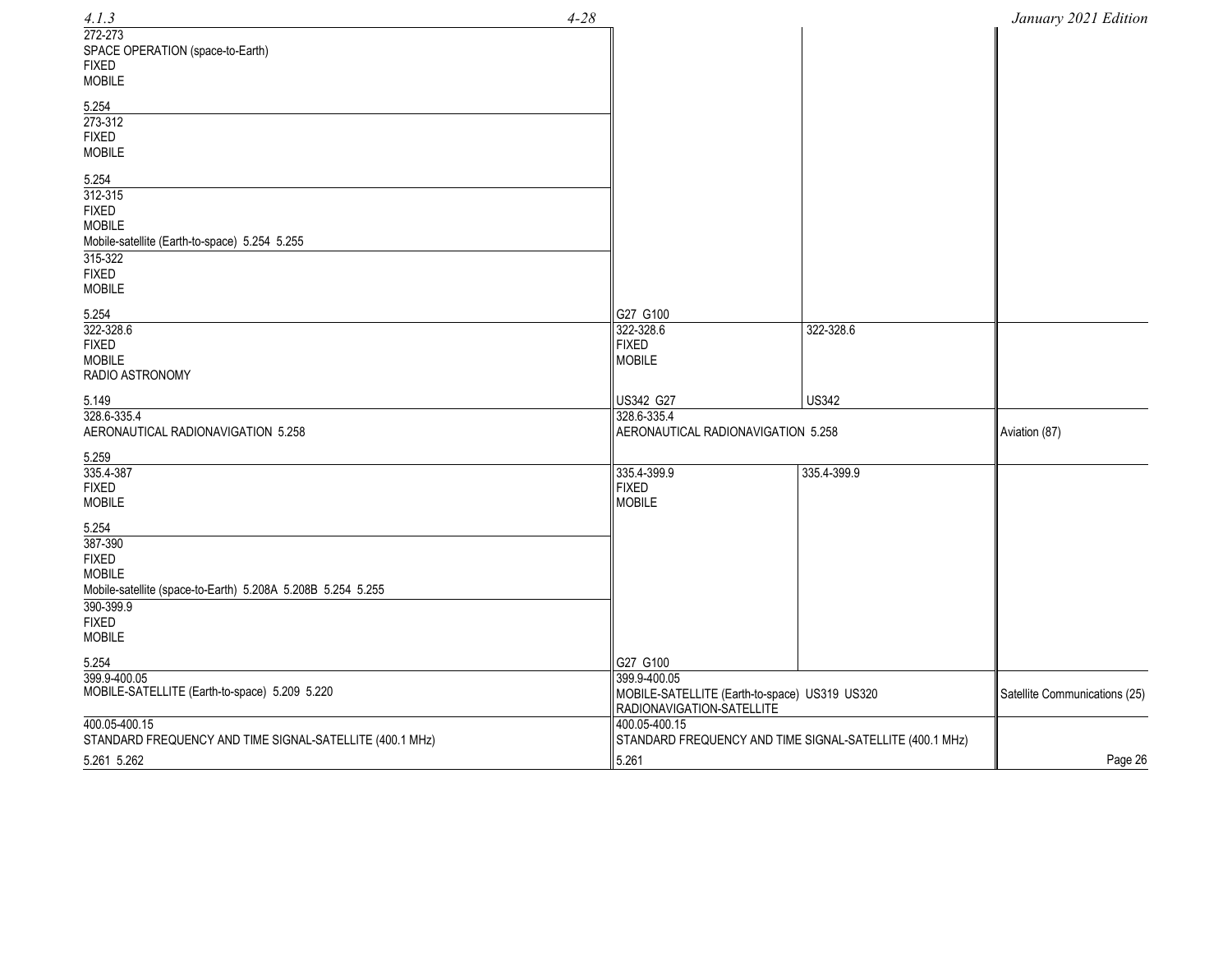| <b>Table of Frequency Allocations</b>                                                                                                                         |                                                       |                | 400.15-456 MHz (UHF)                                                                                                                                                                                                                                     | Page 27                                                                                                                                                                                                     |                                                                         |  |
|---------------------------------------------------------------------------------------------------------------------------------------------------------------|-------------------------------------------------------|----------------|----------------------------------------------------------------------------------------------------------------------------------------------------------------------------------------------------------------------------------------------------------|-------------------------------------------------------------------------------------------------------------------------------------------------------------------------------------------------------------|-------------------------------------------------------------------------|--|
|                                                                                                                                                               | International Table                                   |                |                                                                                                                                                                                                                                                          | <b>United States Table</b>                                                                                                                                                                                  |                                                                         |  |
| Region 1 Table                                                                                                                                                | Region 2 Table                                        | Region 3 Table | Federal Table                                                                                                                                                                                                                                            | Non-Federal Table                                                                                                                                                                                           |                                                                         |  |
| 400.15-401<br>METEOROLOGICAL AIDS<br>METEOROLOGICAL-SATELLITE (space-to-Earth)<br>SPACE RESEARCH (space-to-Earth) 5.263<br>Space operation (space-to-Earth)   | MOBILE-SATELLITE (space-to-Earth) 5.208A 5.208B 5.209 |                | 400.15-401<br>METEOROLOGICAL AIDS<br>(radiosonde) US70<br>METEOROLOGICAL-SATELLITE<br>(space-to-Earth)<br>MOBILE-SATELLITE (space-to-<br>Earth) US319 US320 US324<br><b>SPACE RESEARCH</b><br>(space-to-Earth) 5.263<br>Space operation (space-to-Earth) | 400.15-401<br>METEOROLOGICAL AIDS<br>(radiosonde) US70<br>MOBILE-SATELLITE (space-to-<br>Earth) US319 US320 US324<br>SPACE RESEARCH<br>(space-to-Earth) 5.263<br>Space operation (space-to-Earth)           | Satellite Communications (25)                                           |  |
| 5.262 5.264                                                                                                                                                   |                                                       |                | 5.264                                                                                                                                                                                                                                                    | 5.264                                                                                                                                                                                                       |                                                                         |  |
| 401-402<br>METEOROLOGICAL AIDS<br>SPACE OPERATION (space-to-Earth)<br>METEOROLOGICAL-SATELLITE (Earth-to-space)<br>Fixed<br>Mobile except aeronautical mobile | EARTH EXPLORATION-SATELLITE (Earth-to-space)          |                | 401-402<br><b>METEOROLOGICAL AIDS</b><br>(radiosonde) US70<br><b>SPACE OPERATION</b><br>(space-to-Earth)<br><b>EARTH EXPLORATION-</b><br>SATELLITE (Earth-to-space)<br>METEOROLOGICAL-SATELLITE<br>(Earth-to-space)                                      | 401-402<br><b>METEOROLOGICAL AIDS</b><br>(radiosonde) US70<br><b>SPACE OPERATION</b><br>(space-to-Earth)<br>Earth exploration-satellite<br>(Earth-to-space)<br>Meteorological-satellite<br>(Earth-to-space) | MedRadio (95I)                                                          |  |
|                                                                                                                                                               |                                                       |                | US64 US384                                                                                                                                                                                                                                               | <b>US64 US384</b>                                                                                                                                                                                           |                                                                         |  |
| 402-403<br>METEOROLOGICAL AIDS<br>METEOROLOGICAL-SATELLITE (Earth-to-space)<br>Fixed<br>Mobile except aeronautical mobile                                     | EARTH EXPLORATION-SATELLITE (Earth-to-space)          |                | 402-403<br>METEOROLOGICAL AIDS<br>(radiosonde) US70<br><b>EARTH EXPLORATION-</b><br>SATELLITE (Earth-to-space)<br>METEOROLOGICAL-SATELLITE<br>(Earth-to-space)                                                                                           | 402-403<br>METEOROLOGICAL AIDS<br>(radiosonde) US70<br>Earth exploration-satellite<br>(Earth-to-space)<br>Meteorological-satellite<br>(Earth-to-space)                                                      |                                                                         |  |
|                                                                                                                                                               |                                                       |                | <b>US64 US384</b>                                                                                                                                                                                                                                        | <b>US64 US384</b>                                                                                                                                                                                           |                                                                         |  |
| 403-406<br>METEOROLOGICAL AIDS<br>Fixed<br>Mobile except aeronautical mobile                                                                                  |                                                       |                | 403-406<br><b>METEOROLOGICAL AIDS</b><br>(radiosonde) US70                                                                                                                                                                                               | 403-406<br><b>METEOROLOGICAL AIDS</b><br>(radiosonde) US70                                                                                                                                                  |                                                                         |  |
| 5.265                                                                                                                                                         |                                                       |                | US64 G6                                                                                                                                                                                                                                                  | <b>US64</b>                                                                                                                                                                                                 |                                                                         |  |
| 406-406.1<br>MOBILE-SATELLITE (Earth-to-space)<br>5.265 5.266 5.267                                                                                           |                                                       |                | 406-406.1<br>MOBILE-SATELLITE (Earth-to-space)<br>5.266 5.267                                                                                                                                                                                            |                                                                                                                                                                                                             | Maritime (EPIRBs) (80V)<br>Aviation (ELTs) (87F)<br>Personal Radio (95) |  |
| 406.1-410<br><b>FIXED</b><br>MOBILE except aeronautical mobile<br>RADIO ASTRONOMY                                                                             |                                                       |                | 406.1-410<br><b>FIXED</b><br><b>MOBILE</b><br>RADIO ASTRONOMY US74                                                                                                                                                                                       | 406.1-410<br>RADIO ASTRONOMY US74                                                                                                                                                                           | Private Land Mobile (90)                                                |  |
| 5.149 5.265                                                                                                                                                   |                                                       |                | US13 US55 US117 G5 G6                                                                                                                                                                                                                                    | US13 US55 US117                                                                                                                                                                                             |                                                                         |  |
| 410-420<br><b>FIXED</b><br>MOBILE except aeronautical mobile<br>SPACE RESEARCH (space-to-space) 5.268                                                         |                                                       |                | 410-420<br><b>FIXED</b><br><b>MOBILE</b><br><b>SPACE RESEARCH</b><br>(space-to-space) 5.268                                                                                                                                                              | 410-420                                                                                                                                                                                                     | Private Land Mobile (90)<br>MedRadio (95I)                              |  |
|                                                                                                                                                               |                                                       |                | US13 US55 US64 G5                                                                                                                                                                                                                                        | <b>US13 US55 US64</b>                                                                                                                                                                                       |                                                                         |  |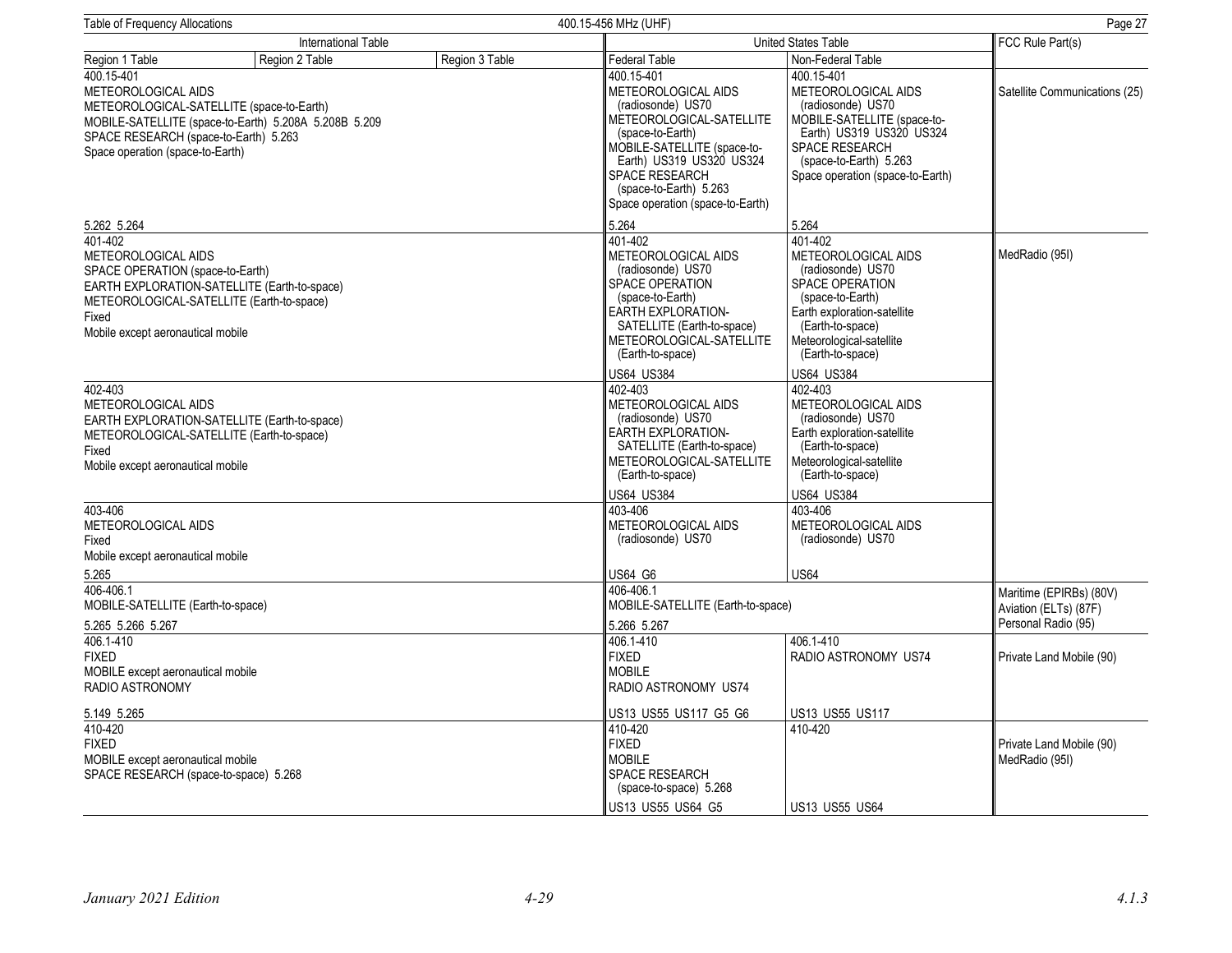| 4.1.3                                                                                                                                                                                                   |                                                                                                                                                                          | $4 - 30$                                           |                                                                                   |                                                                                                | January 2021 Edition                                               |
|---------------------------------------------------------------------------------------------------------------------------------------------------------------------------------------------------------|--------------------------------------------------------------------------------------------------------------------------------------------------------------------------|----------------------------------------------------|-----------------------------------------------------------------------------------|------------------------------------------------------------------------------------------------|--------------------------------------------------------------------|
| 420-430<br><b>FIXED</b><br>MOBILE except aeronautical mobile<br>Radiolocation                                                                                                                           |                                                                                                                                                                          |                                                    | 420-450<br>RADIOLOCATION G2 G129                                                  | 420-450<br>Amateur US270                                                                       | Private Land Mobile (90)<br>MedRadio (95I)<br>Amateur Radio (97)   |
| 5.269 5.270 5.271<br>430-432<br>AMATEUR<br><b>RADIOLOCATION</b><br>5.271 5.274 5.275 5.276 5.277<br>432-438<br><b>AMATEUR</b><br><b>RADIOLOCATION</b><br>Earth exploration-satellite (active)<br>5.279A | 430-432<br><b>RADIOLOCATION</b><br>Amateur<br>5.271 5.276 5.277 5.278 5.279<br>432-438<br><b>RADIOLOCATION</b><br>Amateur<br>Earth exploration-satellite (active) 5.279A |                                                    |                                                                                   |                                                                                                |                                                                    |
| 5.138 5.271 5.276 5.277 5.280<br>5.281 5.282<br>438-440<br>AMATEUR<br><b>RADIOLOCATION</b>                                                                                                              | 5.271 5.276 5.277 5.278 5.279 5.281 5.282<br>438-440<br><b>RADIOLOCATION</b><br>Amateur                                                                                  |                                                    |                                                                                   |                                                                                                |                                                                    |
| 5.271 5.274 5.275 5.276<br>5.271 5.276 5.277 5.278 5.279<br>5.277 5.283<br>440-450<br><b>FIXED</b><br>MOBILE except aeronautical mobile<br>Radiolocation                                                |                                                                                                                                                                          | 5.286 US64 US87 US230                              | 5.282 5.286 US64 US87 US230                                                       |                                                                                                |                                                                    |
| 5.269 5.270 5.271 5.284 5.285 5.286<br>450-455<br><b>FIXED</b><br>MOBILE 5.286AA<br>5.209 5.271 5.286 5.286A 5.286B 5.286C 5.286D 5.286E<br>455-456<br>455-456<br>455-456                               |                                                                                                                                                                          | US269 US270 US397 G8<br>450-454<br>5.286 US64 US87 | US269 US397<br>450-454<br><b>LAND MOBILE</b><br>5.286 US64 US87 NG112 NG124       | Remote Pickup (74D)<br>Low Power Auxiliary (74H)<br>Private Land Mobile (90)<br>MedRadio (95I) |                                                                    |
|                                                                                                                                                                                                         |                                                                                                                                                                          | 454-456                                            | 454-455<br><b>FIXED</b><br><b>LAND MOBILE</b><br>US64 NG32 NG112 NG148<br>455-456 | Public Mobile (22)<br>Maritime (80)<br>MedRadio (95I)                                          |                                                                    |
| <b>FIXED</b><br>MOBILE 5.286AA                                                                                                                                                                          | <b>FIXED</b><br>MOBILE 5.286AA<br>MOBILE-SATELLITE (Earth-to-<br>space) 5.286A 5.286B 5.286C                                                                             | <b>FIXED</b><br>MOBILE 5.286AA                     |                                                                                   | <b>LAND MOBILE</b>                                                                             | Remote Pickup (74D)<br>Low Power Auxiliary (74H)<br>MedRadio (95I) |
| 5.209 5.271 5.286A 5.286B<br>5.286C 5.286E                                                                                                                                                              | 5.209                                                                                                                                                                    | 5.209 5.271 5.286A 5.286B<br>5.286C 5.286E         | <b>US64</b>                                                                       | <b>US64</b>                                                                                    | Page 28                                                            |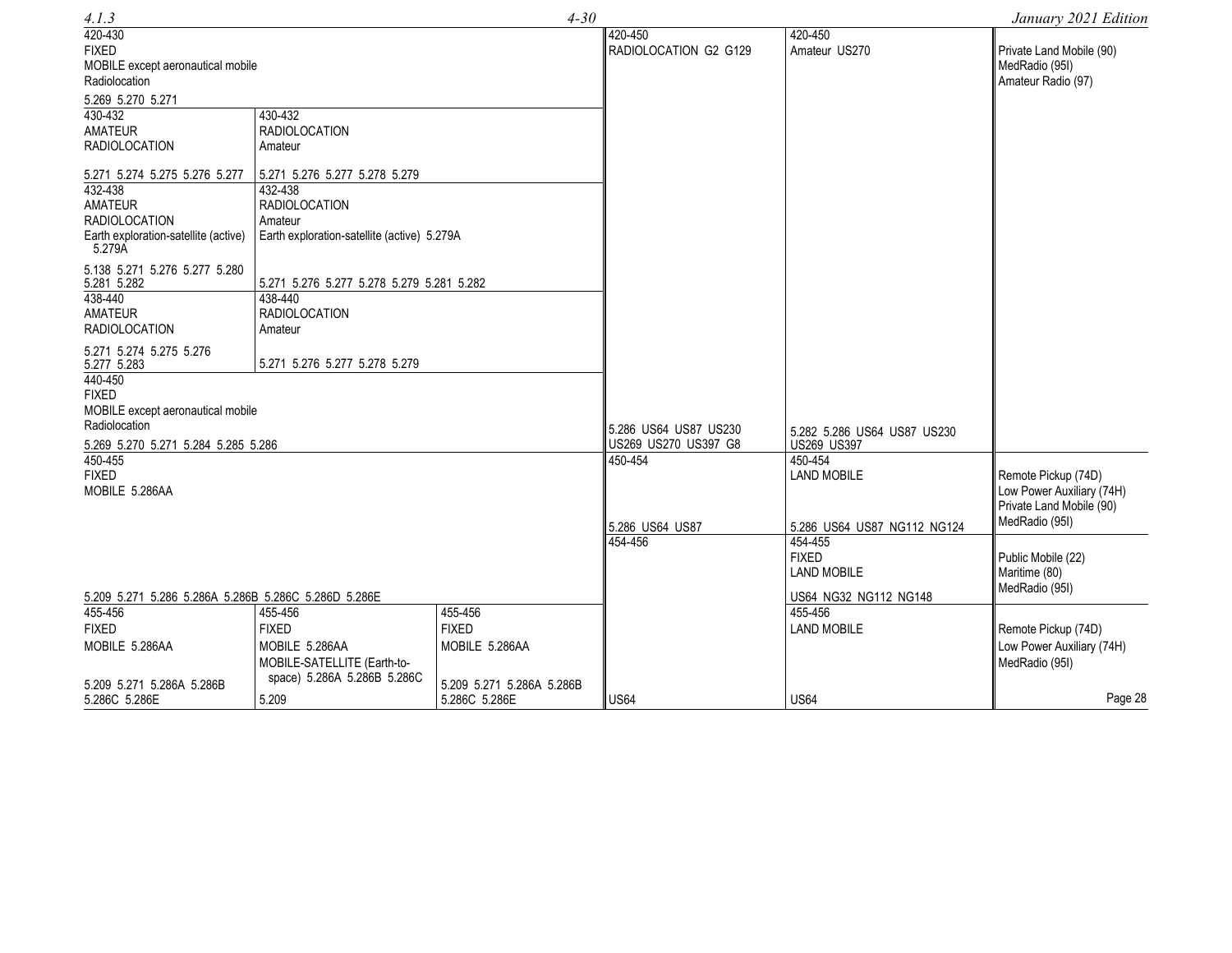| Table of Frequency Allocations<br>456-894 MHz (UHF)                                     |                                                                                                                  |                                                                                         |                                                                                            |                                                                                                              | Page 29                                                                                                                                      |
|-----------------------------------------------------------------------------------------|------------------------------------------------------------------------------------------------------------------|-----------------------------------------------------------------------------------------|--------------------------------------------------------------------------------------------|--------------------------------------------------------------------------------------------------------------|----------------------------------------------------------------------------------------------------------------------------------------------|
| International Table                                                                     |                                                                                                                  |                                                                                         | United States Table                                                                        |                                                                                                              | FCC Rule Part(s)                                                                                                                             |
| Region 1 Table                                                                          | Region 2 Table                                                                                                   | Region 3 Table                                                                          | <b>Federal Table</b>                                                                       | Non-Federal Table                                                                                            |                                                                                                                                              |
| 456-459<br><b>FIXED</b><br>MOBILE 5.286AA                                               |                                                                                                                  |                                                                                         | 456-459                                                                                    | 456-460<br><b>FIXED</b><br><b>LAND MOBILE</b>                                                                | Public Mobile (22)<br>Maritime (80)<br>Private Land Mobile (90)                                                                              |
| 5.271 5.287 5.288                                                                       |                                                                                                                  |                                                                                         | US64 US287 US288                                                                           |                                                                                                              | MedRadio (95I)                                                                                                                               |
| 459-460<br><b>FIXED</b><br>MOBILE 5.286AA<br>5.209 5.271 5.286A 5.286B<br>5.286C 5.286E | 459-460<br><b>FIXED</b><br>MOBILE 5.286AA<br>MOBILE-SATELLITE (Earth-to-<br>space) 5.286A 5.286B 5.286C<br>5.209 | 459-460<br><b>FIXED</b><br>MOBILE 5.286AA<br>5.209 5.271 5.286A 5.286B<br>5.286C 5.286E | 459-460                                                                                    | US64 US287 US288 NG32 NG112<br>NG124 NG148                                                                   |                                                                                                                                              |
| 460-470<br><b>FIXED</b><br>MOBILE 5.286AA<br>Meteorological-satellite (space-to-Earth)  |                                                                                                                  |                                                                                         | 460-470<br>Meteorological-satellite<br>(space-to-Earth)                                    | 460-462.5375<br><b>FIXED</b><br><b>LAND MOBILE</b><br>US209 US289 NG124                                      | Private Land Mobile (90)                                                                                                                     |
|                                                                                         |                                                                                                                  |                                                                                         |                                                                                            | 462.5375-462.7375<br><b>LAND MOBILE</b><br><b>US289</b>                                                      | Personal Radio (95)                                                                                                                          |
|                                                                                         |                                                                                                                  |                                                                                         |                                                                                            | 462.7375-467.5375<br><b>FIXED</b><br><b>LAND MOBILE</b><br>US73 US209 US287 US288 US289                      | Maritime (80)<br>Private Land Mobile (90)                                                                                                    |
|                                                                                         |                                                                                                                  |                                                                                         |                                                                                            | <b>NG124</b><br>467.5375-467.7375<br><b>LAND MOBILE</b><br>US287 US288 US289<br>467.7375-470<br><b>FIXED</b> | Maritime (80)<br>Personal Radio (95)                                                                                                         |
| 5.287 5.288 5.289 5.290                                                                 |                                                                                                                  |                                                                                         | US73 US209 US287 US288<br><b>US289</b>                                                     | <b>LAND MOBILE</b><br>US73 US288 US289 NG124                                                                 | Maritime (80)<br>Private Land Mobile (90)                                                                                                    |
| 470-694<br><b>BROADCASTING</b>                                                          | 470-512<br><b>BROADCASTING</b><br>Fixed<br>Mobile<br>5.292 5.293 5.295                                           | 470-585<br><b>FIXED</b><br>MOBILE 5.296A<br><b>BROADCASTING</b>                         | 470-608                                                                                    | 470-512<br><b>FIXED</b><br><b>LAND MOBILE</b><br><b>BROADCASTING</b><br>NG5 NG14 NG66 NG115 NG149            | Public Mobile (22)<br>Broadcast Radio (TV)(73)<br>LPTV, TV Translator/Booster (74G)<br>Low Power Auxiliary (74H)<br>Private Land Mobile (90) |
|                                                                                         | 512-608<br><b>BROADCASTING</b><br>5.295 5.297                                                                    | 5.291 5.298<br>585-610<br><b>FIXED</b><br>MOBILE 5.296A<br><b>BROADCASTING</b>          |                                                                                            | 512-608<br><b>BROADCASTING</b><br>NG5 NG14 NG115 NG149                                                       | Broadcast Radio (TV)(73)<br>LPTV, TV Translator/Booster (74G)<br>Low Power Auxiliary (74H)                                                   |
|                                                                                         | 608-614<br>RADIO ASTRONOMY<br>Mobile-satellite except aeronautical<br>mobile-satellite (Earth-to-space)          | <b>RADIONAVIGATION</b><br>5.149 5.305 5.306 5.307<br>610-890                            | 608-614<br>LAND MOBILE (medical telemetry and medical telecommand)<br>RADIO ASTRONOMY US74 |                                                                                                              | Personal Radio (95)                                                                                                                          |
|                                                                                         |                                                                                                                  | <b>FIXED</b><br>MOBILE 5.296A 5.313A 5.317A<br><b>BROADCASTING</b>                      | <b>US246</b>                                                                               |                                                                                                              |                                                                                                                                              |
| 5.149 5.291A 5.294 5.296<br>5.300 5.304 5.306 5.311A<br>5.312                           | 614-698<br><b>BROADCASTING</b>                                                                                   |                                                                                         | 614-890                                                                                    | 614-698<br><b>FIXED</b>                                                                                      | RF Devices (15)                                                                                                                              |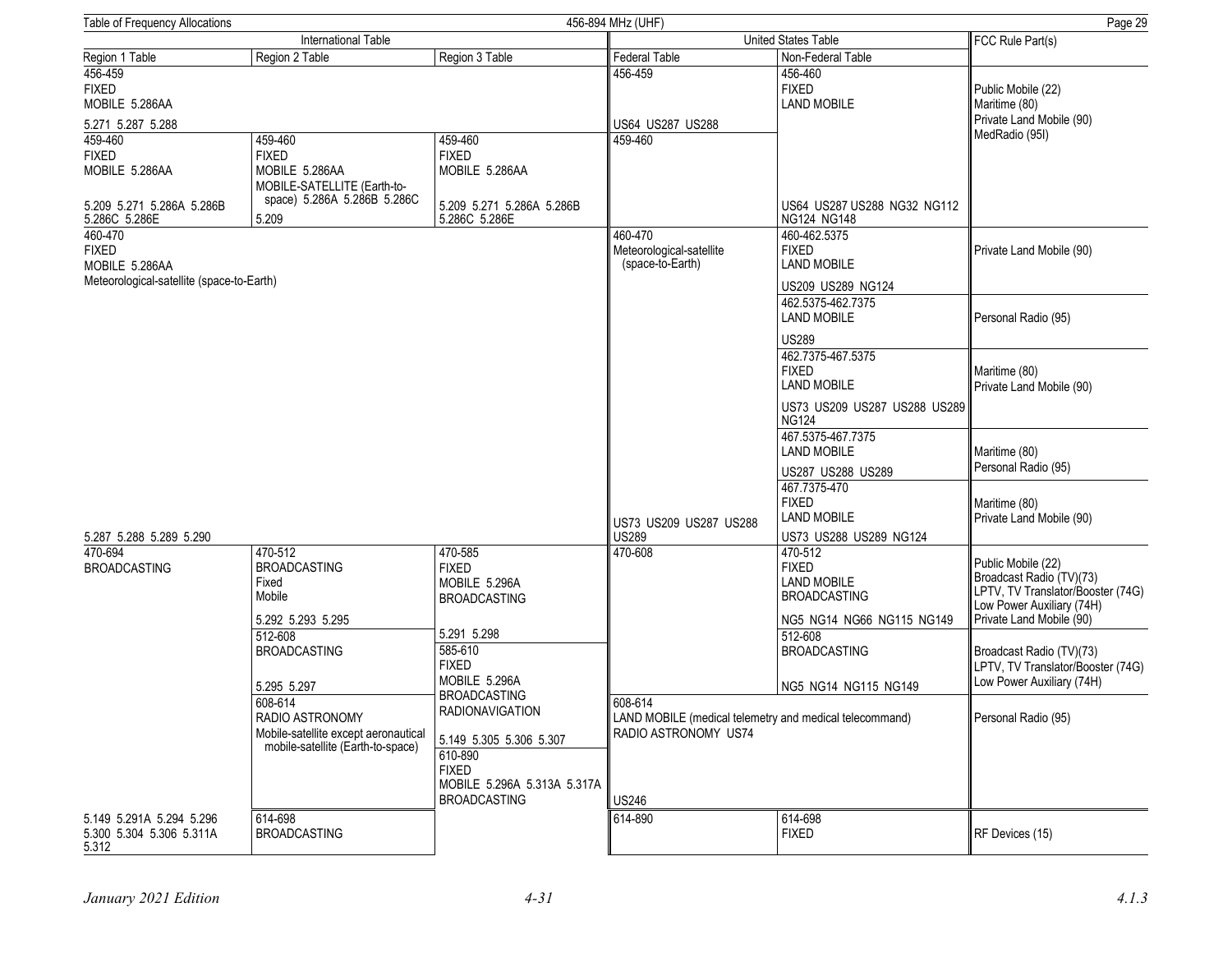| 4.1.3                                                                                |                                                          | $4 - 32$                                |                                                                 | January 2021 Edition                                                                           |
|--------------------------------------------------------------------------------------|----------------------------------------------------------|-----------------------------------------|-----------------------------------------------------------------|------------------------------------------------------------------------------------------------|
| 694-790<br>MOBILE except aeronautical<br>mobile 5.312A 5.317A<br><b>BROADCASTING</b> | Fixed<br>Mobile<br>5.293 5.308 5.308A 5.309 5.311A       |                                         | <b>MOBILE</b><br>NG5 NG14 NG33 NG115 NG149                      | Wireless Communications (27)<br>LPTV, TV Translator/Booster (74G)<br>Low Power Auxiliary (74H) |
|                                                                                      | 698-806<br>MOBILE 5.317A<br><b>BROADCASTING</b><br>Fixed |                                         | 698-758<br><b>FIXED</b><br><b>MOBILE</b><br><b>BROADCASTING</b> | Wireless Communications (27)<br>LPTV and TV Translator (74G)                                   |
|                                                                                      |                                                          |                                         | <b>NG159</b>                                                    |                                                                                                |
|                                                                                      |                                                          |                                         | 758-775<br><b>FIXED</b>                                         | Public Safety Land Mobile (90R)                                                                |
|                                                                                      |                                                          |                                         | <b>MOBILE</b><br>NG34 NG159                                     |                                                                                                |
|                                                                                      |                                                          |                                         | 775-788<br><b>FIXED</b><br><b>MOBILE</b><br><b>BROADCASTING</b> | Wireless Communications (27)<br>LPTV and TV Translator (74G)                                   |
|                                                                                      |                                                          |                                         | <b>NG159</b>                                                    |                                                                                                |
| 5.300 5.311A 5.312<br>790-862                                                        |                                                          |                                         | 788-805<br><b>FIXED</b><br><b>MOBILE</b>                        | Public Safety Land Mobile (90R)                                                                |
| <b>FIXED</b>                                                                         |                                                          |                                         | NG34 NG159                                                      |                                                                                                |
| MOBILE except aeronautical<br>mobile 5.316B 5.317A<br><b>BROADCASTING</b>            |                                                          |                                         | 805-806<br><b>FIXED</b><br><b>MOBILE</b><br><b>BROADCASTING</b> | Wireless Communications (27)<br>LPTV and TV Translator (74G)                                   |
|                                                                                      | 5.293 5.309 5.311A                                       |                                         | <b>NG159</b>                                                    |                                                                                                |
|                                                                                      | 806-890<br><b>FIXED</b>                                  |                                         | 806-809<br><b>LAND MOBILE</b>                                   | Public Safety Land Mobile (90S)                                                                |
|                                                                                      | MOBILE 5.317A<br><b>BROADCASTING</b>                     |                                         | 809-849<br><b>FIXED</b><br><b>LAND MOBILE</b>                   | Public Mobile (22)<br>Private Land Mobile (90)                                                 |
|                                                                                      |                                                          |                                         | 849-851<br>AERONAUTICAL MOBILE                                  | Public Mobile (22)                                                                             |
|                                                                                      |                                                          |                                         | 851-854<br><b>LAND MOBILE</b>                                   | Public Safety Land Mobile (90S)                                                                |
| 5.312 5.319<br>862-890<br><b>FIXED</b>                                               |                                                          |                                         | 854-894<br><b>FIXED</b><br><b>LAND MOBILE</b>                   | Public Mobile (22)<br>Private Land Mobile (90)                                                 |
| MOBILE except aeronautical<br>mobile 5.317A<br>BROADCASTING 5.322                    |                                                          |                                         |                                                                 |                                                                                                |
| 5.319 5.323                                                                          | 5.317 5.318                                              | 5.149 5.305 5.306 5.307<br>5.311A 5.320 |                                                                 |                                                                                                |
|                                                                                      |                                                          |                                         | <b>US116 US268</b>                                              | Page 30                                                                                        |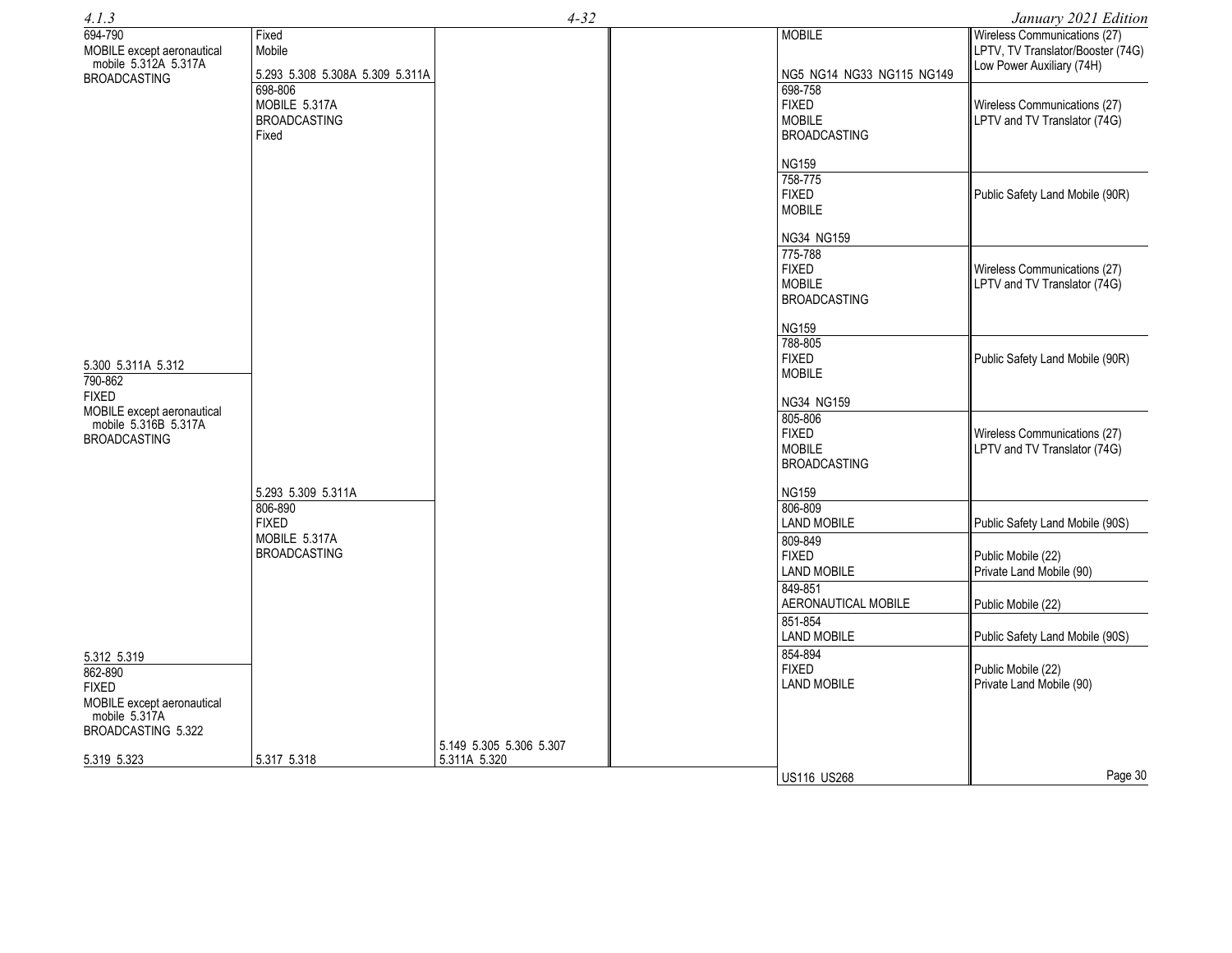| <b>Table of Frequency Allocations</b> |                                          |                     | 894-1400 MHz (UHF)          |                                   | Page 31                      |
|---------------------------------------|------------------------------------------|---------------------|-----------------------------|-----------------------------------|------------------------------|
| International Table                   |                                          |                     | United States Table         | FCC Rule Part(s)                  |                              |
| Region 1 Table                        | Region 2 Table                           | Region 3 Table      | <b>Federal Table</b>        | Non-Federal Table                 |                              |
| 890-942                               | 890-902                                  | 890-942             | 890-902                     | (See previous page)               |                              |
| <b>FIXED</b>                          | <b>FIXED</b>                             | <b>FIXED</b>        |                             | 894-896                           |                              |
| MOBILE except aeronautical            | MOBILE except aeronautical               | MOBILE 5.317A       |                             | AERONAUTICAL MOBILE               | Public Mobile (22)           |
| mobile 5.317A                         | mobile 5.317A                            | <b>BROADCASTING</b> |                             | US116 US268                       |                              |
| BROADCASTING 5.322                    | Radiolocation                            |                     |                             | 896-897.5                         |                              |
| Radiolocation                         |                                          | Radiolocation       |                             | <b>FIXED</b>                      |                              |
|                                       |                                          |                     |                             | <b>LAND MOBILE</b>                | Private Land Mobile (90)     |
|                                       |                                          |                     |                             |                                   |                              |
|                                       |                                          |                     |                             | <b>US116 US268</b>                |                              |
|                                       |                                          |                     |                             | 897.5-900.5                       |                              |
|                                       |                                          |                     |                             | <b>FIXED</b>                      | Wireless Communications (27) |
|                                       |                                          |                     |                             | MOBILE except aeronautical mobile | Private Land Mobile (90)     |
|                                       |                                          |                     |                             | US116 US268                       |                              |
|                                       |                                          |                     |                             | 900.5-901                         |                              |
|                                       |                                          |                     |                             | <b>FIXED</b>                      | Private Land Mobile (90)     |
|                                       |                                          |                     |                             | <b>LAND MOBILE</b>                |                              |
|                                       |                                          |                     |                             | US116 US268                       |                              |
|                                       |                                          |                     |                             | 901-902                           |                              |
|                                       |                                          |                     |                             | FIXED<br>MOBILE                   | Personal Communications (24) |
|                                       |                                          |                     |                             |                                   |                              |
|                                       | 5.318 5.325                              |                     | US116 US268 G2              | <b>US116 US268</b>                |                              |
|                                       | 902-928                                  |                     | 902-928                     | 902-928                           |                              |
|                                       | <b>FIXED</b><br>Amateur                  |                     | RADIOLOCATION G59           |                                   | RF Devices (15)              |
|                                       |                                          |                     |                             |                                   | ISM Equipment (18)           |
|                                       | Mobile except aeronautical mobile 5.325A |                     |                             |                                   | Private Land Mobile (90)     |
|                                       | Radiolocation                            |                     |                             |                                   | Amateur Radio (97)           |
|                                       | 5.150 5.325 5.326                        |                     | 5.150 US218 US267 US275 G11 | 5.150 US218 US267 US275           |                              |
|                                       | 928-942                                  |                     | 928-932                     | 928-929                           | Public Mobile (22)           |
|                                       | <b>FIXED</b>                             |                     |                             | <b>FIXED</b>                      | Private Land Mobile (90)     |
|                                       | MOBILE except aeronautical               |                     |                             | US116 US268 NG35                  | Fixed Microwave (101)        |
|                                       | mobile 5.317A                            |                     |                             | 929-930                           |                              |
|                                       | Radiolocation                            |                     |                             | <b>FIXED</b>                      | Private Land Mobile (90)     |
|                                       |                                          |                     |                             | <b>LAND MOBILE</b>                |                              |
|                                       |                                          |                     |                             | US116 US268                       |                              |
|                                       |                                          |                     |                             | 930-931                           |                              |
|                                       |                                          |                     |                             | <b>FIXED</b>                      | Personal Communications (24) |
|                                       |                                          |                     |                             | <b>MOBILE</b>                     |                              |
|                                       |                                          |                     |                             | US116 US268                       |                              |
|                                       |                                          |                     |                             | 931-932                           |                              |
|                                       |                                          |                     |                             | <b>FIXED</b>                      | Public Mobile (22)           |
|                                       |                                          |                     |                             | <b>LAND MOBILE</b>                |                              |
|                                       |                                          |                     | US116 US268 G2              | US116 US268                       |                              |
|                                       |                                          |                     | 932-935                     | 932-935                           |                              |
|                                       |                                          |                     | <b>FIXED</b>                | <b>FIXED</b>                      | Public Mobile (22)           |
|                                       |                                          |                     | US268 G2                    | <b>US268 NG35</b>                 | Fixed Microwave (101)        |
|                                       |                                          |                     | 935-941                     | 935-936.5                         |                              |
|                                       |                                          |                     |                             | <b>FIXED</b>                      |                              |
|                                       |                                          |                     |                             | <b>LAND MOBILE</b>                | Private Land Mobile (90)     |
|                                       |                                          |                     |                             |                                   |                              |
|                                       |                                          |                     |                             | US116 US268<br>936.5-939.5        |                              |
|                                       |                                          |                     |                             | <b>FIXED</b>                      |                              |
|                                       |                                          |                     |                             | MOBILE except aeronautical mobile | Wireless Communications (27) |
|                                       |                                          |                     |                             | US116 US268                       | Private Land Mobile (90)     |
|                                       |                                          |                     |                             |                                   |                              |
|                                       |                                          |                     |                             | 939.5-940                         |                              |
|                                       |                                          |                     |                             | <b>FIXED</b>                      | Private Land Mobile (90)     |
|                                       |                                          |                     |                             | <b>LAND MOBILE</b>                |                              |
| 5.323                                 | 5.325                                    | 5.327               | US116 US268 G2              | US116 US268                       |                              |
| January 2021 Edition                  |                                          | $4 - 33$            |                             |                                   | 4.1.3                        |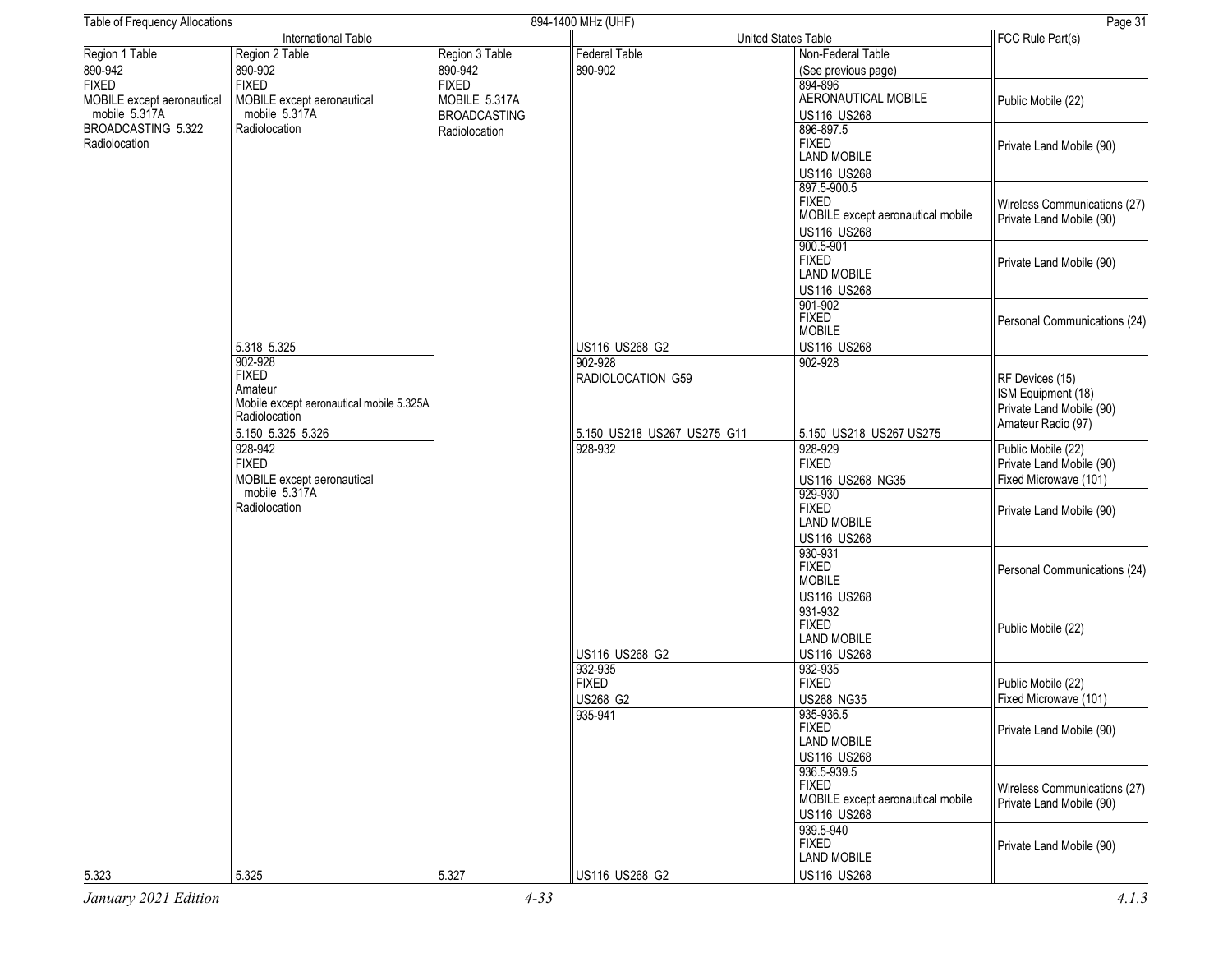*4.1.3 4-34 January 2021 Edition*

|                                                                                                                                                                                                    |                                                                    |                                                                                                                                                                          |                                                                                                                                                | 940-941<br><b>FIXED</b><br><b>MOBILE</b><br>US116 US268                                         | Personal Communications (24)                                                                                |
|----------------------------------------------------------------------------------------------------------------------------------------------------------------------------------------------------|--------------------------------------------------------------------|--------------------------------------------------------------------------------------------------------------------------------------------------------------------------|------------------------------------------------------------------------------------------------------------------------------------------------|-------------------------------------------------------------------------------------------------|-------------------------------------------------------------------------------------------------------------|
| 942-960<br><b>FIXED</b><br>MOBILE except aeronautical<br>mobile 5.317A<br>BROADCASTING 5.322                                                                                                       | 942-960<br><b>FIXED</b><br>MOBILE 5.317A                           | 942-960<br><b>FIXED</b><br>MOBILE 5.317A<br><b>BROADCASTING</b>                                                                                                          | 941-944<br><b>FIXED</b><br>US84 US268 US301 G2<br>944-960                                                                                      | 941-944<br><b>FIXED</b><br>US84 US268 US301 NG30 NG35<br>944-960<br><b>FIXED</b>                | Public Mobile (22)<br>Aural Broadcast Auxiliary (74E)<br>Low Power Auxiliary (74H)<br>Fixed Microwave (101) |
| 5.323                                                                                                                                                                                              |                                                                    | 5.320                                                                                                                                                                    |                                                                                                                                                | <b>NG35</b>                                                                                     |                                                                                                             |
| 960-1164<br>AERONAUTICAL MOBILE (R) 5.327A<br>AERONAUTICAL RADIONAVIGATION 5.328                                                                                                                   |                                                                    |                                                                                                                                                                          | 960-1164<br>AERONAUTICAL MOBILE (R) 5.327A<br>AERONAUTICAL RADIONAVIGATION 5.328                                                               |                                                                                                 | Aviation (87)                                                                                               |
| 5.328AA<br>1164-1215<br>AERONAUTICAL RADIONAVIGATION 5.328<br>5.328A                                                                                                                               | RADIONAVIGATION-SATELLITE (space-to-Earth) (space-to-space) 5.328B |                                                                                                                                                                          | <b>US224</b><br>1164-1215<br>AERONAUTICAL RADIONAVIGATION 5.328<br>RADIONAVIGATION-SATELLITE (space-to-Earth) (space-to-space)<br>5.328A US224 |                                                                                                 |                                                                                                             |
| 1215-1240<br>EARTH EXPLORATION-SATELLITE (active)<br><b>RADIOLOCATION</b><br>RADIONAVIGATION-SATELLITE (space-to-Earth) (space-to-space) 5.328B 5.329 5.329A<br>SPACE RESEARCH (active)            |                                                                    | 1215-1240<br>EARTH EXPLORATION-SATELLITE (active)<br>RADIOLOCATION G56<br>RADIONAVIGATION-SATELLITE<br>(space-to-Earth) (space-to-space) G132<br>SPACE RESEARCH (active) | 1215-1240<br>Earth exploration-satellite (active)<br>Space research (active)                                                                   |                                                                                                 |                                                                                                             |
| 5.330 5.331 5.332                                                                                                                                                                                  |                                                                    |                                                                                                                                                                          | 5.332                                                                                                                                          |                                                                                                 |                                                                                                             |
| 1240-1300<br>EARTH EXPLORATION-SATELLITE (active)<br><b>RADIOLOCATION</b><br>RADIONAVIGATION-SATELLITE (space-to-Earth) (space-to-space) 5.328B 5.329 5.329A<br>SPACE RESEARCH (active)<br>Amateur |                                                                    | 1240-1300<br>EARTH EXPLORATION-SATELLITE (active)<br>RADIOLOCATION G56<br>SPACE RESEARCH (active)<br>AERONAUTICAL RADIONAVIGATION                                        | 1240-1300<br>AERONAUTICAL RADIONAVIGATION Amateur Radio (97)<br>Amateur<br>Earth exploration-satellite (active)<br>Space research (active)     |                                                                                                 |                                                                                                             |
| 5.282 5.330 5.331 5.332 5.335 5.335A                                                                                                                                                               |                                                                    |                                                                                                                                                                          | 5.332 5.335                                                                                                                                    | 5.282                                                                                           |                                                                                                             |
| 1300-1350<br><b>RADIOLOCATION</b><br>AERONAUTICAL RADIONAVIGATION 5.337<br>RADIONAVIGATION-SATELLITE (Earth-to-space)                                                                              |                                                                    |                                                                                                                                                                          | 1300-1350<br>AERONAUTICAL RADIONAVIGATION<br>5.337<br>Radiolocation G2                                                                         | 1300-1350<br>AERONAUTICAL<br>RADIONAVIGATION 5.337                                              | Aviation (87)                                                                                               |
| 5.149 5.337A                                                                                                                                                                                       |                                                                    |                                                                                                                                                                          | <b>US342</b>                                                                                                                                   | <b>US342</b>                                                                                    |                                                                                                             |
| 1350-1400<br>1350-1400<br>RADIOLOCATION 5.338A<br><b>FIXED</b><br><b>MOBILE</b><br><b>RADIOLOCATION</b>                                                                                            |                                                                    | 1350-1390<br><b>FIXED</b><br><b>MOBILE</b><br>RADIOLOCATION G2<br>5.334 5.339 US342 US385 G27 G114                                                                       | 1350-1390<br>5.334 5.339 US342 US385                                                                                                           |                                                                                                 |                                                                                                             |
|                                                                                                                                                                                                    |                                                                    |                                                                                                                                                                          | 1390-1395<br>5.339 US79 US342 US385                                                                                                            | 1390-1395<br><b>FIXED</b><br>MOBILE except aeronautical mobile<br>5.339 US79 US342 US385 NG338A | Wireless Communications (27)                                                                                |
|                                                                                                                                                                                                    |                                                                    |                                                                                                                                                                          | 1395-1400                                                                                                                                      |                                                                                                 |                                                                                                             |
|                                                                                                                                                                                                    |                                                                    |                                                                                                                                                                          | LAND MOBILE (medical telemetry and medical telecommand)                                                                                        |                                                                                                 | Personal Radio (95)<br>Page 32                                                                              |
| 5.149 5.338 5.338A 5.339                                                                                                                                                                           | 5.149 5.334 5.339                                                  |                                                                                                                                                                          | 5.339 US79 US342 US385                                                                                                                         |                                                                                                 |                                                                                                             |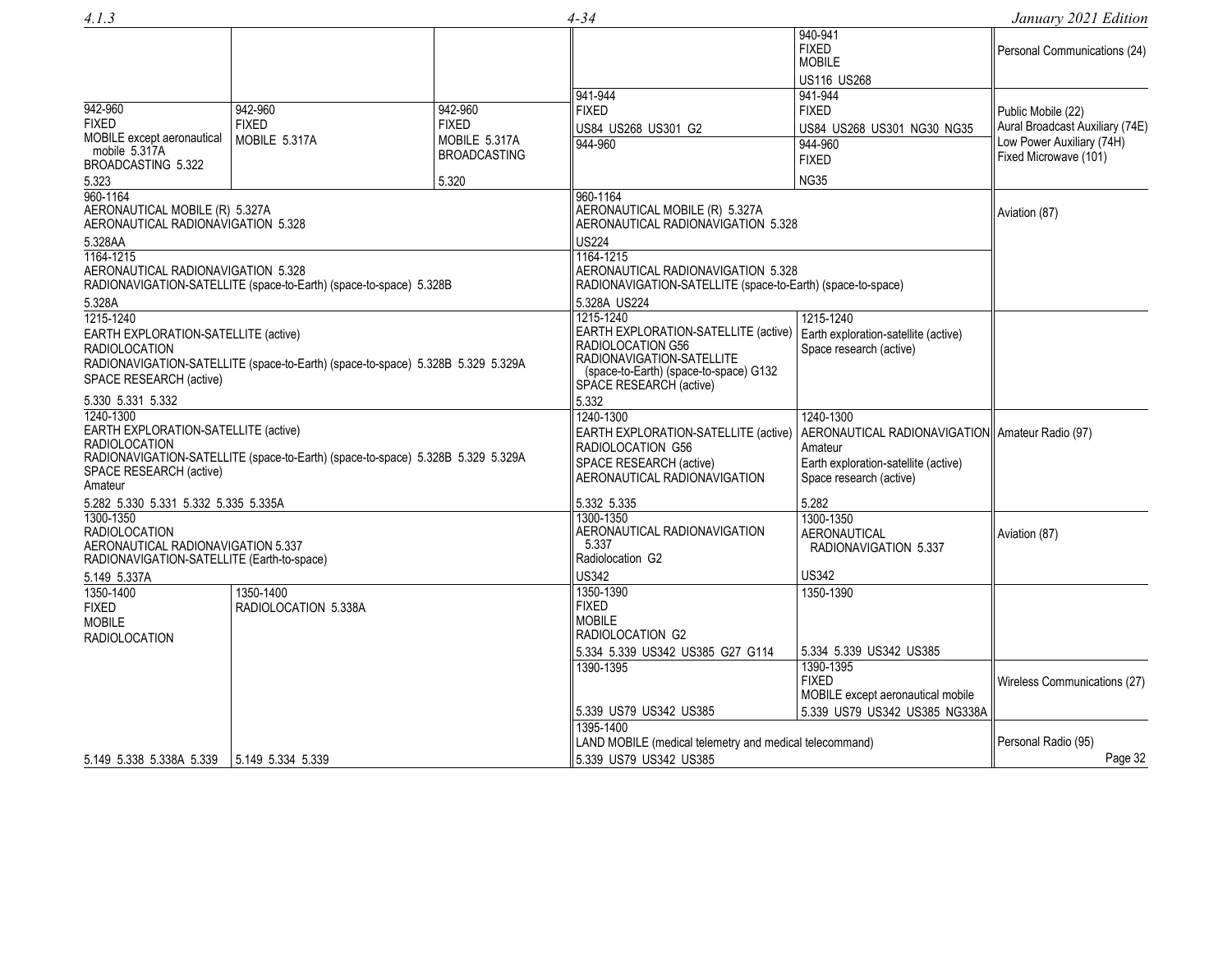| Table of Frequency Allocations                                                                                                  |                                                                                                                 |                                                                                                  | 1400-1626.5 MHz (UHF)                                                                                  | Page 33                                                                                        |                                                 |
|---------------------------------------------------------------------------------------------------------------------------------|-----------------------------------------------------------------------------------------------------------------|--------------------------------------------------------------------------------------------------|--------------------------------------------------------------------------------------------------------|------------------------------------------------------------------------------------------------|-------------------------------------------------|
| International Table                                                                                                             |                                                                                                                 |                                                                                                  | <b>United States Table</b>                                                                             | FCC Rule Part(s)                                                                               |                                                 |
| Region 1 Table                                                                                                                  | Region 2 Table                                                                                                  | Region 3 Table                                                                                   | <b>Federal Table</b>                                                                                   | Non-Federal Table                                                                              |                                                 |
| 1400-1427<br>EARTH EXPLORATION-SATELLITE (passive)<br>RADIO ASTRONOMY<br>SPACE RESEARCH (passive)                               |                                                                                                                 |                                                                                                  | 1400-1427<br>EARTH EXPLORATION-SATELLITE (passive)<br>RADIO ASTRONOMY US74<br>SPACE RESEARCH (passive) |                                                                                                |                                                 |
| 5.340 5.341                                                                                                                     |                                                                                                                 |                                                                                                  | 5.341 US246                                                                                            |                                                                                                |                                                 |
| 1427-1429<br>SPACE OPERATION (Earth-to-space)<br><b>FIXED</b><br>MOBILE except aeronautical mobile 5.341A 5.341B 5.341C         |                                                                                                                 |                                                                                                  | 1427-1429.5<br>LAND MOBILE (medical<br>telemetry and medical<br>telecommand) US350                     | 1427-1429.5<br>LAND MOBILE (telemetry and<br>telecommand)<br>Fixed (telemetry)                 | Private Land Mobile (90)<br>Personal Radio (95) |
| 5.338A 5.341                                                                                                                    |                                                                                                                 |                                                                                                  |                                                                                                        |                                                                                                |                                                 |
| 1429-1452                                                                                                                       | 1429-1452                                                                                                       |                                                                                                  | 5.341 US79                                                                                             | 5.341 US79 US350 NG338A                                                                        |                                                 |
| <b>FIXED</b><br>MOBILE except aeronautical mobile<br>5.341A                                                                     | <b>FIXED</b><br>MOBILE 5.341B 5.341C 5.343                                                                      |                                                                                                  | 1429.5-1432                                                                                            | 1429.5-1432<br>FIXED (telemetry and telecommand)<br>LAND MOBILE (telemetry and<br>telecommand) |                                                 |
|                                                                                                                                 |                                                                                                                 |                                                                                                  | 5.341 US79 US350                                                                                       | 5.341 US79 US350 NG338A                                                                        |                                                 |
|                                                                                                                                 |                                                                                                                 |                                                                                                  | 1432-1435                                                                                              | 1432-1435<br><b>FIXED</b><br>MOBILE except aeronautical mobile                                 | Wireless<br>Communications (27)                 |
|                                                                                                                                 |                                                                                                                 |                                                                                                  | 5.341 US83                                                                                             | 5.341 US83 NG338A                                                                              |                                                 |
| 5.338A 5.341 5.342                                                                                                              | 5.338A 5.341                                                                                                    |                                                                                                  | 1435-1525                                                                                              |                                                                                                |                                                 |
| 1452-1492<br><b>FIXED</b><br>MOBILE except aeronautical mobile<br>5.346<br><b>BROADCASTING</b><br>BROADCASTING-SATELLITE 5.208B | 1452-1492<br><b>FIXED</b><br>MOBILE 5.341B 5.343 5.346A<br><b>BROADCASTING</b><br>BROADCASTING-SATELLITE 5.208B |                                                                                                  | MOBILE (aeronautical telemetry) US338A                                                                 |                                                                                                | Aviation (87)                                   |
| 5.341 5.342 5.345                                                                                                               | 5.341 5.344 5.345                                                                                               |                                                                                                  |                                                                                                        |                                                                                                |                                                 |
| 1492-1518<br><b>FIXED</b><br>MOBILE except aeronautical mobile<br>5.341A                                                        | 1492-1518<br><b>FIXED</b><br>MOBILE 5.341B 5.343                                                                | 1492-1518<br><b>FIXED</b><br>MOBILE 5.341C                                                       |                                                                                                        |                                                                                                |                                                 |
| 5.341 5.342                                                                                                                     | 5.341 5.344                                                                                                     | 5.341                                                                                            |                                                                                                        |                                                                                                |                                                 |
| 1518-1525                                                                                                                       | 1518-1525                                                                                                       | 1518-1525                                                                                        |                                                                                                        |                                                                                                |                                                 |
| <b>FIXED</b><br>MOBILE except aeronautical mobile<br>MOBILE-SATELLITE (space-to-Earth)<br>5.348 5.348A 5.348B 5.351A            | <b>FIXED</b><br>MOBILE 5.343<br>MOBILE-SATELLITE (space-to-Earth)<br>5.348 5.348A 5.348B 5.351A                 | <b>FIXED</b><br><b>MOBILE</b><br>MOBILE-SATELLITE (space-to-Earth)<br>5.348 5.348A 5.348B 5.351A |                                                                                                        |                                                                                                |                                                 |
| 5.341 5.342                                                                                                                     | 5.341 5.344                                                                                                     | 5.341                                                                                            | 5.341 US84 US343                                                                                       |                                                                                                |                                                 |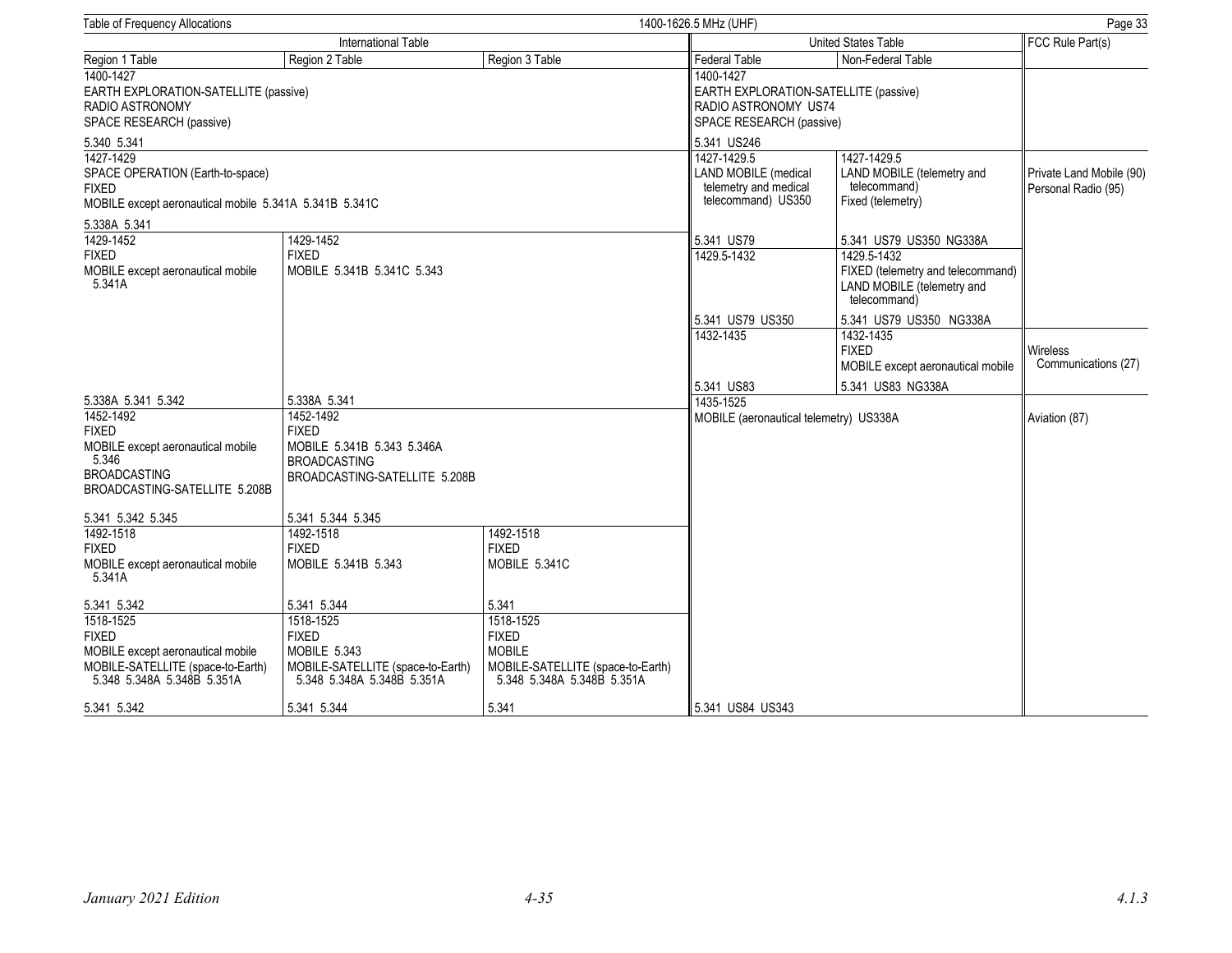| 4.1.3                                                                                                                                                                                                                                                                                                                                                                                                                               |                                                                                                                                                                                                                                                                                                                                                     | 4-36                                                                                                                                                                                           |                                                                                                                                                                                            | January 2021 Edition                                               |
|-------------------------------------------------------------------------------------------------------------------------------------------------------------------------------------------------------------------------------------------------------------------------------------------------------------------------------------------------------------------------------------------------------------------------------------|-----------------------------------------------------------------------------------------------------------------------------------------------------------------------------------------------------------------------------------------------------------------------------------------------------------------------------------------------------|------------------------------------------------------------------------------------------------------------------------------------------------------------------------------------------------|--------------------------------------------------------------------------------------------------------------------------------------------------------------------------------------------|--------------------------------------------------------------------|
| 1525-1530<br>SPACE OPERATION (space-to-Earth)<br><b>FIXED</b><br>MOBILE-SATELLITE (space-to-Earth)<br>5.208B 5.351A<br>Earth exploration-satellite<br>Mobile except aeronautical mobile 5.349<br>5.341 5.342 5.350 5.351 5.352A<br>5.354<br>1530-1535<br>SPACE OPERATION (space-to-Earth)<br>MOBILE-SATELLITE (space-to-Earth)<br>5.208B 5.351A 5.353A<br>Earth exploration-satellite<br>Fixed<br>Mobile except aeronautical mobile | 1525-1530<br>SPACE OPERATION (space-to-Earth)<br>MOBILE-SATELLITE (space-to-Earth)<br>5.208B 5.351A<br>Earth exploration-satellite<br>Fixed<br>Mobile 5.343<br>5.341 5.351 5.354<br>1530-1535<br>SPACE OPERATION (space-to-Earth)<br>MOBILE-SATELLITE (space-to-Earth) 5.208B 5.351A 5.353A<br>Earth exploration-satellite<br>Fixed<br>Mobile 5.343 | 1525-1530<br>SPACE OPERATION (space-to-Earth)<br><b>FIXED</b><br>MOBILE-SATELLITE (space-to-Earth)<br>5.208B 5.351A<br>Earth exploration-satellite<br>Mobile 5.349<br>5.341 5.351 5.352A 5.354 | 1525-1535<br>MOBILE-SATELLITE (space-to-Earth) US315 US380                                                                                                                                 | Satellite<br>Communications (25)<br>Maritime (80)                  |
| 5.341 5.342 5.351 5.354                                                                                                                                                                                                                                                                                                                                                                                                             | 5.341 5.351 5.354                                                                                                                                                                                                                                                                                                                                   |                                                                                                                                                                                                | 5.341 5.351                                                                                                                                                                                |                                                                    |
| 1535-1559<br>MOBILE-SATELLITE (space-to-Earth) 5.208B 5.351A<br>5.341 5.351 5.353A 5.354 5.355 5.356 5.357 5.357A 5.359 5.362A                                                                                                                                                                                                                                                                                                      |                                                                                                                                                                                                                                                                                                                                                     |                                                                                                                                                                                                | 1535-1559<br>MOBILE-SATELLITE (space-to-Earth) US308 US309<br><b>US315 US380</b><br>5.341 5.351 5.356                                                                                      | Satellite<br>Communications (25)<br>Maritime (80)<br>Aviation (87) |
| 1559-1610<br>AERONAUTICAL RADIONAVIGATION                                                                                                                                                                                                                                                                                                                                                                                           | RADIONAVIGATION-SATELLITE (space-to-Earth) (space-to-space) 5.208B 5.328B 5.329A                                                                                                                                                                                                                                                                    |                                                                                                                                                                                                | 1559-1610<br>AERONAUTICAL RADIONAVIGATION<br>RADIONAVIGATION-SATELLITE (space-to-Earth)(space-to-space)                                                                                    | Aviation (87)                                                      |
| 5.341                                                                                                                                                                                                                                                                                                                                                                                                                               |                                                                                                                                                                                                                                                                                                                                                     |                                                                                                                                                                                                | 5.341 US85 US208 US260                                                                                                                                                                     |                                                                    |
| 1610-1610.6<br>MOBILE-SATELLITE (Earth-to-space)<br>5.351A<br>AERONAUTICAL RADIONAVIGATION                                                                                                                                                                                                                                                                                                                                          | 1610-1610.6<br>MOBILE-SATELLITE (Earth-to-space)<br>5.351A<br>AERONAUTICAL RADIONAVIGATION<br>RADIODETERMINATION-SATELLITE<br>(Earth-to-space)                                                                                                                                                                                                      | 1610-1610.6<br>MOBILE-SATELLITE (Earth-to-space)<br>5.351A<br>AERONAUTICAL RADIONAVIGATION<br>Radiodetermination-satellite<br>(Earth-to-space)                                                 | 1610-1610.6<br>MOBILE-SATELLITE (Earth-to-space) US319 US380<br>AERONAUTICAL RADIONAVIGATION US260<br>RADIODETERMINATION-SATELLITE (Earth-to-space)                                        | Satellite<br>Communications (25)<br>Aviation (87)                  |
| 5.341 5.355 5.359 5.364 5.366<br>5.367 5.368 5.369 5.371 5.372                                                                                                                                                                                                                                                                                                                                                                      | 5.341 5.364 5.366 5.367 5.368<br>5.370 5.372                                                                                                                                                                                                                                                                                                        | 5.341 5.355 5.359 5.364 5.366<br>5.367 5.368 5.369 5.372                                                                                                                                       | 5.341 5.364 5.366 5.367 5.368 5.372 US208                                                                                                                                                  |                                                                    |
| 1610.6-1613.8<br>MOBILE-SATELLITE (Earth-to-space)<br>5.351A<br>RADIO ASTRONOMY<br>AERONAUTICAL RADIONAVIGATION                                                                                                                                                                                                                                                                                                                     | 1610.6-1613.8<br>MOBILE-SATELLITE (Earth-to-space)<br>5.351A<br>RADIO ASTRONOMY<br>AERONAUTICAL RADIONAVIGATION<br>RADIODETERMINATION-<br>SATELLITE (Earth-to-space)                                                                                                                                                                                | 1610.6-1613.8<br>MOBILE-SATELLITE (Earth-to-space)<br>5.351A<br>RADIO ASTRONOMY<br>AERONAUTICAL RADIONAVIGATION<br>Radiodetermination-satellite<br>(Earth-to-space)                            | 1610.6-1613.8<br>MOBILE-SATELLITE (Earth-to-space) US319 US380<br>RADIO ASTRONOMY<br>AERONAUTICAL RADIONAVIGATION US260<br>RADIODETERMINATION-SATELLITE (Earth-to-space)                   |                                                                    |
| 5.367 5.368 5.369 5.371 5.372                                                                                                                                                                                                                                                                                                                                                                                                       | 5.149 5.341 5.355 5.359 5.364 5.366 5.149 5.341 5.364 5.366 5.367 5.368<br>5.370 5.372                                                                                                                                                                                                                                                              | 5.149 5.341 5.355 5.359 5.364 5.366<br>5.367 5.368 5.369 5.372                                                                                                                                 | 5.341 5.364 5.366 5.367 5.368 5.372 US208 US342                                                                                                                                            |                                                                    |
| 1613.8-1626.5<br>MOBILE-SATELLITE (Earth-to-space)<br>5.351A<br>AERONAUTICAL RADIONAVIGATION<br>Mobile-satellite (space-to-Earth)<br>5.208B                                                                                                                                                                                                                                                                                         | 1613.8-1626.5<br>MOBILE-SATELLITE (Earth-to-space)<br>5.351A<br>AERONAUTICAL RADIONAVIGATION<br>RADIODETERMINATION-SATELLITE<br>(Earth-to-space)<br>Mobile-satellite (space-to-Earth) 5.208B                                                                                                                                                        | 1613.8-1626.5<br>MOBILE-SATELLITE (Earth-to-space)<br>5.351A<br>AERONAUTICAL RADIONAVIGATION<br>Mobile-satellite (space-to-Earth) 5.208B<br>Radiodetermination-satellite<br>(Earth-to-space)   | 1613.8-1626.5<br>MOBILE-SATELLITE (Earth-to-space) US319 US380<br>AERONAUTICAL RADIONAVIGATION US260<br>RADIODETERMINATION-SATELLITE (Earth-to-space)<br>Mobile-satellite (space-to-Earth) |                                                                    |
| 5.367 5.368 5.369 5.371 5.372                                                                                                                                                                                                                                                                                                                                                                                                       | 5.341 5.355 5.359 5.364 5.365 5.366 5.341 5.364 5.365 5.366 5.367 5.368<br>5.370 5.372                                                                                                                                                                                                                                                              | 5.341 5.355 5.359 5.364 5.365 5.366<br>5.367 5.368 5.369 5.372                                                                                                                                 | 5.341 5.364 5.365 5.366 5.367 5.368 5.372 US208                                                                                                                                            | Page 34                                                            |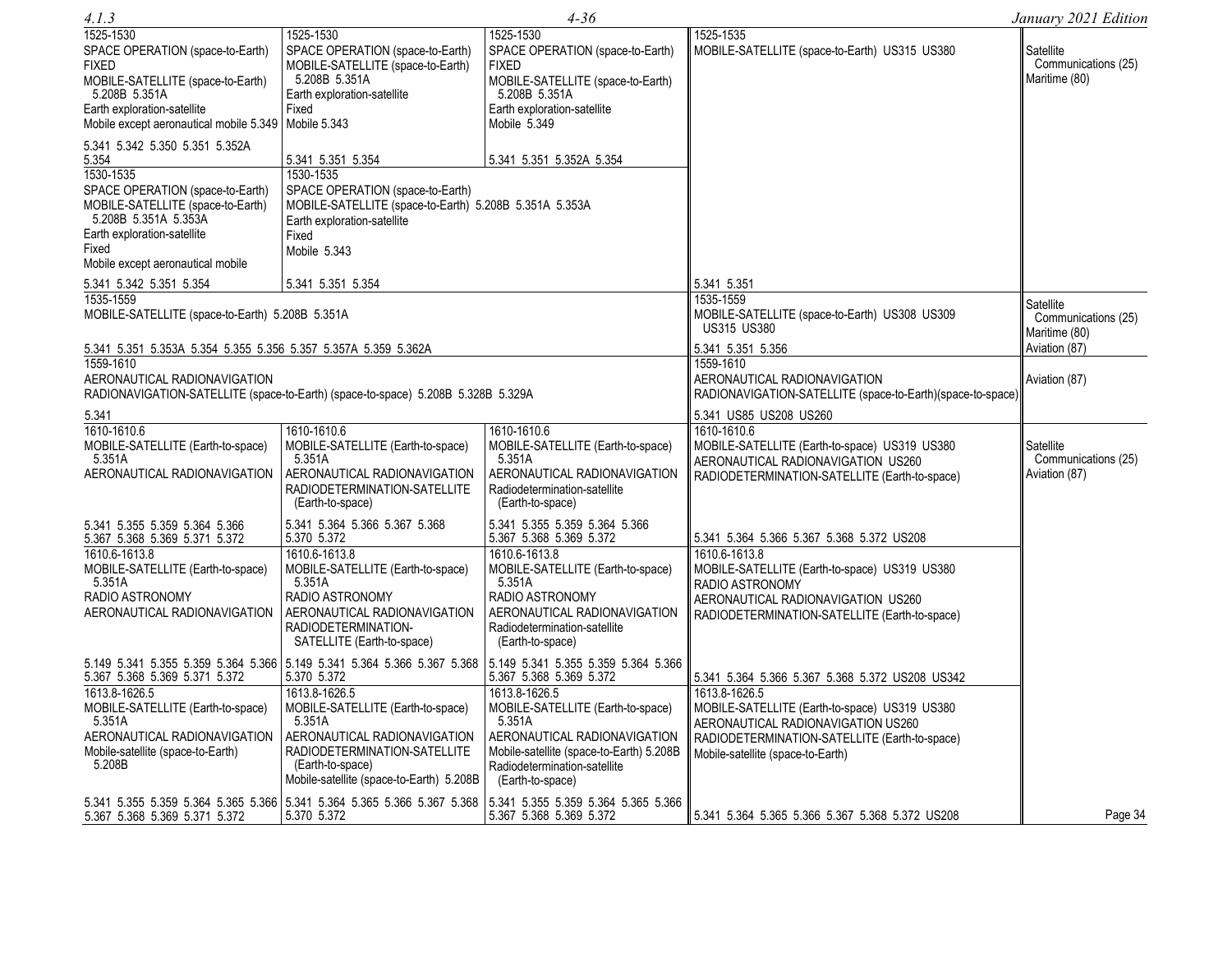| Table of Frequency Allocations                                                                                                                                       |                                                                                             |                                                          | 1626.5-2110 MHz (UHF)                                                              |                                                                   |                                                |  |
|----------------------------------------------------------------------------------------------------------------------------------------------------------------------|---------------------------------------------------------------------------------------------|----------------------------------------------------------|------------------------------------------------------------------------------------|-------------------------------------------------------------------|------------------------------------------------|--|
|                                                                                                                                                                      | International Table                                                                         |                                                          |                                                                                    | <b>United States Table</b>                                        |                                                |  |
| Region 1 Table                                                                                                                                                       | Region 2 Table                                                                              | Region 3 Table                                           | Federal Table                                                                      | Non-Federal Table                                                 |                                                |  |
| 1626.5-1660<br>MOBILE-SATELLITE (Earth-to-space) 5.351A                                                                                                              |                                                                                             |                                                          | 1626.5-1660                                                                        | MOBILE-SATELLITE (Earth-to-space) US308 US309 US315 US380         | Satellite Communications (25)<br>Maritime (80) |  |
| 1660-1660.5                                                                                                                                                          | 5.341 5.351 5.353A 5.354 5.355 5.357A 5.359 5.362A 5.374 5.375 5.376                        |                                                          | 5.341 5.351 5.375<br>1660-1660.5                                                   |                                                                   | Aviation (87)                                  |  |
| MOBILE-SATELLITE (Earth-to-space) 5.351A<br>RADIO ASTRONOMY                                                                                                          |                                                                                             |                                                          | RADIO ASTRONOMY                                                                    | MOBILE-SATELLITE (Earth-to-space) US308 US309 US380               | Satellite Communications (25)<br>Aviation (87) |  |
| 5.149 5.341 5.351 5.354 5.362A 5.376A                                                                                                                                |                                                                                             |                                                          | 5.341 5.351 US342                                                                  |                                                                   |                                                |  |
| 1660.5-1668<br>RADIO ASTRONOMY<br>SPACE RESEARCH (passive)<br>Fixed<br>Mobile except aeronautical mobile                                                             |                                                                                             |                                                          | 1660.5-1668.4<br>RADIO ASTRONOMY US74<br>SPACE RESEARCH (passive)                  |                                                                   |                                                |  |
| 5.149 5.341 5.379 5.379A                                                                                                                                             |                                                                                             |                                                          |                                                                                    |                                                                   |                                                |  |
| 1668-1668.4<br>RADIO ASTRONOMY<br>SPACE RESEARCH (passive)<br>Fixed                                                                                                  | MOBILE-SATELLITE (Earth-to-space) 5.351A 5.379B 5.379C                                      |                                                          |                                                                                    |                                                                   |                                                |  |
| Mobile except aeronautical mobile                                                                                                                                    |                                                                                             |                                                          |                                                                                    |                                                                   |                                                |  |
| 5.149 5.341 5.379 5.379A                                                                                                                                             |                                                                                             |                                                          | 5.341 US246<br>1668.4-1670                                                         |                                                                   |                                                |  |
| 1668.4-1670<br>METEOROLOGICAL AIDS<br><b>FIXED</b><br>MOBILE except aeronautical mobile<br>MOBILE-SATELLITE (Earth-to-space) 5.351A 5.379B 5.379C<br>RADIO ASTRONOMY |                                                                                             | METEOROLOGICAL AIDS (radiosonde)<br>RADIO ASTRONOMY US74 |                                                                                    |                                                                   |                                                |  |
| 5.149 5.341 5.379D 5.379E                                                                                                                                            |                                                                                             |                                                          | 5.341 US99 US342                                                                   |                                                                   |                                                |  |
| 1670-1675<br>METEOROLOGICAL AIDS<br><b>FIXED</b><br>METEOROLOGICAL-SATELLITE (space-to-Earth)<br><b>MOBILE</b><br>MOBILE-SATELLITE (Earth-to-space) 5.351A 5.379B    |                                                                                             |                                                          | 1670-1675                                                                          | 1670-1675<br><b>FIXED</b><br>MOBILE except aeronautical<br>mobile | Wireless Communications (27)                   |  |
| 5.341 5.379D 5.379E 5.380A                                                                                                                                           |                                                                                             |                                                          | 5.341 US211 US362                                                                  | 5.341 US211 US362                                                 |                                                |  |
| 1675-1690<br>METEOROLOGICAL AIDS<br><b>FIXED</b><br>METEOROLOGICAL-SATELLITE (space-to-Earth)<br>MOBILE except aeronautical mobile                                   |                                                                                             | 1675-1695                                                | METEOROLOGICAL AIDS (radiosonde)<br>METEOROLOGICAL-SATELLITE (space-to-Earth) US88 |                                                                   |                                                |  |
| 5.341                                                                                                                                                                |                                                                                             |                                                          |                                                                                    |                                                                   |                                                |  |
| 1690-1700                                                                                                                                                            | 1690-1700                                                                                   |                                                          | 5.341 US211 US289                                                                  |                                                                   |                                                |  |
| METEOROLOGICAL AIDS<br>(space-to-Earth)<br>Fixed<br>Mobile except aeronautical mobile                                                                                | METEOROLOGICAL AIDS<br>METEOROLOGICAL-SATELLITE   METEOROLOGICAL-SATELLITE (space-to-Earth) |                                                          | 1695-1710<br>METEOROLOGICAL-SATELLITE<br>(space-to-Earth) US88                     | 1695-1710<br><b>FIXED</b><br>MOBILE except aeronautical<br>mobile | Wireless Communications (27)                   |  |
| 5.289 5.341 5.382                                                                                                                                                    | 5.289 5.341 5.381                                                                           |                                                          |                                                                                    |                                                                   |                                                |  |
|                                                                                                                                                                      |                                                                                             |                                                          |                                                                                    |                                                                   |                                                |  |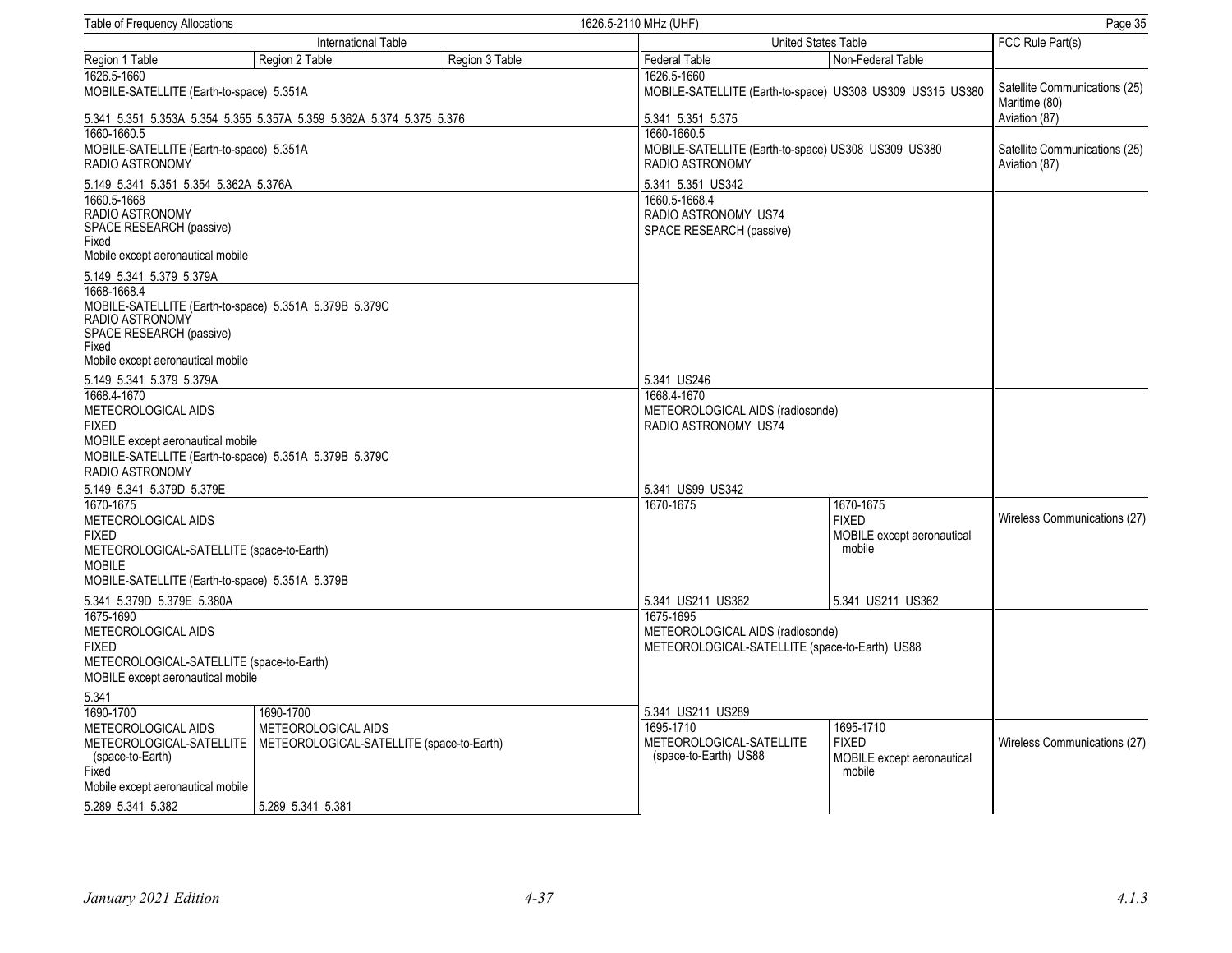| 4.1.3                                                            |                                   | $4 - 38$                          |                                                                  |                                   | January 2021 Edition          |
|------------------------------------------------------------------|-----------------------------------|-----------------------------------|------------------------------------------------------------------|-----------------------------------|-------------------------------|
| 1700-1710                                                        |                                   | 1700-1710                         |                                                                  |                                   |                               |
| <b>FIXED</b>                                                     |                                   | <b>FIXED</b>                      |                                                                  |                                   |                               |
| METEOROLOGICAL-SATELLITE (space-to-Earth)                        |                                   | METEOROLOGICAL-SATELLITE          |                                                                  |                                   |                               |
| MOBILE except aeronautical mobile                                |                                   | (space-to-Earth)                  |                                                                  |                                   |                               |
|                                                                  |                                   | MOBILE except aeronautical mobile |                                                                  |                                   |                               |
| 5.289 5.341                                                      |                                   | 5.289 5.341 5.384                 | 5.341                                                            | 5.341 US88                        |                               |
| 1710-1930                                                        |                                   |                                   | 1710-1761                                                        | 1710-1780                         |                               |
| <b>FIXED</b>                                                     |                                   |                                   |                                                                  | <b>FIXED</b><br><b>MOBILE</b>     |                               |
| MOBILE 5.384A 5.388A 5.388B                                      |                                   |                                   | 5.341 US91 US378 US385                                           |                                   |                               |
|                                                                  |                                   |                                   | 1761-1780                                                        |                                   |                               |
|                                                                  |                                   |                                   | SPACE OPERATION                                                  |                                   |                               |
|                                                                  |                                   |                                   | (Earth-to-space) G42                                             |                                   |                               |
|                                                                  |                                   |                                   | <b>US91</b>                                                      | 5.341 US91 US378 US385            |                               |
|                                                                  |                                   |                                   | 1780-1850                                                        | 1780-1850                         |                               |
|                                                                  |                                   |                                   | <b>FIXED</b>                                                     |                                   |                               |
|                                                                  |                                   |                                   | <b>MOBILE</b>                                                    |                                   |                               |
|                                                                  |                                   |                                   | SPACE OPERATION                                                  |                                   |                               |
|                                                                  |                                   |                                   | (Earth-to-space) G42<br>1850-2025                                | 1850-2000                         |                               |
| 5.149 5.341 5.385 5.386 5.387 5.388                              |                                   |                                   |                                                                  | <b>FIXED</b>                      | RF Devices (15)               |
| 1930-1970<br><b>FIXED</b>                                        | 1930-1970<br><b>FIXED</b>         | 1930-1970<br><b>FIXED</b>         |                                                                  | <b>MOBILE</b>                     | Personal                      |
| MOBILE 5.388A 5.388B                                             | MOBILE 5.388A 5.388B              | MOBILE 5.388A 5.388B              |                                                                  |                                   | Communications (24)           |
|                                                                  | Mobile-satellite (Earth-to-space) |                                   |                                                                  |                                   | Wireless Communications (27)  |
|                                                                  |                                   |                                   |                                                                  |                                   | Fixed Microwave (101)         |
| 5.388<br>1970-1980                                               | 5.388                             | 5.388                             |                                                                  |                                   |                               |
| <b>FIXED</b>                                                     |                                   |                                   |                                                                  |                                   |                               |
| MOBILE 5.388A 5.388B                                             |                                   |                                   |                                                                  |                                   |                               |
| 5.388                                                            |                                   |                                   |                                                                  |                                   |                               |
| 1980-2010                                                        |                                   |                                   |                                                                  |                                   |                               |
| <b>FIXED</b>                                                     |                                   |                                   |                                                                  |                                   |                               |
| <b>MOBILE</b>                                                    |                                   |                                   |                                                                  |                                   |                               |
| MOBILE-SATELLITE (Earth-to-space) 5.351A                         |                                   |                                   |                                                                  |                                   |                               |
| 5.388 5.389A 5.389B 5.389F                                       |                                   |                                   |                                                                  | 2000-2020                         |                               |
| 2010-2025                                                        | 2010-2025                         | 2010-2025                         |                                                                  | <b>FIXED</b>                      | Satellite Communications (25) |
| <b>FIXED</b>                                                     | <b>FIXED</b>                      | <b>FIXED</b>                      |                                                                  | <b>MOBILE</b><br>MOBILE-SATELLITE | Wireless Communications (27)  |
| MOBILE 5.388A 5.388B                                             | <b>MOBILE</b>                     | MOBILE 5.388A 5.388B              |                                                                  | (Earth-to-space)                  |                               |
|                                                                  | MOBILE-SATELLITE                  |                                   |                                                                  | 2020-2025                         |                               |
|                                                                  | (Earth-to-space)                  |                                   |                                                                  | <b>FIXED</b>                      |                               |
| 5.388                                                            | 5.388 5.389C 5.389E               | 5.388                             |                                                                  | <b>MOBILE</b>                     |                               |
| 2025-2110                                                        |                                   |                                   | 2025-2110                                                        | 2025-2110                         |                               |
| SPACE OPERATION (Earth-to-space) (space-to-space)                |                                   |                                   | SPACE OPERATION                                                  | FIXED NG118                       | TV Auxiliary Broadcasting     |
| EARTH EXPLORATION-SATELLITE (Earth-to-space) (space-to-space)    |                                   |                                   | (Earth-to-space) (space-to-space)<br>EARTH EXPLORATION-SATELLITE | MOBILE 5.391                      | (74F)<br>Cable TV Relay (78)  |
| <b>FIXED</b>                                                     |                                   |                                   | (Earth-to-space) (space-to-space)                                |                                   | Local TV Transmission (101J)  |
| MOBILE 5.391<br>SPACE RESEARCH (Earth-to-space) (space-to-space) |                                   |                                   | SPACE RESEARCH                                                   |                                   |                               |
|                                                                  |                                   |                                   | (Earth-to-space) (space-to-space)                                |                                   |                               |
|                                                                  |                                   |                                   | FIXED                                                            |                                   |                               |
|                                                                  |                                   |                                   | MOBILE 5.391                                                     |                                   |                               |
|                                                                  |                                   |                                   | 5.392 US90 US92 US222 US346                                      | 5.392 US90 US92 US222             |                               |
| 5.392                                                            |                                   |                                   | <b>US347</b>                                                     | US346 US347                       | Page 36                       |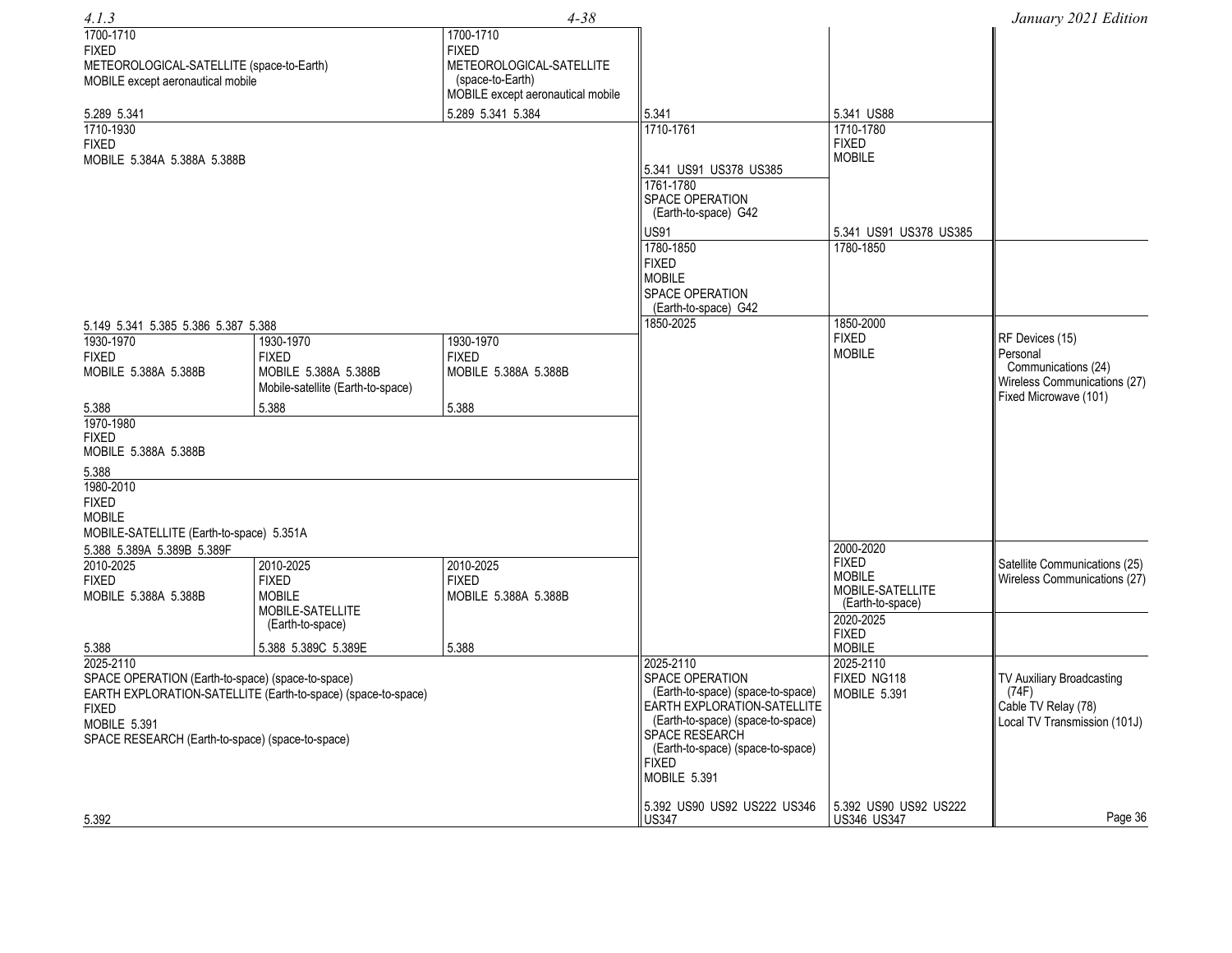| Table of Frequency Allocations                                                                                                                                                                                                                                                                                                       |                                                                                                                                                                                    |                                                                                                                                                                                                                                                                                                  | 2110-2483.5 MHz (UHF)                                                                                             |                                                                                                                  | Page 37                                                                        |
|--------------------------------------------------------------------------------------------------------------------------------------------------------------------------------------------------------------------------------------------------------------------------------------------------------------------------------------|------------------------------------------------------------------------------------------------------------------------------------------------------------------------------------|--------------------------------------------------------------------------------------------------------------------------------------------------------------------------------------------------------------------------------------------------------------------------------------------------|-------------------------------------------------------------------------------------------------------------------|------------------------------------------------------------------------------------------------------------------|--------------------------------------------------------------------------------|
|                                                                                                                                                                                                                                                                                                                                      | International Table                                                                                                                                                                |                                                                                                                                                                                                                                                                                                  |                                                                                                                   | <b>United States Table</b>                                                                                       | FCC Rule Part(s)                                                               |
| Region 1 Table                                                                                                                                                                                                                                                                                                                       | Region 2 Table                                                                                                                                                                     | Region 3 Table                                                                                                                                                                                                                                                                                   | Federal Table                                                                                                     | Non-Federal Table                                                                                                |                                                                                |
| 2110-2120<br><b>FIXED</b><br>MOBILE 5.388A 5.388B<br>SPACE RESEARCH (deep space) (Earth-to-space)                                                                                                                                                                                                                                    |                                                                                                                                                                                    |                                                                                                                                                                                                                                                                                                  | 2110-2120                                                                                                         | 2110-2120<br><b>FIXED</b><br><b>MOBILE</b>                                                                       | Public Mobile (22)<br>Wireless<br>Communications (27)<br>Fixed Microwave (101) |
| 5.388                                                                                                                                                                                                                                                                                                                                |                                                                                                                                                                                    |                                                                                                                                                                                                                                                                                                  | <b>US252</b>                                                                                                      | <b>US252</b>                                                                                                     |                                                                                |
| 2120-2170<br><b>FIXED</b><br>MOBILE 5.388A 5.388B                                                                                                                                                                                                                                                                                    | 2120-2160<br><b>FIXED</b><br>MOBILE 5.388A 5.388B<br>Mobile-satellite (space-to-Earth)<br>5.388<br>2160-2170<br><b>FIXED</b><br><b>MOBILE</b><br>MOBILE-SATELLITE (space-to-Earth) | 2120-2170<br><b>FIXED</b><br>MOBILE 5.388A 5.388B                                                                                                                                                                                                                                                | 2120-2200                                                                                                         | 2120-2180<br><b>FIXED</b><br><b>MOBILE</b>                                                                       |                                                                                |
| 5.388                                                                                                                                                                                                                                                                                                                                | 5.388 5.389C 5.389E                                                                                                                                                                | 5.388                                                                                                                                                                                                                                                                                            |                                                                                                                   |                                                                                                                  |                                                                                |
| 2170-2200<br><b>FIXED</b><br><b>MOBILE</b><br>MOBILE-SATELLITE (space-to-Earth) 5.351A<br>5.388 5.389A 5.389F<br>2200-2290<br>SPACE OPERATION (space-to-Earth) (space-to-space)<br>EARTH EXPLORATION-SATELLITE (space-to-Earth) (space-to-space)<br><b>FIXED</b><br>MOBILE 5.391<br>SPACE RESEARCH (space-to-Earth) (space-to-space) |                                                                                                                                                                                    | 2200-2290<br>SPACE OPERATION (space-to-Earth)<br>(space-to-space)<br>EARTH EXPLORATION-SATELLITE<br>(space-to-Earth) (space-to-space)<br>FIXED (line-of-sight only)<br>MOBILE (line-of-sight only including<br>aeronautical telemetry, but excluding<br>flight testing of manned aircraft) 5.391 | <b>NG41</b><br>2180-2200<br><b>FIXED</b><br><b>MOBILE</b><br>MOBILE-SATELLITE (space-to-Earth)<br>2200-2290       | Satellite<br>Communications (25)<br><b>Wireless</b><br>Communications (27)                                       |                                                                                |
| 5.392                                                                                                                                                                                                                                                                                                                                |                                                                                                                                                                                    |                                                                                                                                                                                                                                                                                                  | SPACE RESEARCH (space-to-Earth)<br>(space-to-space)<br>5.392 US303                                                | <b>US303</b>                                                                                                     |                                                                                |
| 2290-2300<br><b>FIXED</b><br>MOBILE except aeronautical mobile<br>SPACE RESEARCH (deep space) (space-to-Earth)                                                                                                                                                                                                                       |                                                                                                                                                                                    |                                                                                                                                                                                                                                                                                                  | 2290-2300<br><b>FIXED</b><br>MOBILE except aeronautical mobile<br>SPACE RESEARCH (deep space)<br>(space-to-Earth) | 2290-2300<br>SPACE RESEARCH (deep space)<br>(space-to-Earth)                                                     |                                                                                |
| 2300-2450<br><b>FIXED</b><br>MOBILE 5.384A                                                                                                                                                                                                                                                                                           | 2300-2450<br><b>FIXED</b><br>MOBILE 5.384A                                                                                                                                         |                                                                                                                                                                                                                                                                                                  | 2300-2305<br>G122                                                                                                 | 2300-2305<br>Amateur                                                                                             | Amateur Radio (97)                                                             |
| Amateur<br>Radiolocation                                                                                                                                                                                                                                                                                                             | <b>RADIOLOCATION</b><br>Amateur                                                                                                                                                    |                                                                                                                                                                                                                                                                                                  | 2305-2310<br><b>US97 G122</b>                                                                                     | 2305-2310<br><b>FIXED</b><br>MOBILE except aeronautical mobile<br><b>RADIOLOCATION</b><br>Amateur<br><b>US97</b> | <b>Wireless</b><br>Communications (27)<br>Amateur Radio (97)                   |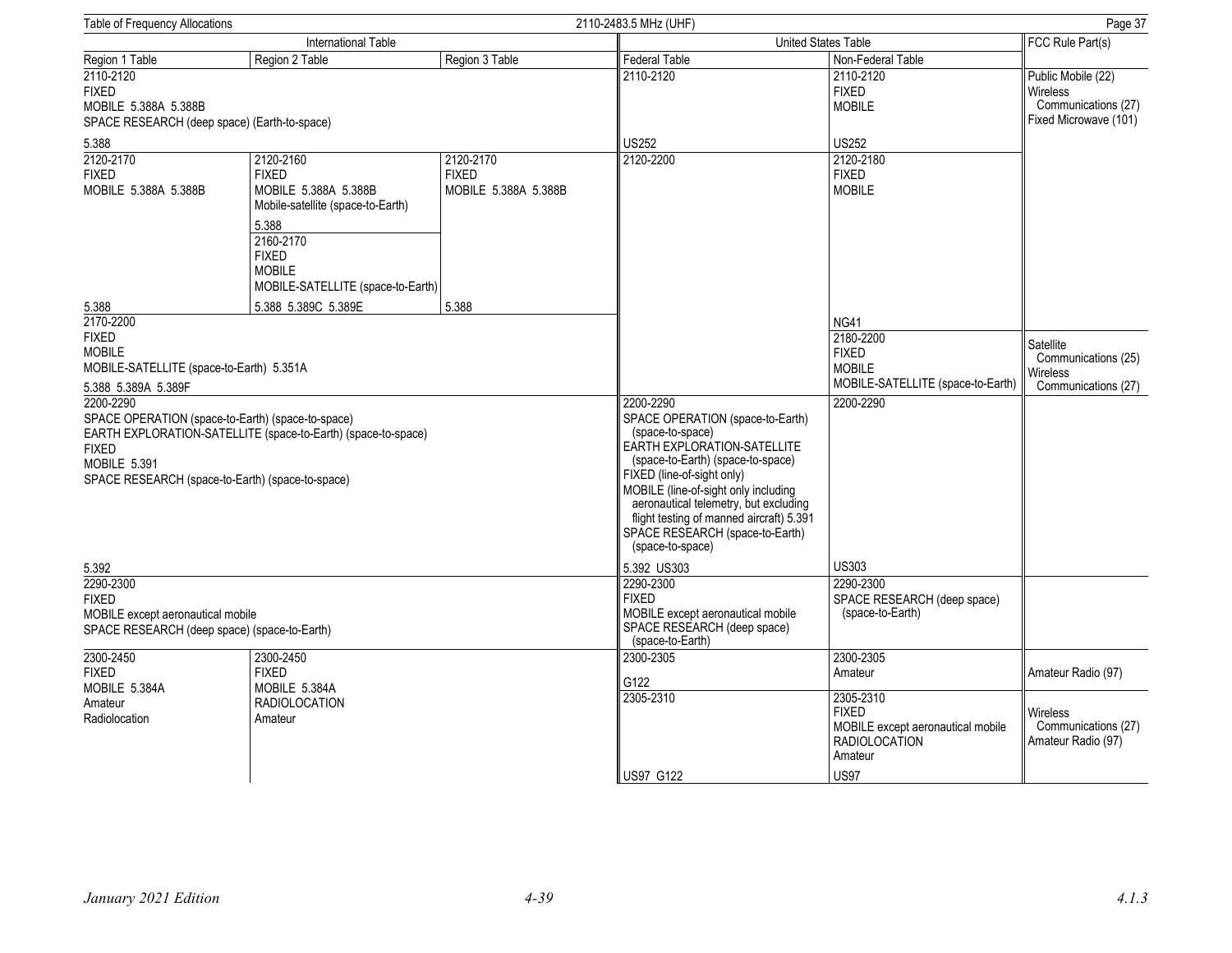|  | ۰.<br>×<br>I |
|--|--------------|
|  |              |

2450 -2483.5 FIXED MOBILE Radiolocation

5.150

 $4 - 40$ 

| January 2021 Edition |  |  |
|----------------------|--|--|
|----------------------|--|--|

| 4.1.3                                                  |                                                                      | $4 - 40$                                                    |                                                                                              | January 2021 Edition                                                                                           |
|--------------------------------------------------------|----------------------------------------------------------------------|-------------------------------------------------------------|----------------------------------------------------------------------------------------------|----------------------------------------------------------------------------------------------------------------|
|                                                        |                                                                      | 2310-2320<br>Fixed<br>Mobile US100<br>Radiolocation G2      | 2310-2320<br><b>FIXED</b><br><b>MOBILE</b><br>BROADCASTING-SATELLITE<br><b>RADIOLOCATION</b> | <b>Wireless</b><br>Communications (27)                                                                         |
|                                                        |                                                                      | <b>US97 US327</b>                                           | 5.396 US97 US100 US327                                                                       |                                                                                                                |
|                                                        |                                                                      | 2320-2345<br>Fixed<br>Radiolocation G2                      | 2320-2345<br>BROADCASTING-SATELLITE                                                          | Satellite<br>Communications (25)                                                                               |
|                                                        |                                                                      | <b>US327</b>                                                | 5.396 US327                                                                                  |                                                                                                                |
|                                                        |                                                                      | 2345-2360<br>Fixed<br>Mobile US100<br>Radiolocation G2      | 2345-2360<br><b>FIXED</b><br>MOBILE US100<br>BROADCASTING-SATELLITE<br><b>RADIOLOCATION</b>  | Wireless<br>Communications (27)                                                                                |
|                                                        |                                                                      | <b>US327</b>                                                | 5.396 US327                                                                                  |                                                                                                                |
|                                                        |                                                                      | 2360-2390<br>MOBILE US276<br>RADIOLOCATION G2 G120<br>Fixed | 2360-2390<br>MOBILE US276                                                                    | Aviation (87)<br>Personal Radio (95)                                                                           |
|                                                        |                                                                      | <b>US101</b>                                                | <b>US101</b>                                                                                 |                                                                                                                |
|                                                        |                                                                      | 2390-2395<br>MOBILE US276<br><b>US101</b>                   | 2390-2395<br><b>AMATEUR</b><br>MOBILE US276<br><b>US101</b>                                  | Aviation (87)<br>Personal Radio (95)<br>Amateur Radio (97)                                                     |
|                                                        |                                                                      | 2395-2400                                                   | 2395-2400<br><b>AMATEUR</b>                                                                  | Personal Radio (95)<br>Amateur Radio (97)                                                                      |
|                                                        |                                                                      | US101 G122<br>2400-2417                                     | <b>US101</b><br>2400-2417<br><b>AMATEUR</b>                                                  | RF Devices (15)                                                                                                |
|                                                        |                                                                      | 5.150 G122<br>2417-2450<br>Radiolocation G2                 | 5.150 5.282<br>2417-2450<br>Amateur                                                          | ISM Equipment (18)<br>Amateur Radio (97)                                                                       |
| 5.150 5.282 5.395                                      | 5.150 5.282 5.393 5.394 5.396                                        | 5.150                                                       | 5.150 5.282                                                                                  |                                                                                                                |
| 2450-2483.5<br><b>FIXED</b><br>MOBILE<br>Radiolocation | 2450-2483.5<br><b>FIXED</b><br><b>MOBILE</b><br><b>RADIOLOCATION</b> | 2450-2483.5                                                 | 2450-2483.5<br><b>FIXED</b><br><b>MOBILE</b><br>Radiolocation                                | RF Devices (15)<br>ISM Equipment (18)<br><b>TV Auxiliary</b><br>Broadcasting (74F)<br>Private Land Mobile (90) |
| 5.150                                                  | 5.150                                                                | 5.150 US41                                                  | 5.150 US41                                                                                   | Fixed Microwave (101)                                                                                          |

Page 38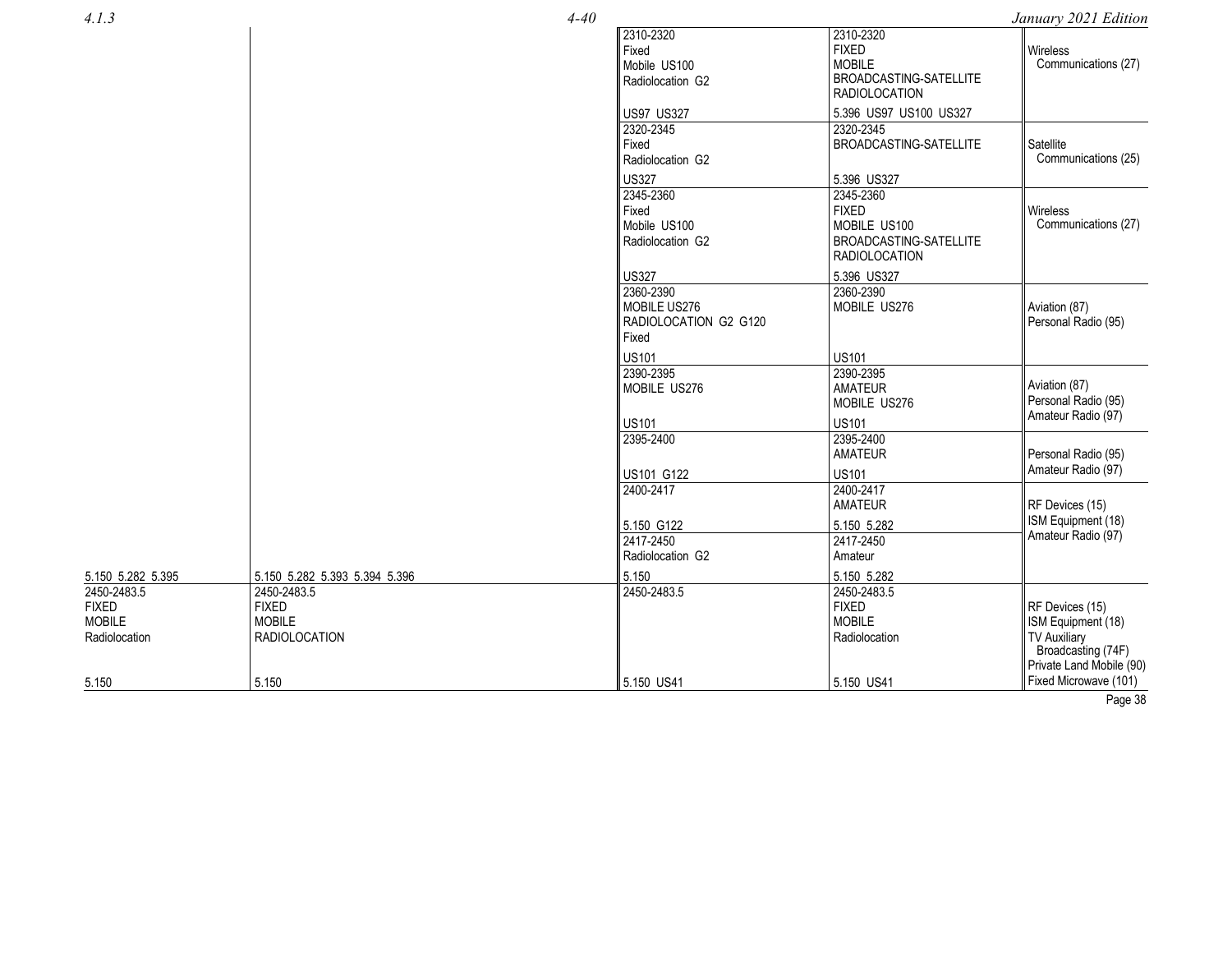| Page 39<br>Table of Frequency Allocations<br>2483.5-3500 MHz (UHF/SHF)                                                                                                                                       |                                                                                                                                                                                                                                                                  |                                                                                                                                                                                                                                                                                                         |                                                                                                                                      |                                                                                                                                                                           |                                                                                               |
|--------------------------------------------------------------------------------------------------------------------------------------------------------------------------------------------------------------|------------------------------------------------------------------------------------------------------------------------------------------------------------------------------------------------------------------------------------------------------------------|---------------------------------------------------------------------------------------------------------------------------------------------------------------------------------------------------------------------------------------------------------------------------------------------------------|--------------------------------------------------------------------------------------------------------------------------------------|---------------------------------------------------------------------------------------------------------------------------------------------------------------------------|-----------------------------------------------------------------------------------------------|
|                                                                                                                                                                                                              | International Table                                                                                                                                                                                                                                              |                                                                                                                                                                                                                                                                                                         | United States Table                                                                                                                  |                                                                                                                                                                           | FCC Rule Part(s)                                                                              |
| Region 1 Table                                                                                                                                                                                               | Region 2 Table                                                                                                                                                                                                                                                   | Region 3 Table                                                                                                                                                                                                                                                                                          | Federal Table                                                                                                                        | Non-Federal Table                                                                                                                                                         |                                                                                               |
| 2483.5-2500<br><b>FIXED</b><br><b>MOBILE</b><br>MOBILE-SATELLITE<br>(space-to-Earth) 5.351A<br>RADIODETERMINATION-                                                                                           | 2483.5-2500<br><b>FIXED</b><br><b>MOBILE</b><br>MOBILE-SATELLITE (space-to-Earth)<br>5.351A<br><b>RADIOLOCATION</b>                                                                                                                                              | 2483.5-2500<br><b>FIXED</b><br><b>MOBILE</b><br>MOBILE-SATELLITE (space-to-Earth)<br>5.351A<br><b>RADIOLOCATION</b>                                                                                                                                                                                     | 2483.5-2500<br>MOBILE-SATELLITE (space-to-<br>Earth) US319 US380 US391<br>RADIODETERMINATION-<br>SATELLITE (space-to-Earth)<br>5.398 | 2483.5-2495<br>MOBILE-SATELLITE (space-to-<br>Earth) US380<br>RADIODETERMINATION-SATEL-<br>LITE (space-to-Earth) 5.398<br>5.150 5.402 US41 US319 NG147                    | ISM Equipment (18)<br>Satellite Communi-<br>cations (25)                                      |
| SATELLITE (space-to-Earth)<br>5.398<br>Radiolocation 5.398A                                                                                                                                                  | RADIODETERMINATION-SATELLITE<br>(space-to-Earth) 5.398                                                                                                                                                                                                           | RADIODETERMINATION-SATELLITE<br>(space-to-Earth) 5.398                                                                                                                                                                                                                                                  |                                                                                                                                      | 2495-2500<br><b>FIXED</b><br>MOBILE except aeronautical mobile<br>MOBILE-SATELLITE (space-to-<br>Earth) US380<br>RADIODETERMINATION-SATEL-<br>LITE (space-to-Earth) 5.398 | ISM Equipment (18)<br>Satellite Communi-<br>cations (25)<br>Wireless Communi-<br>cations (27) |
| 5.150 5.399 5.401 5.402                                                                                                                                                                                      | 5.150 5.402                                                                                                                                                                                                                                                      | 5.150 5.401 5.402                                                                                                                                                                                                                                                                                       | 5.150 5.402 US41                                                                                                                     | 5.150 5.402 US41 US319 US391<br><b>NG147</b>                                                                                                                              |                                                                                               |
| 2500-2520<br><b>FIXED 5.410</b><br>MOBILE except aeronautical<br>mobile 5.384A                                                                                                                               | 2500-2520<br><b>FIXED 5.410</b><br>FIXED-SATELLITE (space-to-Earth)<br>5.415<br>MOBILE except aeronautical<br>mobile 5.384A                                                                                                                                      | 2500-2520<br><b>FIXED 5.410</b><br>FIXED-SATELLITE (space-to-Earth) 5.415<br>MOBILE except aeronautical mobile 5.384A<br>MOBILE-SATELLITE (space-to-Earth)<br>5.351A 5.407 5.414 5.414A                                                                                                                 | 2500-2655                                                                                                                            | 2500-2655<br>FIXED US205<br>MOBILE except aeronautical mobile                                                                                                             | Wireless Communi-<br>cations (27)                                                             |
| 5.412                                                                                                                                                                                                        | 5.404                                                                                                                                                                                                                                                            | 5.404 5.415A                                                                                                                                                                                                                                                                                            |                                                                                                                                      |                                                                                                                                                                           |                                                                                               |
| 2520-2655<br><b>FIXED 5.410</b><br>MOBILE except aeronautical<br>mobile 5.384A<br>BROADCASTING-SATELLITE<br>5.413 5.416                                                                                      | 2520-2655<br><b>FIXED 5.410</b><br>FIXED-SATELLITE (space-to-Earth)<br>5.415<br>MOBILE except aeronautical<br>mobile 5.384A<br>BROADCASTING-SATELLITE<br>5.413 5.416                                                                                             | 2520-2535<br><b>FIXED 5.410</b><br>FIXED-SATELLITE (space-to-Earth) 5.415<br>MOBILE except aeronautical mobile 5.384A<br>BROADCASTING-SATELLITE 5.413 5.416<br>5.403 5.414A 5.415A<br>2535-2655<br><b>FIXED 5.410</b><br>MOBILE except aeronautical mobile 5.384A<br>BROADCASTING-SATELLITE 5.413 5.416 |                                                                                                                                      |                                                                                                                                                                           |                                                                                               |
| 5.339 5.412 5.418B 5.418C<br>2655-2670                                                                                                                                                                       | 5.339 5.418B 5.418C<br>2655-2670                                                                                                                                                                                                                                 | 5.339 5.418 5.418A 5.418B 5.418C<br>2655-2670                                                                                                                                                                                                                                                           | 5.339 US205<br>2655-2690                                                                                                             | 5.339<br>2655-2690                                                                                                                                                        |                                                                                               |
| <b>FIXED 5.410</b><br>MOBILE except aeronautical<br>mobile 5.384A<br>BROADCASTING-SATELLITE<br>5.208B 5.413 5.416<br>Earth exploration-satellite<br>(passive)<br>Radio astronomy<br>Space research (passive) | <b>FIXED 5.410</b><br>FIXED-SATELLITE (Earth-to-space)<br>(space-to-Earth) 5.415<br>MOBILE except aeronautical mobile<br>5.384A<br>BROADCASTING-SATELLITE<br>5.413 5.416<br>Earth exploration-satellite (passive)<br>Radio astronomy<br>Space research (passive) | <b>FIXED 5.410</b><br>FIXED-SATELLITE (Earth-to-space) 5.415<br>MOBILE except aeronautical mobile 5.384A<br>BROADCASTING-SATELLITE 5.413 5.416<br>Earth exploration-satellite (passive)<br>Radio astronomy<br>Space research (passive)                                                                  | Earth exploration-satellite (passive)<br>Radio astronomy US385<br>Space research (passive)                                           | FIXED US205<br>MOBILE except aeronautical mobile<br>Earth exploration-satellite (passive)<br>Radio astronomy<br>Space research (passive)                                  |                                                                                               |
| 5.149 5.412                                                                                                                                                                                                  | 5.149 5.208B                                                                                                                                                                                                                                                     | 5.149 5.208B 5.420                                                                                                                                                                                                                                                                                      |                                                                                                                                      |                                                                                                                                                                           |                                                                                               |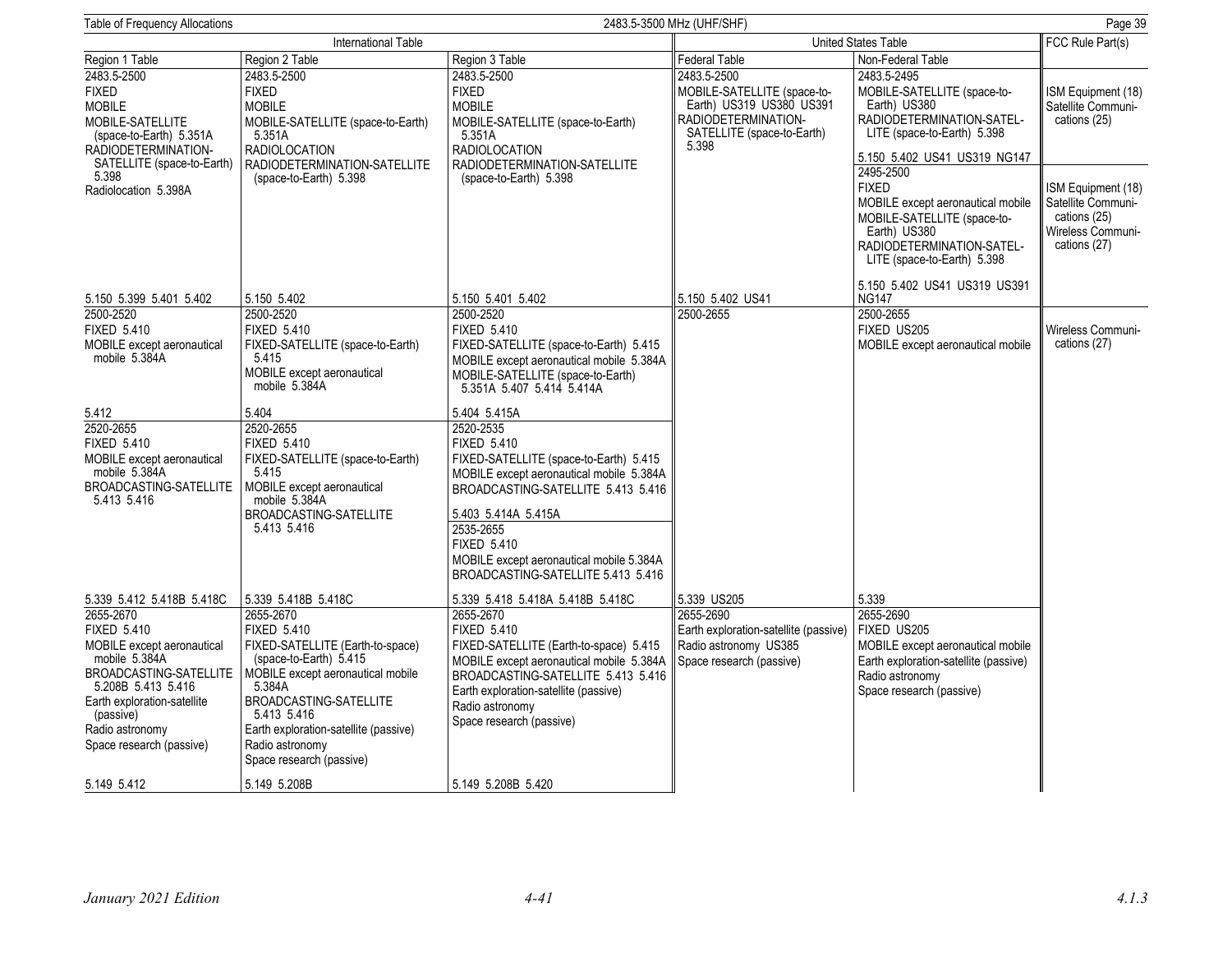| 4.1.3                                 |                                       | $4 - 42$                                 |                                       |                                      | January 2021 Edition               |
|---------------------------------------|---------------------------------------|------------------------------------------|---------------------------------------|--------------------------------------|------------------------------------|
| 2670-2690                             | 2670-2690                             | 2670-2690                                |                                       |                                      |                                    |
| <b>FIXED 5.410</b>                    | <b>FIXED 5.410</b>                    | <b>FIXED 5.410</b>                       |                                       |                                      |                                    |
| MOBILE except aeronautical            | FIXED-SATELLITE (Earth-to-space)      | FIXED-SATELLITE (Earth-to-space) 5.415   |                                       |                                      |                                    |
| mobile 5.384A                         | (space-to-Earth) 5.208B 5.415         | MOBILE except aeronautical mobile 5.384A |                                       |                                      |                                    |
| Earth exploration-satellite           | MOBILE except aeronautical mobile     | MOBILE-SATELLITE (Earth-to-space)        |                                       |                                      |                                    |
| (passive)                             | 5.384A                                | 5.351A 5.419                             |                                       |                                      |                                    |
| Radio astronomy                       | Earth exploration-satellite (passive) | Earth exploration-satellite (passive)    |                                       |                                      |                                    |
| Space research (passive)              | Radio astronomy                       | Radio astronomy                          |                                       |                                      |                                    |
|                                       | Space research (passive)              | Space research (passive)                 |                                       |                                      |                                    |
| 5.149 5.412                           | 5.149                                 | 5.149                                    | US205                                 | <b>US385</b>                         |                                    |
| 2690-2700                             |                                       |                                          | 2690-2700                             |                                      |                                    |
| EARTH EXPLORATION-SATELLITE (passive) |                                       |                                          | EARTH EXPLORATION-SATELLITE (passive) |                                      |                                    |
| RADIO ASTRONOMY                       |                                       |                                          | RADIO ASTRONOMY US74                  |                                      |                                    |
| SPACE RESEARCH (passive)              |                                       |                                          | SPACE RESEARCH (passive)              |                                      |                                    |
|                                       |                                       |                                          |                                       |                                      |                                    |
| 5.340 5.422                           |                                       |                                          | US246                                 |                                      |                                    |
| 2700-2900                             |                                       |                                          | 2700-2900                             | 2700-2900                            |                                    |
| AERONAUTICAL RADIONAVIGATION 5.337    |                                       |                                          | METEOROLOGICAL AIDS                   |                                      | Aviation (87)                      |
| Radiolocation                         |                                       |                                          | AERONAUTICAL RADIONAVI-               |                                      |                                    |
|                                       |                                       |                                          | GATION 5.337 US18                     |                                      |                                    |
|                                       |                                       |                                          | Radiolocation G2                      |                                      |                                    |
| 5.423 5.424                           |                                       |                                          | 5.423 G15                             | 5.423 US18                           |                                    |
| 2900-3100                             |                                       |                                          | 2900-3100                             | 2900-3100                            |                                    |
| RADIOLOCATION 5.424A                  |                                       |                                          | RADIOLOCATION 5.424A G56              | <b>MARITIME RADIONAVIGATION</b>      | Maritime (80)                      |
| RADIONAVIGATION 5.426                 |                                       |                                          | <b>MARITIME RADIONAVIGATION</b>       | Radiolocation US44                   | <b>Private Land Mobile</b><br>(90) |
| 5.425 5.427                           |                                       |                                          | 5.427 US44 US316                      | 5.427 US316                          |                                    |
| 3100-3300                             |                                       |                                          | 3100-3300                             | 3100-3300                            |                                    |
| <b>RADIOLOCATION</b>                  |                                       |                                          | RADIOLOCATION G59                     | Earth exploration-satellite (active) | Private Land Mobile                |
| Earth exploration-satellite (active)  |                                       |                                          | Earth exploration-satellite (active)  | Space research (active)              | (90)                               |
| Space research (active)               |                                       |                                          | Space research (active)               | Radiolocation                        |                                    |
| 5.149 5.428                           |                                       |                                          | US342                                 | <b>US342</b>                         |                                    |
| 3300-3400                             | 3300-3400                             | 3300-3400                                | 3300-3500                             | 3300-3500                            |                                    |
| <b>RADIOLOCATION</b>                  | <b>RADIOLOCATION</b>                  | <b>RADIOLOCATION</b>                     | RADIOLOCATION US108 G2                | Amateur                              | Private Land Mobile                |
|                                       | Amateur                               | Amateur                                  | US342                                 | Radiolocation US108                  | (90)                               |
|                                       | Fixed                                 |                                          |                                       | 5.282 US342                          | Amateur Radio (97)                 |
|                                       | Mobile                                |                                          |                                       |                                      |                                    |
| 5.149 5.429 5.429A 5.429B             |                                       |                                          |                                       |                                      |                                    |
| 5.430                                 | 5.149 5.429C 5.429D                   | 5.149 5.429 5.429E 5.429F                |                                       |                                      |                                    |
| 3400-3600                             | 3400-3500                             | 3400-3500                                |                                       |                                      |                                    |
| <b>FIXED</b>                          | <b>FIXED</b>                          | <b>FIXED</b>                             |                                       |                                      |                                    |
| <b>FIXED-SATELLITE</b>                | FIXED-SATELLITE (space-to-Earth)      | FIXED-SATELLITE (space-to-Earth)         |                                       |                                      |                                    |
| (space-to-Earth)                      | MOBILE except aeronautical mobile     | Amateur                                  |                                       |                                      |                                    |
| MOBILE except aeronautical            | 5.431A 5.431B                         | Mobile 5.432 5.432B                      |                                       |                                      |                                    |
| mobile 5.430A                         | Amateur                               | Radiolocation 5.433                      |                                       |                                      |                                    |
| Radiolocation                         | Radiolocation 5.433                   |                                          |                                       |                                      |                                    |
|                                       |                                       |                                          |                                       |                                      |                                    |
|                                       | 5.282                                 | 5.282 5.432A                             |                                       |                                      |                                    |
| 5.431                                 |                                       |                                          |                                       |                                      | Page 40                            |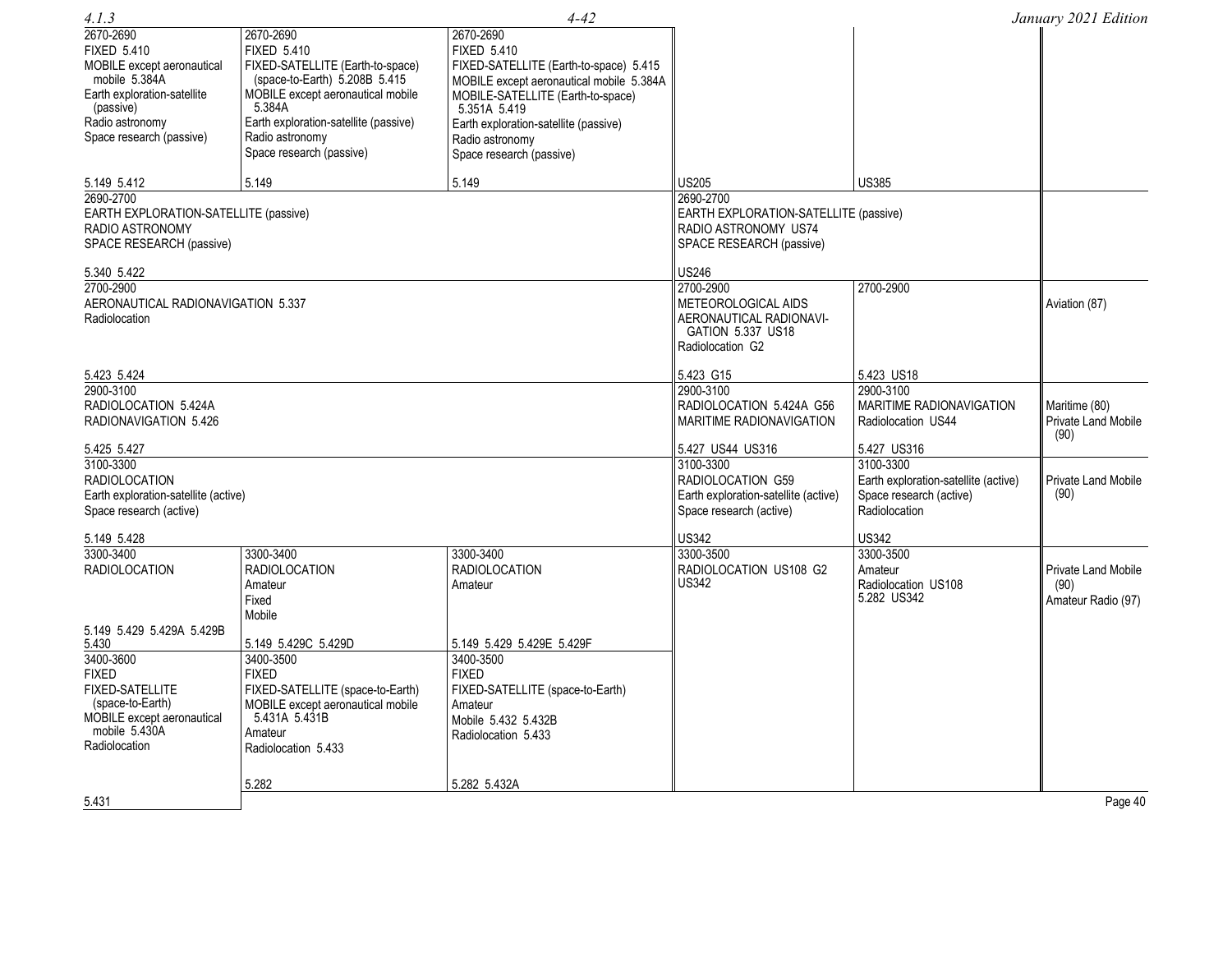| Table of Frequency Allocations                                                                                |                                                                                                                                       |                                                                                                                     | 3500-5460 MHz (SHF)                                                                                                                                                                  |                                                                                                                                                                                                                                                                     | Page 41                                                     |
|---------------------------------------------------------------------------------------------------------------|---------------------------------------------------------------------------------------------------------------------------------------|---------------------------------------------------------------------------------------------------------------------|--------------------------------------------------------------------------------------------------------------------------------------------------------------------------------------|---------------------------------------------------------------------------------------------------------------------------------------------------------------------------------------------------------------------------------------------------------------------|-------------------------------------------------------------|
|                                                                                                               | International Table                                                                                                                   |                                                                                                                     |                                                                                                                                                                                      | United States Table                                                                                                                                                                                                                                                 | FCC Rule Part(s)                                            |
| Region 1 Table                                                                                                | Region 2 Table                                                                                                                        | Region 3 Table                                                                                                      | <b>Federal Table</b>                                                                                                                                                                 | Non-Federal Table                                                                                                                                                                                                                                                   |                                                             |
| (See previous page)                                                                                           | 3500-3600<br><b>FIXED</b><br><b>FIXED-SATELLITE</b><br>(space-to-Earth)                                                               | 3500-3600<br><b>FIXED</b><br>FIXED-SATELLITE (space-to-Earth)                                                       | 3500-3550<br>RADIOLOCATION G59<br>AERONAUTICAL RADIONAVIGATION<br>(ground-based) G110                                                                                                | 3500-3550<br>Radiolocation                                                                                                                                                                                                                                          | Private Land Mobile (90)                                    |
|                                                                                                               | MOBILE except aeronautical<br>mobile 5.431B<br>Radiolocation 5.433                                                                    | MOBILE except aeronautical mobile<br>5.433A<br>Radiolocation 5.433                                                  | 3550-3650<br>RADIOLOCATION G59<br>AERONAUTICAL RADIONAVIGATION<br>(ground-based) G110                                                                                                | 3550-3600<br><b>FIXED</b><br>MOBILE except aeronautical mobile<br>US105 US433                                                                                                                                                                                       | Citizens Broadband (96)                                     |
| 3600-4200<br><b>FIXED</b><br><b>FIXED-SATELLITE</b><br>(space-to-Earth)<br>Mobile                             | 3600-3700<br><b>FIXED</b><br>FIXED-SATELLITE<br>(space-to-Earth)<br>MOBILE except aeronautical<br>mobile 5.434<br>Radiolocation 5.433 | 3600-3700<br><b>FIXED</b><br>FIXED-SATELLITE (space-to-Earth)<br>MOBILE except aeronautical mobile<br>Radiolocation | US105 US107 US245 US433<br>3650-3700                                                                                                                                                 | 3600-3650<br><b>FIXED</b><br>FIXED-SATELLITE (space-to-Earth) US107<br><b>US245</b><br>MOBILE except aeronautical mobile<br><b>US105 US433</b><br>3650-3700<br><b>FIXED</b><br>FIXED-SATELLITE (space-to-Earth) NG169<br>NG185<br>MOBILE except aeronautical mobile | Satellite<br>Communications (25)<br>Citizens Broadband (96) |
|                                                                                                               |                                                                                                                                       | 5.435                                                                                                               | US109 US349                                                                                                                                                                          | US109 US349                                                                                                                                                                                                                                                         |                                                             |
|                                                                                                               | 3700-4200<br><b>FIXED</b><br>FIXED-SATELLITE (space-to-Earth)<br>MOBILE except aeronautical mobile                                    |                                                                                                                     | 3700-4200                                                                                                                                                                            | 3700-4000<br><b>FIXED</b><br>MOBILE except aeronautical mobile<br>NG182 NG457A                                                                                                                                                                                      | <b>Wireless</b><br>Communications (27)                      |
|                                                                                                               |                                                                                                                                       |                                                                                                                     |                                                                                                                                                                                      | 4000-4200<br><b>FIXED</b><br>FIXED-SATELLITE (space-to-Earth) NG457A<br><b>NG182</b>                                                                                                                                                                                | Satellite<br>Communications (25)                            |
| 4200-4400<br>AERONAUTICAL MOBILE (R) 5.436<br>AERONAUTICAL RADIONAVIGATION 5.438                              |                                                                                                                                       |                                                                                                                     | 4200-4400<br>AERONAUTICAL RADIONAVIGATION                                                                                                                                            |                                                                                                                                                                                                                                                                     | Aviation (87)                                               |
| 5.437 5.439 5.440<br>4400-4500<br><b>FIXED</b><br>MOBILE 5.440A                                               |                                                                                                                                       |                                                                                                                     | 5.440 US261<br>4400-4940<br><b>FIXED</b><br><b>MOBILE</b>                                                                                                                            | 4400-4500                                                                                                                                                                                                                                                           |                                                             |
| 4500-4800<br><b>FIXED</b><br>FIXED-SATELLITE (space-to-Earth) 5.441<br>MOBILE 5.440A                          |                                                                                                                                       |                                                                                                                     |                                                                                                                                                                                      | 4500-4800<br>FIXED-SATELLITE (space-to-Earth)<br>5.441 US245                                                                                                                                                                                                        |                                                             |
| 4800-4990<br><b>FIXED</b>                                                                                     |                                                                                                                                       |                                                                                                                     |                                                                                                                                                                                      | 4800-4940                                                                                                                                                                                                                                                           |                                                             |
| MOBILE 5.440A 5.441A 5.441B 5.442<br>Radio astronomy                                                          |                                                                                                                                       |                                                                                                                     | US113 US245 US342<br>4940-4990                                                                                                                                                       | US113 US342<br>4940-4990                                                                                                                                                                                                                                            |                                                             |
| 5.149 5.339 5.443                                                                                             |                                                                                                                                       |                                                                                                                     | 5.339 US342 US385 G122                                                                                                                                                               | <b>FIXED</b><br>MOBILE except aeronautical mobile<br>5.339 US342 US385                                                                                                                                                                                              | Public Safety Land<br>Mobile (90Y)                          |
| 4990-5000<br><b>FIXED</b><br>MOBILE except aeronautical mobile<br>RADIO ASTRONOMY<br>Space research (passive) |                                                                                                                                       |                                                                                                                     | 4990-5000<br>RADIO ASTRONOMY US74<br>Space research (passive)                                                                                                                        |                                                                                                                                                                                                                                                                     |                                                             |
| 5.149<br>5000-5010<br>AERONAUTICAL RADIONAVIGATION<br>RADIONAVIGATION-SATELLITE (Earth-to-space)              | AERONAUTICAL MOBILE-SATELLITE (R) 5.443AA                                                                                             |                                                                                                                     | US246<br>5000-5010<br>AERONAUTICAL MOBILE (R) US115<br>AERONAUTICAL MOBILE-SATELLITE (R) 5.443AA<br>AERONAUTICAL RADIONAVIGATION US260<br>RADIONAVIGATION-SATELLITE (Earth-to-space) |                                                                                                                                                                                                                                                                     | Aviation (87)                                               |
| January 2021 Edition                                                                                          |                                                                                                                                       | $4 - 43$                                                                                                            |                                                                                                                                                                                      |                                                                                                                                                                                                                                                                     | 4.1.3                                                       |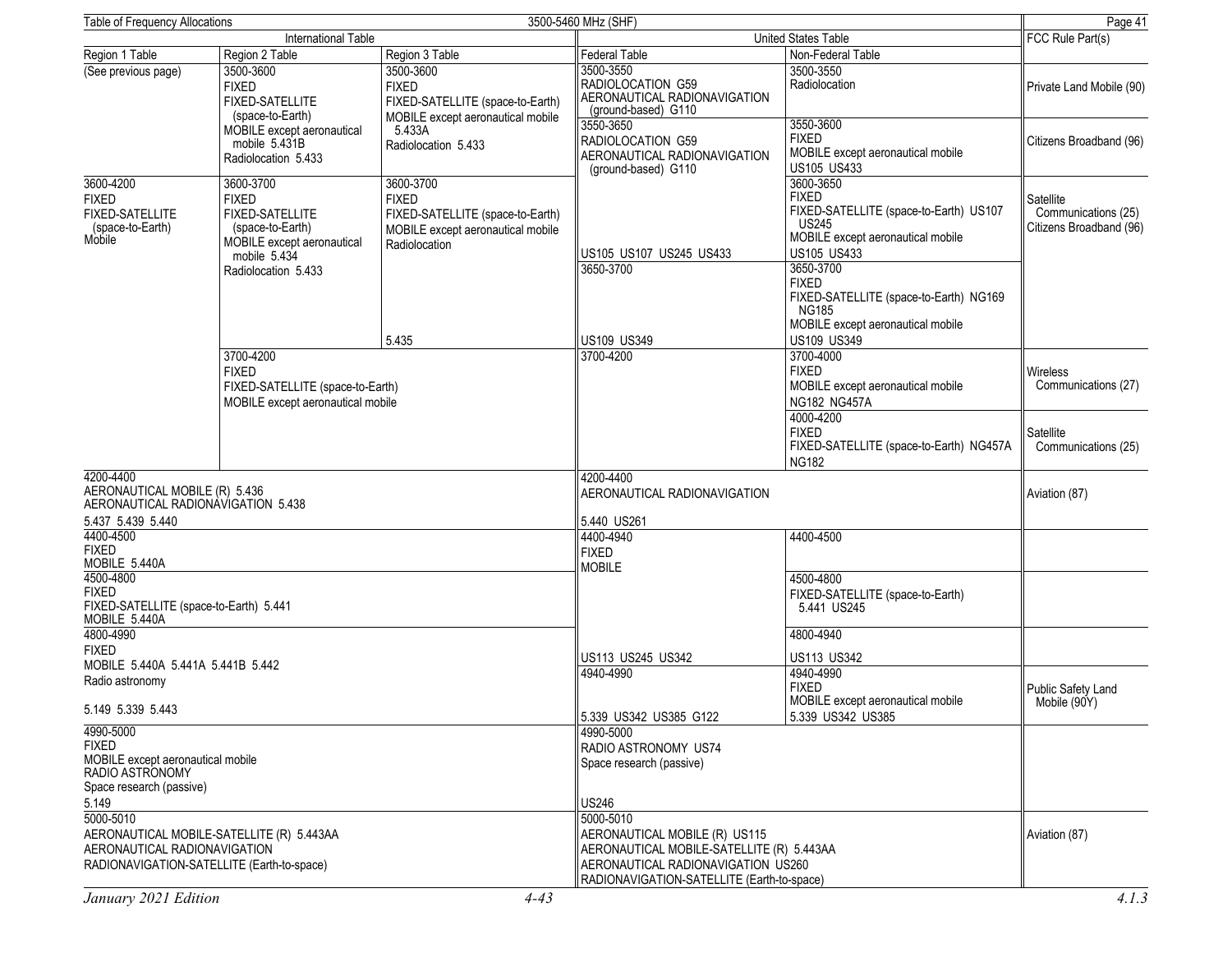| 4.1.3                                                                                                                                                           | 4-44                                                                                                                                                 |                                                                                                                                            | January 2021 Edition                                                 |
|-----------------------------------------------------------------------------------------------------------------------------------------------------------------|------------------------------------------------------------------------------------------------------------------------------------------------------|--------------------------------------------------------------------------------------------------------------------------------------------|----------------------------------------------------------------------|
| 5010-5030<br>AERONAUTICAL MOBILE-SATELLITE (R) 5.443AA<br>AERONAUTICAL RADIONAVIGATION                                                                          | <b>US211</b><br>5010-5030<br>AERONAUTICAL MOBILE-SATELLITE (R) 5.443AA<br>AERONAUTICAL RADIONAVIGATION US260                                         |                                                                                                                                            |                                                                      |
| RADIONAVIGATION-SATELLITE (space-to-Earth) (space-to-space) 5.328B 5.443B<br>5030-5091<br>AERONAUTICAL MOBILE (R) 5.443C                                        | RADIONAVIGATION-SATELLITE (space-to-Earth) (space-to-space) 5.443B<br>US115 US211<br>5030-5091<br>AERONAUTICAL MOBILE (R) 5.443C                     |                                                                                                                                            |                                                                      |
| AERONAUTICAL MOBILE-SATELLITE (R) 5.443D<br>AERONAUTICAL RADIONAVIGATION<br>5.444                                                                               | AERONAUTICAL MOBILE-SATELLITE (R) 5.443D<br>AERONAUTICAL RADIONAVIGATION US260<br>US211 US444                                                        |                                                                                                                                            |                                                                      |
| 5091-5150<br>FIXED-SATELLITE (Earth-to-space) 5.444A<br>AERONAUTICAL MOBILE 5.444B<br>AERONAUTICAL MOBILE-SATELLITE (R) 5.443AA<br>AERONAUTICAL RADIONAVIGATION | 5091-5150<br>AERONAUTICAL MOBILE US111 US444B<br>AERONAUTICAL MOBILE-SATELLITE (R) 5.443AA<br>AERONAUTICAL RADIONAVIGATION US260                     |                                                                                                                                            | Satellite<br>Communications (25)<br>Aviation (87)                    |
| 5.444                                                                                                                                                           | US211 US344 US444 US444A                                                                                                                             |                                                                                                                                            |                                                                      |
| 5150-5250<br>FIXED-SATELLITE (Earth-to-space) 5.447A<br>MOBILE except aeronautical mobile 5.446A 5.446B<br>AERONAUTICAL RADIONAVIGATION                         | 5150-5250<br>AERONAUTICAL RADIONAVIGATION<br><b>US260</b>                                                                                            | 5150-5250<br>FIXED-SATELLITE (Earth-to-space) 5.447A<br><b>US344</b><br>AERONAUTICAL RADIONAVIGATION US260                                 | RF Devices (15)<br>Satellite<br>Communications (25)<br>Aviation (87) |
| 5.446 5.446C 5.447 5.447B 5.447C                                                                                                                                | US211 US307 US344                                                                                                                                    | 5.447C US211 US307                                                                                                                         |                                                                      |
| 5250-5255<br>EARTH EXPLORATION-SATELLITE (active)<br>MOBILE except aeronautical mobile 5.446A 5.447F<br><b>RADIOLOCATION</b><br>SPACE RESEARCH 5.447D           | 5250-5255<br>EARTH EXPLORATION-SATELLITE<br>(active)<br>RADIOLOCATION G59<br>SPACE RESEARCH (active) 5.447D                                          | 5250-5255<br>Earth exploration-satellite (active)<br>Radiolocation<br>Space research                                                       | RF Devices (15)<br>Private Land Mobile (90)                          |
| 5.447E 5.448 5.448A                                                                                                                                             | 5.448A                                                                                                                                               |                                                                                                                                            |                                                                      |
| 5255-5350<br>EARTH EXPLORATION-SATELLITE (active)<br>MOBILE except aeronautical mobile 5.446A 5.447F<br><b>RADIOLOCATION</b><br>SPACE RESEARCH (active)         | 5255-5350<br>EARTH EXPLORATION-SATELLITE<br>(active)<br>RADIOLOCATION G59<br>SPACE RESEARCH (active)                                                 | 5255-5350<br>Earth exploration-satellite (active)<br>Radiolocation<br>Space research (active)                                              |                                                                      |
| 5.447E 5.448 5.448A                                                                                                                                             | 5.448A                                                                                                                                               | 5.448A                                                                                                                                     |                                                                      |
| 5350-5460<br>EARTH EXPLORATION-SATELLITE (active) 5.448B<br>RADIOLOCATION 5.448D<br>AERONAUTICAL RADIONAVIGATION 5.449<br>SPACE RESEARCH (active) 5.448C        | 5350-5460<br>EARTH EXPLORATION-SATELLITE<br>(active) 5.448B<br>RADIOLOCATION G56<br>AERONAUTICAL RADIONAVIGATION<br>5.449<br>SPACE RESEARCH (active) | 5350-5460<br>AERONAUTICAL RADIONAVIGATION 5.449<br>Earth exploration-satellite (active) 5.448B<br>Radiolocation<br>Space research (active) | Aviation (87)<br>Private Land Mobile (90)                            |
|                                                                                                                                                                 | US390 G130                                                                                                                                           | <b>US390</b>                                                                                                                               | Page 42                                                              |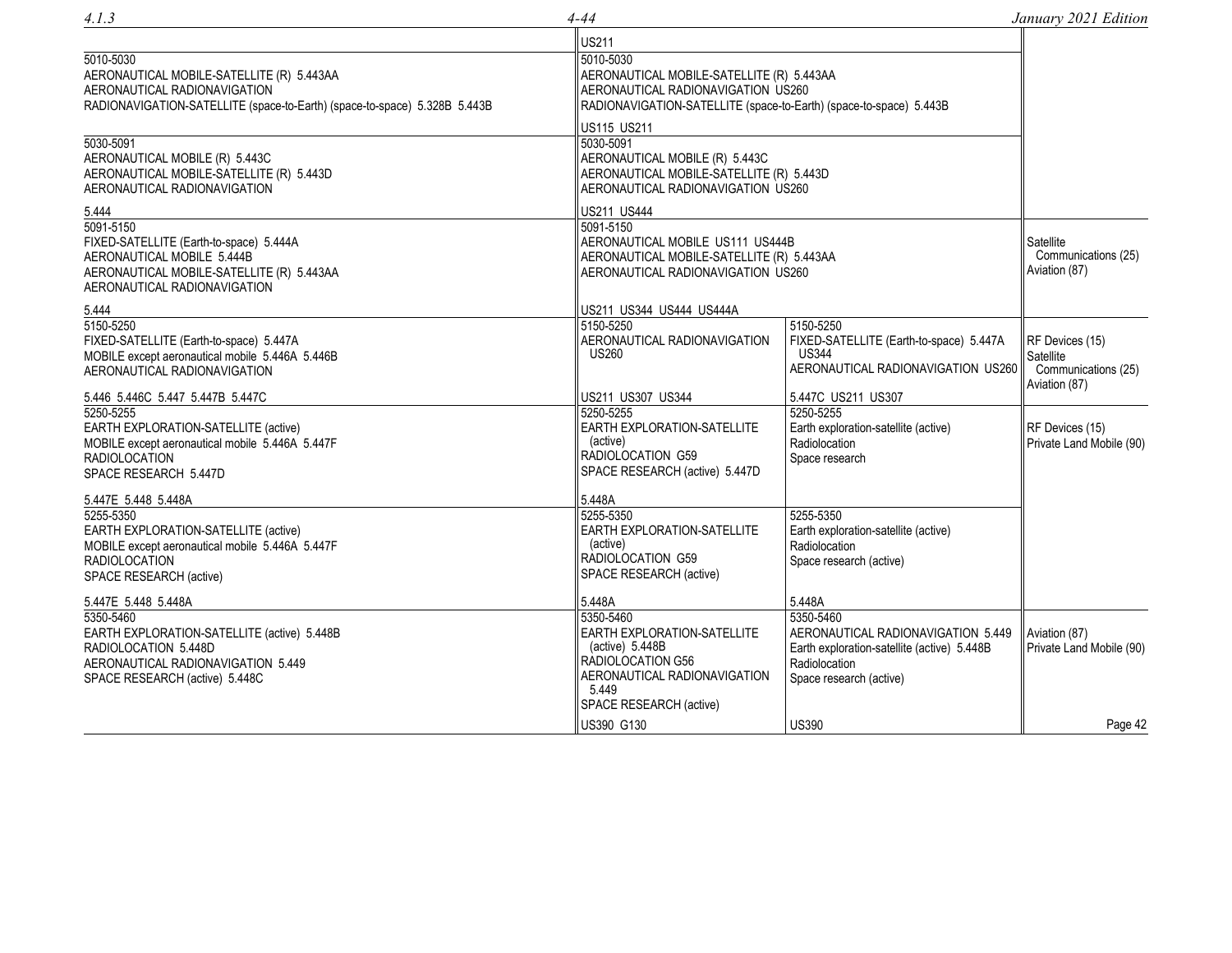| Page 43<br>Table of Frequency Allocations<br>5460-7145 MHz (SHF)                                                                                                                    |                                                                                                                      |                                                                                                    |                                                                                                                                                               |                                                                                                                                        |                                                                                                                |
|-------------------------------------------------------------------------------------------------------------------------------------------------------------------------------------|----------------------------------------------------------------------------------------------------------------------|----------------------------------------------------------------------------------------------------|---------------------------------------------------------------------------------------------------------------------------------------------------------------|----------------------------------------------------------------------------------------------------------------------------------------|----------------------------------------------------------------------------------------------------------------|
|                                                                                                                                                                                     | International Table                                                                                                  |                                                                                                    |                                                                                                                                                               | United States Table                                                                                                                    | FCC Rule Part(s)                                                                                               |
| Region 1 Table                                                                                                                                                                      | Region 2 Table                                                                                                       | Region 3 Table                                                                                     | <b>Federal Table</b>                                                                                                                                          | Non-Federal Table                                                                                                                      |                                                                                                                |
| 5460-5470<br>EARTH EXPLORATION-SATELLITE (active)<br>RADIOLOCATION 5.448D<br>RADIONAVIGATION 5.449<br>SPACE RESEARCH (active)                                                       |                                                                                                                      |                                                                                                    | 5460-5470<br>EARTH EXPLORATION-SATELLITE<br>(active)<br>RADIOLOCATION G56<br>RADIONAVIGATION 5.449 US65<br>SPACE RESEARCH (active)                            | 5460-5470<br>RADIONAVIGATION 5.449 US65<br>Earth exploration-satellite (active)<br>Radiolocation<br>Space research (active)            | Maritime (80)<br>Aviation (87)<br>Private Land Mobile (90)                                                     |
| 5.448B                                                                                                                                                                              |                                                                                                                      |                                                                                                    | 5.448B US49 G130                                                                                                                                              | 5.448B US49                                                                                                                            |                                                                                                                |
| 5470-5570<br>EARTH EXPLORATION-SATELLITE (active)<br>MOBILE except aeronautical mobile 5.446A 5.450A<br>RADIOLOCATION 5.450B<br>MARITIME RADIONAVIGATION<br>SPACE RESEARCH (active) |                                                                                                                      |                                                                                                    | 5470-5570<br>EARTH EXPLORATION-SATELLITE<br>(active)<br>RADIOLOCATION G56<br>MARITIME RADIONAVIGATION US65 Space research (active)<br>SPACE RESEARCH (active) | 5470-5570<br><b>RADIOLOCATION</b><br>MARITIME RADIONAVIGATION US65<br>Earth exploration-satellite (active)                             | RF Devices (15)<br>Maritime (80)<br>Private Land Mobile (90)                                                   |
| 5.448B 5.450 5.451<br>5570-5650<br>MOBILE except aeronautical mobile 5.446A 5.450A<br>RADIOLOCATION 5.450B<br>MARITIME RADIONAVIGATION                                              |                                                                                                                      |                                                                                                    | 5.448B US50 G131<br>5570-5600<br>RADIOLOCATION G56                                                                                                            | <b>US50</b><br>5570-5600<br><b>RADIOLOCATION</b><br>MARITIME RADIONAVIGATION US65 MARITIME RADIONAVIGATION US65                        |                                                                                                                |
|                                                                                                                                                                                     |                                                                                                                      |                                                                                                    | <b>US50 G131</b><br>5600-5650<br>METEOROLOGICAL AIDS<br>RADIOLOCATION G56                                                                                     | <b>US50</b><br>5600-5650<br>METEOROLOGICAL AIDS<br><b>RADIOLOCATION</b><br>MARITIME RADIONAVIGATION US65 MARITIME RADIONAVIGATION US65 |                                                                                                                |
| 5.450 5.451 5.452                                                                                                                                                                   |                                                                                                                      |                                                                                                    | 5.452 US50 G131                                                                                                                                               | 5.452 US50                                                                                                                             |                                                                                                                |
| 5650-5725<br>MOBILE except aeronautical mobile 5.446A 5.450A<br><b>RADIOLOCATION</b><br>Amateur<br>Space research (deep space)                                                      |                                                                                                                      |                                                                                                    | 5650-5925<br>RADIOLOCATION G2                                                                                                                                 | 5650-5830<br>Amateur                                                                                                                   | RF Devices (15)<br>ISM Equipment (18)<br>Amateur Radio (97)                                                    |
| 5.282 5.451 5.453 5.454 5.455                                                                                                                                                       |                                                                                                                      |                                                                                                    |                                                                                                                                                               |                                                                                                                                        |                                                                                                                |
| 5725-5830<br>FIXED-SATELLITE (Earth-to-space)<br><b>RADIOLOCATION</b><br>Amateur                                                                                                    | 5725-5830<br><b>RADIOLOCATION</b><br>Amateur                                                                         |                                                                                                    |                                                                                                                                                               |                                                                                                                                        |                                                                                                                |
| 5.150 5.451 5.453 5.455                                                                                                                                                             | 5.150 5.453 5.455                                                                                                    |                                                                                                    |                                                                                                                                                               | 5.150 5.282                                                                                                                            |                                                                                                                |
| 5830-5850<br>FIXED-SATELLITE (Earth-to-space)<br><b>RADIOLOCATION</b><br>Amateur<br>Amateur-satellite (space-to-Earth)                                                              | 5830-5850<br><b>RADIOLOCATION</b><br>Amateur<br>Amateur-satellite (space-to-Earth)                                   |                                                                                                    |                                                                                                                                                               | 5830-5850<br>Amateur<br>Amateur-satellite (space-to-Earth)                                                                             |                                                                                                                |
| 5.150 5.451 5.453 5.455                                                                                                                                                             | 5.150 5.453 5.455                                                                                                    |                                                                                                    |                                                                                                                                                               | 5.150                                                                                                                                  |                                                                                                                |
| 5850-5925<br><b>FIXED</b><br>FIXED-SATELLITE (Earth-to-space)<br><b>MOBILE</b>                                                                                                      | 5850-5925<br><b>FIXED</b><br><b>FIXED-SATELLITE</b><br>(Earth-to-space)<br><b>MOBILE</b><br>Amateur<br>Radiolocation | 5850-5925<br><b>FIXED</b><br>FIXED-SATELLITE<br>(Earth-to-space)<br><b>MOBILE</b><br>Radiolocation | 5.150 US245                                                                                                                                                   | 5850-5925<br>FIXED-SATELLITE (Earth-to-space) US245<br>MOBILE NG160<br>Amateur                                                         | RF Devices (15)<br>ISM Equipment (18)<br>Private Land Mobile (90)<br>Personal Radio (95)<br>Amateur Radio (97) |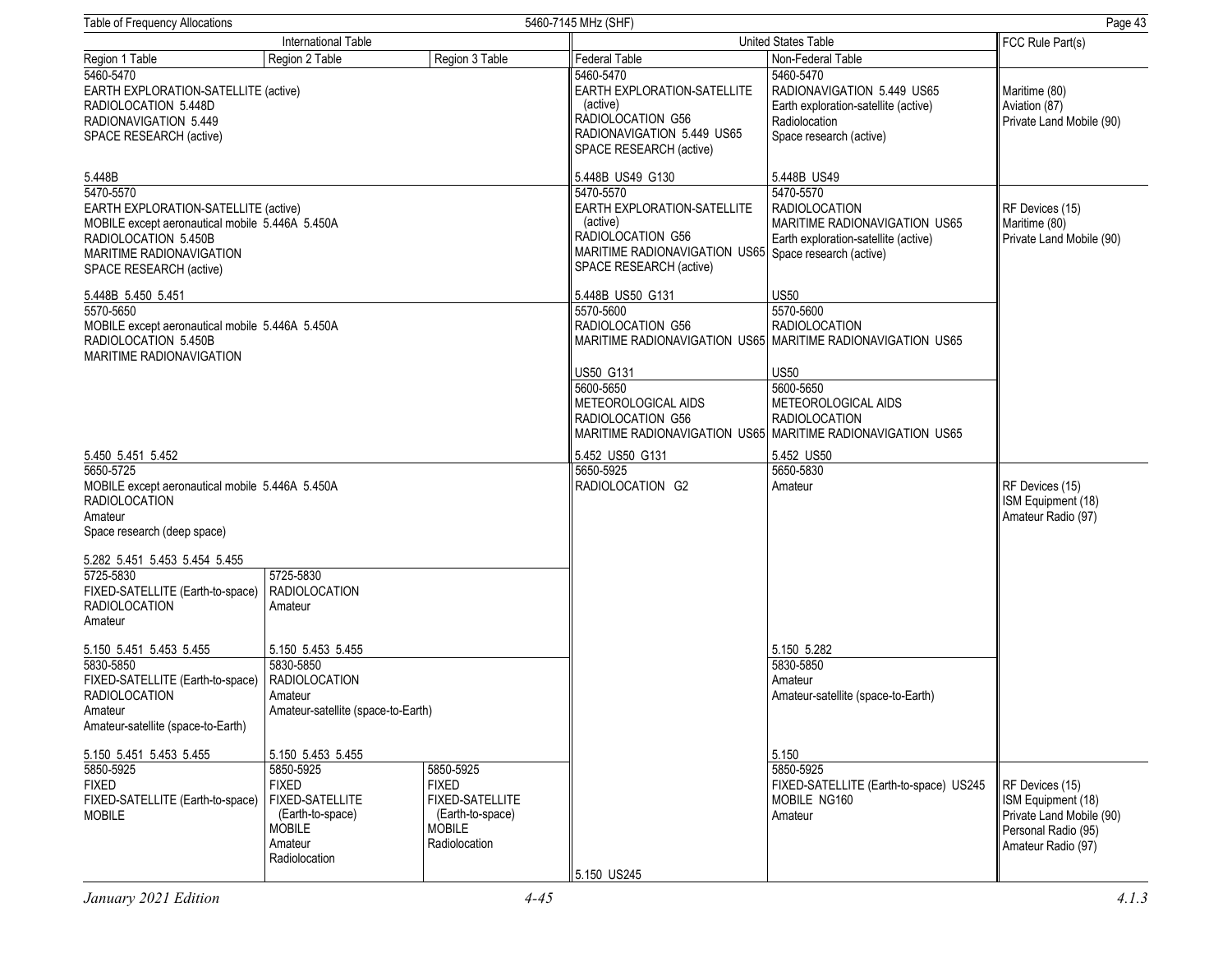| 4.1.3                                                             |                                                         | $4 - 46$ |                                    |                                                                                                                                                           |                                                                                                                                                               |
|-------------------------------------------------------------------|---------------------------------------------------------|----------|------------------------------------|-----------------------------------------------------------------------------------------------------------------------------------------------------------|---------------------------------------------------------------------------------------------------------------------------------------------------------------|
| 5.150                                                             | 5.150                                                   | 5.150    |                                    | 5.150                                                                                                                                                     | January 2021 Edition                                                                                                                                          |
| 5925-6700<br><b>FIXED 5.457</b><br>MOBILE 5.457C                  | FIXED-SATELLITE (Earth-to-space) 5.457A 5.457B          |          | 5925-6425<br>6425-6525             | 5925-6425<br><b>FIXED</b><br>FIXED-SATELLITE (Earth-to-space)<br><b>NG457A</b><br>6425-6525<br>FIXED-SATELLITE (Earth-to-space)<br><b>MOBILE</b>          | RF Devices (15)<br>Satellite Communications (25)<br>Fixed Microwave (101)<br>RF Devices (15)<br>Satellite Communications (25)<br>TV Broadcast Auxiliary (74F) |
|                                                                   |                                                         |          | 5.440 5.458                        | 5.440 5.458                                                                                                                                               | Cable TV Relay (78)<br>Fixed Microwave (101)                                                                                                                  |
|                                                                   |                                                         |          | 6525-6700                          | 6525-6700<br><b>FIXED</b><br>FIXED-SATELLITE (Earth-to-space)                                                                                             | RF Devices (15)<br>Satellite Communications (25)<br>Fixed Microwave (101)                                                                                     |
| 5.149 5.440 5.458<br>6700-7075<br><b>FIXED</b><br><b>MOBILE</b>   | FIXED-SATELLITE (Earth-to-space) (space-to-Earth) 5.441 |          | 5.458 US342<br>6700-7125           | 5.458 US342<br>6700-6875<br><b>FIXED</b><br>FIXED-SATELLITE (Earth-to-space)<br>(space-to-Earth) 5.441<br>5.458 5.458A 5.458B<br>6875-7025<br>FIXED NG118 | RF Devices (15)                                                                                                                                               |
|                                                                   |                                                         |          |                                    | FIXED-SATELLITE (Earth-to-space)<br>(space-to-Earth) 5.441<br>MOBILE NG171<br>5.458 5.458A 5.458B                                                         | Satellite Communications (25)<br>TV Broadcast Auxiliary (74F)<br>Cable TV Relay (78)                                                                          |
|                                                                   |                                                         |          |                                    | 7025-7075<br>FIXED NG118<br>FIXED-SATELLITE (Earth-to-space) NG172<br>MOBILE NG171                                                                        | RF Devices (15)<br>TV Broadcast Auxiliary (74F)<br>Cable TV Relay (78)                                                                                        |
| 5.458 5.458A 5.458B<br>7075-7145<br><b>FIXED</b><br><b>MOBILE</b> |                                                         |          |                                    | 5.458 5.458A 5.458B<br>7075-7125<br>FIXED NG118<br>MOBILE NG171                                                                                           |                                                                                                                                                               |
|                                                                   |                                                         |          | 5.458<br>7125-7145<br><b>FIXED</b> | 5.458<br>7125-7145                                                                                                                                        | RF Devices (15)                                                                                                                                               |
| 5.458 5.459                                                       |                                                         |          | 5.458 G116                         | 5.458                                                                                                                                                     | Page 44                                                                                                                                                       |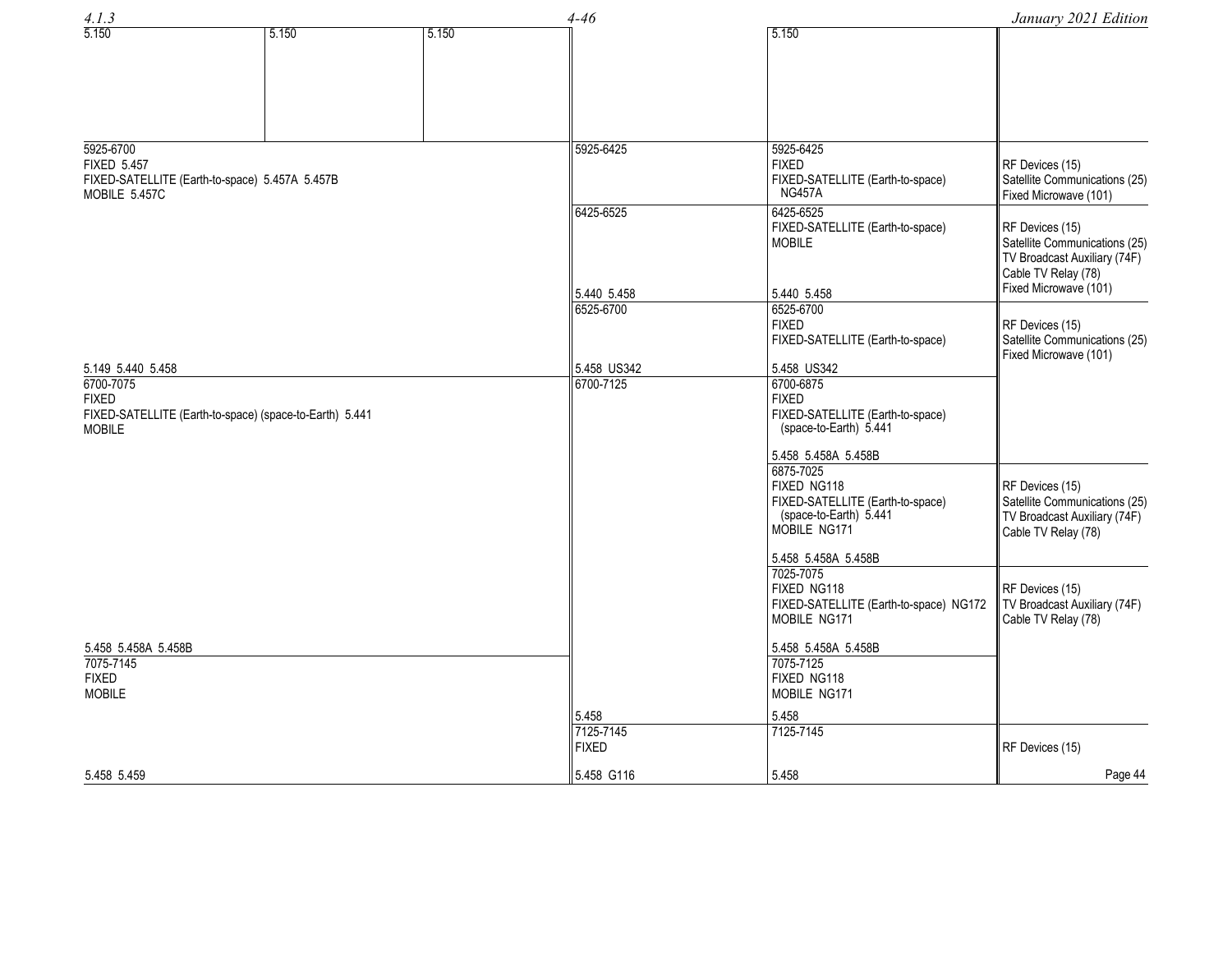| <b>Table of Frequency Allocations</b>                                                           | 7145-8650 MHz (SHF)                                                                     |                   | Page 45          |
|-------------------------------------------------------------------------------------------------|-----------------------------------------------------------------------------------------|-------------------|------------------|
| International Table                                                                             | United States Table                                                                     |                   | FCC Rule Part(s) |
| Region 1 Table<br>Region 2 Table<br>Region 3 Table                                              | Federal Table                                                                           | Non-Federal Table |                  |
| 7145-7190                                                                                       | 7145-7190                                                                               | 7145-7235         |                  |
| <b>FIXED</b>                                                                                    | <b>FIXED</b>                                                                            |                   | RF Devices (15)  |
| <b>MOBILE</b>                                                                                   | SPACE RESEARCH (deep space)(Earth-to-space) US262                                       |                   |                  |
| SPACE RESEARCH (deep space) (Earth-to-space)                                                    |                                                                                         |                   |                  |
| 5.458 5.459                                                                                     | 5.458 G116                                                                              |                   |                  |
| 7190-7235                                                                                       | 7190-7235                                                                               |                   |                  |
| EARTH EXPLORATION-SATELLITE (Earth-to-space) 5.460A 5.460B                                      | EARTH EXPLORATION-SATELLITE (Earth-to-space) 5.460A                                     |                   |                  |
| <b>FIXED</b>                                                                                    | 5.460B                                                                                  |                   |                  |
| <b>MOBILE</b>                                                                                   | <b>FIXED</b>                                                                            |                   |                  |
| SPACE RESEARCH (Earth-to-space) 5.460                                                           | SPACE RESEARCH (Earth-to-space) 5.460                                                   |                   |                  |
| 5.458 5.459                                                                                     | 5.458 G134                                                                              | 5.458 US262       |                  |
| 7235-7250                                                                                       | 7235-7250                                                                               | 7235-7250         |                  |
| EARTH EXPLORATION-SATELLITE (Earth-to-space) 5.460A                                             | EARTH EXPLORATION-SATELLITE (Earth-to-space) 5.460A                                     |                   |                  |
| <b>FIXED</b>                                                                                    | <b>FIXED</b>                                                                            |                   |                  |
| <b>MOBILE</b>                                                                                   |                                                                                         |                   |                  |
| 5.458                                                                                           | 5.458                                                                                   | 5.458             |                  |
| 7250-7300                                                                                       | 7250-7300                                                                               | 7250-8025         |                  |
| <b>FIXED</b>                                                                                    | FIXED-SATELLITE (space-to-Earth)                                                        |                   |                  |
| FIXED-SATELLITE (space-to-Earth)                                                                | MOBILE-SATELLITE (space-to-Earth)                                                       |                   |                  |
| <b>MOBILE</b>                                                                                   | Fixed                                                                                   |                   |                  |
|                                                                                                 |                                                                                         |                   |                  |
| 5.461                                                                                           | G117                                                                                    |                   |                  |
| 7300-7375                                                                                       | 7300-7375<br><b>FIXED</b>                                                               |                   |                  |
| <b>FIXED</b><br>FIXED-SATELLITE (space-to-Earth)                                                | FIXED-SATELLITE (space-to-Earth)                                                        |                   |                  |
| MOBILE except aeronautical mobile                                                               | Mobile-satellite (space-to-Earth)                                                       |                   |                  |
|                                                                                                 |                                                                                         |                   |                  |
| 5.461                                                                                           | G117                                                                                    |                   |                  |
| 7375-7450                                                                                       | 7375-7450                                                                               |                   |                  |
| <b>FIXED</b>                                                                                    | <b>FIXED</b>                                                                            |                   |                  |
| FIXED-SATELLITE (space-to-Earth)                                                                | FIXED-SATELLITE (space-to-Earth)                                                        |                   |                  |
| MOBILE except aeronautical mobile<br>MARITIME MOBILE-SATELLITE (space-to-Earth) 5.461AA 5.461AB | MOBILE except aeronautical mobile<br>MARITIME MOBILE-SATELLITE (space-to-Earth) 5.461AA |                   |                  |
|                                                                                                 | 5.461AB                                                                                 |                   |                  |
|                                                                                                 | Mobile-satellite except maritime mobile-satellite (space-to-Earth)                      |                   |                  |
|                                                                                                 | G117                                                                                    |                   |                  |
| 7450-7550                                                                                       | 7450-7550                                                                               |                   |                  |
| <b>FIXED</b>                                                                                    | <b>FIXED</b>                                                                            |                   |                  |
| FIXED-SATELLITE (space-to-Earth)                                                                | FIXED-SATELLITE (space-to-Earth)                                                        |                   |                  |
| METEOROLOGICAL-SATELLITE (space-to-Earth)                                                       | METEOROLOGICAL-SATELLITE (space-to-Earth)                                               |                   |                  |
| MOBILE except aeronautical mobile                                                               | MARITIME MOBILE-SATELLITE (space-to-Earth) 5.461AA                                      |                   |                  |
| MARITIME MOBILE-SATELLITE (space-to-Earth) 5.461AA 5.461AB                                      | 5.461AB                                                                                 |                   |                  |
|                                                                                                 | Mobile-satellite except maritime mobile-satellite (space-to-Earth)                      |                   |                  |
| 5.461A                                                                                          | G104 G117                                                                               |                   |                  |
|                                                                                                 |                                                                                         |                   |                  |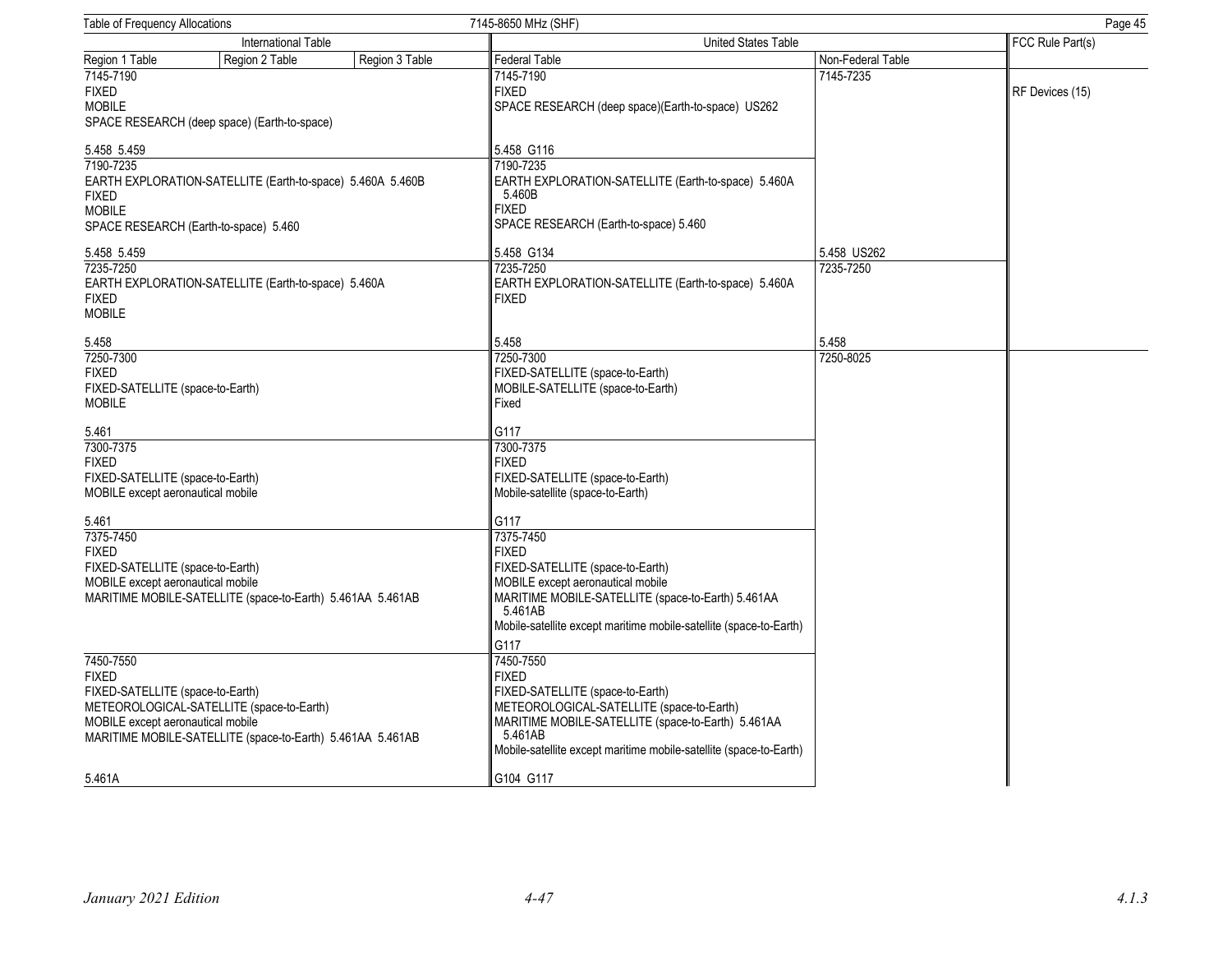| 4.1.3                                                            | $4 - 48$                                                                                                  |                                      | January 2021 Edition     |
|------------------------------------------------------------------|-----------------------------------------------------------------------------------------------------------|--------------------------------------|--------------------------|
| 7550-7750<br><b>FIXED</b>                                        | 7550-7750<br><b>FIXED</b>                                                                                 |                                      |                          |
| FIXED-SATELLITE (space-to-Earth)                                 | FIXED-SATELLITE (space-to-Earth)                                                                          |                                      |                          |
| MOBILE except aeronautical mobile                                | MARITIME MOBILE-SATELLITE (space-to-Earth) 5.461AA                                                        |                                      |                          |
| MARITIME MOBILE-SATELLITE (space-to-Earth) 5.461AA 5.461AB       | 5.461AB                                                                                                   |                                      |                          |
|                                                                  | Mobile-satellite except maritime mobile-satellite (space-to-Earth)                                        |                                      |                          |
|                                                                  | G117                                                                                                      |                                      |                          |
| 7750-7900                                                        | 7750-7900<br><b>FIXED</b>                                                                                 |                                      |                          |
| <b>FIXED</b><br>METEOROLOGICAL-SATELLITE (space-to-Earth) 5.461B | METEOROLOGICAL-SATELLITE (space-to-Earth) 5.461B                                                          |                                      |                          |
| MOBILE except aeronautical mobile                                |                                                                                                           |                                      |                          |
| 7900-8025                                                        | 7900-8025                                                                                                 |                                      |                          |
| <b>FIXED</b>                                                     | FIXED-SATELLITE (Earth-to-space)                                                                          |                                      |                          |
| FIXED-SATELLITE (Earth-to-space)                                 | MOBILE-SATELLITE (Earth-to-space)                                                                         |                                      |                          |
| <b>MOBILE</b>                                                    | Fixed                                                                                                     |                                      |                          |
| 5.461                                                            | G117                                                                                                      |                                      |                          |
| 8025-8175                                                        | 8025-8175                                                                                                 | 8025-8400                            |                          |
| EARTH EXPLORATION-SATELLITE (space-to-Earth)                     | EARTH EXPLORATION-SATELLITE (space-to-Earth)                                                              |                                      |                          |
| <b>FIXED</b>                                                     | <b>FIXED</b>                                                                                              |                                      |                          |
| FIXED-SATELLITE (Earth-to-space)                                 | FIXED-SATELLITE (Earth-to-space)                                                                          |                                      |                          |
| MOBILE 5.463                                                     | Mobile-satellite (Earth-to-space)(no airborne transmissions)                                              |                                      |                          |
| 5.462A                                                           | US258 G117                                                                                                |                                      |                          |
| 8175-8215                                                        | 8175-8215                                                                                                 |                                      |                          |
| EARTH EXPLORATION-SATELLITE (space-to-Earth)                     | EARTH EXPLORATION-SATELLITE (space-to-Earth)                                                              |                                      |                          |
| <b>FIXED</b>                                                     | <b>FIXED</b>                                                                                              |                                      |                          |
| FIXED-SATELLITE (Earth-to-space)                                 | FIXED-SATELLITE (Earth-to-space)                                                                          |                                      |                          |
| METEOROLOGICAL-SATELLITE (Earth-to-space)<br>MOBILE 5.463        | METEOROLOGICAL-SATELLITE (Earth-to-space)<br>Mobile-satellite (Earth-to-space)(no airborne transmissions) |                                      |                          |
|                                                                  |                                                                                                           |                                      |                          |
| 5.462A                                                           | US258 G104 G117                                                                                           |                                      |                          |
| 8215-8400                                                        | 8215-8400                                                                                                 |                                      |                          |
| EARTH EXPLORATION-SATELLITE (space-to-Earth)                     | EARTH EXPLORATION-SATELLITE (space-to-Earth)                                                              |                                      |                          |
| <b>FIXED</b>                                                     | <b>FIXED</b>                                                                                              |                                      |                          |
| FIXED-SATELLITE (Earth-to-space)                                 | FIXED-SATELLITE (Earth-to-space)                                                                          |                                      |                          |
| MOBILE 5.463                                                     | Mobile-satellite (Earth-to-space)(no airborne transmissions)                                              |                                      |                          |
| 5.462A                                                           | US258 G117                                                                                                | <b>US258</b>                         |                          |
| 8400-8500                                                        | 8400-8450                                                                                                 | 8400-8450                            |                          |
| <b>FIXED</b>                                                     | <b>FIXED</b>                                                                                              | Space research (deep space)          |                          |
| MOBILE except aeronautical mobile                                | SPACE RESEARCH (deep space)(space-to-Earth)                                                               | (space-to-Earth)                     |                          |
| SPACE RESEARCH (space-to-Earth) 5.465 5.466                      | 8450-8500                                                                                                 | 8450-8500                            |                          |
|                                                                  | <b>FIXED</b>                                                                                              | SPACE RESEARCH (space-to-Earth)      |                          |
|                                                                  | SPACE RESEARCH (space-to-Earth)                                                                           |                                      |                          |
| 8500-8550<br><b>RADIOLOCATION</b>                                | 8500-8550<br>RADIOLOCATION G59                                                                            | 8500-8550<br>Radiolocation           | Private Land Mobile (90) |
|                                                                  |                                                                                                           |                                      |                          |
| 5.468 5.469<br>8550-8650                                         | 8550-8650                                                                                                 | 8550-8650                            |                          |
| EARTH EXPLORATION-SATELLITE (active)                             | EARTH EXPLORATION-SATELLITE (active)                                                                      | Earth exploration-satellite (active) |                          |
| <b>RADIOLOCATION</b>                                             | RADIOLOCATION G59                                                                                         | Radiolocation                        |                          |
| SPACE RESEARCH (active)                                          | SPACE RESEARCH (active)                                                                                   | Space research (active)              |                          |
| 5.468 5.469 5.469A                                               |                                                                                                           |                                      | Page 46                  |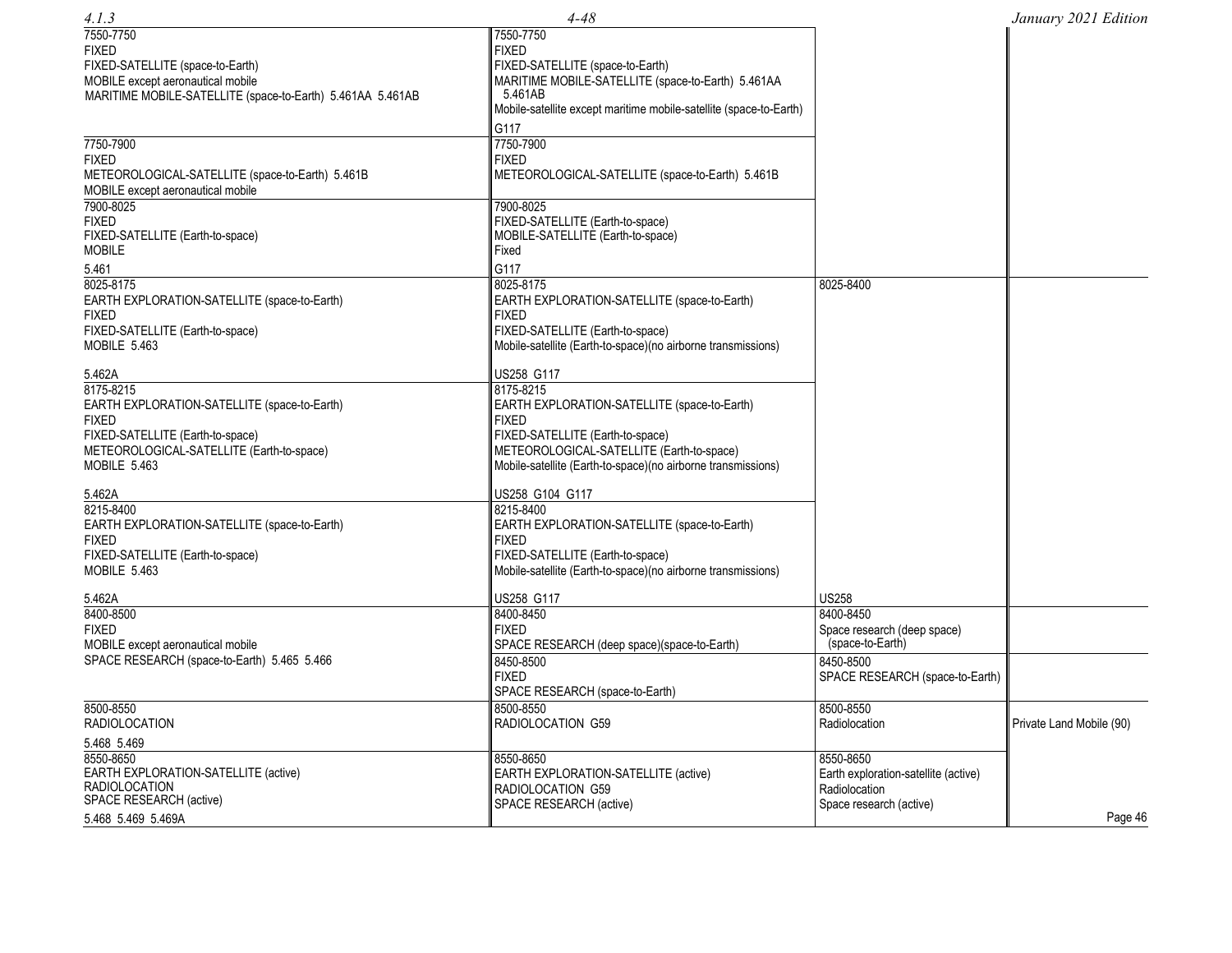| Table of Frequency Allocations                                                                                                   |                                                           |                | 8.65-11.7 GHz (SHF)                                                                                                                                     | Page 47                                                                                                                                         |                                                            |
|----------------------------------------------------------------------------------------------------------------------------------|-----------------------------------------------------------|----------------|---------------------------------------------------------------------------------------------------------------------------------------------------------|-------------------------------------------------------------------------------------------------------------------------------------------------|------------------------------------------------------------|
| International Table                                                                                                              |                                                           |                |                                                                                                                                                         | United States Table                                                                                                                             | FCC Rule Part(s)                                           |
| Region 1 Table                                                                                                                   | Region 2 Table                                            | Region 3 Table | Federal Table                                                                                                                                           | Non-Federal Table                                                                                                                               |                                                            |
| 8.65-8.75<br><b>RADIOLOCATION</b>                                                                                                |                                                           |                | 8.65-9<br>RADIOLOCATION G59                                                                                                                             | 8.65-9<br>Radiolocation                                                                                                                         | Aviation (87)                                              |
| 5.468 5.469                                                                                                                      |                                                           |                |                                                                                                                                                         |                                                                                                                                                 | Private Land Mobile (90)                                   |
| $8.75 - 8.85$<br><b>RADIOLOCATION</b><br>AERONAUTICAL RADIONAVIGATION 5.470                                                      |                                                           |                |                                                                                                                                                         |                                                                                                                                                 |                                                            |
| 5.471                                                                                                                            |                                                           |                |                                                                                                                                                         |                                                                                                                                                 |                                                            |
| 8.85-9<br><b>RADIOLOCATION</b><br>MARITIME RADIONAVIGATION 5.472                                                                 |                                                           |                |                                                                                                                                                         |                                                                                                                                                 |                                                            |
| 5.473                                                                                                                            |                                                           |                | <b>US53</b>                                                                                                                                             | <b>US53</b>                                                                                                                                     |                                                            |
| $9 - 9.2$                                                                                                                        |                                                           |                | $9 - 9.2$                                                                                                                                               | $9 - 9.2$                                                                                                                                       |                                                            |
| AERONAUTICAL RADIONAVIGATION 5.337<br><b>RADIOLOCATION</b>                                                                       |                                                           |                | <b>AERONAUTICAL</b><br>RADIONAVIGATION 5.337<br>RADIOLOCATION G2                                                                                        | AERONAUTICAL<br>RADIONAVIGATION 5.337<br>Radiolocation                                                                                          |                                                            |
| 5.471 5.473A                                                                                                                     |                                                           |                | 5.473A G19                                                                                                                                              |                                                                                                                                                 |                                                            |
| $9.2 - 9.3$<br><b>RADIOLOCATION</b><br><b>MARITIME RADIONAVIGATION 5.472</b>                                                     | EARTH EXPLORATION-SATELLITE (active) 5.474A 5.474B 5.474C |                | $9.2 - 9.3$<br>MARITIME RADIONAVIGATION<br>5.472<br>Radiolocation US110 G59                                                                             | $9.2 - 9.3$<br>MARITIME RADIONAVIGATION<br>5.472<br>Radiolocation US110                                                                         | Maritime (80)<br>Private Land Mobile (90)                  |
| 5.473 5.474 5.474D                                                                                                               |                                                           |                | 5.474                                                                                                                                                   | 5.474                                                                                                                                           |                                                            |
| $9.3 - 9.5$<br>EARTH EXPLORATION-SATELLITE (active)<br><b>RADIOLOCATION</b><br>RADIONAVIGATION 5.475<br>SPACE RESEARCH (active)  |                                                           |                | $9.3 - 9.5$<br>EARTH EXPLORATION-<br>SATELLITE (active)<br>RADIOLOCATION G56<br>RADIONAVIGATION US475<br>SPACE RESEARCH (active)<br>Meteorological aids | $9.3 - 9.5$<br>RADIONAVIGATION US475<br>Meteorological aids<br>Earth exploration-satellite (active)<br>Radiolocation<br>Space research (active) | Maritime (80)<br>Aviation (87)<br>Private Land Mobile (90) |
| 5.427 5.474 5.475A 5.475B 5.476A                                                                                                 |                                                           |                | 5.427 5.474 5.475A 5.475B<br>US67 US71 US476A                                                                                                           | 5.427 5.474 US67 US71 US476A                                                                                                                    |                                                            |
| $9.5 - 9.8$<br>EARTH EXPLORATION-SATELLITE (active)<br><b>RADIOLOCATION</b><br><b>RADIONAVIGATION</b><br>SPACE RESEARCH (active) |                                                           |                | $9.5 - 9.8$<br><b>EARTH EXPLORATION-</b><br>SATELLITE (active)<br><b>RADIOLOCATION</b><br>SPACE RESEARCH (active)                                       | $9.5 - 9.9$<br>Earth exploration-satellite (active)<br>Radiolocation<br>Space research (active)                                                 | Private Land Mobile (90)                                   |
| 5.476A                                                                                                                           |                                                           |                |                                                                                                                                                         |                                                                                                                                                 |                                                            |
| $9.8 - 9.9$<br><b>RADIOLOCATION</b><br>Earth exploration-satellite (active)<br>Fixed<br>Space research (active)                  |                                                           |                | $9.8 - 9.9$<br><b>RADIOLOCATION</b><br>Earth exploration-satellite (active)<br>Space research (active)                                                  |                                                                                                                                                 |                                                            |
| 5.477 5.478 5.478A 5.478B                                                                                                        |                                                           |                |                                                                                                                                                         |                                                                                                                                                 |                                                            |
| $9.9 - 10$<br><b>RADIOLOCATION</b><br>Fixed                                                                                      | EARTH EXPLORATION-SATELLITE (active) 5.474A 5.474B 5.474C |                | $9.9 - 10$<br><b>RADIOLOCATION</b>                                                                                                                      | $9.9 - 10$<br>Radiolocation                                                                                                                     |                                                            |
| 5.474D 5.477 5.478 5.479                                                                                                         |                                                           |                | 5.479                                                                                                                                                   | 5.479                                                                                                                                           |                                                            |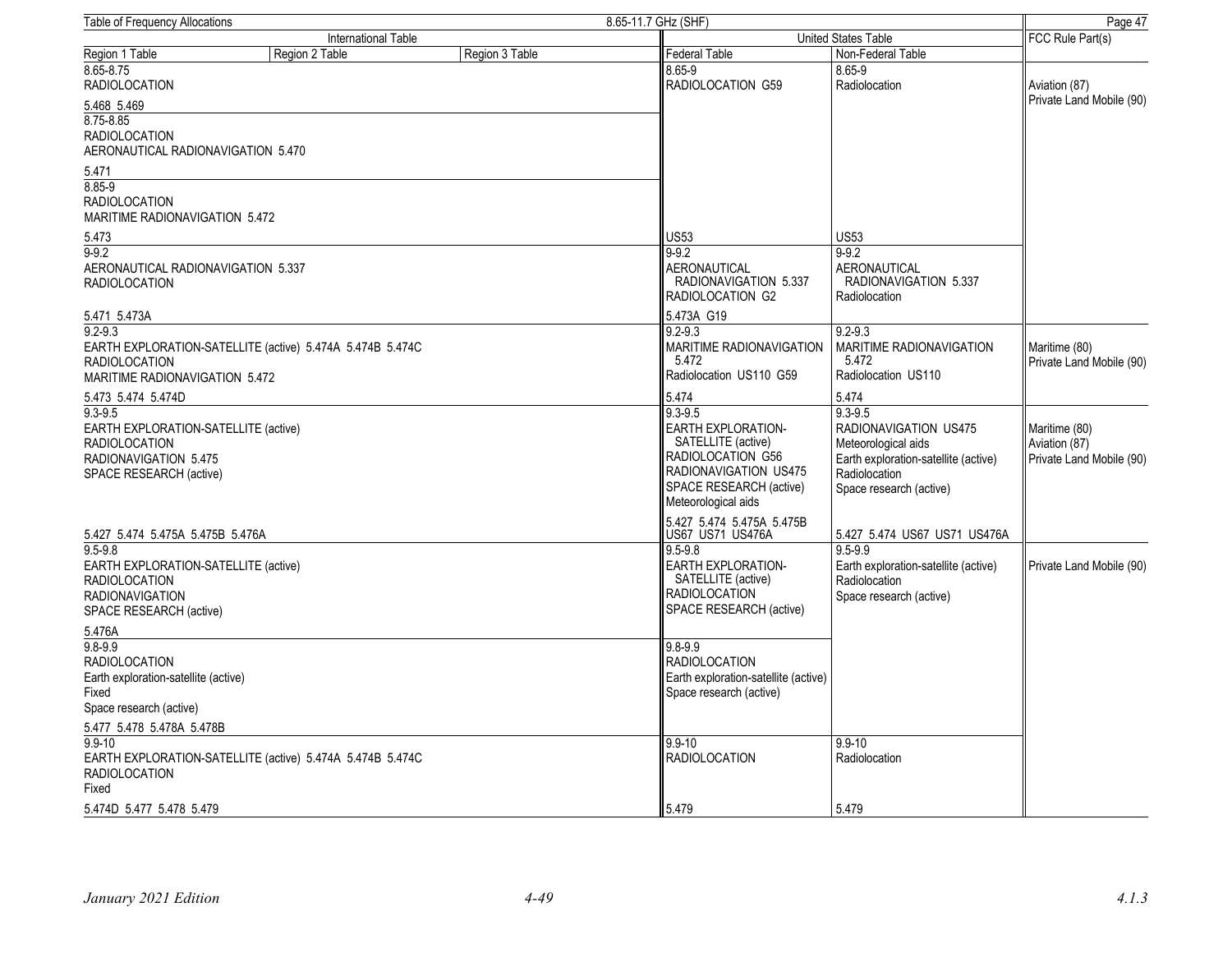| 4.1.3                                                                        |                                                                                      | $4 - 50$                                                                     |                                                 |                                          | January 2021 Edition                           |
|------------------------------------------------------------------------------|--------------------------------------------------------------------------------------|------------------------------------------------------------------------------|-------------------------------------------------|------------------------------------------|------------------------------------------------|
| $10-10.4$                                                                    | 10-10.4                                                                              | 10-10.4                                                                      | 10-10.5                                         | 10-10.45                                 |                                                |
| EARTH EXPLORATION-SATELLITE<br>(active) 5.474A 5.474B 5.474C<br><b>FIXED</b> | EARTH EXPLORATION-SATELLITE<br>(active) 5.474A 5.474B 5.474C<br><b>RADIOLOCATION</b> | EARTH EXPLORATION-SATELLITE<br>(active) 5.474A 5.474B 5.474C<br><b>FIXED</b> | RADIOLOCATION US108 G32                         | Amateur<br>Radiolocation US108           | Private Land Mobile (90)<br>Amateur Radio (97) |
| <b>MOBILE</b>                                                                | Amateur                                                                              | <b>MOBILE</b>                                                                |                                                 |                                          |                                                |
| <b>RADIOLOCATION</b>                                                         |                                                                                      | <b>RADIOLOCATION</b>                                                         |                                                 |                                          |                                                |
| Amateur                                                                      |                                                                                      | Amateur                                                                      |                                                 |                                          |                                                |
| 5.474D 5.479                                                                 | 5.474D 5.479 5.480                                                                   | 5.474D 5.479                                                                 |                                                 |                                          |                                                |
| 10.4-10.45                                                                   | 10.4-10.45                                                                           | 10.4-10.45                                                                   |                                                 |                                          |                                                |
| <b>FIXED</b>                                                                 | <b>RADIOLOCATION</b>                                                                 | <b>FIXED</b>                                                                 |                                                 |                                          |                                                |
| <b>MOBILE</b>                                                                | Amateur                                                                              | <b>MOBILE</b>                                                                |                                                 |                                          |                                                |
| <b>RADIOLOCATION</b>                                                         |                                                                                      | <b>RADIOLOCATION</b>                                                         |                                                 |                                          |                                                |
| Amateur                                                                      | 5.480                                                                                | Amateur                                                                      |                                                 | 5.479 US128 NG50                         |                                                |
| 10.45-10.5                                                                   |                                                                                      |                                                                              |                                                 | 10.45-10.5                               |                                                |
| <b>RADIOLOCATION</b>                                                         |                                                                                      |                                                                              |                                                 | Amateur                                  |                                                |
| Amateur                                                                      |                                                                                      |                                                                              |                                                 | Amateur-satellite<br>Radiolocation US108 |                                                |
| Amateur-satellite                                                            |                                                                                      |                                                                              |                                                 |                                          |                                                |
| 5.481<br>10.5-10.55                                                          |                                                                                      |                                                                              | 5.479 US128<br>10.5-10.55                       | <b>US128 NG50</b>                        |                                                |
| <b>FIXED</b>                                                                 | 10.5-10.55<br><b>FIXED</b>                                                           |                                                                              | RADIOLOCATION US59                              |                                          | Private Land Mobile (90)                       |
| <b>MOBILE</b>                                                                | <b>MOBILE</b>                                                                        |                                                                              |                                                 |                                          |                                                |
| Radiolocation                                                                | <b>RADIOLOCATION</b>                                                                 |                                                                              |                                                 |                                          |                                                |
| 10.55-10.6                                                                   |                                                                                      |                                                                              | 10.55-10.6                                      | 10.55-10.6                               |                                                |
| <b>FIXED</b>                                                                 |                                                                                      |                                                                              |                                                 | <b>FIXED</b>                             | Fixed Microwave (101)                          |
| MOBILE except aeronautical mobile                                            |                                                                                      |                                                                              |                                                 |                                          |                                                |
| Radiolocation                                                                |                                                                                      |                                                                              |                                                 |                                          |                                                |
| 10.6-10.68                                                                   |                                                                                      |                                                                              | 10.6-10.68                                      | 10.6-10.68                               |                                                |
| EARTH EXPLORATION-SATELLITE (passive)                                        |                                                                                      |                                                                              | EARTH EXPLORATION-                              | <b>EARTH EXPLORATION-</b>                |                                                |
| <b>FIXED</b>                                                                 |                                                                                      |                                                                              | SATELLITE (passive)<br>SPACE RESEARCH (passive) | SATELLITE (passive)<br>FIXED US482       |                                                |
| MOBILE except aeronautical mobile<br>RADIO ASTRONOMY                         |                                                                                      |                                                                              |                                                 | SPACE RESEARCH (passive)                 |                                                |
| SPACE RESEARCH (passive)                                                     |                                                                                      |                                                                              |                                                 |                                          |                                                |
| Radiolocation                                                                |                                                                                      |                                                                              |                                                 |                                          |                                                |
| 5.149 5.482 5.482A                                                           |                                                                                      |                                                                              | US130 US131 US482                               | <b>US130 US131</b>                       |                                                |
| 10.68-10.7                                                                   |                                                                                      |                                                                              | 10.68-10.7                                      |                                          |                                                |
| EARTH EXPLORATION-SATELLITE (passive)                                        |                                                                                      |                                                                              | EARTH EXPLORATION-SATELLITE (passive)           |                                          |                                                |
| RADIO ASTRONOMY                                                              |                                                                                      |                                                                              | RADIO ASTRONOMY US74                            |                                          |                                                |
| SPACE RESEARCH (passive)                                                     |                                                                                      |                                                                              | SPACE RESEARCH (passive)                        |                                          |                                                |
| 5.340 5.483                                                                  |                                                                                      |                                                                              | US131 US246                                     |                                          |                                                |
| 10.7-10.95                                                                   | 10.7-10.95                                                                           |                                                                              | 10.7-11.7                                       | 10.7-11.7                                |                                                |
| <b>FIXED</b>                                                                 | <b>FIXED</b>                                                                         |                                                                              |                                                 | <b>FIXED</b>                             | Satellite                                      |
| FIXED-SATELLITE (space-to-Earth)                                             | FIXED-SATELLITE (space-to-Earth) 5.441                                               |                                                                              |                                                 | FIXED-SATELLITE (space-to-Earth)         | Communications (25)                            |
| 5.441 (Earth-to-space) 5.484<br>MOBILE except aeronautical mobile            | MOBILE except aeronautical mobile                                                    |                                                                              |                                                 | 5.441 US131 US211 NG52                   | Fixed Microwave (101)                          |
| $10.95 - 11.2$                                                               | 10.95-11.2                                                                           |                                                                              |                                                 |                                          |                                                |
| <b>FIXED</b>                                                                 | <b>FIXED</b>                                                                         |                                                                              |                                                 |                                          |                                                |
| FIXED-SATELLITE (space-to-Earth)                                             | FIXED-SATELLITE (space-to-Earth) 5.484A 5.484B                                       |                                                                              |                                                 |                                          |                                                |
| 5.484A 5.484B (Earth-to-space)                                               | MOBILE except aeronautical mobile                                                    |                                                                              |                                                 |                                          |                                                |
| 5.484                                                                        |                                                                                      |                                                                              |                                                 |                                          |                                                |
| MOBILE except aeronautical mobile                                            |                                                                                      |                                                                              |                                                 |                                          |                                                |
|                                                                              |                                                                                      |                                                                              | US131 US211                                     | <b>NG527A</b>                            | Page 48                                        |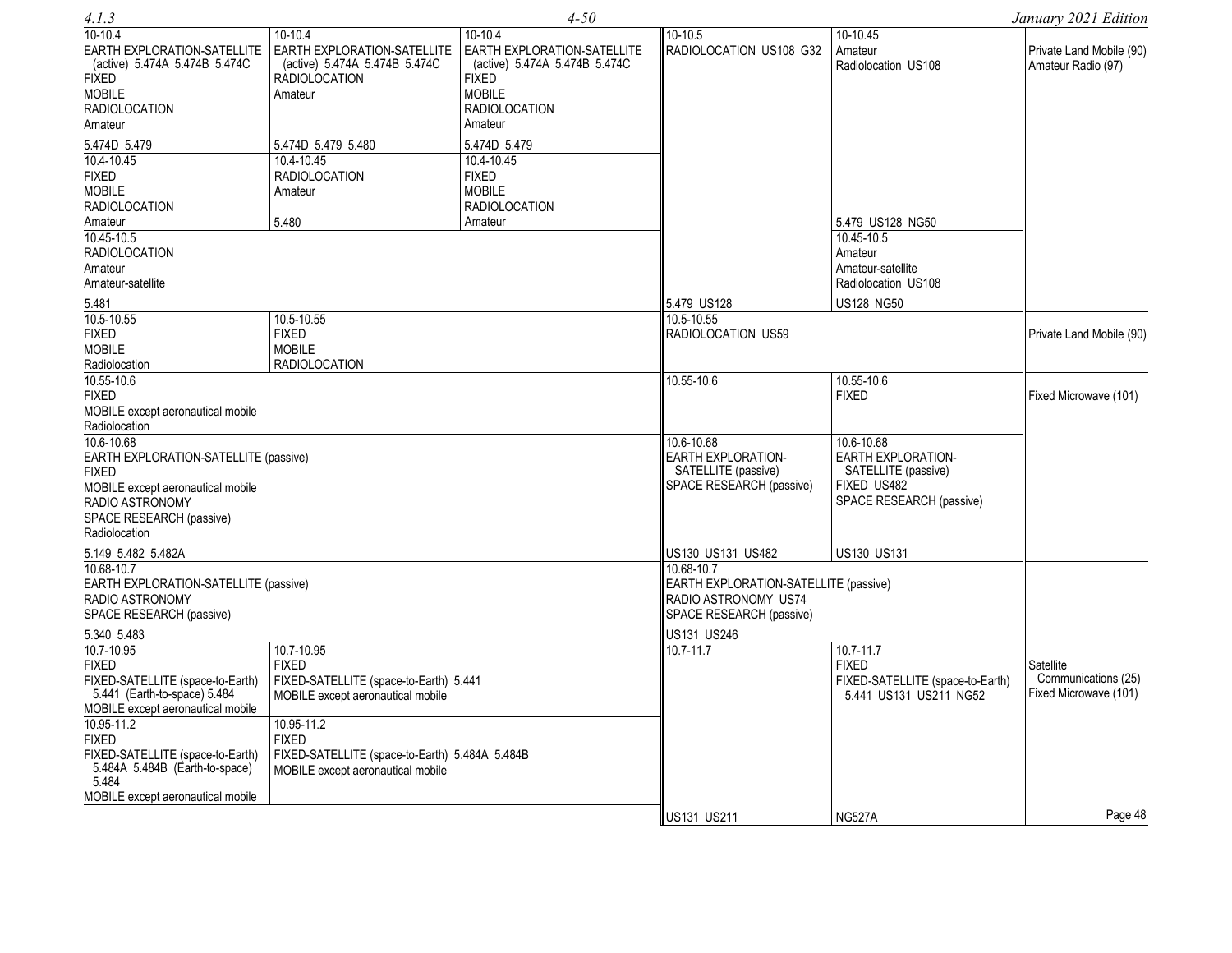| <b>Table of Frequency Allocations</b>                              |                                                |                                   | 11.7-14.47 GHz (SHF)<br>Page 49 |                                                     |                                              |
|--------------------------------------------------------------------|------------------------------------------------|-----------------------------------|---------------------------------|-----------------------------------------------------|----------------------------------------------|
|                                                                    | International Table                            |                                   |                                 | <b>United States Table</b>                          | FCC Rule Part(s)                             |
| Region 1 Table                                                     | Region 2 Table                                 | Region 3 Table                    | Federal Table                   | Non-Federal Table                                   |                                              |
| 11.2-11.45                                                         | 11.2-11.45                                     |                                   | (See previous page)             |                                                     |                                              |
| <b>FIXED</b>                                                       | <b>FIXED</b>                                   |                                   |                                 |                                                     |                                              |
| FIXED-SATELLITE (space-to-Earth)                                   | FIXED-SATELLITE (space-to-Earth) 5.441         |                                   |                                 |                                                     |                                              |
| 5.441 (Earth-to-space) 5.484                                       | MOBILE except aeronautical mobile              |                                   |                                 |                                                     |                                              |
| MOBILE except aeronautical mobile                                  |                                                |                                   |                                 |                                                     |                                              |
| 11.45-11.7                                                         | 11.45-11.7                                     |                                   |                                 |                                                     |                                              |
| <b>FIXED</b>                                                       | <b>FIXED</b>                                   |                                   |                                 |                                                     |                                              |
| FIXED-SATELLITE (space-to-Earth)<br>5.484A 5.484B (Earth-to-space) | FIXED-SATELLITE (space-to-Earth) 5.484A 5.484B |                                   |                                 |                                                     |                                              |
| 5.484                                                              | MOBILE except aeronautical mobile              |                                   |                                 |                                                     |                                              |
| MOBILE except aeronautical mobile                                  |                                                |                                   |                                 |                                                     |                                              |
| $11.7 - 12.5$                                                      | $11.7 - 12.1$                                  | $11.7 - 12.2$                     | 11.7-12.2                       | 11.7-12.2                                           |                                              |
| <b>FIXED</b>                                                       | <b>FIXED 5.486</b>                             | <b>FIXED</b>                      |                                 | FIXED-SATELLITE (space-to-                          | Satellite                                    |
| MOBILE except aeronautical                                         | FIXED-SATELLITE (space-to-Earth)               | MOBILE except aeronautical mobile |                                 | Earth) 5.485 5.488 NG143                            | Communications (25)                          |
| mobile                                                             | 5.484A 5.484B 5.488                            | <b>BROADCASTING</b>               |                                 | <b>NG527A</b>                                       |                                              |
| <b>BROADCASTING</b>                                                | Mobile except aeronautical mobile              | BROADCASTING-SATELLITE 5.492      |                                 |                                                     |                                              |
| <b>BROADCASTING-SATELLITE</b>                                      | 5.485                                          |                                   |                                 |                                                     |                                              |
| 5.492                                                              | $12.1 - 12.2$                                  |                                   |                                 |                                                     |                                              |
|                                                                    | FIXED-SATELLITE (space-to-Earth)               |                                   |                                 |                                                     |                                              |
|                                                                    | 5.484A 5.484B 5.488                            |                                   |                                 |                                                     |                                              |
|                                                                    | 5.485 5.489                                    | 5.487 5.487A                      |                                 |                                                     |                                              |
|                                                                    | 12.2-12.7                                      | $12.2 - 12.5$                     | 12.2-12.75                      | $12.2 - 12.7$                                       |                                              |
|                                                                    | <b>FIXED</b>                                   | <b>FIXED</b>                      |                                 | <b>FIXED</b>                                        | Satellite                                    |
|                                                                    | MOBILE except aeronautical mobile              | FIXED-SATELLITE (space-to-Earth)  |                                 | BROADCASTING-SATELLITE                              | Communications (25)                          |
|                                                                    | <b>BROADCASTING</b>                            | 5.484B                            |                                 |                                                     | Fixed Microwave (101)                        |
|                                                                    | BROADCASTING-SATELLITE 5.492                   | MOBILE except aeronautical mobile |                                 |                                                     |                                              |
|                                                                    |                                                | <b>BROADCASTING</b>               |                                 |                                                     |                                              |
| 5.487 5.487A                                                       |                                                | 5.484A 5.487                      |                                 |                                                     |                                              |
| 12.5-12.75                                                         | 5.487A 5.488 5.490                             | 12.5-12.75                        |                                 | 5.487A 5.488 5.490                                  |                                              |
| FIXED-SATELLITE (space-to-Earth)                                   | 12.7-12.75                                     | <b>FIXED</b>                      |                                 | 12.7-12.75                                          |                                              |
| 5.484A 5.484B (Earth-to-space)                                     | <b>FIXED</b>                                   | FIXED-SATELLITE (space-to-Earth)  |                                 | FIXED NG118                                         | TV Broadcast Auxiliary                       |
|                                                                    | FIXED-SATELLITE (Earth-to-space)               | 5.484A 5.484B                     |                                 | FIXED-SATELLITE (Earth-to-space)                    | (74F)                                        |
|                                                                    | MOBILE except aeronautical mobile              | MOBILE except aeronautical mobile |                                 | <b>MOBILE</b>                                       | Cable TV Relay (78)<br>Fixed Microwave (101) |
| 5.494 5.495 5.496                                                  |                                                | BROADCASTING-SATELLITE 5.493      |                                 |                                                     |                                              |
| 12.75-13.25                                                        |                                                |                                   | 12.75-13.25                     | 12.75-13.25                                         |                                              |
| <b>FIXED</b>                                                       |                                                |                                   |                                 | FIXED NG118                                         | Satellite<br>Communications (25)             |
| FIXED-SATELLITE (Earth-to-space) 5.441<br><b>MOBILE</b>            |                                                |                                   |                                 | FIXED-SATELLITE (Earth-to-space)<br>5.441 NG52 NG57 | TV Broadcast Auxiliary                       |
|                                                                    |                                                |                                   |                                 | <b>MOBILE</b>                                       | (74F)                                        |
| Space research (deep space) (space-to-Earth)                       |                                                |                                   |                                 |                                                     | Cable TV Relay (78)                          |
|                                                                    |                                                |                                   | US251                           | <b>US251 NG53</b>                                   | Fixed Microwave (101)                        |
| 13.25-13.4                                                         |                                                |                                   | 13.25-13.4                      | 13.25-13.4                                          |                                              |
| EARTH EXPLORATION-SATELLITE (active)                               |                                                |                                   | EARTH EXPLORATION-              | <b>AERONAUTICAL</b>                                 | Aviation (87)                                |
| AERONAUTICAL RADIONAVIGATION 5.497                                 |                                                |                                   | SATELLITE (active)              | RADIONAVIGATION 5.497                               |                                              |
| SPACE RESEARCH (active)                                            |                                                |                                   | AERONAUTICAL                    | Earth exploration-satellite (active)                |                                              |
|                                                                    |                                                |                                   | RADIONAVIGATION 5.497           | Space research (active)                             |                                              |
|                                                                    |                                                |                                   | SPACE RESEARCH (active)         |                                                     |                                              |
| 5.498A 5.499                                                       |                                                |                                   | 5.498A                          |                                                     |                                              |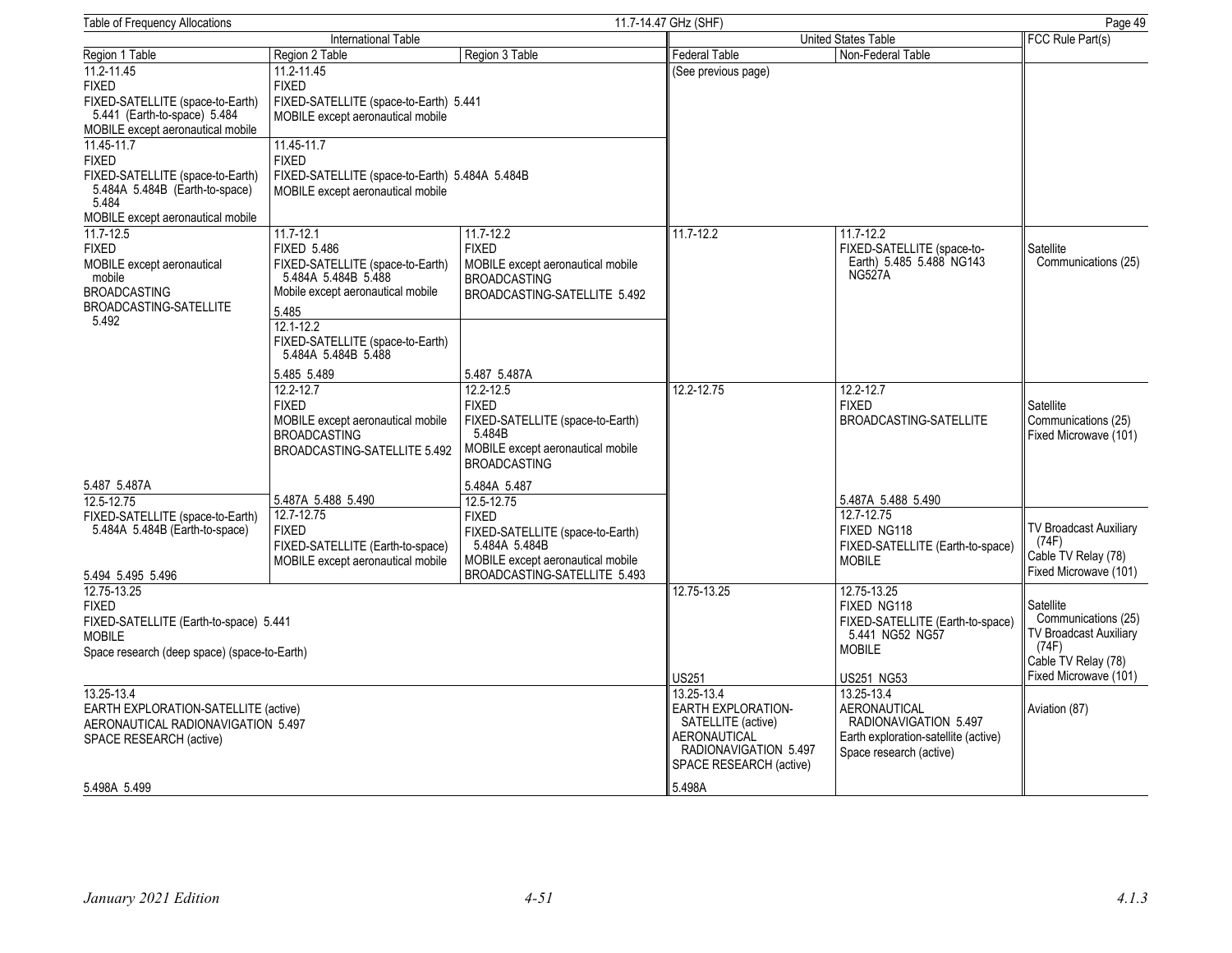| 4.1.3                                                                                                |                                                                           | $4 - 52$                                    |                                                                  |                                                       | January 2021 Edition                            |
|------------------------------------------------------------------------------------------------------|---------------------------------------------------------------------------|---------------------------------------------|------------------------------------------------------------------|-------------------------------------------------------|-------------------------------------------------|
| 13.4-13.65                                                                                           | 13.4-13.65                                                                |                                             | 13.4-13.75                                                       | 13.4-13.75                                            |                                                 |
| EARTH EXPLORATION-<br>SATELLITE (active)                                                             | EARTH EXPLORATION-SATELLITE (active)<br><b>RADIOLOCATION</b>              |                                             | <b>EARTH EXPLORATION-</b><br>SATELLITE (active)                  | Earth exploration-satellite (active)<br>Radiolocation | Private Land Mobile (90)                        |
| FIXED-SATELLITE (space-to-Earth)                                                                     | SPACE RESEARCH 5.499C 5.499D                                              |                                             | RADIOLOCATION G59                                                | Space research                                        |                                                 |
| 5.499A 5.499B<br><b>RADIOLOCATION</b>                                                                | Standard frequency and time signal-satellite (Earth-to-space)             |                                             | SPACE RESEARCH 5.499C                                            | Standard frequency and time                           |                                                 |
| SPACE RESEARCH 5.499C 5.499D                                                                         |                                                                           |                                             | 5.499D 5.501A<br>Standard frequency and time                     | signal-satellite (Earth-to-space)                     |                                                 |
| Standard frequency and time                                                                          |                                                                           |                                             | signal-satellite (Earth-to-space)                                |                                                       |                                                 |
| signal-satellite (Earth-to-space)                                                                    |                                                                           |                                             |                                                                  |                                                       |                                                 |
| 5.499 5.499E 5.500 5.501 5.501B                                                                      | 5.499 5.500 5.501 5.501B                                                  |                                             |                                                                  |                                                       |                                                 |
| 13.65-13.75<br>EARTH EXPLORATION-SATELLITE (active)<br><b>RADIOLOCATION</b><br>SPACE RESEARCH 5.501A |                                                                           |                                             |                                                                  |                                                       |                                                 |
| Standard frequency and time signal-satellite (Earth-to-space)                                        |                                                                           |                                             |                                                                  |                                                       |                                                 |
| 5.499 5.500 5.501 5.501B                                                                             |                                                                           |                                             | 5.501B                                                           |                                                       |                                                 |
| 13.75-14                                                                                             |                                                                           |                                             | 13.75-14                                                         | 13.75-14                                              |                                                 |
| FIXED-SATELLITE (Earth-to-space) 5.484A                                                              |                                                                           |                                             | RADIOLOCATION G59                                                | <b>FIXED-SATELLITE</b>                                | Satellite                                       |
| <b>RADIOLOCATION</b><br>Earth exploration-satellite                                                  |                                                                           |                                             | Standard frequency and time<br>signal-satellite (Earth-to-space) | (Earth-to-space) US337<br>Standard frequency and time | Communications (25)<br>Private Land Mobile (90) |
| Standard frequency and time signal-satellite (Earth-to-space)                                        |                                                                           |                                             | Space research US337                                             | signal-satellite (Earth-to-space)                     |                                                 |
| Space research                                                                                       |                                                                           |                                             |                                                                  | Space research<br>Radiolocation                       |                                                 |
| 5.499 5.500 5.501 5.502 5.503                                                                        |                                                                           |                                             | <b>US356 US357</b>                                               | <b>US356 US357</b>                                    |                                                 |
| $14 - 14.25$                                                                                         |                                                                           |                                             | $14 - 14.2$                                                      | $14 - 14.2$                                           |                                                 |
|                                                                                                      | FIXED-SATELLITE (Earth-to-space) 5.457A 5.457B 5.484A 5.484B 5.506 5.506B |                                             | Space research US133                                             | FIXED-SATELLITE (Earth-to-space)                      | Satellite                                       |
| RADIONAVIGATION 5.504                                                                                |                                                                           |                                             |                                                                  | <b>NG527A</b>                                         | Communications (25)                             |
| Mobile-satellite (Earth-to-space) 5.504B 5.504C 5.506A<br>Space research                             |                                                                           |                                             |                                                                  | Mobile-satellite (Earth-to-space)<br>Space research   |                                                 |
|                                                                                                      |                                                                           |                                             |                                                                  | <b>US133</b>                                          |                                                 |
| 5.504A 5.505                                                                                         |                                                                           |                                             | $14.2 - 14.4$                                                    | 14.2-14.47                                            |                                                 |
| $14.25 - 14.3$                                                                                       |                                                                           |                                             |                                                                  | FIXED-SATELLITE (Earth-to-space)                      |                                                 |
| RADIONAVIGATION 5.504                                                                                | FIXED-SATELLITE (Earth-to-space) 5.457A 5.457B 5.484A 5.484B 5.506 5.506B |                                             |                                                                  | <b>NG527A</b><br>Mobile-satellite (Earth-to-space)    |                                                 |
| Mobile-satellite (Earth-to-space) 5.504B 5.506A 5.508A                                               |                                                                           |                                             |                                                                  |                                                       |                                                 |
| Space research                                                                                       |                                                                           |                                             |                                                                  |                                                       |                                                 |
| 5.504A 5.505 5.508                                                                                   |                                                                           |                                             |                                                                  |                                                       |                                                 |
| 14.3-14.4<br><b>FIXED</b>                                                                            | 14.3-14.4<br>FIXED-SATELLITE (Earth-to-space)                             | 14.3-14.4<br><b>FIXED</b>                   |                                                                  |                                                       |                                                 |
| FIXED-SATELLITE (Earth-to-space)                                                                     | 5.457A 5.484A 5.484B 5.506                                                | FIXED-SATELLITE (Earth-to-space)            |                                                                  |                                                       |                                                 |
| 5.457A 5.457B 5.484A 5.484B                                                                          | 5.506B                                                                    | 5.457A 5.484A 5.484B 5.506                  |                                                                  |                                                       |                                                 |
| 5.506 5.506B<br>MOBILE except aeronautical mobile                                                    | Mobile-satellite (Earth-to-space) 5.506A<br>Radionavigation-satellite     | 5.506B<br>MOBILE except aeronautical mobile |                                                                  |                                                       |                                                 |
| Mobile-satellite (Earth-to-space)                                                                    |                                                                           | Mobile-satellite (Earth-to-space)           |                                                                  |                                                       |                                                 |
| 5.504B 5.506A 5.509A                                                                                 |                                                                           | 5.504B 5.506A 5.509A                        |                                                                  |                                                       |                                                 |
| Radionavigation-satellite                                                                            |                                                                           | Radionavigation-satellite                   |                                                                  |                                                       |                                                 |
| 5.504A<br>14.4-14.47                                                                                 | 5.504A                                                                    | 5.504A                                      | 14.4-14.47                                                       |                                                       |                                                 |
| <b>FIXED</b>                                                                                         |                                                                           |                                             | Fixed                                                            |                                                       |                                                 |
|                                                                                                      | FIXED-SATELLITE (Earth-to-space) 5.457A 5.457B 5.484A 5.484B 5.506 5.506B |                                             | Mobile                                                           |                                                       |                                                 |
| MOBILE except aeronautical mobile<br>Mobile-satellite (Earth-to-space) 5.504B 5.506A 5.509A          |                                                                           |                                             |                                                                  |                                                       |                                                 |
| Space research (space-to-Earth)                                                                      |                                                                           |                                             |                                                                  |                                                       |                                                 |
| 5.504A                                                                                               |                                                                           |                                             |                                                                  |                                                       | Page 50                                         |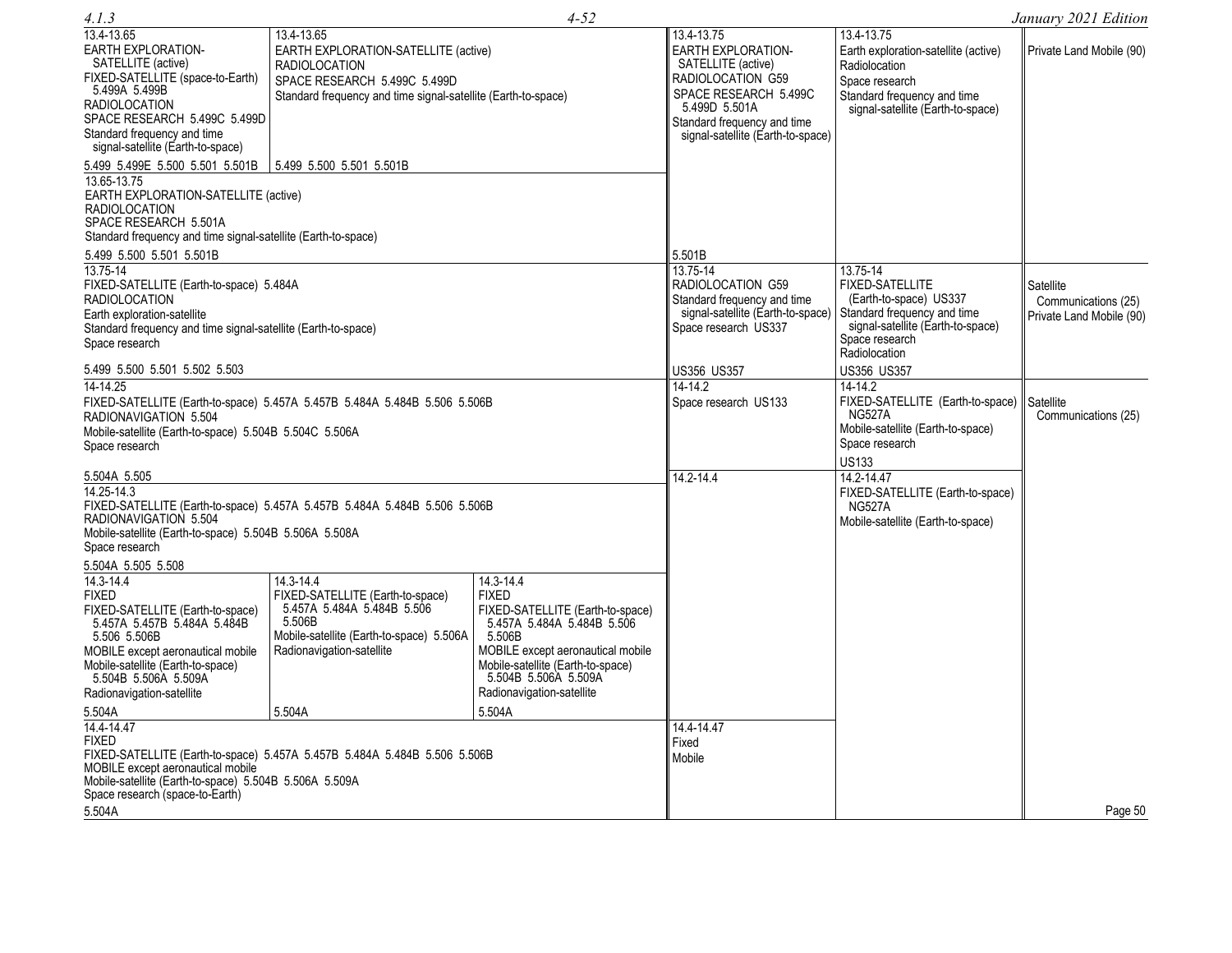| <b>Table of Frequency Allocations</b>                                                                                                                                                  |                                                                                                                              |                                                                                                                                                         | 14.47-18.6 GHz (SHF)                                                                                                               |                                                                                                                                       |                                                   |  |
|----------------------------------------------------------------------------------------------------------------------------------------------------------------------------------------|------------------------------------------------------------------------------------------------------------------------------|---------------------------------------------------------------------------------------------------------------------------------------------------------|------------------------------------------------------------------------------------------------------------------------------------|---------------------------------------------------------------------------------------------------------------------------------------|---------------------------------------------------|--|
|                                                                                                                                                                                        | <b>International Table</b>                                                                                                   |                                                                                                                                                         |                                                                                                                                    | United States Table                                                                                                                   |                                                   |  |
| Region 1 Table                                                                                                                                                                         | Region 2 Table                                                                                                               | Region 3 Table                                                                                                                                          | <b>Federal Table</b>                                                                                                               | Non-Federal Table                                                                                                                     |                                                   |  |
| 14.47-14.5<br><b>FIXED</b><br>MOBILE except aeronautical mobile<br>Radio astronomy                                                                                                     | FIXED-SATELLITE (Earth-to-space) 5.457A 5.457B 5.484A 5.506 5.506B<br>Mobile-satellite (Earth-to-space) 5.504B 5.506A 5.509A |                                                                                                                                                         | 14.47-14.5<br>Fixed<br>Mobile                                                                                                      | 14.47-14.5<br>FIXED-SATELLITE (Earth-to-space)<br><b>NG527A</b><br>Mobile-satellite (Earth-to-space)                                  | Satellite<br>Communications (25)                  |  |
| 5.149 5.504A                                                                                                                                                                           |                                                                                                                              |                                                                                                                                                         | US113 US133 US342                                                                                                                  | US113 US133 US342                                                                                                                     |                                                   |  |
| 14.5-14.75<br><b>FIXED</b><br><b>MOBILE</b><br>Space research 5.509G<br>14.75-14.8<br><b>FIXED</b><br>FIXED-SATELLITE (Earth-to-space) 5.510<br><b>MOBILE</b><br>Space research 5.509G | FIXED-SATELLITE (Earth-to-space) 5.509B 5.509C 5.509D 5.509E 5.509F 5.510                                                    | 14.75-14.8<br><b>FIXED</b><br>FIXED-SATELLITE (Earth-to-space)<br>5.509B 5.509C 5.509D 5.509E<br>5.509F 5.510<br><b>MOBILE</b><br>Space research 5.509G | 14.5-14.7145<br><b>FIXED</b><br>Mobile<br>Space research 5.509G<br>14.7145-14.8<br><b>MOBILE</b><br>Fixed<br>Space research 5.509G | 14.5-14.8                                                                                                                             |                                                   |  |
| 14.8-15.35<br><b>FIXED</b><br><b>MOBILE</b><br>Space research                                                                                                                          |                                                                                                                              |                                                                                                                                                         | 14.8-15.1365<br><b>MOBILE</b><br>SPACE RESEARCH<br>Fixed                                                                           | 14.8-15.1365                                                                                                                          |                                                   |  |
|                                                                                                                                                                                        |                                                                                                                              |                                                                                                                                                         | <b>US310</b>                                                                                                                       | <b>US310</b>                                                                                                                          |                                                   |  |
|                                                                                                                                                                                        |                                                                                                                              |                                                                                                                                                         | 15.1365-15.35<br><b>FIXED</b><br>SPACE RESEARCH<br>Mobile                                                                          | 15.1365-15.35                                                                                                                         |                                                   |  |
| 5.339                                                                                                                                                                                  |                                                                                                                              |                                                                                                                                                         | 5.339 US211                                                                                                                        | 5.339 US211                                                                                                                           |                                                   |  |
| 15.35-15.4<br>EARTH EXPLORATION-SATELLITE (passive)<br>RADIO ASTRONOMY<br>SPACE RESEARCH (passive)<br>5.340 5.511                                                                      |                                                                                                                              |                                                                                                                                                         | 15.35-15.4<br>EARTH EXPLORATION-SATELLITE (passive)<br>RADIO ASTRONOMY US74<br>SPACE RESEARCH (passive)<br><b>US246</b>            |                                                                                                                                       |                                                   |  |
| 15.4-15.43<br>RADIOLOCATION 5.511E 5.511F<br>AERONAUTICAL RADIONAVIGATION                                                                                                              |                                                                                                                              |                                                                                                                                                         | 15.4-15.43<br>RADIOLOCATION 5.511E<br>5.511F US511E<br>AERONAUTICAL<br>RADIONAVIGATION US260                                       | 15.4-15.43<br><b>AERONAUTICAL</b><br>RADIONAVIGATION US260                                                                            | Aviation (87)                                     |  |
| 15.43-15.63<br>FIXED-SATELLITE (Earth-to-space) 5.511A<br>RADIOLOCATION 5.511E 5.511F<br>AERONAUTICAL RADIONAVIGATION                                                                  |                                                                                                                              |                                                                                                                                                         | US211<br>15.43-15.63<br>RADIOLOCATION 5.511E<br>5.511F US511E<br><b>AERONAUTICAL</b><br>RADIONAVIGATION US260                      | US211 US511E<br>15.43-15.63<br>FIXED-SATELLITE (Earth-to-space)<br>AERONAUTICAL<br>RADIONAVIGATION US260<br>5.511C US211 US359 US511E | Satellite<br>Communications (25)<br>Aviation (87) |  |
| 5.511C                                                                                                                                                                                 |                                                                                                                              |                                                                                                                                                         | 5.511C US211 US359                                                                                                                 |                                                                                                                                       |                                                   |  |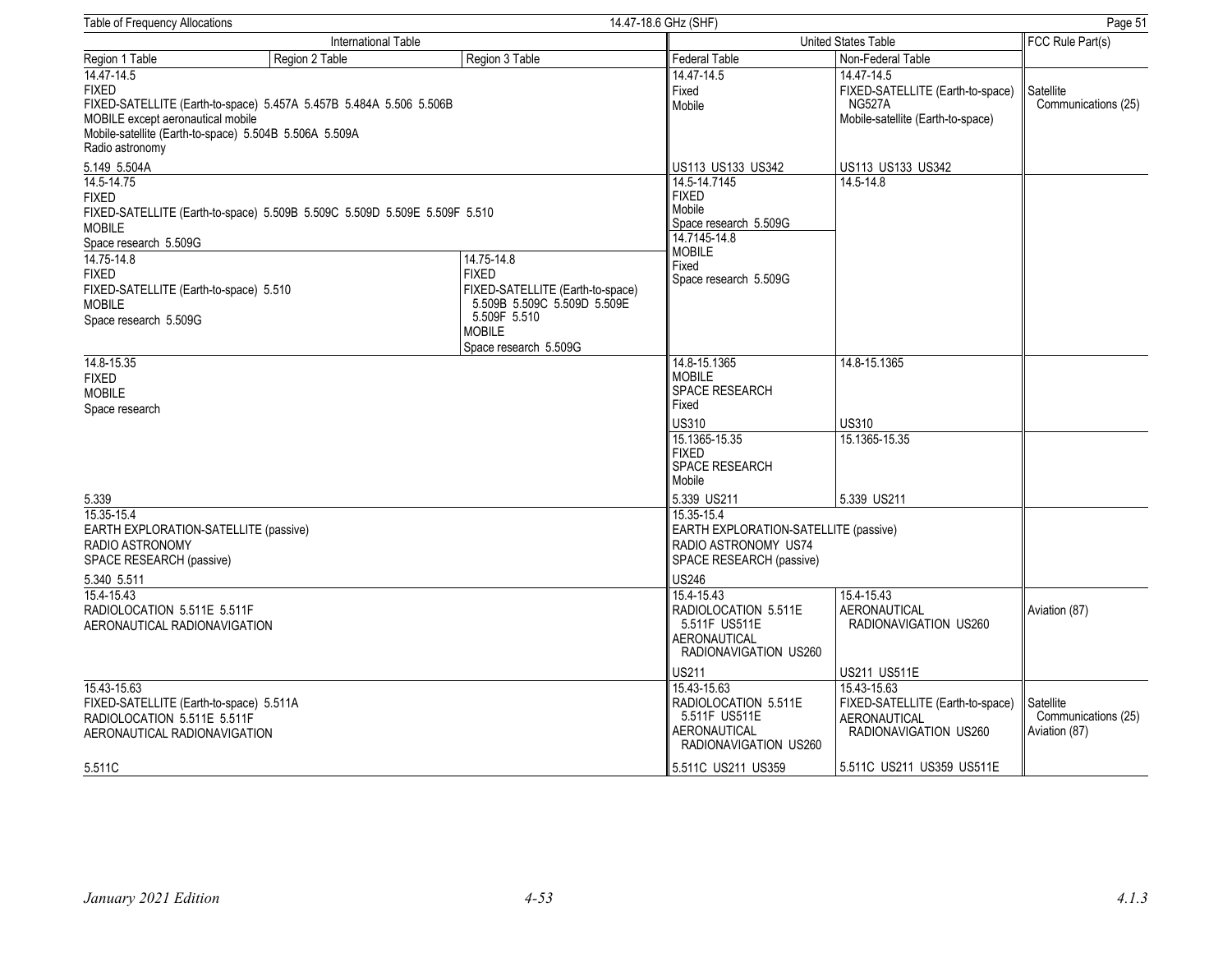| 4.1.3                                                                                                               |                                                                                                                                            | $4 - 54$                                                                                                            |                                                                                                                     |                                                                                                   | January 2021 Edition                                                                                                |
|---------------------------------------------------------------------------------------------------------------------|--------------------------------------------------------------------------------------------------------------------------------------------|---------------------------------------------------------------------------------------------------------------------|---------------------------------------------------------------------------------------------------------------------|---------------------------------------------------------------------------------------------------|---------------------------------------------------------------------------------------------------------------------|
| 15.63-15.7<br>RADIOLOCATION 5.511E 5.511F<br>AERONAUTICAL RADIONAVIGATION                                           |                                                                                                                                            |                                                                                                                     | 15.63-15.7<br>RADIOLOCATION 5.511E<br>5.511F US511E<br>AERONAUTICAL<br>RADIONAVIGATION US260                        | $\overline{15.63}$ -15.7<br>AERONAUTICAL<br>RADIONAVIGATION US260                                 | Aviation (87)                                                                                                       |
|                                                                                                                     |                                                                                                                                            |                                                                                                                     | US211                                                                                                               | US211 US511E                                                                                      |                                                                                                                     |
| 15.7-16.6<br><b>RADIOLOCATION</b>                                                                                   |                                                                                                                                            |                                                                                                                     | 15.7-16.6<br>RADIOLOCATION G59                                                                                      | 15.7-17.2<br>Radiolocation                                                                        | Private Land Mobile (90)                                                                                            |
| 5.512 5.513                                                                                                         |                                                                                                                                            |                                                                                                                     |                                                                                                                     |                                                                                                   |                                                                                                                     |
| $16.6 - 17.1$<br><b>RADIOLOCATION</b><br>Space research (deep space) (Earth-to-space)                               |                                                                                                                                            |                                                                                                                     | 16.6-17.1<br>RADIOLOCATION G59<br>Space research (deep space)<br>(Earth-to-space)                                   |                                                                                                   |                                                                                                                     |
| 5.512 5.513                                                                                                         |                                                                                                                                            |                                                                                                                     |                                                                                                                     |                                                                                                   |                                                                                                                     |
| $17.1 - 17.2$<br><b>RADIOLOCATION</b>                                                                               |                                                                                                                                            |                                                                                                                     | 17.1-17.2<br>RADIOLOCATION G59                                                                                      |                                                                                                   |                                                                                                                     |
| 5.512 5.513                                                                                                         |                                                                                                                                            |                                                                                                                     |                                                                                                                     |                                                                                                   |                                                                                                                     |
| 17.2-17.3<br>EARTH EXPLORATION-SATELLITE (active)<br><b>RADIOLOCATION</b><br>SPACE RESEARCH (active)                |                                                                                                                                            |                                                                                                                     | 17.2-17.3<br><b>EARTH EXPLORATION-</b><br>SATELLITE (active)<br><b>RADIOLOCATION G59</b><br>SPACE RESEARCH (active) | 17.2-17.3<br>Earth exploration-satellite (active)<br>Radiolocation<br>Space research (active)     |                                                                                                                     |
| 5.512 5.513 5.513A<br>17.3-17.7                                                                                     | 17.3-17.7                                                                                                                                  | 17.3-17.7                                                                                                           | 17.3-17.7                                                                                                           | 17.3-17.7                                                                                         |                                                                                                                     |
| FIXED-SATELLITE (Earth-to-space)<br>5.516 (space-to-Earth) 5.516A<br>5.516B<br>Radiolocation                        | FIXED-SATELLITE (Earth-to-space)<br>5.516<br>BROADCASTING-SATELLITE<br>Radiolocation                                                       | FIXED-SATELLITE (Earth-to-space)<br>5.516<br>Radiolocation                                                          | Radiolocation US259 G59                                                                                             | FIXED-SATELLITE (Earth-to-space)<br><b>US271</b><br>BROADCASTING-SATELLITE<br><b>US402 NG163</b>  | Satellite<br>Communications (25)                                                                                    |
| 5.514                                                                                                               | 5.514 5.515                                                                                                                                | 5.514                                                                                                               | US402 G117                                                                                                          | <b>US259</b>                                                                                      |                                                                                                                     |
| $17.7 - 18.1$<br><b>FIXED</b><br>FIXED-SATELLITE (space-to-Earth)<br>5.484A (Earth-to-space) 5.516<br><b>MOBILE</b> | 17.7-17.8<br><b>FIXED</b><br>FIXED-SATELLITE (space-to-Earth)<br>5.517 (Earth-to-space) 5.516<br>BROADCASTING-SATELLITE<br>Mobile<br>5.515 | $17.7 - 18.1$<br><b>FIXED</b><br>FIXED-SATELLITE (space-to-Earth)<br>5.484A (Earth-to-space) 5.516<br><b>MOBILE</b> | 17.7-17.8<br>US334 G117                                                                                             | $17.7 - 17.8$<br><b>FIXED</b><br>FIXED-SATELLITE (Earth-to-space)<br><b>US271</b><br><b>US334</b> | Satellite<br>Communications (25)<br>TV Broadcast Auxiliary<br>(74F)<br>Cable TV Relay (78)<br>Fixed Microwave (101) |
|                                                                                                                     | 17.8-18.1                                                                                                                                  |                                                                                                                     | 17.8-18.3                                                                                                           | 17.8-18.3                                                                                         |                                                                                                                     |
|                                                                                                                     | <b>FIXED</b><br>FIXED-SATELLITE (space-to-Earth)<br>5.484A (Earth-to-space) 5.516<br><b>MOBILE</b>                                         |                                                                                                                     | FIXED-SATELLITE (space-to-<br>Earth) US334 G117                                                                     | <b>FIXED</b><br>Fixed-satellite (space-to-Earth)                                                  | Satellite<br>Communications (25)<br><b>TV Broadcast Auxiliary</b><br>(74F)                                          |
|                                                                                                                     | 5.519                                                                                                                                      |                                                                                                                     |                                                                                                                     |                                                                                                   | Cable TV Relay (78)                                                                                                 |
| 18.1-18.4                                                                                                           |                                                                                                                                            |                                                                                                                     | US519                                                                                                               | US334 US519 NG527A                                                                                | Fixed Microwave (101)                                                                                               |
| <b>FIXED</b><br>FIXED-SATELLITE (space-to-Earth) 5.484A 5.516B (Earth-to-space) 5.520<br><b>MOBILE</b>              |                                                                                                                                            |                                                                                                                     | 18.3-18.6<br>FIXED-SATELLITE (space-to-<br>Earth) US334 G117                                                        | 18.3-18.6<br>FIXED-SATELLITE (space-to-Earth)<br><b>NG527A</b>                                    | Satellite<br>Communications (25)                                                                                    |
| 5.519 5.521                                                                                                         |                                                                                                                                            |                                                                                                                     |                                                                                                                     |                                                                                                   |                                                                                                                     |
| 18.4-18.6<br><b>FIXED</b><br>FIXED-SATELLITE (space-to-Earth) 5.484A 5.516B                                         |                                                                                                                                            |                                                                                                                     |                                                                                                                     |                                                                                                   |                                                                                                                     |
| <b>MOBILE</b>                                                                                                       |                                                                                                                                            |                                                                                                                     | <b>US139</b>                                                                                                        | <b>US139 US334</b>                                                                                |                                                                                                                     |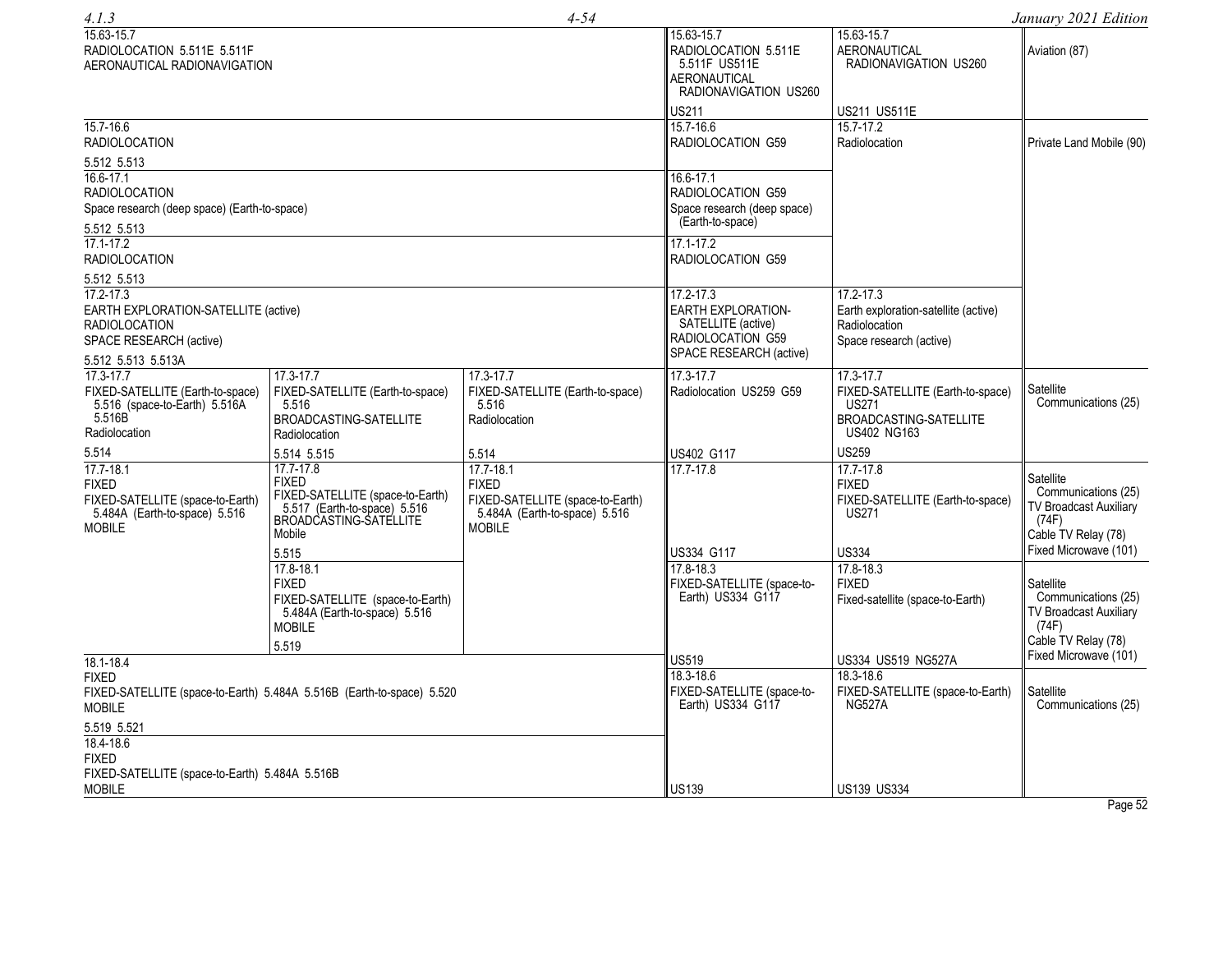| <b>Table of Frequency Allocations</b>                                                                                                                                                        |                                                                                                                                                                                              |                                                                                                                                                                                       | 18.6-24.45 GHz (SHF)                                                                                                                                                | Page 53                                                                                                                                             |                                                                                                                            |
|----------------------------------------------------------------------------------------------------------------------------------------------------------------------------------------------|----------------------------------------------------------------------------------------------------------------------------------------------------------------------------------------------|---------------------------------------------------------------------------------------------------------------------------------------------------------------------------------------|---------------------------------------------------------------------------------------------------------------------------------------------------------------------|-----------------------------------------------------------------------------------------------------------------------------------------------------|----------------------------------------------------------------------------------------------------------------------------|
|                                                                                                                                                                                              | International Table                                                                                                                                                                          |                                                                                                                                                                                       |                                                                                                                                                                     | United States Table                                                                                                                                 | FCC Rule Part(s)                                                                                                           |
| Region 1 Table                                                                                                                                                                               | Region 2 Table                                                                                                                                                                               | Region 3 Table                                                                                                                                                                        | Federal Table                                                                                                                                                       | Non-Federal Table                                                                                                                                   |                                                                                                                            |
| 18.6-18.8<br>EARTH EXPLORATION-<br>SATELLITE (passive)<br><b>FIXED</b><br><b>FIXED-SATELLITE</b><br>(space-to-Earth) 5.522B<br>MOBILE except aeronautical mobile<br>Space research (passive) | 18.6-18.8<br>EARTH EXPLORATION-<br>SATELLITE (passive)<br><b>FIXED</b><br>FIXED-SATELLITE (space-to-Earth)<br>5.516B 5.522B<br>MOBILE except aeronautical mobile<br>SPACE RESEARCH (passive) | 18.6-18.8<br>EARTH EXPLORATION-<br>SATELLITE (passive)<br><b>FIXED</b><br>FIXED-SATELLITE (space-to-Earth)<br>5.522B<br>MOBILE except aeronautical mobile<br>Space research (passive) | 18.6-18.8<br><b>EARTH EXPLORATION-</b><br>SATELLITE (passive)<br>FIXED-SATELLITE (space-to-<br>Earth) US255 US334 G117<br>SPACE RESEARCH (passive)                  | 18.6-18.8<br><b>EARTH EXPLORATION-</b><br>SATELLITE (passive)<br>FIXED-SATELLITE (space-to-Earth)<br>US255 NG164 NG527A<br>SPACE RESEARCH (passive) | Satellite<br>Communications (25)                                                                                           |
| 5.522A 5.522C                                                                                                                                                                                | 5.522A                                                                                                                                                                                       | 5.522A                                                                                                                                                                                | US139 US254                                                                                                                                                         | US139 US254 US334                                                                                                                                   |                                                                                                                            |
| 18.8-19.3<br><b>FIXED</b><br>FIXED-SATELLITE (space-to-Earth) 5.516B 5.523A<br><b>MOBILE</b><br>19.3-19.7                                                                                    |                                                                                                                                                                                              |                                                                                                                                                                                       | 18.8-20.2<br>FIXED-SATELLITE (space-to-<br>Earth) US334 G117                                                                                                        | 18.8-19.3<br>FIXED-SATELLITE (space-to-Earth)<br>NG165 NG527A<br>US139 US334<br>19.3-19.7                                                           |                                                                                                                            |
| <b>FIXED</b><br><b>MOBILE</b>                                                                                                                                                                | FIXED-SATELLITE (space-to-Earth) (Earth-to-space) 5.523B 5.523C 5.523D 5.523E                                                                                                                |                                                                                                                                                                                       |                                                                                                                                                                     | <b>FIXED</b><br>FIXED-SATELLITE (space-to-Earth)<br><b>NG166</b><br>US334 NG527A                                                                    | Satellite<br>Communications (25)<br><b>TV Broadcast Auxiliary</b><br>(74F)<br>Cable TV Relay (78)<br>Fixed Microwave (101) |
| 19.7-20.1<br>FIXED-SATELLITE (space-to-Earth)<br>5.484A 5.484B 5.516B 5.527A<br>Mobile-satellite (space-to-Earth)                                                                            | 19.7-20.1<br>FIXED-SATELLITE (space-to-Earth)<br>5.484A 5.484B 5.516B 5.527A<br>MOBILE-SATELLITE (space-to-Earth)                                                                            | 19.7-20.1<br>FIXED-SATELLITE (space-to-Earth)<br>5.484A 5.484B 5.516B 5.527A<br>Mobile-satellite (space-to-Earth)                                                                     |                                                                                                                                                                     | 19.7-20.2<br>FIXED-SATELLITE (space-to-Earth)<br>NG527A<br>MOBILE-SATELLITE (space-to-Earth)                                                        | Satellite<br>Communications (25)                                                                                           |
| 5.524                                                                                                                                                                                        | 5.524 5.525 5.526 5.527 5.528<br>5.529                                                                                                                                                       | 5.524                                                                                                                                                                                 |                                                                                                                                                                     |                                                                                                                                                     |                                                                                                                            |
| 20.1-20.2<br>FIXED-SATELLITE (space-to-Earth) 5.484A 5.484B 5.516B 5.527A<br>MOBILE-SATELLITE (space-to-Earth)                                                                               |                                                                                                                                                                                              |                                                                                                                                                                                       |                                                                                                                                                                     | 5.525 5.526 5.527 5.528 5.529                                                                                                                       |                                                                                                                            |
| 5.524 5.525 5.526 5.527 5.528                                                                                                                                                                |                                                                                                                                                                                              |                                                                                                                                                                                       | US139                                                                                                                                                               | <b>US334</b>                                                                                                                                        |                                                                                                                            |
| $20.2 - 21.2$<br>FIXED-SATELLITE (space-to-Earth)<br>MOBILE-SATELLITE (space-to-Earth)<br>Standard frequency and time signal-satellite (space-to-Earth)                                      |                                                                                                                                                                                              |                                                                                                                                                                                       | 20.2-21.2<br><b>FIXED-SATELLITE</b><br>(space-to-Earth)<br>MOBILE-SATELLITE<br>(space-to-Earth)<br>Standard frequency and time<br>signal-satellite (space-to-Earth) | 20.2-21.2<br>Standard frequency and time<br>signal-satellite (space-to-Earth)                                                                       |                                                                                                                            |
| 5.524                                                                                                                                                                                        |                                                                                                                                                                                              |                                                                                                                                                                                       | G117                                                                                                                                                                |                                                                                                                                                     |                                                                                                                            |
| 21.2-21.4<br>EARTH EXPLORATION-SATELLITE (passive)<br><b>FIXED</b><br><b>MOBILE</b><br>SPACE RESEARCH (passive)                                                                              |                                                                                                                                                                                              |                                                                                                                                                                                       | 21.2-21.4<br><b>EARTH EXPLORATION-SATELLITE (passive)</b><br><b>FIXED</b><br><b>MOBILE</b><br>SPACE RESEARCH (passive)<br>US532                                     |                                                                                                                                                     | Fixed Microwave (101)                                                                                                      |
| $21.4 - 22$                                                                                                                                                                                  | 21.4-22<br><b>FIXED</b>                                                                                                                                                                      | 21.4-22                                                                                                                                                                               | 21.4-22<br><b>FIXED</b>                                                                                                                                             |                                                                                                                                                     |                                                                                                                            |
| <b>FIXED</b><br><b>MOBILE</b><br>BROADCASTING-SATELLITE 5.208B                                                                                                                               | <b>MOBILE</b>                                                                                                                                                                                | <b>FIXED</b><br><b>MOBILE</b><br>BROADCASTING-SATELLITE 5.208B                                                                                                                        | <b>MOBILE</b>                                                                                                                                                       |                                                                                                                                                     |                                                                                                                            |
| 5.530A 5.530B 5.530D                                                                                                                                                                         | 5.530A                                                                                                                                                                                       | 5.530A 5.530B 5.530D 5.531                                                                                                                                                            |                                                                                                                                                                     |                                                                                                                                                     |                                                                                                                            |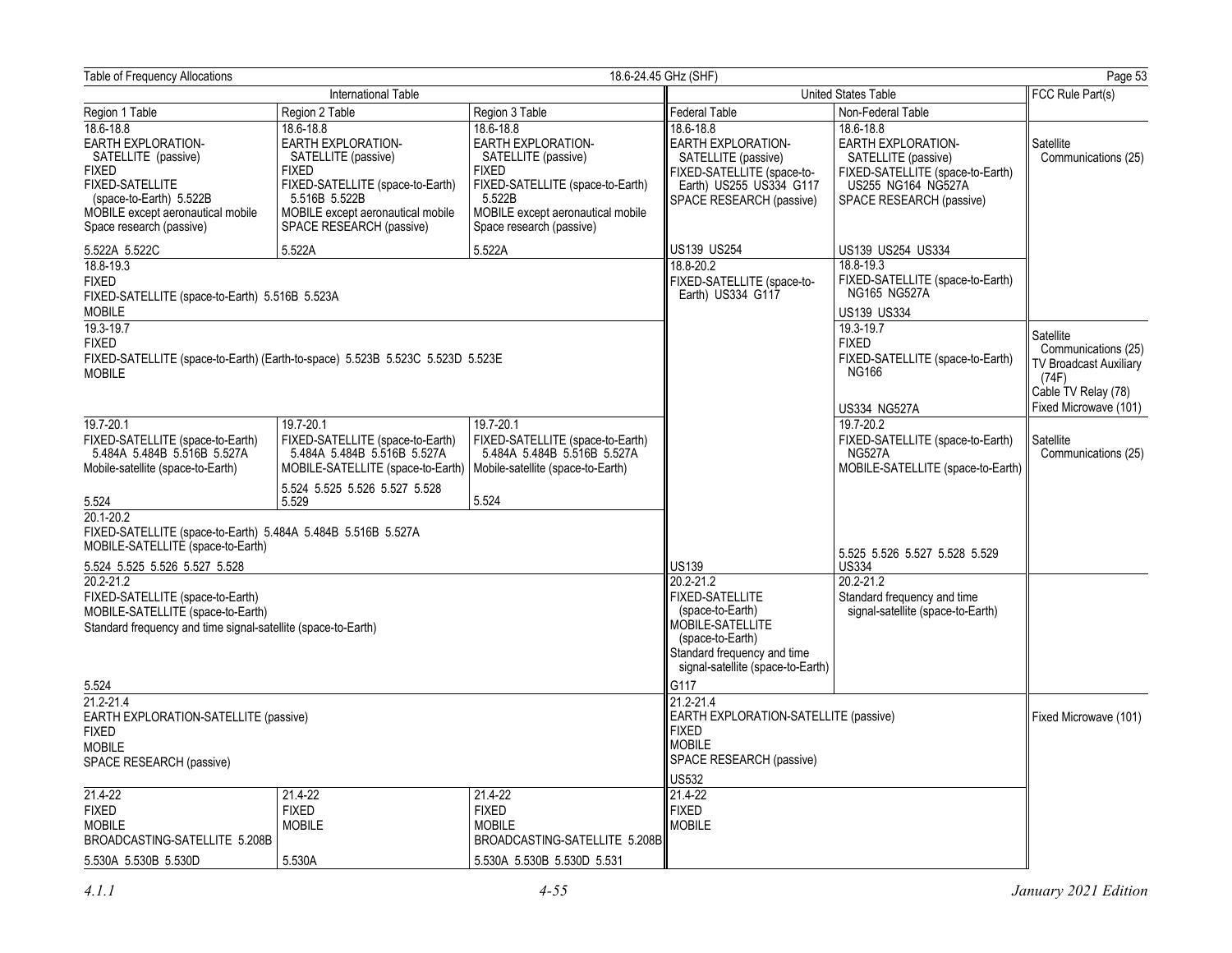| 22-22.21<br><b>FIXED</b><br>MOBILE except aeronautical mobile                    |                                       |                             | 22-22.21<br><b>FIXED</b><br>MOBILE except aeronautical mobile                    |                                                                           |                                              |  |
|----------------------------------------------------------------------------------|---------------------------------------|-----------------------------|----------------------------------------------------------------------------------|---------------------------------------------------------------------------|----------------------------------------------|--|
| 5.149                                                                            |                                       |                             | <b>US342</b>                                                                     |                                                                           |                                              |  |
| 22.21-22.5<br>EARTH EXPLORATION-SATELLITE (passive)<br><b>FIXED</b>              |                                       |                             | 22.21-22.5<br>EARTH EXPLORATION-SATELLITE (passive)<br><b>FIXED</b>              |                                                                           |                                              |  |
| MOBILE except aeronautical mobile<br>RADIO ASTRONOMY<br>SPACE RESEARCH (passive) |                                       |                             | MOBILE except aeronautical mobile<br>RADIO ASTRONOMY<br>SPACE RESEARCH (passive) |                                                                           |                                              |  |
| 5.149 5.532                                                                      |                                       |                             | US342 US532                                                                      |                                                                           |                                              |  |
| 22.5-22.55                                                                       |                                       |                             | 22.5-22.55                                                                       |                                                                           |                                              |  |
| <b>FIXED</b><br><b>MOBILE</b>                                                    |                                       |                             | <b>FIXED</b><br><b>MOBILE</b>                                                    |                                                                           |                                              |  |
|                                                                                  |                                       |                             | US211                                                                            |                                                                           |                                              |  |
| 22.55-23.15                                                                      |                                       |                             | 22.55-23.15                                                                      |                                                                           |                                              |  |
| <b>FIXED</b>                                                                     |                                       |                             | <b>FIXED</b>                                                                     |                                                                           | Satellite                                    |  |
| INTER-SATELLITE 5.338A                                                           |                                       |                             | INTER-SATELLITE US145 US278                                                      |                                                                           | Communications (25)<br>Fixed Microwave (101) |  |
| <b>MOBILE</b><br>SPACE RESEARCH (Earth-to-space) 5.532A                          |                                       |                             | <b>MOBILE</b><br>SPACE RESEARCH (Earth-to-space) 5.532A                          |                                                                           |                                              |  |
|                                                                                  |                                       |                             |                                                                                  |                                                                           |                                              |  |
| 5.149                                                                            |                                       |                             | <b>US342</b>                                                                     |                                                                           |                                              |  |
| 23.15-23.55<br><b>FIXED</b>                                                      |                                       |                             | 23.15-23.55                                                                      | <b>FIXED</b>                                                              |                                              |  |
| INTER-SATELLITE 5.338A                                                           |                                       |                             |                                                                                  | INTER-SATELLITE US145 US278                                               |                                              |  |
| <b>MOBILE</b>                                                                    |                                       |                             | <b>MOBILE</b>                                                                    |                                                                           |                                              |  |
| 23.55-23.6                                                                       |                                       |                             | 23.55-23.6                                                                       |                                                                           |                                              |  |
| <b>FIXED</b>                                                                     |                                       |                             | <b>FIXED</b>                                                                     |                                                                           |                                              |  |
| <b>MOBILE</b><br>23.6-24                                                         |                                       |                             | <b>MOBILE</b><br>23.6-24                                                         |                                                                           |                                              |  |
| EARTH EXPLORATION-SATELLITE (passive)                                            |                                       |                             | EARTH EXPLORATION-SATELLITE (passive)                                            |                                                                           |                                              |  |
| RADIO ASTRONOMY                                                                  |                                       |                             | RADIO ASTRONOMY US74                                                             |                                                                           |                                              |  |
| SPACE RESEARCH (passive)                                                         |                                       |                             |                                                                                  | SPACE RESEARCH (passive)                                                  |                                              |  |
| 5.340                                                                            |                                       |                             | <b>US246</b>                                                                     |                                                                           |                                              |  |
| 24-24.05                                                                         |                                       |                             | 24-24.05                                                                         | 24-24.05                                                                  |                                              |  |
| <b>AMATEUR</b><br>AMATEUR-SATELLITE                                              |                                       |                             |                                                                                  | <b>AMATEUR</b><br>AMATEUR-SATELLITE                                       | ISM Equipment (18)<br>Amateur Radio (97)     |  |
| 5.150                                                                            |                                       |                             | 5.150 US211                                                                      | 5.150 US211                                                               |                                              |  |
| 24.05-24.25                                                                      |                                       |                             | 24.05-24.25                                                                      | 24.05-24.25                                                               |                                              |  |
| <b>RADIOLOCATION</b>                                                             |                                       |                             | RADIOLOCATION G59                                                                | Amateur                                                                   | RF Devices (15)                              |  |
| Amateur                                                                          |                                       |                             |                                                                                  | Earth exploration-satellite (active) Earth exploration-satellite (active) | ISM Equipment (18)                           |  |
| Earth exploration-satellite (active)                                             |                                       |                             | Radiolocation                                                                    | Private Land Mobile (90)<br>Amateur Radio (97)                            |                                              |  |
| 5.150                                                                            |                                       |                             | 5.150                                                                            | 5.150                                                                     |                                              |  |
| 24.25-24.45<br><b>FIXED</b>                                                      | 24.25-24.45<br><b>RADIONAVIGATION</b> | 24.25-24.45<br><b>FIXED</b> | 24.25-24.45                                                                      | 24.25-24.45<br><b>FIXED</b>                                               | RF Devices (15)                              |  |
|                                                                                  |                                       | <b>MOBILE</b>               |                                                                                  | <b>MOBILE</b>                                                             | <b>Upper Microwave</b>                       |  |
|                                                                                  |                                       | <b>RADIONAVIGATION</b>      |                                                                                  |                                                                           | Flexible Use (30)                            |  |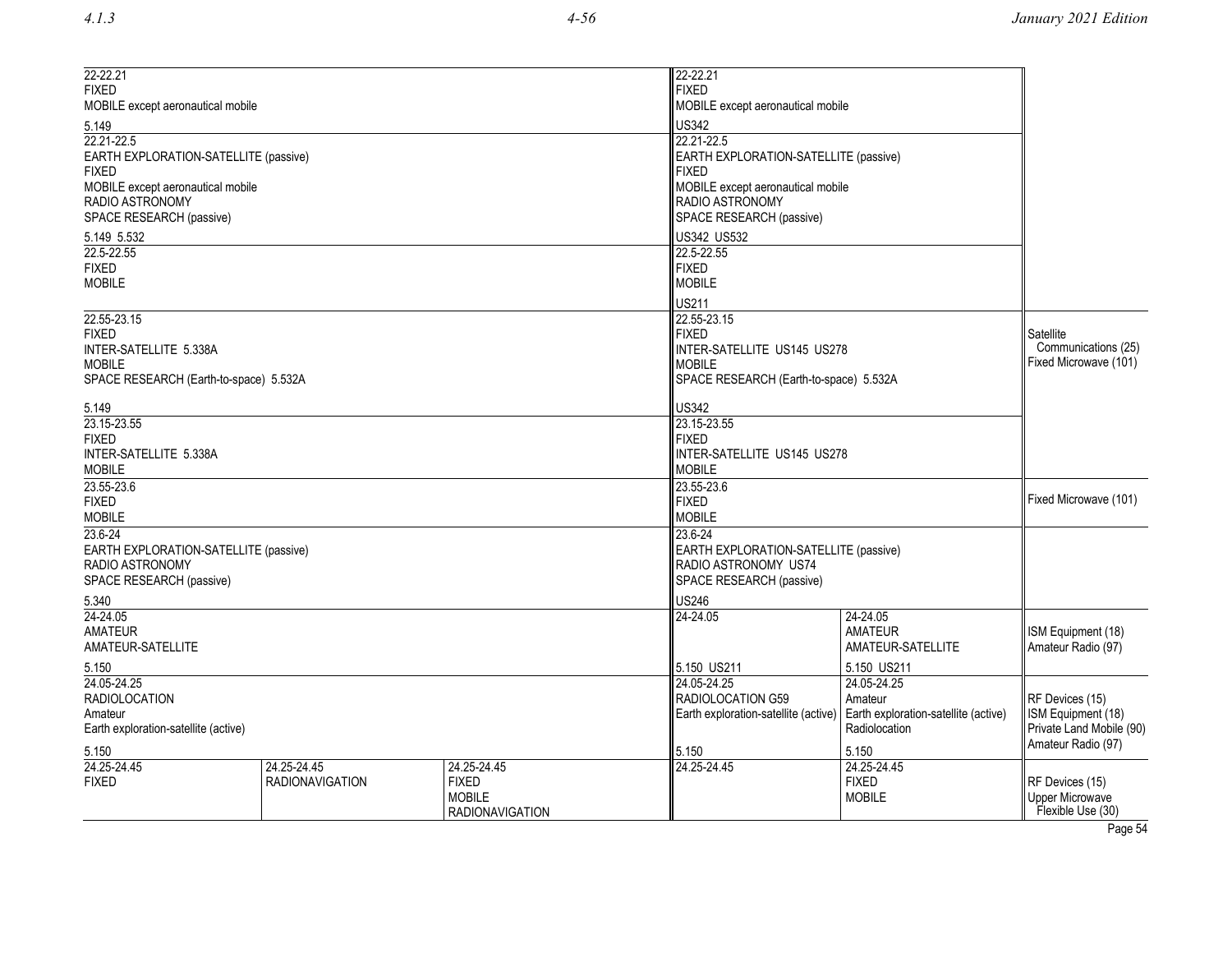|                                                                                                                                                                                                                                                                                                                                                                                        |                                                                                                                 |                                                                                                                                               | 24.45-31.8 GHz (SHF/EHF)                                                                                                                                                                                                                                                                                                                                                                        |                                                                                                                                                                                                                                                                              | Page 55                                                                                                                                                         |
|----------------------------------------------------------------------------------------------------------------------------------------------------------------------------------------------------------------------------------------------------------------------------------------------------------------------------------------------------------------------------------------|-----------------------------------------------------------------------------------------------------------------|-----------------------------------------------------------------------------------------------------------------------------------------------|-------------------------------------------------------------------------------------------------------------------------------------------------------------------------------------------------------------------------------------------------------------------------------------------------------------------------------------------------------------------------------------------------|------------------------------------------------------------------------------------------------------------------------------------------------------------------------------------------------------------------------------------------------------------------------------|-----------------------------------------------------------------------------------------------------------------------------------------------------------------|
| International Table                                                                                                                                                                                                                                                                                                                                                                    |                                                                                                                 |                                                                                                                                               | <b>United States Table</b>                                                                                                                                                                                                                                                                                                                                                                      |                                                                                                                                                                                                                                                                              |                                                                                                                                                                 |
| Region 1 Table                                                                                                                                                                                                                                                                                                                                                                         | Region 2 Table                                                                                                  | Region 3 Table                                                                                                                                | <b>Federal Table</b>                                                                                                                                                                                                                                                                                                                                                                            | Non-Federal Table                                                                                                                                                                                                                                                            |                                                                                                                                                                 |
| 24.45-24.65<br><b>FIXED</b><br><b>INTER-SATELLITE</b>                                                                                                                                                                                                                                                                                                                                  | 24.45-24.65<br><b>INTER-SATELLITE</b><br><b>RADIONAVIGATION</b>                                                 | 24.45-24.65<br><b>FIXED</b><br><b>INTER-SATELLITE</b><br><b>MOBILE</b><br><b>RADIONAVIGATION</b>                                              | 24.45-24.65<br><b>INTER-SATELLITE</b><br><b>RADIONAVIGATION</b>                                                                                                                                                                                                                                                                                                                                 |                                                                                                                                                                                                                                                                              | RF Devices (15)<br>Satellite<br>Communications (25)                                                                                                             |
| 24.65-24.75<br><b>FIXED</b><br><b>FIXED-SATELLITE</b><br>(Earth-to-space) 5.532B<br><b>INTER-SATELLITE</b>                                                                                                                                                                                                                                                                             | 5.533<br>24.65-24.75<br><b>INTER-SATELLITE</b><br>RADIOLOCATION-SATELLITE<br>(Earth-to-space)                   | 5.533<br>24.65-24.75<br><b>FIXED</b><br><b>FIXED-SATELLITE</b><br>(Earth-to-space) 5.532B<br><b>INTER-SATELLITE</b><br><b>MOBILE</b><br>5.533 | 5.533<br>24.65-24.75<br>INTER-SATELLITE<br>RADIOLOCATION-SATELLITE (Earth-to-space)                                                                                                                                                                                                                                                                                                             |                                                                                                                                                                                                                                                                              |                                                                                                                                                                 |
| 24.75-25.25<br><b>FIXED</b><br>FIXED-SATELLITE<br>(Earth-to-space) 5.532B                                                                                                                                                                                                                                                                                                              | 24.75-25.25<br><b>FIXED-SATELLITE</b><br>(Earth-to-space) 5.535                                                 | 24.75-25.25<br><b>FIXED</b><br>FIXED-SATELLITE<br>(Earth-to-space) 5.535<br><b>MOBILE</b>                                                     | 24.75-25.25                                                                                                                                                                                                                                                                                                                                                                                     | 24.75-25.25<br><b>FIXED</b><br>FIXED-SATELLITE<br>(Earth-to-space) NG65<br><b>MOBILE</b>                                                                                                                                                                                     | RF Devices (15)<br>Satellite<br>Communications (25)<br><b>Upper Microwave</b><br>Flexible Use (30)                                                              |
| 25.25-25.5<br><b>FIXED</b><br>INTER-SATELLITE 5.536<br><b>MOBILE</b><br>Standard frequency and time signal-satellite (Earth-to-space)<br>25.5-27<br>EARTH EXPLORATION-SATELLITE (space-to-Earth) 5.536B<br><b>FIXED</b><br>INTER-SATELLITE 5.536<br><b>MOBILE</b><br>SPACE RESEARCH (space-to-Earth) 5.536C<br>Standard frequency and time signal-satellite (Earth-to-space)<br>5.536A |                                                                                                                 |                                                                                                                                               | 25.25-25.5<br><b>FIXED</b><br>INTER-SATELLITE 5.536<br><b>MOBILE</b><br>Standard frequency and time<br>signal-satellite (Earth-to-space)<br>25.5-27<br><b>EARTH EXPLORATION-</b><br>SATELLITE (space-to-Earth)<br><b>FIXED</b><br>INTER-SATELLITE 5.536<br><b>MOBILE</b><br>SPACE RESEARCH (space-to-Earth)<br>Standard frequency and time<br>signal-satellite (Earth-to-space)<br>5.536A US258 | 25.25-25.5<br>Inter-satellite 5.536<br>Standard frequency and time<br>signal-satellite (Earth-to-space)<br>25.5-27<br><b>SPACE RESEARCH</b><br>(space-to-Earth)<br>Inter-satellite 5.536<br>Standard frequency and time<br>signal-satellite (Earth-to-space)<br>5.536A US258 | RF Devices (15)                                                                                                                                                 |
| $27-27.5$<br><b>FIXED</b><br><b>INTER-SATELLITE 5.536</b><br><b>MOBILE</b>                                                                                                                                                                                                                                                                                                             | $27 - 27.5$<br><b>FIXED</b><br>FIXED-SATELLITE (Earth-to-space)<br>INTER-SATELLITE 5.536 5.537<br><b>MOBILE</b> |                                                                                                                                               | $27-27.5$<br><b>FIXED</b><br>INTER-SATELLITE 5.536<br><b>MOBILE</b>                                                                                                                                                                                                                                                                                                                             | 27-27.5<br>Inter-satellite 5.536                                                                                                                                                                                                                                             |                                                                                                                                                                 |
| 27.5-28.5<br><b>FIXED 5.537A</b><br>FIXED-SATELLITE (Earth-to-space) 5.484A 5.516B 5.539<br><b>MOBILE</b><br>5.538 5.540                                                                                                                                                                                                                                                               |                                                                                                                 |                                                                                                                                               | 27.5-30                                                                                                                                                                                                                                                                                                                                                                                         | 27.5-28.35<br><b>FIXED</b><br>FIXED-SATELLITE (Earth-to-space)<br><b>MOBILE</b><br>28.35-29.1<br>FIXED-SATELLITE (Earth-to-space)    RF Devices (15)<br><b>NG165 NG527A</b>                                                                                                  | RF Devices (15)<br>Satellite<br>Communications (25)<br><b>Jpper Microwave</b><br>Flexible Use (30)<br>Fixed Microwave (101)<br>Satellite<br>Communications (25) |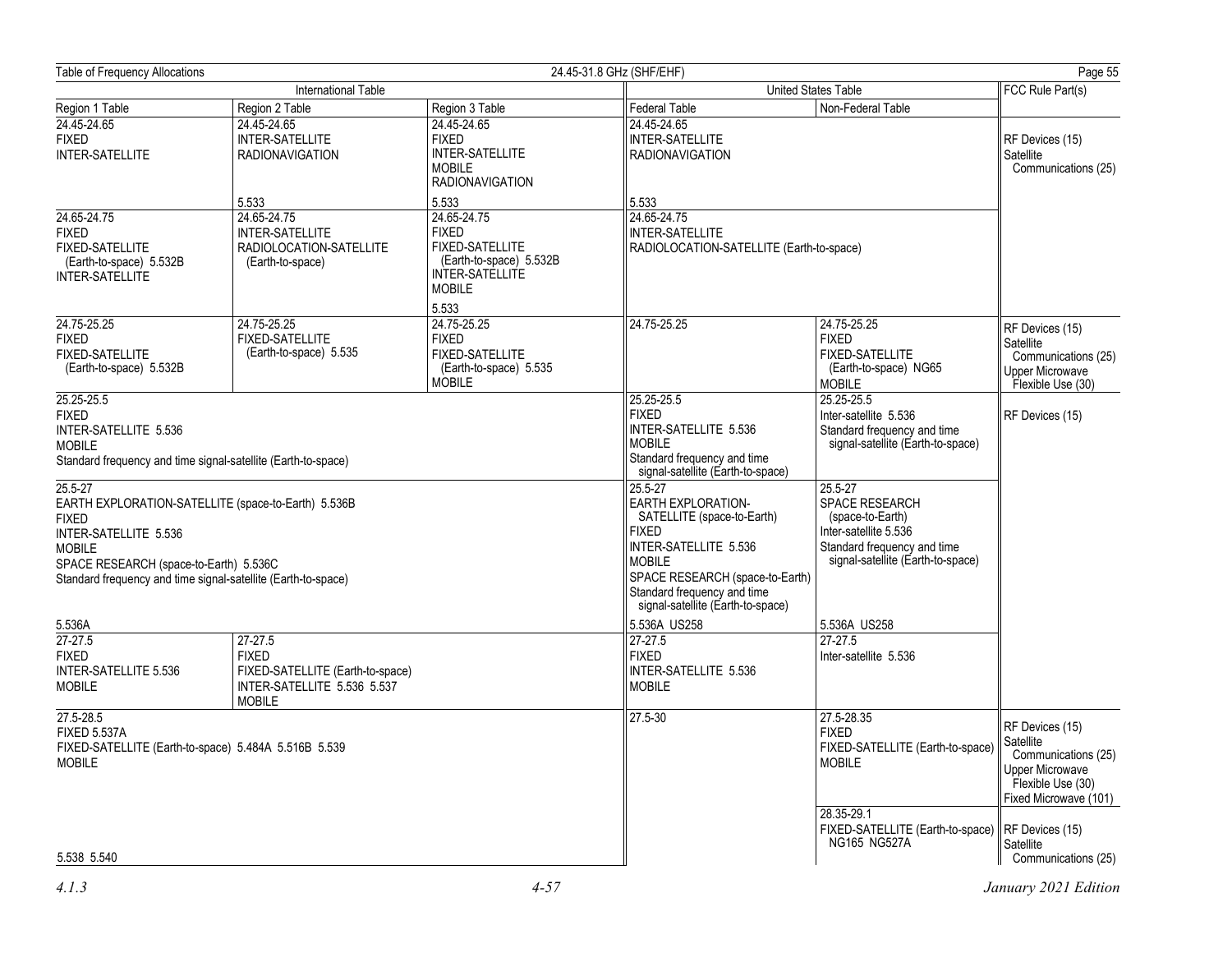|  | ۰. |
|--|----|

| 28.5-29.1<br><b>FIXED</b><br>FIXED-SATELLITE (Earth-to-space) 5.484A 5.516B 5.523A 5.539<br><b>MOBILE</b><br>Earth exploration-satellite (Earth-to-space) 5.541<br>5.540<br>29.1-29.5<br><b>FIXED</b> | FIXED-SATELLITE (Earth-to-space) 5.516B 5.523C 5.523E 5.535A 5.539 5.541A                                    |                                                                                                                       |                                                                                                                                                        | <b>NG62</b><br>29.1-29.25<br><b>FIXED</b><br>FIXED-SATELLITE (Earth-to-space) | Satellite<br>Communications (25) |
|-------------------------------------------------------------------------------------------------------------------------------------------------------------------------------------------------------|--------------------------------------------------------------------------------------------------------------|-----------------------------------------------------------------------------------------------------------------------|--------------------------------------------------------------------------------------------------------------------------------------------------------|-------------------------------------------------------------------------------|----------------------------------|
| <b>MOBILE</b><br>Earth exploration-satellite (Earth-to-space) 5.541                                                                                                                                   |                                                                                                              |                                                                                                                       |                                                                                                                                                        | NG166<br><b>MOBILE</b>                                                        | Fixed Microwave (101)            |
|                                                                                                                                                                                                       |                                                                                                              |                                                                                                                       |                                                                                                                                                        | 29.25-29.5<br>FIXED-SATELLITE (Earth-to-space)<br>NG527A NG535A               | Satellite<br>Communications (25) |
| 5.540                                                                                                                                                                                                 |                                                                                                              |                                                                                                                       |                                                                                                                                                        | <b>NG62</b>                                                                   |                                  |
| 29.5-29.9<br>FIXED-SATELLITE (Earth-to-space)<br>5.484A 5.484B 5.516B 5.527A<br>5.539                                                                                                                 | 29.5-29.9<br>FIXED-SATELLITE (Earth-to-space)<br>5.484A 5.484B 5.516B 5.527A<br>5.539                        | 29.5-29.9<br>FIXED-SATELLITE (Earth-to-space)<br>5.484A 5.484B 5.516B 5.527A<br>5.539                                 |                                                                                                                                                        | 29.5-30<br>FIXED-SATELLITE (Earth-to-space)<br>NG527A<br>MOBILE-SATELLITE     |                                  |
| Earth exploration-satellite<br>(Earth-to-space) 5.541<br>Mobile-satellite (Earth-to-space)                                                                                                            | MOBILE-SATELLITE (Earth-to-space)<br>Earth exploration-satellite<br>(Earth-to-space) 5.541                   | Earth exploration-satellite<br>(Earth-to-space) 5.541<br>Mobile-satellite (Earth-to-space)                            |                                                                                                                                                        | (Earth-to-space)                                                              |                                  |
| 5.540 5.542                                                                                                                                                                                           | 5.525 5.526 5.527 5.529 5.540                                                                                | 5.540 5.542                                                                                                           |                                                                                                                                                        |                                                                               |                                  |
| 29.9-30<br>MOBILE-SATELLITE (Earth-to-space)<br>Earth exploration-satellite (Earth-to-space) 5.541 5.543                                                                                              | FIXED-SATELLITE (Earth-to-space) 5.484A 5.484B 5.516B 5.527A 5.539                                           |                                                                                                                       |                                                                                                                                                        |                                                                               |                                  |
| 5.525 5.526 5.527 5.538 5.540 5.542                                                                                                                                                                   |                                                                                                              |                                                                                                                       |                                                                                                                                                        | 5.525 5.526 5.527 5.529 5.543                                                 |                                  |
| $30 - 31$<br>FIXED-SATELLITE (Earth-to-space) 5.338A<br>MOBILE-SATELLITE (Earth-to-space)<br>Standard frequency and time signal-satellite (space-to-Earth)                                            |                                                                                                              |                                                                                                                       | $30 - 31$<br>FIXED-SATELLITE (Earth-to-space)<br>MOBILE-SATELLITE (Earth-to-space)<br>Standard frequency and time<br>signal-satellite (space-to-Earth) | 30-31<br>Standard frequency and time<br>signal-satellite (space-to-Earth)     |                                  |
| 5.542                                                                                                                                                                                                 |                                                                                                              |                                                                                                                       | G117                                                                                                                                                   |                                                                               |                                  |
| 31-31.3<br>FIXED 5.338A 5.543A<br><b>MOBILE</b><br>Standard frequency and time signal-satellite (space-to-Earth)                                                                                      |                                                                                                              |                                                                                                                       | 31-31.3<br>Standard frequency and time<br>signal-satellite (space-to-Earth)                                                                            | 31-31.3<br>FIXED NG60<br><b>MOBILE</b><br>Standard frequency and time         | Fixed Microwave (101)            |
| Space research 5.544 5.545<br>5.149                                                                                                                                                                   |                                                                                                              |                                                                                                                       | US211 US342                                                                                                                                            | signal-satellite (space-to-Earth)<br>US211 US342                              |                                  |
| $31.3 - 31.5$<br>EARTH EXPLORATION-SATELLITE (passive)<br>RADIO ASTRONOMY<br>SPACE RESEARCH (passive)                                                                                                 |                                                                                                              |                                                                                                                       | 31.3-31.8<br>EARTH EXPLORATION-SATELLITE (passive)<br>RADIO ASTRONOMY US74<br>SPACE RESEARCH (passive)                                                 |                                                                               |                                  |
| 5.340                                                                                                                                                                                                 |                                                                                                              |                                                                                                                       |                                                                                                                                                        |                                                                               |                                  |
| 31.5-31.8<br><b>EARTH EXPLORATION-</b><br>SATELLITE (passive)<br>RADIO ASTRONOMY<br>SPACE RESEARCH (passive)<br>Fixed                                                                                 | 31.5-31.8<br><b>EARTH EXPLORATION-</b><br>SATELLITE (passive)<br>RADIO ASTRONOMY<br>SPACE RESEARCH (passive) | 31.5-31.8<br><b>EARTH EXPLORATION-</b><br>SATELLITE (passive)<br>RADIO ASTRONOMY<br>SPACE RESEARCH (passive)<br>Fixed |                                                                                                                                                        |                                                                               |                                  |
| Mobile except aeronautical mobile                                                                                                                                                                     |                                                                                                              | Mobile except aeronautical mobile                                                                                     |                                                                                                                                                        |                                                                               |                                  |
| 5.149 5.546                                                                                                                                                                                           | 5.340                                                                                                        | 5.149                                                                                                                 | <b>US246</b>                                                                                                                                           |                                                                               | Page 56                          |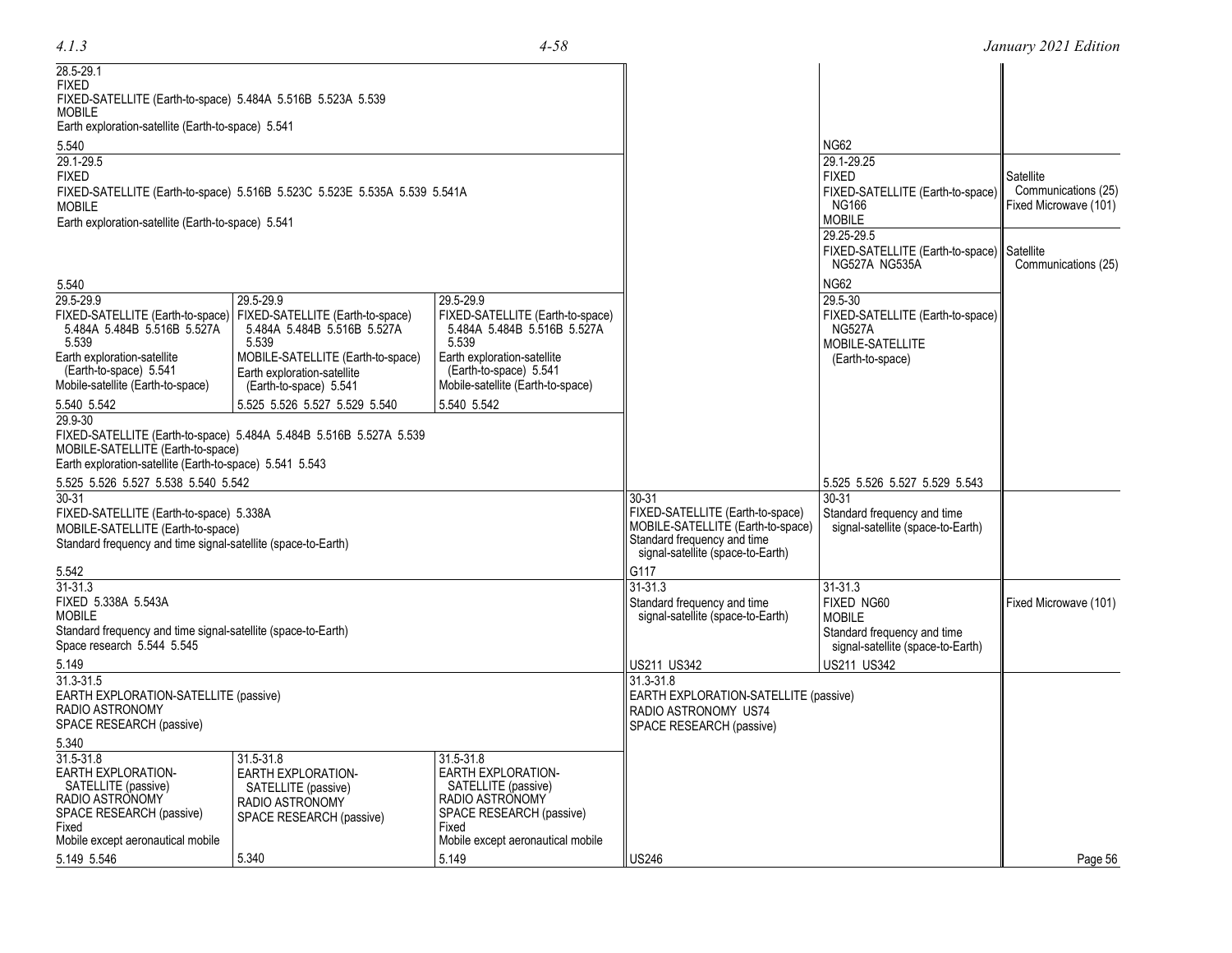| <b>Table of Frequency Allocations</b>                                                                                              |                     |                | 31.8-42 GHz (EHF)                                                                                                   | Page 57                                                                                              |                     |
|------------------------------------------------------------------------------------------------------------------------------------|---------------------|----------------|---------------------------------------------------------------------------------------------------------------------|------------------------------------------------------------------------------------------------------|---------------------|
|                                                                                                                                    | International Table |                |                                                                                                                     | United States Table                                                                                  | FCC Rule Part(s)    |
| Region 1 Table                                                                                                                     | Region 2 Table      | Region 3 Table | Federal Table                                                                                                       | Non-Federal Table                                                                                    |                     |
| $31.8 - 32$<br><b>FIXED 5.547A</b><br><b>RADIONAVIGATION</b><br>SPACE RESEARCH (deep space) (space-to-Earth)                       |                     |                | 31.8-32.3<br>RADIONAVIGATION US69<br>SPACE RESEARCH (deep space)<br>(space-to-Earth) US262                          | 31.8-32.3<br>SPACE RESEARCH (deep space)<br>(space-to-Earth) US262                                   |                     |
| 5.547 5.547B 5.548<br>32-32.3<br><b>FIXED 5.547A</b><br><b>RADIONAVIGATION</b><br>SPACE RESEARCH (deep space) (space-to-Earth)     |                     |                |                                                                                                                     |                                                                                                      |                     |
| 5.547 5.547C 5.548                                                                                                                 |                     |                | 5.548 US211                                                                                                         | 5.548 US211                                                                                          |                     |
| $32.3 - 33$<br><b>FIXED 5.547A</b><br><b>INTER-SATELLITE</b><br><b>RADIONAVIGATION</b>                                             |                     |                | 32.3-33<br><b>INTER-SATELLITE US278</b><br>RADIONAVIGATION US69                                                     |                                                                                                      | Aviation (87)       |
| 5.547 5.547D 5.548                                                                                                                 |                     |                | 5.548                                                                                                               |                                                                                                      |                     |
| 33-33.4<br><b>FIXED 5.547A</b><br><b>RADIONAVIGATION</b>                                                                           |                     |                | $33 - 33.4$<br>RADIONAVIGATION US69                                                                                 |                                                                                                      |                     |
| 5.547 5.547E                                                                                                                       |                     |                | US360 G117                                                                                                          |                                                                                                      |                     |
| 33.4-34.2<br><b>RADIOLOCATION</b>                                                                                                  |                     |                | 33.4-34.2<br><b>RADIOLOCATION</b>                                                                                   | 33.4-34.2<br>Radiolocation                                                                           | Private Land Mobile |
| 5.549                                                                                                                              |                     |                | US360 G117                                                                                                          | <b>US360</b>                                                                                         | (90)                |
| 34.2-34.7<br><b>RADIOLOCATION</b><br>SPACE RESEARCH (deep space) (Earth-to-space)                                                  |                     |                | 34.2-34.7<br><b>RADIOLOCATION</b><br>SPACE RESEARCH (deep space)<br>(Earth-to-space) US262                          | 34.2-34.7<br>Radiolocation<br>Space research (deep space)<br>(Earth-to-space) US262                  |                     |
| 5.549                                                                                                                              |                     |                | US360 G34 G117                                                                                                      | <b>US360</b>                                                                                         |                     |
| 34.7-35.2<br><b>RADIOLOCATION</b><br>Space research 5.550                                                                          |                     |                | 34.7-35.5<br><b>RADIOLOCATION</b>                                                                                   | 34.7-35.5<br>Radiolocation                                                                           |                     |
| 5.549<br>35.2-35.5<br>METEOROLOGICAL AIDS<br><b>RADIOLOCATION</b>                                                                  |                     |                |                                                                                                                     |                                                                                                      |                     |
| 5.549<br>35.5-36<br>METEOROLOGICAL AIDS<br>EARTH EXPLORATION-SATELLITE (active)<br><b>RADIOLOCATION</b><br>SPACE RESEARCH (active) |                     |                | US360 G117<br>35.5-36<br>EARTH EXPLORATION-SATELLITE<br>(active)<br><b>RADIOLOCATION</b><br>SPACE RESEARCH (active) | US360<br>35.5-36<br>Earth exploration-satellite (active)<br>Radiolocation<br>Space research (active) |                     |
| 5.549 5.549A                                                                                                                       |                     |                | US360 G117                                                                                                          | <b>US360</b>                                                                                         |                     |
| 36-37<br>EARTH EXPLORATION-SATELLITE (passive)<br><b>FIXED</b><br><b>MOBILE</b><br>SPACE RESEARCH (passive)                        |                     |                | 36-37<br>EARTH EXPLORATION-SATELLITE (passive)<br><b>FIXED</b><br><b>MOBILE</b><br>SPACE RESEARCH (passive)         |                                                                                                      |                     |
| 5.149 5.550A                                                                                                                       |                     |                | US342 US550A                                                                                                        |                                                                                                      |                     |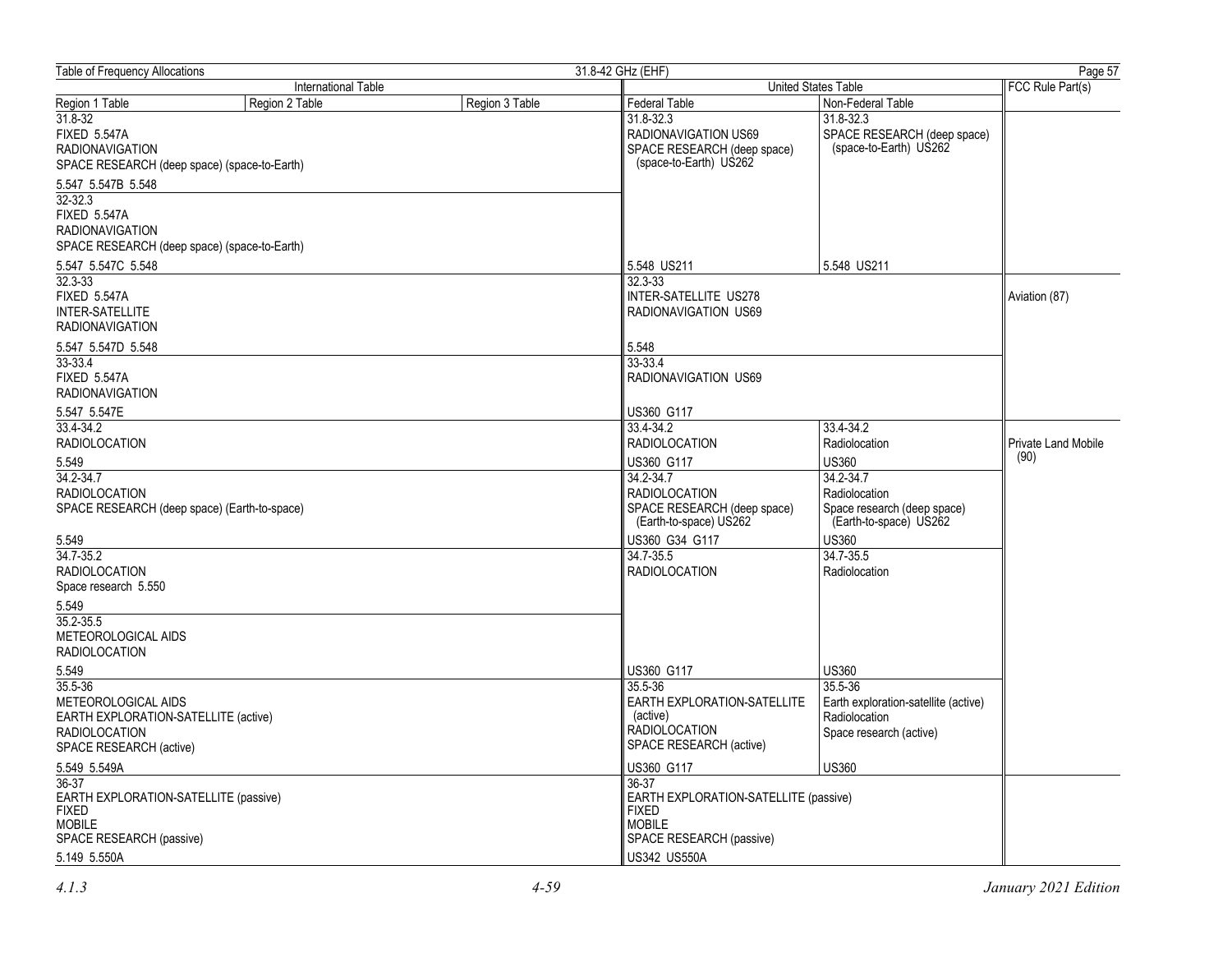| $37 - 37.5$                                                           |                                               |                                  | 37-38                                                          | 37-37.5                                  |                                  |
|-----------------------------------------------------------------------|-----------------------------------------------|----------------------------------|----------------------------------------------------------------|------------------------------------------|----------------------------------|
| <b>FIXED</b>                                                          |                                               |                                  | <b>FIXED</b>                                                   | <b>FIXED</b>                             | Upper Microwave                  |
| MOBILE except aeronautical mobile                                     |                                               |                                  | MOBILE except aeronautical mobile                              | MOBILE except aeronautical mobile        | Flexible Use (30)                |
| SPACE RESEARCH (space-to-Earth)                                       |                                               |                                  | SPACE RESEARCH (space-to-Earth)                                |                                          |                                  |
| 5.547                                                                 |                                               |                                  |                                                                | <b>US151</b>                             |                                  |
| 37.5-38                                                               |                                               |                                  |                                                                | 37.5-38                                  |                                  |
| FIXED                                                                 |                                               |                                  |                                                                | <b>FIXED</b>                             | Satellite<br>Communications (25) |
| FIXED-SATELLITE (space-to-Earth)<br>MOBILE except aeronautical mobile |                                               |                                  |                                                                | FIXED-SATELLITE (space-to-Earth)<br>NG63 | <b>Upper Microwave</b>           |
| SPACE RESEARCH (space-to-Earth)                                       |                                               |                                  |                                                                | MOBILE except aeronautical mobile        | Flexible Use (30)                |
| Earth exploration-satellite (space-to-Earth)                          |                                               |                                  |                                                                |                                          |                                  |
| 5.547                                                                 |                                               |                                  | <b>US151</b>                                                   | <b>US151</b>                             |                                  |
| 38-39.5                                                               |                                               |                                  | 38-38.6                                                        | 38-39.5                                  |                                  |
| FIXED                                                                 |                                               |                                  | <b>FIXED</b>                                                   | <b>FIXED</b>                             |                                  |
| FIXED-SATELLITE (space-to-Earth)                                      |                                               |                                  | <b>MOBILE</b>                                                  | FIXED-SATELLITE (space-to-Earth)         |                                  |
| MOBILE                                                                |                                               |                                  | 38.6-39.5                                                      | NG63                                     |                                  |
| Earth exploration-satellite (space-to-Earth)                          |                                               |                                  |                                                                | <b>MOBILE NG175</b>                      |                                  |
| 5.547                                                                 |                                               |                                  |                                                                |                                          |                                  |
| 39.5-40                                                               |                                               |                                  | 39.5-40                                                        | $39.5 - 40$                              |                                  |
| FIXED                                                                 |                                               |                                  | FIXED-SATELLITE (space-to-Earth)                               | <b>FIXED</b>                             |                                  |
| FIXED-SATELLITE (space-to-Earth) 5.516B<br>MOBILE                     |                                               |                                  | MOBILE-SATELLITE (space-to-Earth)<br><b>US382</b>              | FIXED-SATELLITE (space-to-Earth)<br>NG63 |                                  |
| MOBILE-SATELLITE (space-to-Earth)                                     |                                               |                                  |                                                                | <b>MOBILE NG175</b>                      |                                  |
| Earth exploration-satellite (space-to-Earth)                          |                                               |                                  |                                                                |                                          |                                  |
| 5.547                                                                 |                                               |                                  | G117                                                           | US382                                    |                                  |
| 40-40.5                                                               |                                               |                                  | 40-40.5                                                        | 40-40.5                                  |                                  |
| EARTH EXPLORATION-SATELLITE (Earth-to-space)                          |                                               |                                  | <b>EARTH EXPLORATION-</b>                                      | FIXED-SATELLITE (space-to-Earth)         | Satellite                        |
| FIXED                                                                 |                                               |                                  | SATELLITE (Earth-to-space)                                     | MOBILE-SATELLITE (space-to-              | Communications (25)              |
| FIXED-SATELLITE (space-to-Earth) 5.516B                               |                                               |                                  | FIXED-SATELLITE (space-to-Earth)                               | Earth)                                   |                                  |
| <b>MOBILE</b>                                                         |                                               |                                  | MOBILE-SATELLITE (space-to-Earth)                              |                                          |                                  |
| MOBILE-SATELLITE (space-to-Earth)                                     |                                               |                                  | SPACE RESEARCH (Earth-to-space)<br>Earth exploration-satellite |                                          |                                  |
| SPACE RESEARCH (Earth-to-space)                                       |                                               |                                  | (space-to-Earth)                                               |                                          |                                  |
| Earth exploration-satellite (space-to-Earth)                          |                                               |                                  | G117                                                           |                                          |                                  |
| 40.5-41                                                               | 40.5-41                                       | 40.5-41                          | 40.5-41                                                        | 40.5-41                                  |                                  |
| FIXED                                                                 | <b>FIXED</b>                                  | <b>FIXED</b>                     | FIXED-SATELLITE (space-to-Earth)                               | FIXED-SATELLITE (space-to-Earth)         |                                  |
| FIXED-SATELLITE (space-to-Earth)                                      | FIXED-SATELLITE (space-to-                    | FIXED-SATELLITE (space-to-Earth) | Mobile-satellite (space-to-Earth)                              | <b>BROADCASTING</b>                      |                                  |
| BROADCASTING                                                          | Earth) 5.516B                                 | <b>BROADCASTING</b>              |                                                                | BROADCASTING-SATELLITE                   |                                  |
| BROADCASTING-SATELLITE                                                | <b>BROADCASTING</b><br>BROADCASTING-SATELLITE | BROADCASTING-SATELLITE           |                                                                | Fixed                                    |                                  |
| Mobile                                                                | Mobile                                        | Mobile                           |                                                                | Mobile                                   |                                  |
|                                                                       | Mobile-satellite (space-to-Earth)             |                                  |                                                                | Mobile-satellite (space-to-Earth)        |                                  |
| 5.547                                                                 | 5.547                                         | 5.547                            | US211 G117                                                     | <b>US211</b>                             |                                  |
| 41-42.5                                                               |                                               |                                  | 41-42.5                                                        | 41-42                                    |                                  |
| FIXED                                                                 |                                               |                                  |                                                                | <b>FIXED</b>                             |                                  |
| FIXED-SATELLITE (space-to-Earth) 5.516B                               |                                               |                                  |                                                                | FIXED-SATELLITE (space-to-Earth)         |                                  |
| BROADCASTING                                                          |                                               |                                  |                                                                | <b>MOBILE</b><br><b>BROADCASTING</b>     |                                  |
| BROADCASTING-SATELLITE<br>Mobile                                      |                                               |                                  |                                                                | BROADCASTING-SATELLITE                   |                                  |
|                                                                       |                                               |                                  |                                                                | <b>US211</b>                             |                                  |
|                                                                       |                                               |                                  |                                                                |                                          | Page 58                          |
|                                                                       |                                               |                                  | <b>US211</b>                                                   |                                          |                                  |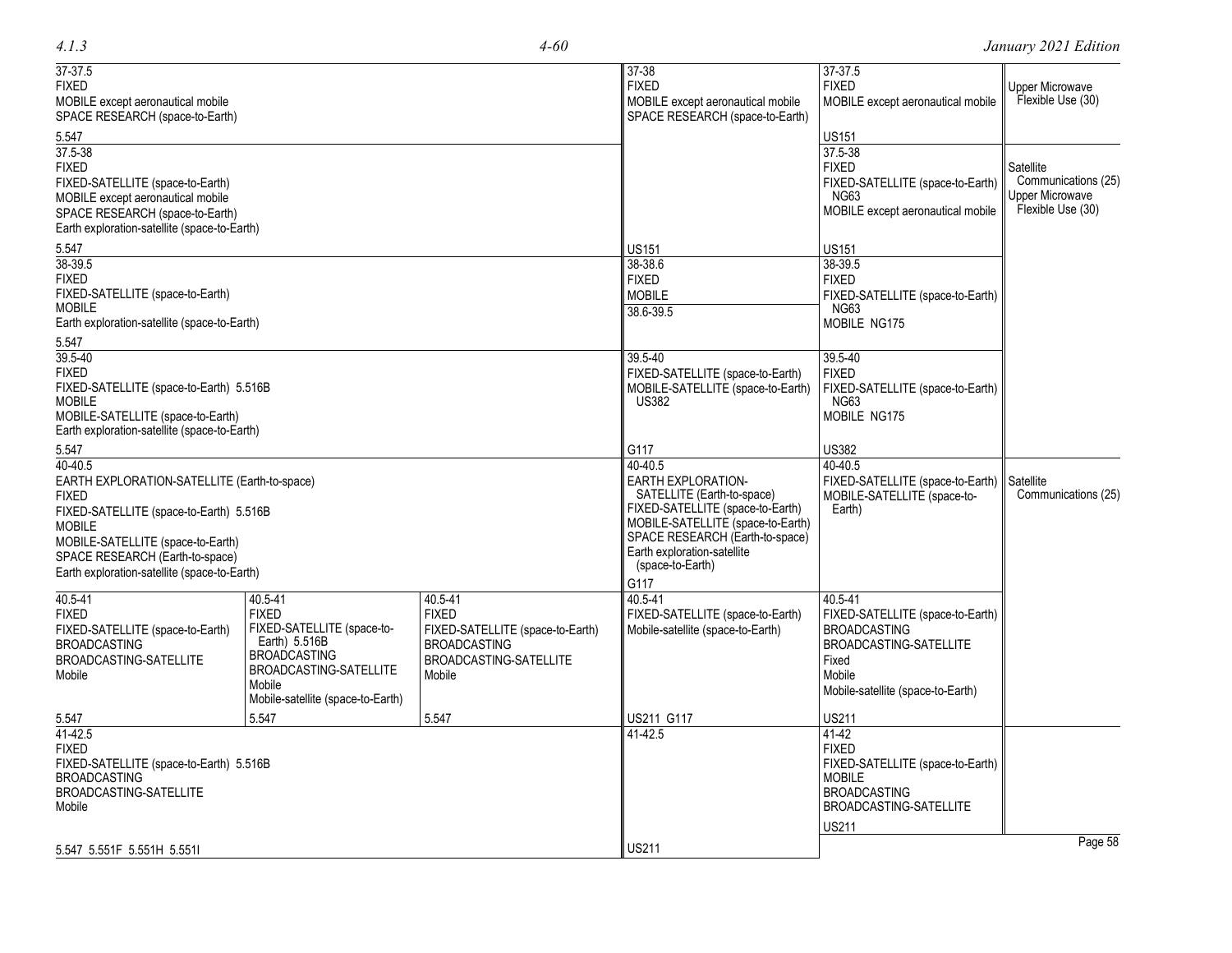| Table of Frequency Allocations                                                                                                             |                                                                                      |                | 42-56.9 GHz (EHF)                                                                                                                                                                                              | Page 59                                                                                                  |                                                                                 |
|--------------------------------------------------------------------------------------------------------------------------------------------|--------------------------------------------------------------------------------------|----------------|----------------------------------------------------------------------------------------------------------------------------------------------------------------------------------------------------------------|----------------------------------------------------------------------------------------------------------|---------------------------------------------------------------------------------|
|                                                                                                                                            | International Table                                                                  |                | United States Table                                                                                                                                                                                            | FCC Rule Part(s)                                                                                         |                                                                                 |
| Region 1 Table                                                                                                                             | Region 2 Table                                                                       | Region 3 Table | <b>Federal Table</b>                                                                                                                                                                                           | Non-Federal Table                                                                                        |                                                                                 |
| (See previous page)                                                                                                                        |                                                                                      |                | (See previous page)                                                                                                                                                                                            | $42 - 42.5$<br><b>FIXED</b><br><b>MOBILE</b><br><b>US211</b>                                             |                                                                                 |
| 42.5-43.5<br><b>FIXED</b><br>FIXED-SATELLITE (Earth-to-space) 5.552<br>MOBILE except aeronautical mobile<br>RADIO ASTRONOMY<br>5.149 5.547 |                                                                                      |                | 42.5-43.5<br><b>FIXED</b><br>FIXED-SATELLITE (Earth-to-space)<br>MOBILE except aeronautical mobile<br>RADIO ASTRONOMY<br><b>US342</b>                                                                          | 42.5-43.5<br><b>RADIO ASTRONOMY</b><br><b>US342</b>                                                      |                                                                                 |
| 43.5-47<br>MOBILE 5.553<br>MOBILE-SATELLITE<br><b>RADIONAVIGATION</b><br>RADIONAVIGATION-SATELLITE                                         |                                                                                      |                | 43.5-45.5<br>FIXED-SATELLITE (Earth-to-space)<br>MOBILE-SATELLITE (Earth-to-space)<br>G117<br>45.5-46.9<br><b>MOBILE</b><br>MOBILE-SATELLITE (Earth-to-space)<br>RADIONAVIGATION-SATELLITE<br>5.554<br>46.9-47 | 43.5-45.5<br>46.9-47                                                                                     |                                                                                 |
| 5.554                                                                                                                                      |                                                                                      |                | <b>MOBILE</b><br>MOBILE-SATELLITE (Earth-to-space)<br>RADIONAVIGATION-SATELLITE<br>5.554                                                                                                                       | <b>FIXED</b><br><b>MOBILE</b><br>MOBILE-SATELLITE (Earth-to-space)<br>RADIONAVIGATION-SATELLITE<br>5.554 |                                                                                 |
| 47-47.2<br><b>AMATEUR</b><br>AMATEUR-SATELLITE                                                                                             |                                                                                      |                | 47-48.2                                                                                                                                                                                                        | 47-47.2<br><b>AMATEUR</b><br>AMATEUR-SATELLITE                                                           | Amateur Radio (97)                                                              |
| 47.2-47.5<br><b>FIXED</b><br>FIXED-SATELLITE (Earth-to-space) 5.552<br><b>MOBILE</b>                                                       |                                                                                      |                |                                                                                                                                                                                                                | 47.2-48.2<br><b>FIXED</b><br>FIXED-SATELLITE (Earth-to-space)<br><b>US297 NG65</b><br><b>MOBILE</b>      | Satellite<br>Communications (25)<br><b>Upper Microwave</b><br>Flexible Use (30) |
| 5.552A<br>47.5-47.9<br><b>FIXED</b><br>FIXED-SATELLITE (Earth-to-space)<br>5.552 (space-to-Earth) 5.516B<br>5.554A<br><b>MOBILE</b>        | 47.5-47.9<br><b>FIXED</b><br>FIXED-SATELLITE (Earth-to-space) 5.552<br><b>MOBILE</b> |                |                                                                                                                                                                                                                |                                                                                                          |                                                                                 |
| 47.9-48.2<br><b>FIXED</b><br>FIXED-SATELLITE (Earth-to-space) 5.552<br><b>MOBILE</b>                                                       |                                                                                      |                |                                                                                                                                                                                                                |                                                                                                          |                                                                                 |
| 5.552A                                                                                                                                     |                                                                                      |                |                                                                                                                                                                                                                |                                                                                                          |                                                                                 |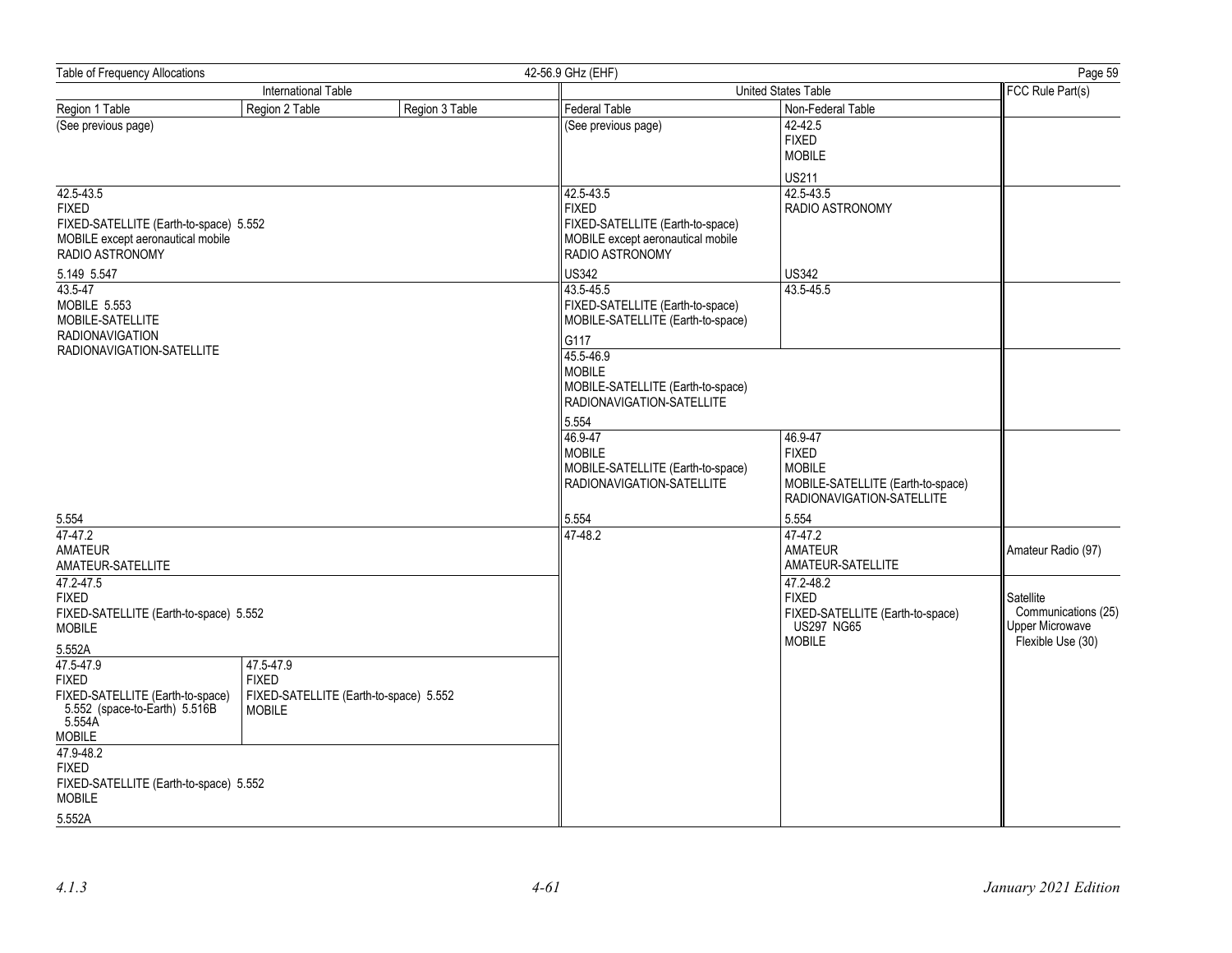| 48.2-48.54                                                                                                                     | 48.2-50.2                                                             | 48.2-50.2                                                                                                                     |                                                                                                                           |                                  |
|--------------------------------------------------------------------------------------------------------------------------------|-----------------------------------------------------------------------|-------------------------------------------------------------------------------------------------------------------------------|---------------------------------------------------------------------------------------------------------------------------|----------------------------------|
| <b>FIXED</b>                                                                                                                   | <b>FIXED</b>                                                          | <b>FIXED</b>                                                                                                                  |                                                                                                                           | Satellite                        |
| FIXED-SATELLITE (Earth-to-space)<br>5.552 (space-to-Earth) 5.516B<br>5.554A 5.555B                                             | FIXED-SATELLITE (Earth-to-space) 5.338A 5.516B 5.552<br><b>MOBILE</b> | FIXED-SATELLITE (Earth-to-space) US156 US297<br>MOBILE US264                                                                  |                                                                                                                           | Communications (25)              |
| <b>MOBILE</b>                                                                                                                  |                                                                       |                                                                                                                               |                                                                                                                           |                                  |
| 48.54-49.44<br><b>FIXED</b><br>FIXED-SATELLITE (Earth-to-space)<br>5.552<br><b>MOBILE</b>                                      |                                                                       |                                                                                                                               |                                                                                                                           |                                  |
| 5.149 5.340 5.555<br>49.44-50.2<br><b>FIXED</b><br>FIXED-SATELLITE (Earth-to-space)<br>5.338A 5.552 (space-to-Earth)           |                                                                       |                                                                                                                               |                                                                                                                           |                                  |
| 5.516B 5.554A 5.555B                                                                                                           |                                                                       |                                                                                                                               |                                                                                                                           |                                  |
| <b>MOBILE</b>                                                                                                                  | 5.149 5.340 5.555                                                     | 5.555 US342                                                                                                                   |                                                                                                                           |                                  |
| 50.2-50.4<br>EARTH EXPLORATION-SATELLITE (passive)<br>SPACE RESEARCH (passive)                                                 |                                                                       | $50.2 - 50.4$<br>EARTH EXPLORATION-SATELLITE (passive)<br>SPACE RESEARCH (passive)                                            |                                                                                                                           |                                  |
| 5.340                                                                                                                          |                                                                       | <b>US246</b>                                                                                                                  |                                                                                                                           |                                  |
| $50.4 - 51.4$<br><b>FIXED</b><br>FIXED-SATELLITE (Earth-to-space) 5.338A<br><b>MOBILE</b><br>Mobile-satellite (Earth-to-space) |                                                                       | $50.4 - 51.4$<br><b>FIXED</b><br>FIXED-SATELLITE (Earth-to-space) US156<br><b>MOBILE</b><br>MOBILE-SATELLITE (Earth-to-space) | 50.4-51.4<br><b>FIXED</b><br>FIXED-SATELLITE (Earth-to-space) US156<br><b>MOBILE</b><br>MOBILE-SATELLITE (Earth-to-space) | Satellite<br>Communications (25) |
|                                                                                                                                |                                                                       |                                                                                                                               |                                                                                                                           |                                  |
| 51.4-52.6<br><b>FIXED 5.338A</b><br><b>MOBILE</b>                                                                              |                                                                       | G117<br>51.4-52.6<br>FIXED US157<br><b>MOBILE</b>                                                                             | <b>NG65</b>                                                                                                               |                                  |
| 5.547 5.556                                                                                                                    |                                                                       |                                                                                                                               |                                                                                                                           |                                  |
| 52.6-54.25<br>EARTH EXPLORATION-SATELLITE (passive)<br>SPACE RESEARCH (passive)                                                |                                                                       | 52.6-54.25<br>EARTH EXPLORATION-SATELLITE (passive)<br>SPACE RESEARCH (passive)                                               |                                                                                                                           |                                  |
| 5.340 5.556<br>54.25-55.78<br>EARTH EXPLORATION-SATELLITE (passive)<br>INTER-SATELLITE 5.556A<br>SPACE RESEARCH (passive)      |                                                                       | <b>US246</b><br>54.25-55.78<br>EARTH EXPLORATION-SATELLITE (passive)<br>INTER-SATELLITE 5.556A<br>SPACE RESEARCH (passive)    |                                                                                                                           | Satellite<br>Communications (25) |
| 5.556B                                                                                                                         |                                                                       |                                                                                                                               |                                                                                                                           |                                  |
| 55.78-56.9<br>EARTH EXPLORATION-SATELLITE (passive)<br><b>FIXED 5.557A</b><br>INTER-SATELLITE 5.556A<br><b>MOBILE 5.558</b>    |                                                                       | 55.78-56.9<br>EARTH EXPLORATION-SATELLITE (passive)<br>FIXED US379<br>INTER-SATELLITE 5.556A<br><b>MOBILE 5.558</b>           |                                                                                                                           |                                  |
| SPACE RESEARCH (passive)                                                                                                       |                                                                       | SPACE RESEARCH (passive)                                                                                                      |                                                                                                                           |                                  |
| 5.547 5.557                                                                                                                    |                                                                       | <b>US353 US532</b>                                                                                                            |                                                                                                                           | Page 60                          |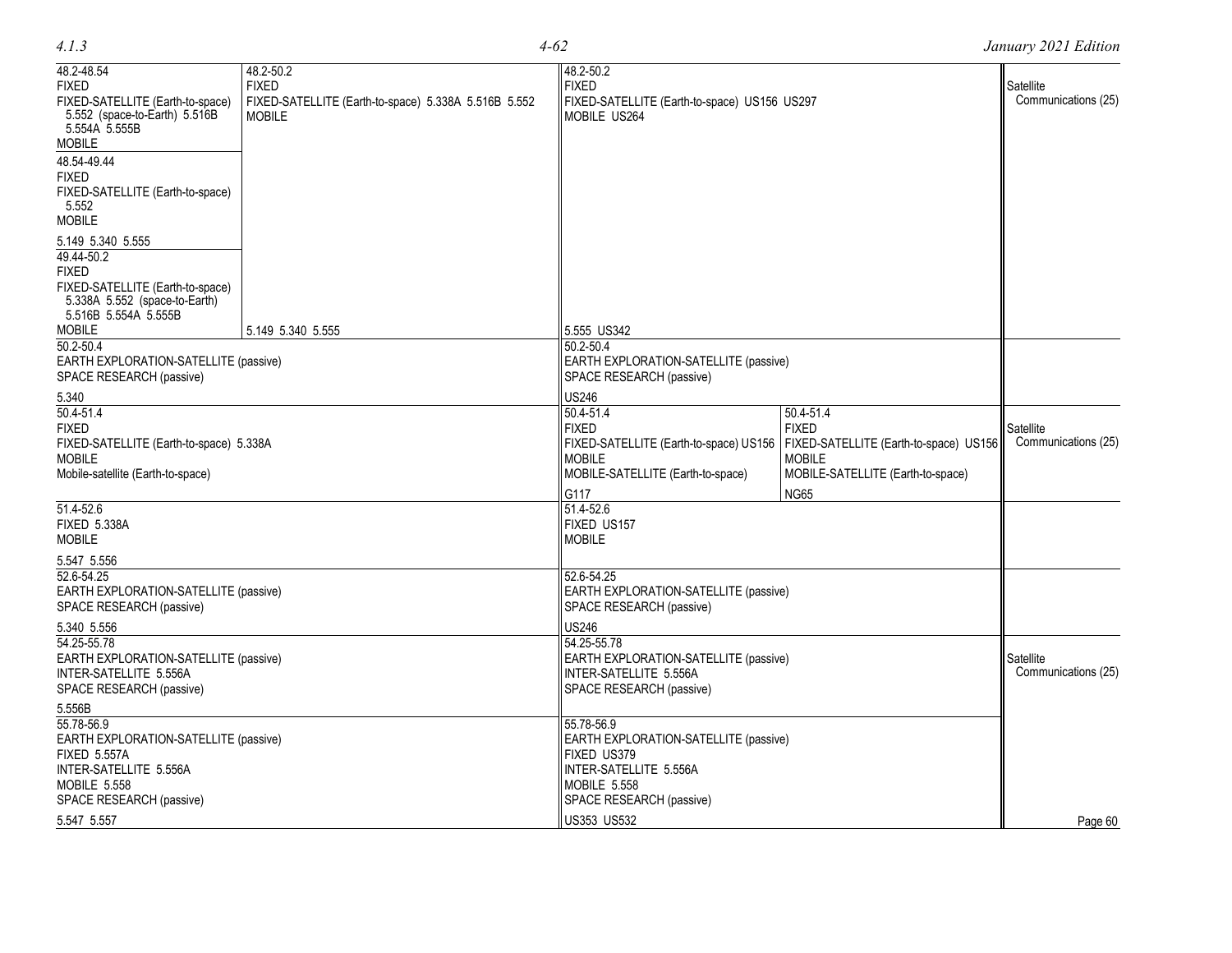| <b>Table of Frequency Allocations</b><br>56.9-81 GHz (EHF)                                                                                                           |                     |                |                                                                                                                                                                         | Page 61                                                                                                                                       |                                                  |
|----------------------------------------------------------------------------------------------------------------------------------------------------------------------|---------------------|----------------|-------------------------------------------------------------------------------------------------------------------------------------------------------------------------|-----------------------------------------------------------------------------------------------------------------------------------------------|--------------------------------------------------|
|                                                                                                                                                                      | International Table |                | United States Table                                                                                                                                                     |                                                                                                                                               | FCC Rule Part(s)                                 |
| Region 1 Table                                                                                                                                                       | Region 2 Table      | Region 3 Table | Federal Table                                                                                                                                                           | Non-Federal Table                                                                                                                             |                                                  |
| 56.9-57<br>EARTH EXPLORATION-SATELLITE (passive)<br><b>FIXED</b><br>INTER-SATELLITE 5.558A<br><b>MOBILE 5.558</b><br>SPACE RESEARCH (passive)                        |                     |                | 56.9-57<br>EARTH EXPLORATION-SATELLITE<br>(passive)<br><b>FIXED</b><br>INTER-SATELLITE G128<br><b>MOBILE 5.558</b><br>SPACE RESEARCH (passive)                          | 56.9-57<br>EARTH EXPLORATION-SATELLITE<br>(passive)<br><b>FIXED</b><br>MOBILE 5.558<br>SPACE RESEARCH (passive)                               |                                                  |
| 5.547 5.557                                                                                                                                                          |                     |                | <b>US532</b>                                                                                                                                                            | <b>US532</b>                                                                                                                                  |                                                  |
| $57 - 58.2$<br>EARTH EXPLORATION-SATELLITE (passive)<br><b>FIXED</b><br>INTER-SATELLITE 5.556A<br><b>MOBILE 5.558</b><br>SPACE RESEARCH (passive)                    |                     |                | $57 - 58.2$<br>EARTH EXPLORATION-SATELLITE (passive)<br><b>FIXED</b><br>INTER-SATELLITE 5.556A<br>MOBILE 5.558<br>SPACE RESEARCH (passive)                              |                                                                                                                                               | RF Devices (15)<br>Satellite Communications (25) |
| 5.547 5.557                                                                                                                                                          |                     |                | US532                                                                                                                                                                   |                                                                                                                                               |                                                  |
| 58.2-59<br>EARTH EXPLORATION-SATELLITE (passive)<br><b>FIXED</b><br><b>MOBILE</b><br>SPACE RESEARCH (passive)                                                        |                     |                | 58.2-59<br>EARTH EXPLORATION-SATELLITE (passive)<br><b>FIXED</b><br><b>MOBILE</b><br>SPACE RESEARCH (passive)                                                           |                                                                                                                                               | RF Devices (15)                                  |
| 5.547 5.556                                                                                                                                                          |                     |                | US353 US354                                                                                                                                                             |                                                                                                                                               |                                                  |
| 59-59.3<br>EARTH EXPLORATION-SATELLITE (passive)<br><b>FIXED</b><br>INTER-SATELLITE 5.556A<br><b>MOBILE 5.558</b><br>RADIOLOCATION 5.559<br>SPACE RESEARCH (passive) |                     |                | 59-59.3<br>EARTH EXPLORATION-SATELLITE<br>(passive)<br><b>FIXED</b><br>INTER-SATELLITE 5.556A<br><b>MOBILE 5.558</b><br>RADIOLOCATION 5.559<br>SPACE RESEARCH (passive) | 59-59.3<br>EARTH EXPLORATION-SATELLITE<br>(passive)<br><b>FIXED</b><br><b>MOBILE 5.558</b><br>RADIOLOCATION 5.559<br>SPACE RESEARCH (passive) |                                                  |
| 59.3-64<br><b>FIXED</b><br>INTER-SATELLITE<br><b>MOBILE 5.558</b><br>RADIOLOCATION 5.559                                                                             |                     |                | <b>US353</b><br>59.3-64<br><b>FIXED</b><br><b>INTER-SATELLITE</b><br><b>MOBILE 5.558</b><br>RADIOLOCATION 5.559<br>5.138 US353                                          | <b>US353</b><br>59.3-64<br><b>FIXED</b><br><b>MOBILE 5.558</b><br>RADIOLOCATION 5.559<br>5.138 US353                                          | RF Devices (15)<br>ISM Equipment (18)            |
| 5.138<br>64-65<br><b>FIXED</b><br><b>INTER-SATELLITE</b><br>MOBILE except aeronautical mobile                                                                        |                     |                | 64-65<br><b>FIXED</b><br><b>INTER-SATELLITE</b><br>MOBILE except aeronautical mobile                                                                                    | 64-65<br><b>FIXED</b><br>MOBILE except aeronautical mobile                                                                                    | RF Devices (15)                                  |
| 5.547 5.556                                                                                                                                                          |                     |                |                                                                                                                                                                         |                                                                                                                                               |                                                  |
| 65-66<br>EARTH EXPLORATION-SATELLITE<br><b>FIXED</b><br><b>INTER-SATELLITE</b><br>MOBILE except aeronautical mobile<br><b>SPACE RESEARCH</b><br>5.547                |                     |                | 65-66<br>EARTH EXPLORATION-SATELLITE<br><b>FIXED</b><br>MOBILE except aeronautical mobile<br><b>SPACE RESEARCH</b>                                                      | 65-66<br>EARTH EXPLORATION-SATELLITE<br><b>FIXED</b><br><b>INTER-SATELLITE</b><br>MOBILE except aeronautical mobile<br>SPACE RESEARCH         | RF Devices (15)<br>Satellite Communications (25) |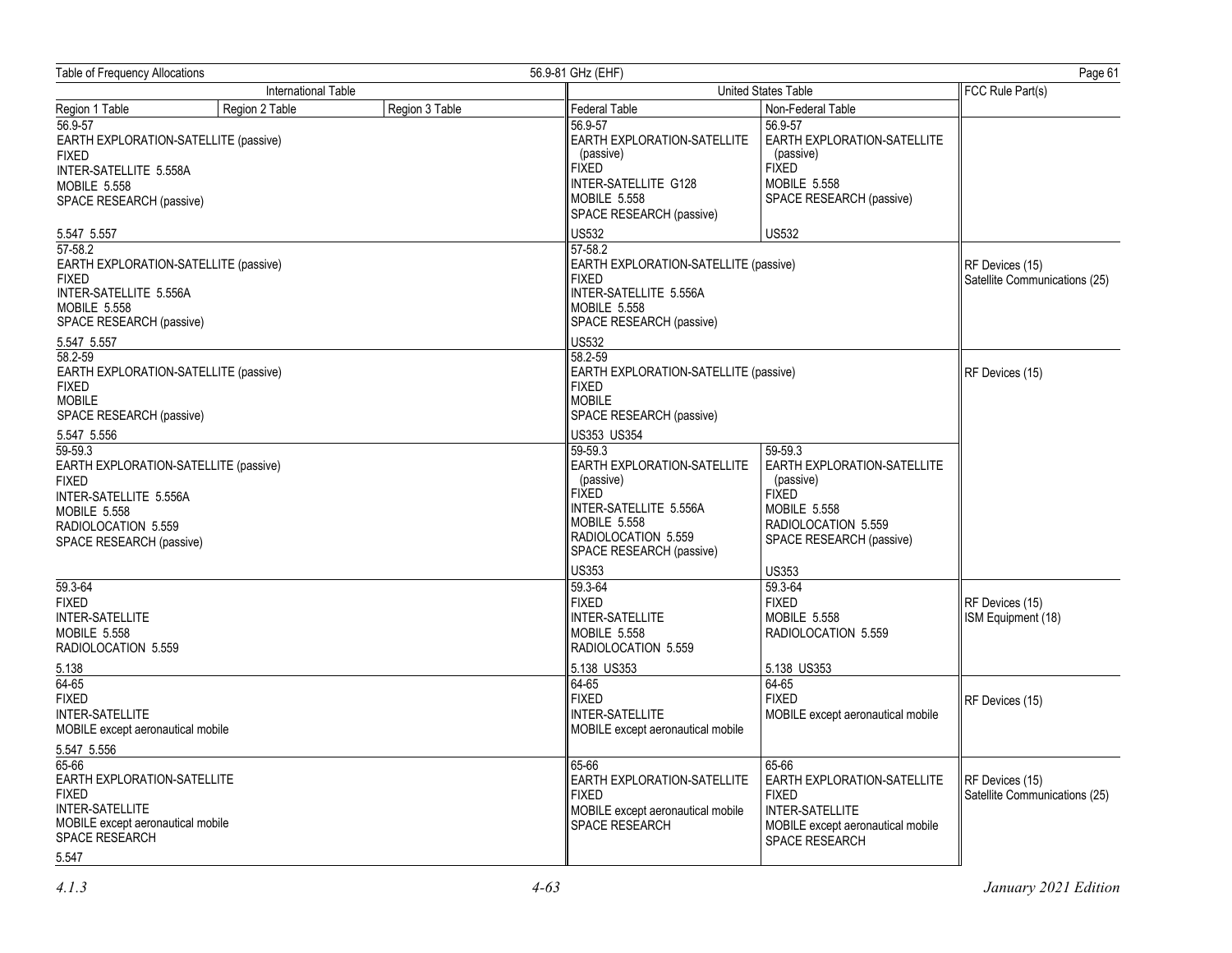|  | ۰.<br>× |
|--|---------|
|  |         |

| $66 - 71$<br><b>INTER-SATELLITE</b><br>MOBILE 5.553 5.558<br>MOBILE-SATELLITE<br><b>RADIONAVIGATION</b><br>RADIONAVIGATION-SATELLITE                           | 66-71<br>MOBILE 5.553 5.558<br>MOBILE-SATELLITE<br><b>RADIONAVIGATION</b><br>RADIONAVIGATION-SATELLITE                            | 66-71<br>INTER-SATELLITE<br>MOBILE 5.553 5.558<br>MOBILE-SATELLITE<br><b>RADIONAVIGATION</b><br>RADIONAVIGATION-SATELLITE                                      |                                                              |
|----------------------------------------------------------------------------------------------------------------------------------------------------------------|-----------------------------------------------------------------------------------------------------------------------------------|----------------------------------------------------------------------------------------------------------------------------------------------------------------|--------------------------------------------------------------|
| 5.554<br>$71 - 74$<br><b>FIXED</b><br>FIXED-SATELLITE (space-to-Earth)<br><b>MOBILE</b><br>MOBILE-SATELLITE (space-to-Earth)                                   | 5.554<br>71-74<br><b>FIXED</b><br>FIXED-SATELLITE (space-to-Earth)<br><b>MOBILE</b><br>MOBILE-SATELLITE (space-to-Earth)<br>US389 | 5.554                                                                                                                                                          | Fixed Microwave (101)                                        |
| 74-76<br><b>FIXED</b><br>FIXED-SATELLITE (space-to-Earth)<br><b>MOBILE</b><br><b>BROADCASTING</b><br>BROADCASTING-SATELLITE<br>Space research (space-to-Earth) | $74 - 76$<br><b>FIXED</b><br>FIXED-SATELLITE (space-to-Earth)<br><b>MOBILE</b><br>Space research (space-to-Earth)                 | 74-76<br><b>FIXED</b><br>FIXED-SATELLITE (space-to-Earth)<br><b>MOBILE</b><br><b>BROADCASTING</b><br>BROADCASTING-SATELLITE<br>Space research (space-to-Earth) | RF Devices (15)<br>Fixed Microwave (101)                     |
| 5.561<br>76-77.5<br>RADIO ASTRONOMY<br><b>RADIOLOCATION</b><br>Amateur<br>Amateur-satellite<br>Space research (space-to-Earth)                                 | US389<br>76-81<br>RADIO ASTRONOMY<br><b>RADIOLOCATION</b><br>Space research (space-to-Earth)                                      | <b>US389</b><br>76-77<br>RADIO ASTRONOMY<br><b>RADIOLOCATION</b><br>Amateur<br>Space research (space-to-Earth)<br><b>US342</b>                                 | RF Devices (15)<br>Personal Radio (95)<br>Amateur Radio (97) |
| 5.149<br>77.5-78<br><b>AMATEUR</b><br>AMATEUR-SATELLITE<br>RADIOLOCATION 5.559B<br>Radio astronomy<br>Space research (space-to-Earth)                          |                                                                                                                                   | $77 - 81$<br><b>RADIO ASTRONOMY</b><br><b>RADIOLOCATION</b><br>Amateur<br>Amateur-satellite<br>Space research (space-to-Earth)                                 |                                                              |
| 5.149<br>78-79<br><b>RADIOLOCATION</b><br>Amateur<br>Amateur-satellite<br>Radio astronomy<br>Space research (space-to-Earth)                                   |                                                                                                                                   |                                                                                                                                                                |                                                              |
| 5.149 5.560<br>79-81<br>RADIO ASTRONOMY<br><b>RADIOLOCATION</b><br>Amateur<br>Amateur-satellite<br>Space research (space-to-Earth)                             |                                                                                                                                   |                                                                                                                                                                |                                                              |
| 5.149                                                                                                                                                          | 5.560 US342                                                                                                                       | 5.560 US342                                                                                                                                                    | Page 62                                                      |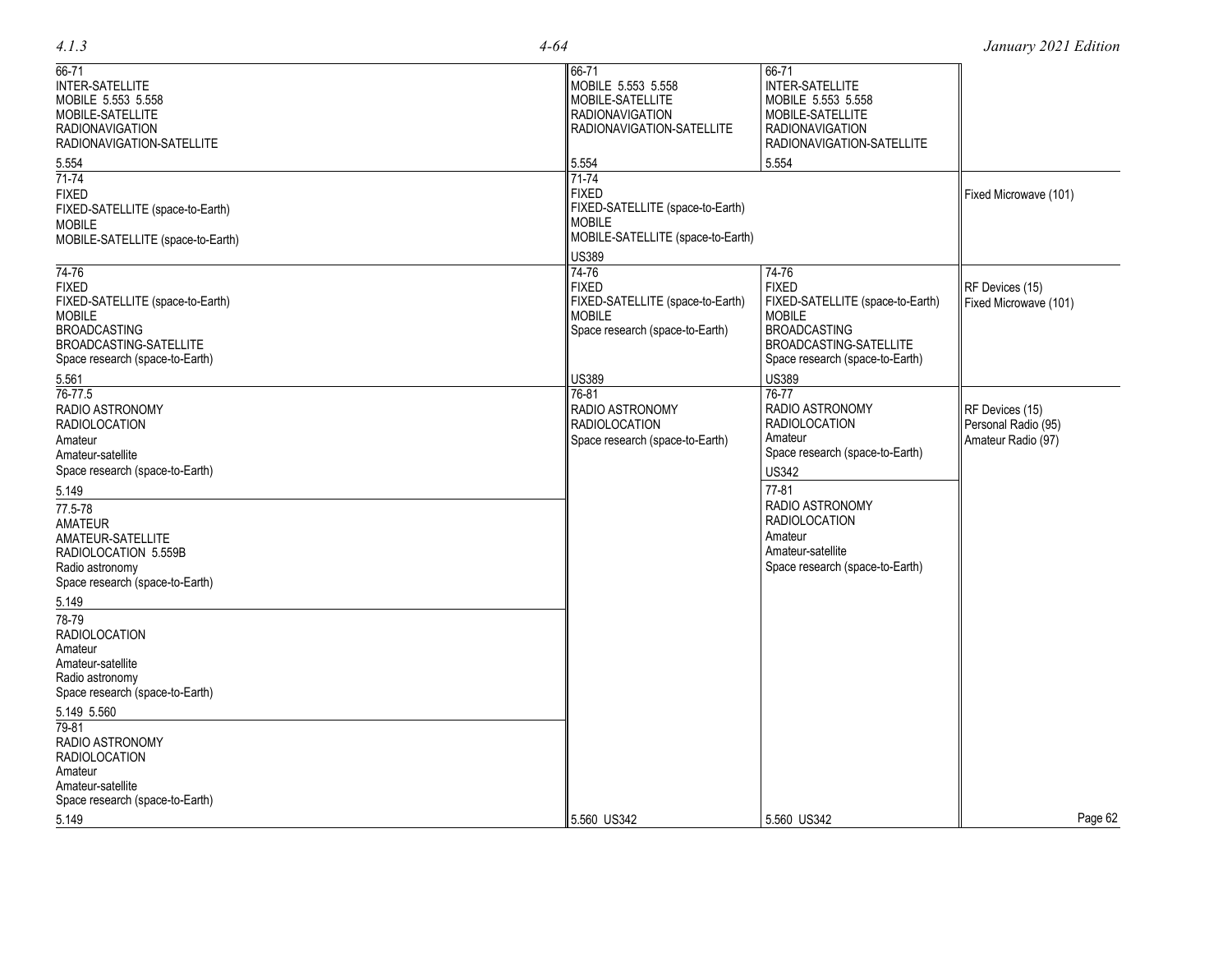| <b>Table of Frequency Allocations</b>                                                                                                                                                                         | 81-123 GHz (EHF) | Page 63                                                                                                                                                                                                   |                                                    |                                          |
|---------------------------------------------------------------------------------------------------------------------------------------------------------------------------------------------------------------|------------------|-----------------------------------------------------------------------------------------------------------------------------------------------------------------------------------------------------------|----------------------------------------------------|------------------------------------------|
| <b>International Table</b>                                                                                                                                                                                    |                  | United States Table                                                                                                                                                                                       |                                                    | FCC Rule Part(s)                         |
| Region 2 Table<br>Region 1 Table                                                                                                                                                                              | Region 3 Table   | <b>Federal Table</b>                                                                                                                                                                                      | Non-Federal Table                                  |                                          |
| $81 - 84$<br><b>FIXED 5.338A</b><br>FIXED-SATELLITE (Earth-to-space)<br><b>MOBILE</b><br>MOBILE-SATELLITE (Earth-to-space)<br>RADIO ASTRONOMY<br>Space research (space-to-Earth)<br>5.149 5.561A<br>$84 - 86$ |                  | 81-84<br><b>FIXED</b><br>FIXED-SATELLITE (Earth-to-space) US297<br><b>MOBILE</b><br>MOBILE-SATELLITE (Earth-to-space)<br>RADIO ASTRONOMY<br>Space research (space-to-Earth)<br>US161 US342 US389<br>84-86 |                                                    | RF Devices (15)<br>Fixed Microwave (101) |
| <b>FIXED 5.338A</b><br>FIXED-SATELLITE (Earth-to-space) 5.561B<br><b>MOBILE</b><br><b>RADIO ASTRONOMY</b><br>5.149                                                                                            |                  | <b>FIXED</b><br>FIXED-SATELLITE (Earth-to-space)<br><b>MOBILE</b><br><b>RADIO ASTRONOMY</b><br>US161 US342 US389                                                                                          |                                                    |                                          |
| 86-92<br>EARTH EXPLORATION-SATELLITE (passive)<br>RADIO ASTRONOMY<br>SPACE RESEARCH (passive)                                                                                                                 |                  | 86-92<br>EARTH EXPLORATION-SATELLITE (passive)<br>RADIO ASTRONOMY US74<br>SPACE RESEARCH (passive)                                                                                                        |                                                    |                                          |
| 5.340<br>92-94<br><b>FIXED 5.338A</b><br><b>MOBILE</b><br>RADIO ASTRONOMY<br><b>RADIOLOCATION</b><br>5.149                                                                                                    |                  | <b>US246</b><br>92-94<br><b>FIXED</b><br><b>MOBILE</b><br><b>RADIO ASTRONOMY</b><br><b>RADIOLOCATION</b><br>US161 US342                                                                                   |                                                    | RF Devices (15)<br>Fixed Microwave (101) |
| 94-94.1<br>EARTH EXPLORATION-SATELLITE (active)<br><b>RADIOLOCATION</b><br>SPACE RESEARCH (active)<br>Radio astronomy                                                                                         |                  | 94-94.1<br>EARTH EXPLORATION-SATELLITE (active)<br><b>RADIOLOCATION</b><br>SPACE RESEARCH (active)<br>Radio astronomy                                                                                     | 94-94.1<br><b>RADIOLOCATION</b><br>Radio astronomy | RF Devices (15)                          |
| 5.562 5.562A<br>$94.1 - 95$<br><b>FIXED</b><br><b>MOBILE</b><br>RADIO ASTRONOMY<br><b>RADIOLOCATION</b>                                                                                                       |                  | 5.562 5.562A<br>94.1-95<br><b>FIXED</b><br><b>MOBILE</b><br><b>RADIO ASTRONOMY</b><br><b>RADIOLOCATION</b>                                                                                                | 5.562A                                             | RF Devices (15)<br>Fixed Microwave (101) |
| 5.149<br>95-100<br><b>FIXED</b><br><b>MOBILE</b><br>RADIO ASTRONOMY<br><b>RADIOLOCATION</b><br><b>RADIONAVIGATION</b><br>RADIONAVIGATION-SATELLITE<br>5.149 5.554                                             |                  | US161 US342<br>95-100<br><b>FIXED</b><br><b>MOBILE</b><br>RADIO ASTRONOMY<br><b>RADIOLOCATION</b><br><b>RADIONAVIGATION</b><br>RADIONAVIGATION-SATELLITE<br>5.554 US342                                   |                                                    |                                          |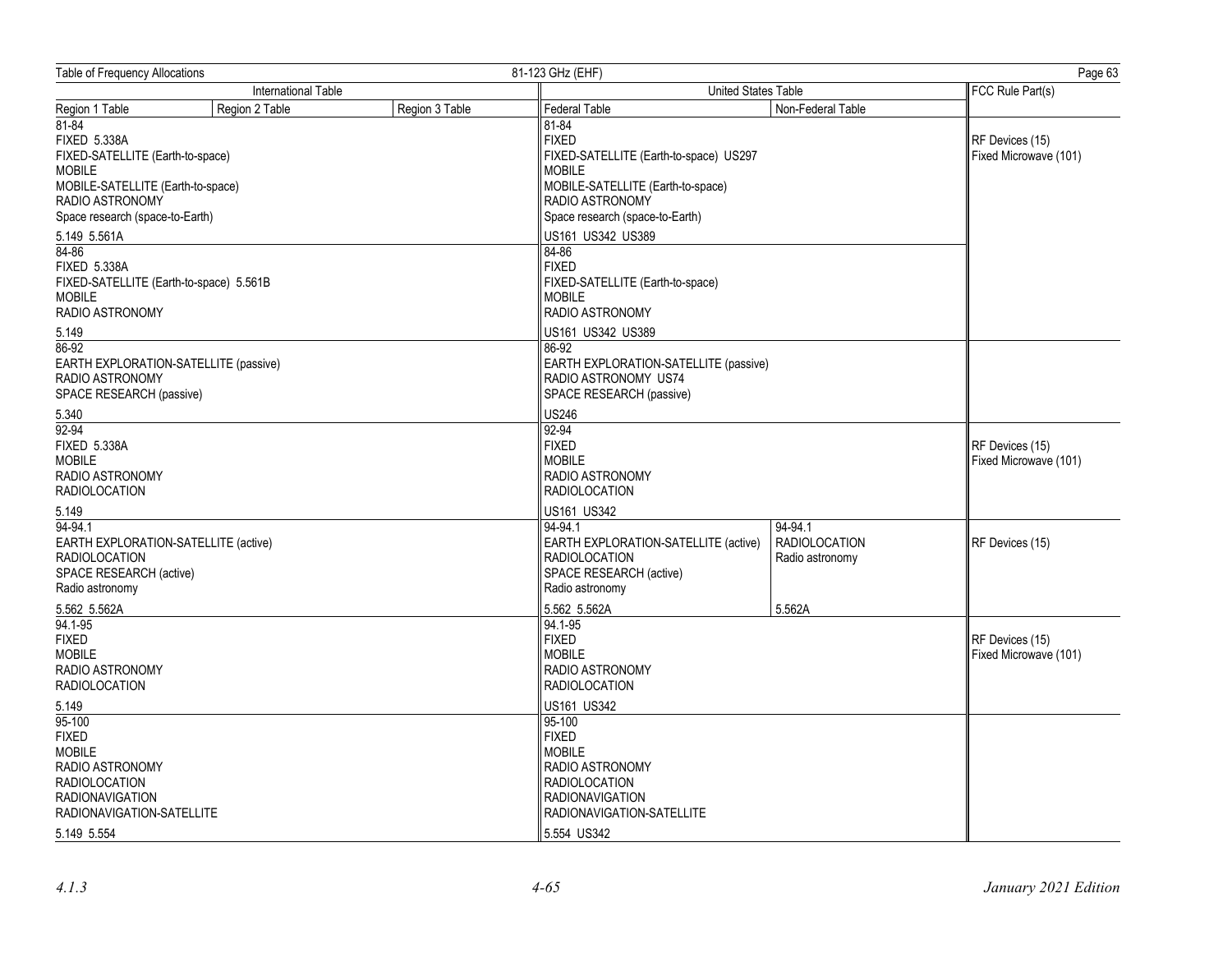| 100-102                               | 100-102                               |                 |                    |
|---------------------------------------|---------------------------------------|-----------------|--------------------|
| EARTH EXPLORATION-SATELLITE (passive) | EARTH EXPLORATION-SATELLITE (passive) |                 |                    |
| RADIO ASTRONOMY                       | RADIO ASTRONOMY US74                  |                 |                    |
| SPACE RESEARCH (passive)              | SPACE RESEARCH (passive)              |                 |                    |
| 5.340 5.341                           | 5.341 US246                           |                 |                    |
| 102-105                               | 102-105                               |                 |                    |
| <b>FIXED</b>                          | <b>FIXED</b>                          |                 |                    |
| <b>MOBILE</b>                         | <b>MOBILE</b>                         |                 |                    |
| RADIO ASTRONOMY                       | RADIO ASTRONOMY                       |                 |                    |
| 5.149 5.341                           | 5.341 US342                           |                 |                    |
| 105-109.5                             | 105-109.5                             |                 |                    |
| <b>FIXED</b>                          | <b>FIXED</b>                          |                 |                    |
| <b>MOBILE</b>                         | <b>MOBILE</b>                         |                 |                    |
| RADIO ASTRONOMY                       | RADIO ASTRONOMY                       |                 |                    |
| SPACE RESEARCH (passive) 5.562B       | SPACE RESEARCH (passive) 5.562B       |                 |                    |
| 5.149 5.341                           | 5.341 US342                           |                 |                    |
| 109.5-111.8                           | 109.5-111.8                           |                 |                    |
| EARTH EXPLORATION-SATELLITE (passive) | EARTH EXPLORATION-SATELLITE (passive) |                 |                    |
| RADIO ASTRONOMY                       | RADIO ASTRONOMY US74                  |                 |                    |
| SPACE RESEARCH (passive)              | SPACE RESEARCH (passive)              |                 |                    |
| 5.340 5.341<br>111.8-114.25           | 5.341 US246<br>111.8-114.25           |                 |                    |
| <b>FIXED</b>                          | <b>FIXED</b>                          |                 |                    |
| <b>MOBILE</b>                         | <b>MOBILE</b>                         |                 |                    |
| RADIO ASTRONOMY                       | RADIO ASTRONOMY                       |                 |                    |
| SPACE RESEARCH (passive) 5.562B       | SPACE RESEARCH (passive) 5.562B       |                 |                    |
| 5.149 5.341                           | 5.341 US342                           |                 |                    |
| 114.25-116                            | 114.25-116                            |                 |                    |
| EARTH EXPLORATION-SATELLITE (passive) | EARTH EXPLORATION-SATELLITE (passive) |                 |                    |
| RADIO ASTRONOMY                       | RADIO ASTRONOMY US74                  |                 |                    |
| SPACE RESEARCH (passive)              | SPACE RESEARCH (passive)              |                 |                    |
| 5.340 5.341                           | 5.341 US246                           |                 |                    |
| 116-119.98                            | 116-122.25                            |                 |                    |
| EARTH EXPLORATION-SATELLITE (passive) | EARTH EXPLORATION-SATELLITE (passive) |                 | ISM Equipment (18) |
| INTER-SATELLITE 5.562C                | INTER-SATELLITE 5.562C                |                 |                    |
| SPACE RESEARCH (passive)              | SPACE RESEARCH (passive)              |                 |                    |
| 5.341                                 |                                       |                 |                    |
| 119.98-122.25                         |                                       |                 |                    |
| EARTH EXPLORATION-SATELLITE (passive) |                                       |                 |                    |
| INTER-SATELLITE 5.562C                |                                       |                 |                    |
| SPACE RESEARCH (passive)              |                                       |                 |                    |
| 5.138 5.341                           | 5.138 5.341 US211                     |                 |                    |
| 122.25-123                            | 122.25-123                            | 122.25-123      |                    |
| <b>FIXED</b>                          | <b>FIXED</b>                          | <b>FIXED</b>    | ISM Equipment (18) |
| INTER-SATELLITE                       | <b>INTER-SATELLITE</b>                | INTER-SATELLITE | Amateur Radio (97) |
| <b>MOBILE 5.558</b>                   | <b>MOBILE 5.558</b>                   | MOBILE 5.558    |                    |
| Amateur                               |                                       | Amateur         |                    |
| 5.138                                 | 5.138                                 | 5.138           | Page 64            |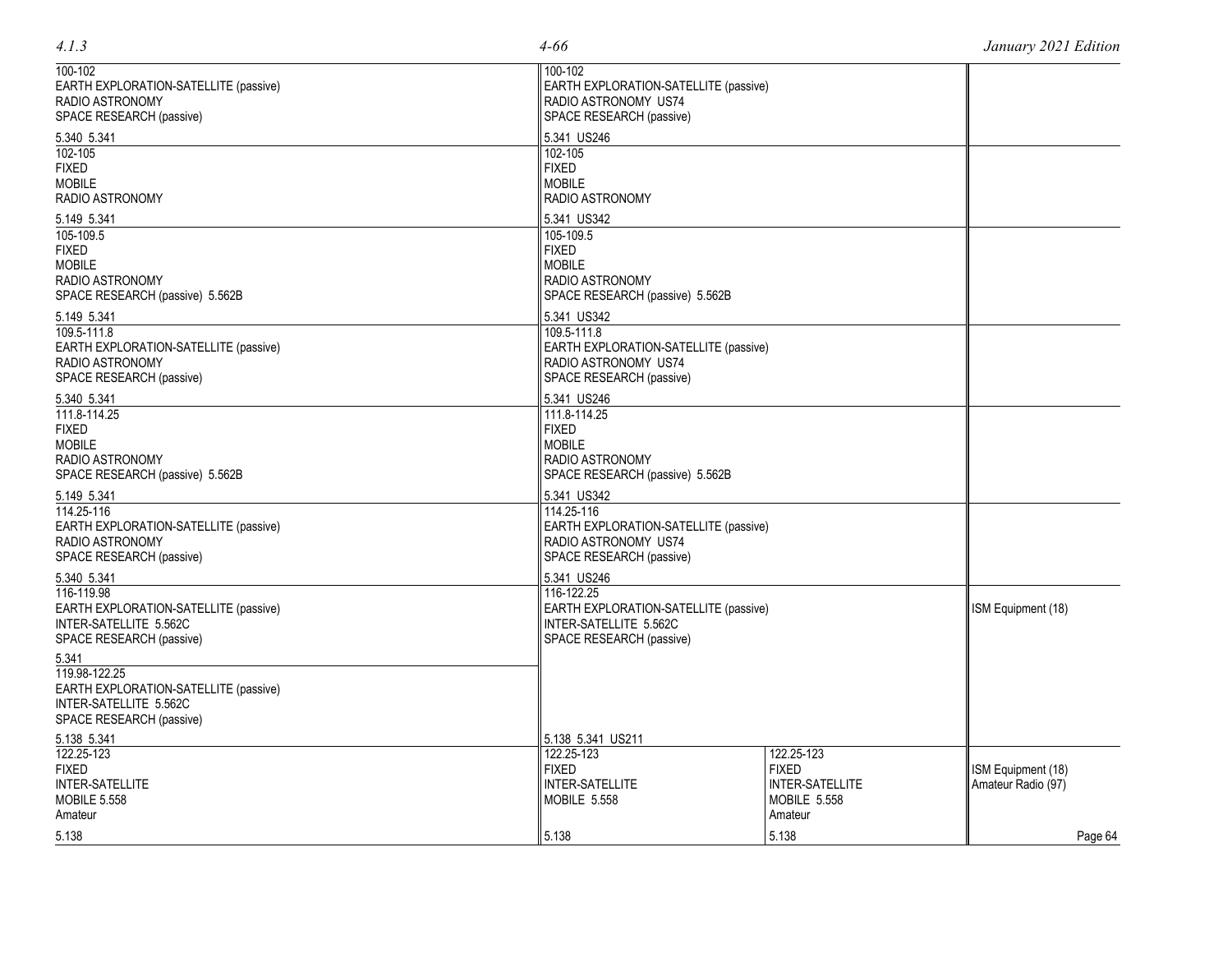| Table of Frequency Allocations                                                                                                                                        |                                             | 123-191.8 GHz (EHF) | Page 65                                                                                                                                                    |                                                                                    |                    |
|-----------------------------------------------------------------------------------------------------------------------------------------------------------------------|---------------------------------------------|---------------------|------------------------------------------------------------------------------------------------------------------------------------------------------------|------------------------------------------------------------------------------------|--------------------|
|                                                                                                                                                                       | International Table                         |                     |                                                                                                                                                            | United States Table                                                                | FCC Rule Part(s)   |
| Region 1 Table                                                                                                                                                        | Region 2 Table                              | Region 3 Table      | Federal Table                                                                                                                                              | Non-Federal Table                                                                  |                    |
| $123 - 130$<br>FIXED-SATELLITE (space-to-Earth)<br>MOBILE-SATELLITE (space-to-Earth)<br><b>RADIONAVIGATION</b><br>RADIONAVIGATION-SATELLITE<br>Radio astronomy 5.562D |                                             |                     | 123-130<br>FIXED-SATELLITE (space-to-Earth)<br>MOBILE-SATELLITE (space-to-Earth)<br><b>RADIONAVIGATION</b><br>RADIONAVIGATION-SATELLITE<br>Radio astronomy |                                                                                    |                    |
| 5.149 5.554<br>130-134<br><b>FIXED</b><br>INTER-SATELLITE<br><b>MOBILE 5.558</b>                                                                                      | EARTH EXPLORATION-SATELLITE (active) 5.562E |                     | 5.554 US211 US342<br>130-134<br>EARTH EXPLORATION-SATELLITE (active) 5.562E<br><b>FIXED</b><br><b>INTER-SATELLITE</b><br>MOBILE 5.558                      |                                                                                    |                    |
| RADIO ASTRONOMY                                                                                                                                                       |                                             |                     | RADIO ASTRONOMY                                                                                                                                            |                                                                                    |                    |
| 5.149 5.562A                                                                                                                                                          |                                             |                     | 5.562A US342                                                                                                                                               |                                                                                    |                    |
| 134-136<br><b>AMATEUR</b><br>AMATEUR-SATELLITE<br>Radio astronomy                                                                                                     |                                             |                     | 134-136<br>Radio astronomy                                                                                                                                 | 134-136<br><b>AMATEUR</b><br>AMATEUR-SATELLITE<br>Radio astronomy                  | Amateur Radio (97) |
| $136 - 141$<br>RADIO ASTRONOMY<br><b>RADIOLOCATION</b><br>Amateur<br>Amateur-satellite                                                                                |                                             |                     | 136-141<br>RADIO ASTRONOMY<br><b>RADIOLOCATION</b>                                                                                                         | 136-141<br>RADIO ASTRONOMY<br><b>RADIOLOCATION</b><br>Amateur<br>Amateur-satellite |                    |
| 5.149                                                                                                                                                                 |                                             |                     | <b>US342</b>                                                                                                                                               | <b>US342</b>                                                                       |                    |
| 141-148.5<br><b>FIXED</b><br><b>MOBILE</b><br>RADIO ASTRONOMY<br><b>RADIOLOCATION</b>                                                                                 |                                             |                     | 141-148.5<br><b>FIXED</b><br><b>MOBILE</b><br>RADIO ASTRONOMY<br><b>RADIOLOCATION</b>                                                                      |                                                                                    |                    |
| 5.149                                                                                                                                                                 |                                             |                     | <b>US342</b>                                                                                                                                               |                                                                                    |                    |
| 148.5-151.5<br>EARTH EXPLORATION-SATELLITE (passive)<br>RADIO ASTRONOMY<br>SPACE RESEARCH (passive)                                                                   |                                             |                     | 148.5-151.5<br>EARTH EXPLORATION-SATELLITE (passive)<br>RADIO ASTRONOMY US74<br>SPACE RESEARCH (passive)                                                   |                                                                                    |                    |
| 5.340<br>151.5-155.5<br><b>FIXED</b><br><b>MOBILE</b><br>RADIO ASTRONOMY<br><b>RADIOLOCATION</b>                                                                      |                                             |                     | <b>US246</b><br>151.5-155.5<br><b>FIXED</b><br><b>MOBILE</b><br>RADIO ASTRONOMY<br><b>RADIOLOCATION</b>                                                    |                                                                                    |                    |
| 5.149                                                                                                                                                                 |                                             |                     | <b>US342</b>                                                                                                                                               |                                                                                    |                    |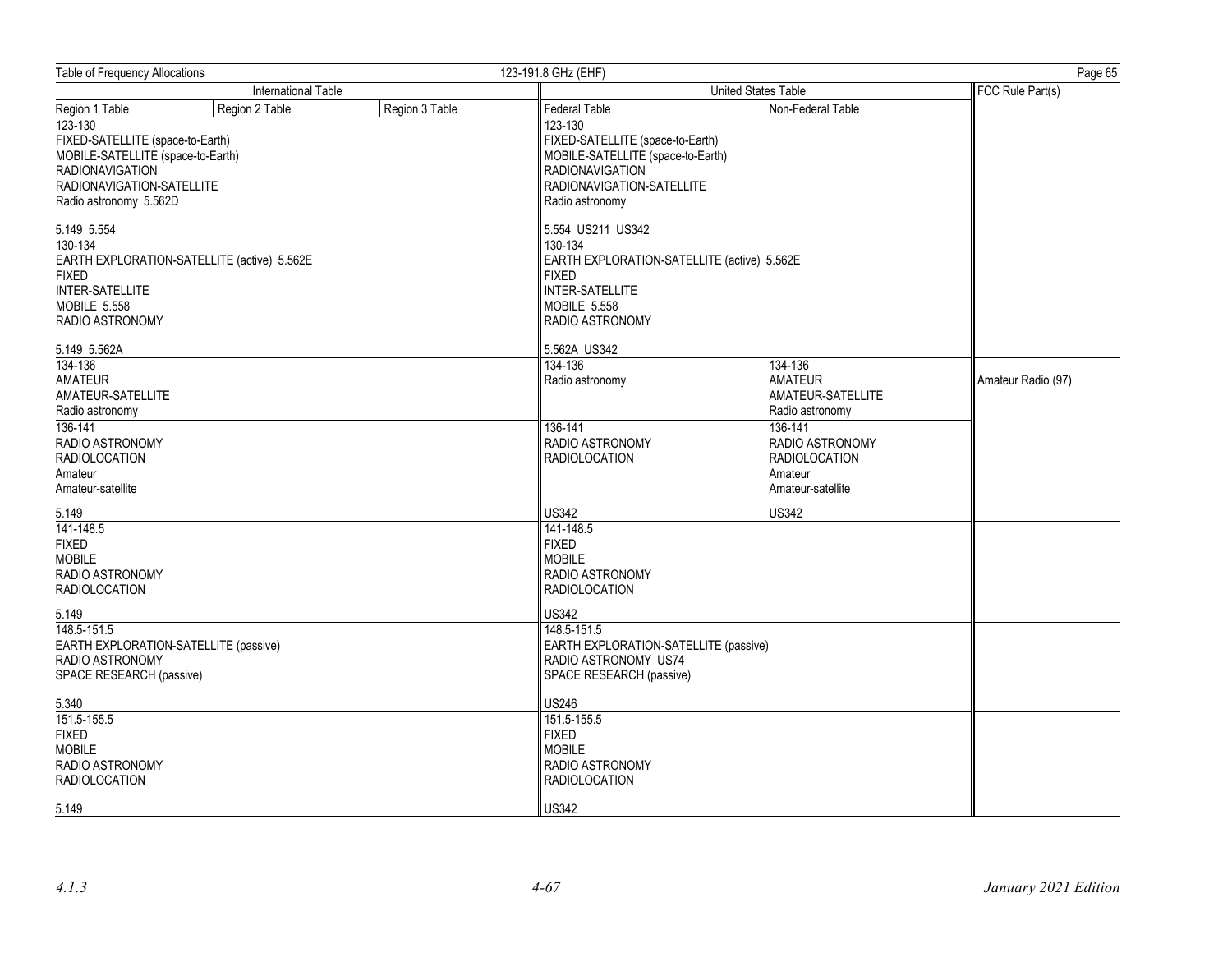| 155.5-158.5                           | 155.5-158.5                           |  |
|---------------------------------------|---------------------------------------|--|
| EARTH EXPLORATION-SATELLITE (passive) | <b>FIXED</b>                          |  |
| <b>FIXED</b>                          | <b>MOBILE</b>                         |  |
| <b>MOBILE</b>                         | <b>RADIO ASTRONOMY</b>                |  |
| <b>RADIO ASTRONOMY</b>                |                                       |  |
|                                       |                                       |  |
| SPACE RESEARCH (passive) 5.562B       |                                       |  |
| 5.149 5.562F 5.562G                   | <b>US342</b>                          |  |
| 158.5-164                             | 158.5-164                             |  |
| <b>FIXED</b>                          | <b>FIXED</b>                          |  |
| FIXED-SATELLITE (space-to-Earth)      | FIXED-SATELLITE (space-to-Earth)      |  |
| <b>MOBILE</b>                         | <b>MOBILE</b>                         |  |
| MOBILE-SATELLITE (space-to-Earth)     | MOBILE-SATELLITE (space-to-Earth)     |  |
|                                       |                                       |  |
|                                       | <b>US211</b>                          |  |
| 164-167                               | 164-167                               |  |
| EARTH EXPLORATION-SATELLITE (passive) | EARTH EXPLORATION-SATELLITE (passive) |  |
| RADIO ASTRONOMY                       | RADIO ASTRONOMY US74                  |  |
| SPACE RESEARCH (passive)              | SPACE RESEARCH (passive)              |  |
|                                       |                                       |  |
| 5.340                                 | <b>US246</b>                          |  |
| 167-174.5                             | $167 - 174.5$                         |  |
| <b>FIXED</b>                          | <b>FIXED</b>                          |  |
| FIXED-SATELLITE (space-to-Earth)      | FIXED-SATELLITE (space-to-Earth)      |  |
| <b>INTER-SATELLITE</b>                | <b>INTER-SATELLITE</b>                |  |
| MOBILE 5.558                          | <b>MOBILE 5.558</b>                   |  |
| 5.149 5.562D                          | US211 US342                           |  |
| 174.5-174.8                           | 174.5-174.8                           |  |
| <b>FIXED</b>                          | <b>FIXED</b>                          |  |
| <b>INTER-SATELLITE</b>                | <b>INTER-SATELLITE</b>                |  |
|                                       |                                       |  |
| MOBILE 5.558                          | MOBILE 5.558                          |  |
| 174.8-182                             | 174.8-182                             |  |
| EARTH EXPLORATION-SATELLITE (passive) | EARTH EXPLORATION-SATELLITE (passive) |  |
| INTER-SATELLITE 5.562H                | INTER-SATELLITE 5.562H                |  |
| SPACE RESEARCH (passive)              | SPACE RESEARCH (passive)              |  |
| 182-185                               | 182-185                               |  |
| EARTH EXPLORATION-SATELLITE (passive) | EARTH EXPLORATION-SATELLITE (passive) |  |
| <b>RADIO ASTRONOMY</b>                | <b>RADIO ASTRONOMY</b>                |  |
| SPACE RESEARCH (passive)              | SPACE RESEARCH (passive)              |  |
|                                       |                                       |  |
| 5.340                                 | <b>US246</b>                          |  |

185 -190

190 -191.8

EARTH EXPLORATION -SATELLITE (passive)

EARTH EXPLORATION -SATELLITE (passive)

US246 Page 66

INTER -SATELLITE 5.562H SPACE RESEARCH (passive)

SPACE RESEARCH (passive)

185 -190

190 -191.8

5.340

EARTH EXPLORATION -SATELLITE (passive)

EARTH EXPLORATION -SATELLITE (passive)

INTER -SATELLITE 5.562H SPACE RESEARCH (passive)

SPACE RESEARCH (passive)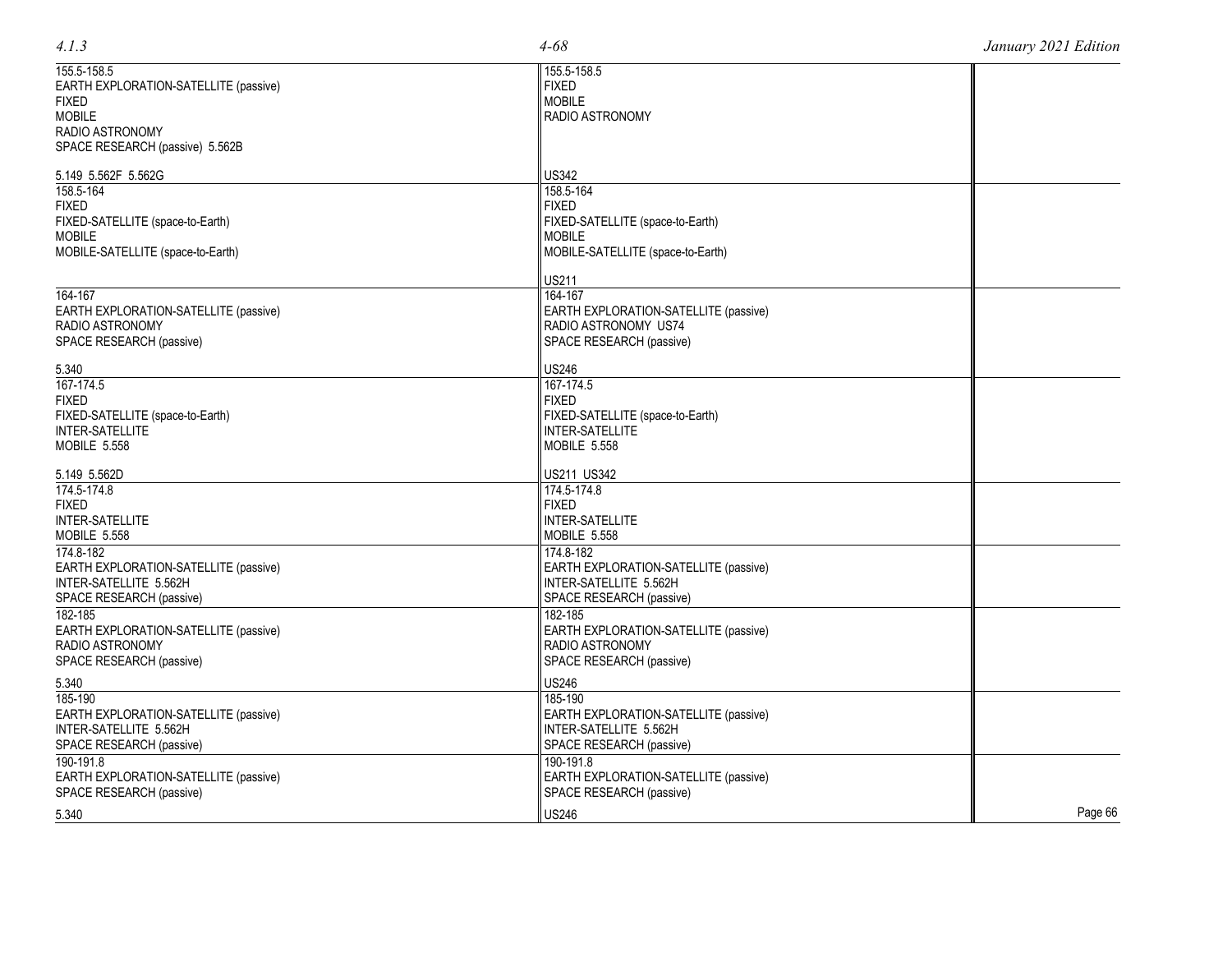| Table of Frequency Allocations        |                            | 191.8-3000 GHz (EHF) |                                       |                     |  |  |
|---------------------------------------|----------------------------|----------------------|---------------------------------------|---------------------|--|--|
|                                       | <b>International Table</b> |                      |                                       | United States Table |  |  |
| Region 1 Table                        | Region 2 Table             | Region 3 Table       | Federal Table                         | Non-Federal Table   |  |  |
| 191.8-200                             |                            |                      | 191.8-200                             |                     |  |  |
| <b>FIXED</b>                          |                            |                      | <b>FIXED</b>                          |                     |  |  |
| INTER-SATELLITE                       |                            |                      | <b>INTER-SATELLITE</b>                |                     |  |  |
| <b>MOBILE 5.558</b>                   |                            |                      | <b>MOBILE 5.558</b>                   |                     |  |  |
| MOBILE-SATELLITE                      |                            |                      | MOBILE-SATELLITE                      |                     |  |  |
| <b>RADIONAVIGATION</b>                |                            |                      | <b>RADIONAVIGATION</b>                |                     |  |  |
| RADIONAVIGATION-SATELLITE             |                            |                      | RADIONAVIGATION-SATELLITE             |                     |  |  |
| 5.149 5.341 5.554                     |                            |                      | 5.341 5.554 US211 US342               |                     |  |  |
| 200-209                               |                            |                      | 200-209                               |                     |  |  |
| EARTH EXPLORATION-SATELLITE (passive) |                            |                      | EARTH EXPLORATION-SATELLITE (passive) |                     |  |  |
| RADIO ASTRONOMY                       |                            |                      | RADIO ASTRONOMY US74                  |                     |  |  |
| SPACE RESEARCH (passive)              |                            |                      | SPACE RESEARCH (passive)              |                     |  |  |
| 5.340 5.341 5.563A                    |                            |                      | 5.341 5.563A US246                    |                     |  |  |
| 209-217                               |                            |                      | 209-217                               |                     |  |  |
| <b>FIXED</b>                          |                            |                      | <b>FIXED</b>                          |                     |  |  |
| FIXED-SATELLITE (Earth-to-space)      |                            |                      | FIXED-SATELLITE (Earth-to-space)      |                     |  |  |
| <b>MOBILE</b>                         |                            |                      | <b>MOBILE</b>                         |                     |  |  |
| RADIO ASTRONOMY                       |                            |                      | RADIO ASTRONOMY                       |                     |  |  |
| 5.149 5.341                           |                            |                      | 5.341 US342                           |                     |  |  |
| 217-226                               |                            |                      | 217-226                               |                     |  |  |
| <b>FIXED</b>                          |                            |                      | <b>FIXED</b>                          |                     |  |  |
| FIXED-SATELLITE (Earth-to-space)      |                            |                      | FIXED-SATELLITE (Earth-to-space)      |                     |  |  |
| <b>MOBILE</b>                         |                            |                      | <b>MOBILE</b>                         |                     |  |  |
| RADIO ASTRONOMY                       |                            |                      | RADIO ASTRONOMY                       |                     |  |  |
| SPACE RESEARCH (passive) 5.562B       |                            |                      | SPACE RESEARCH (passive) 5.562B       |                     |  |  |
| 5.149 5.341                           |                            |                      | 5.341 US342                           |                     |  |  |
| 226-231.5                             |                            |                      | 226-231.5                             |                     |  |  |
| EARTH EXPLORATION-SATELLITE (passive) |                            |                      | EARTH EXPLORATION-SATELLITE (passive) |                     |  |  |
| RADIO ASTRONOMY                       |                            |                      | RADIO ASTRONOMY                       |                     |  |  |
| SPACE RESEARCH (passive)              |                            |                      | SPACE RESEARCH (passive)              |                     |  |  |
| 5.340                                 |                            |                      | <b>US246</b>                          |                     |  |  |
| 231.5-232                             |                            |                      | 231.5-232                             |                     |  |  |
| <b>FIXED</b><br><b>MOBILE</b>         |                            |                      | <b>FIXED</b><br><b>MOBILE</b>         |                     |  |  |
| Radiolocation                         |                            |                      | Radiolocation                         |                     |  |  |
| 232-235                               |                            |                      | 232-235                               |                     |  |  |
| <b>FIXED</b>                          |                            |                      | <b>FIXED</b>                          |                     |  |  |
| FIXED-SATELLITE (space-to-Earth)      |                            |                      | FIXED-SATELLITE (space-to-Earth)      |                     |  |  |
| <b>MOBILE</b>                         |                            |                      | <b>MOBILE</b>                         |                     |  |  |
| Radiolocation                         |                            |                      | Radiolocation                         |                     |  |  |
| 235-238                               |                            |                      | 235-238                               |                     |  |  |
| EARTH EXPLORATION-SATELLITE (passive) |                            |                      | EARTH EXPLORATION-SATELLITE (passive) |                     |  |  |
| FIXED-SATELLITE (space-to-Earth)      |                            |                      | FIXED-SATELLITE (space-to-Earth)      |                     |  |  |
| SPACE RESEARCH (passive)              |                            |                      | SPACE RESEARCH (passive)              |                     |  |  |
| 5.563A 5.563B                         |                            |                      | 5.563A 5.563B                         |                     |  |  |
|                                       |                            |                      |                                       |                     |  |  |